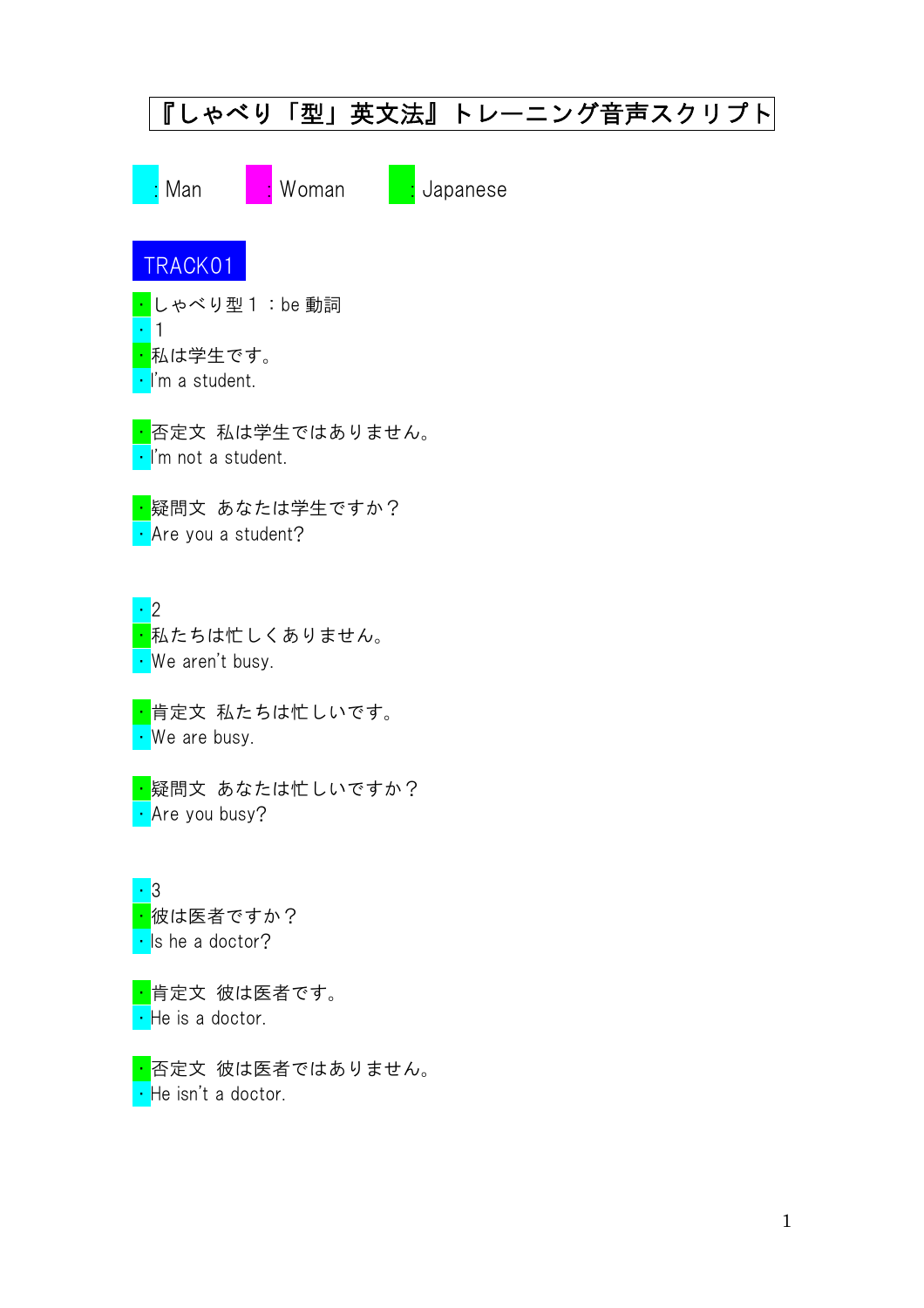・4

<mark>・</mark><br>・彼の家は駅の近くにあります。  $\cdot$  His house is near the station.

<mark>・</mark>否定文 彼の家は駅の近くにありません。  $\cdot$  His house isn't near the station.

<mark>・</mark>疑問文 彼の家は駅の近くにありますか?  $\cdot$  Is his house near the station?

・5 <mark>・</mark>あなたは外国に興味がありますか? • Are you interested in foreign countries?

<mark>・</mark>肯定文 私は外国に興味があります。  $\cdot$  I'm interested in foreign countries.

<mark>・</mark>否定文 私は外国に興味がありません。  $\cdot$  I'm not interested in foreign countries.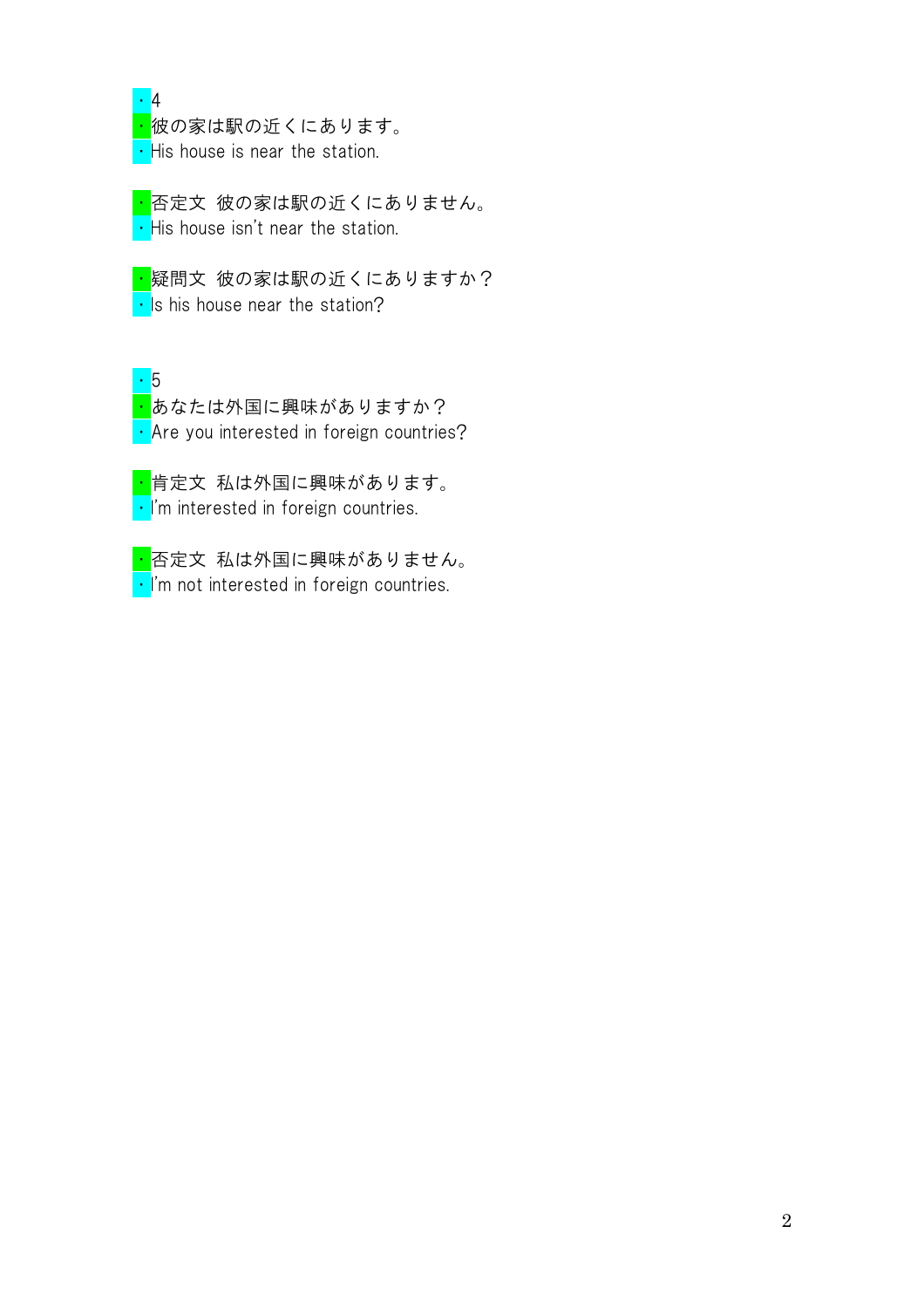<mark>・</mark>しゃべり型 2:一般動詞



<mark>・</mark>否定文 私はリンゴが好きではありません。 • I don't like apples.

<mark>・</mark>疑問文 あなたはリンゴが好きですか? **•** Do you like apples?

・2 <mark>・</mark>あなたは車を運転しません。 • You don't drive a car.

<mark>・</mark>肯定文 あなたは車を運転します。 • You drive a car.

<mark>・</mark>疑問文 あなたは車を運転しますか? **•** Do you drive a car?

 $\overline{\phantom{a}}$  3 <mark>・</mark>私たちは時間がありますか? • Do we have time?

<mark>・</mark>肯定文 私たちは時間があります。 • We have time.

<mark>・</mark>否定文 私たちは時間がありません。 • We don't have time.

・4 <mark>・</mark>あなたは夏が好きですか? • Do you like summer?

<mark>・</mark>肯定文 あなたは夏が好きです。 • You like summer.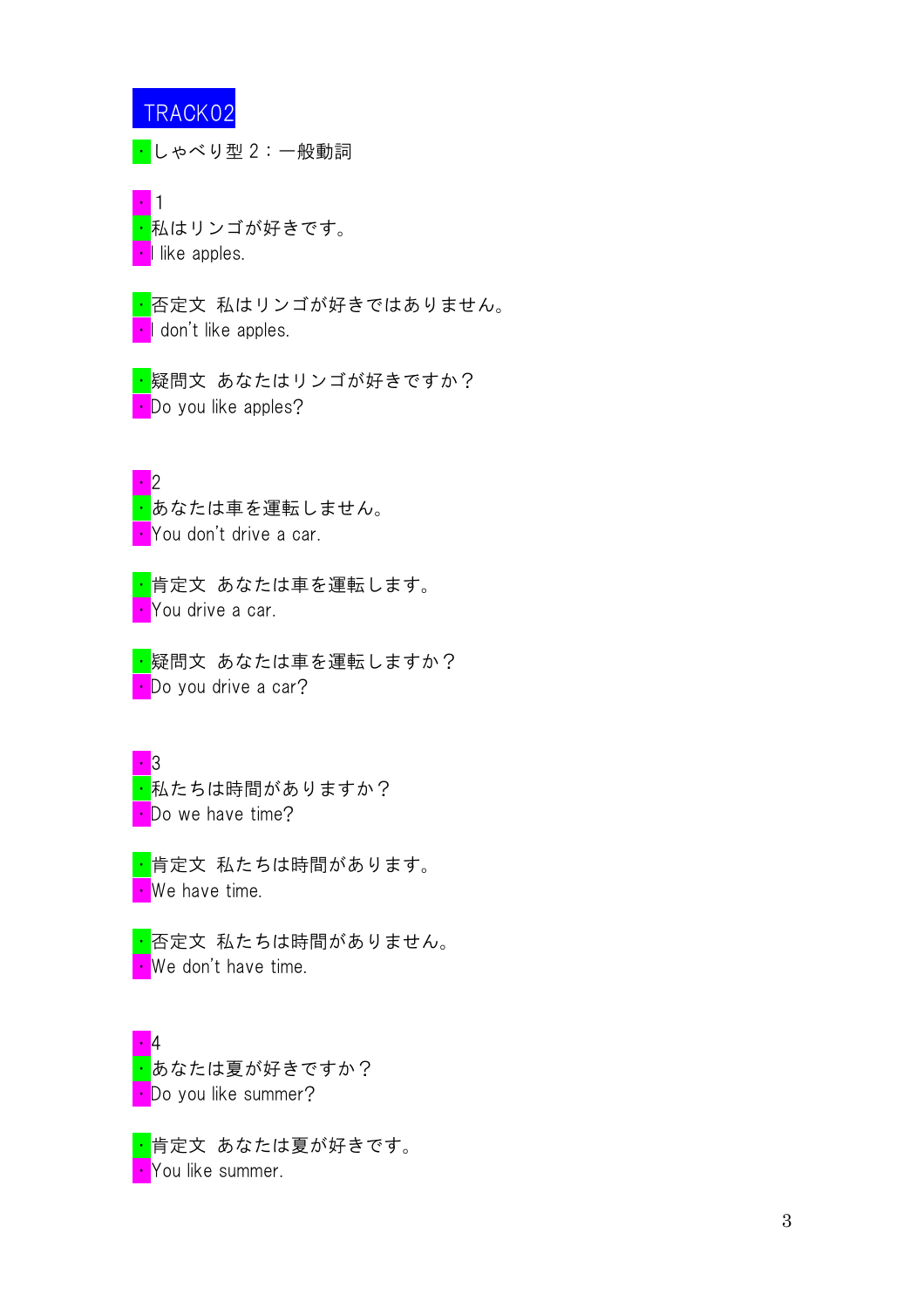<mark>・</mark>否定文 あなたは夏が好きではありません。 ・You don't like summer.

・5 <mark>・</mark>私は社会問題に関する質問があります。  $\cdot$  I have some questions about social issues.

<mark>・</mark>否定文 私は社会問題に関する質問がありません。 I don't have any questions about social issues.

<mark>・</mark>疑問文 あなたは社会問題に関する質問がありますか? • Do you have any questions about social issues?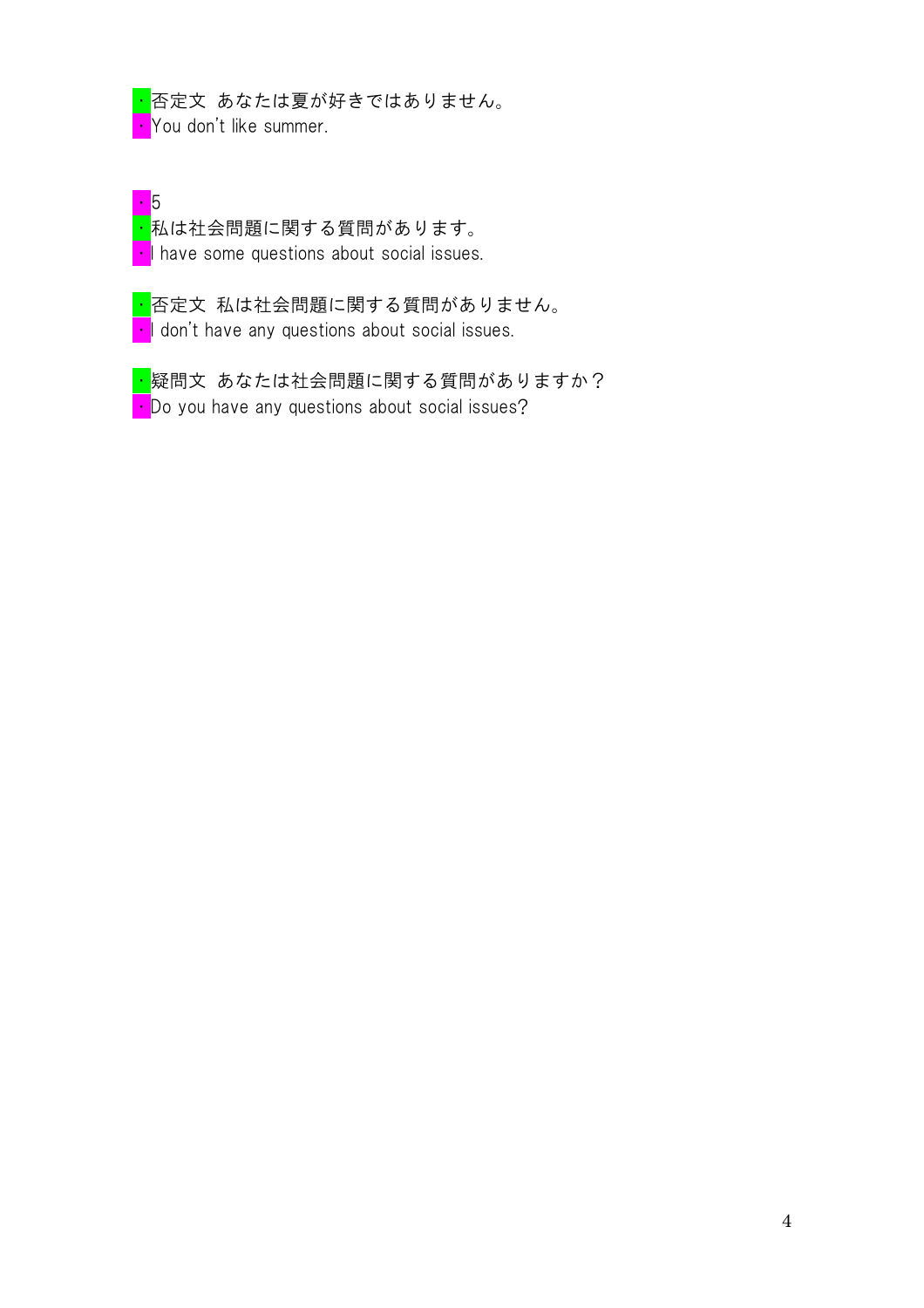<mark>・</mark>しゃべり型 3:自動詞

・1 <mark>・</mark>私は駅まで歩きます。 • I walk to the station.

<mark>・</mark>否定文 私は駅まで歩きません。 • I don't walk to the station.

<mark>・</mark>疑問文 あなたは駅まで歩きますか? • Do you walk to the station?

・2 <mark>・</mark>あなたは毎日走りません。 ・You don't run every day.

<mark>・</mark>肯定文 あなたは毎日走ります。 • You run every day.

<mark>・</mark>疑問文 あなたは毎日走りますか? • Do you run every day?

3

<mark>・</mark>彼らはここで働いていますか? • Do they work here?

<mark>・</mark>肯定文 彼らはここで働いています。 • They work here.

<mark>・</mark>否定文 彼らはここで働いていません。 • They don't work here.

・4 <mark>・</mark>あなたはこの意見に賛成ですか? • Do you agree with this opinion?

<mark>・</mark>肯定文 あなたはこの意見に賛成です。 • You agree with this opinion.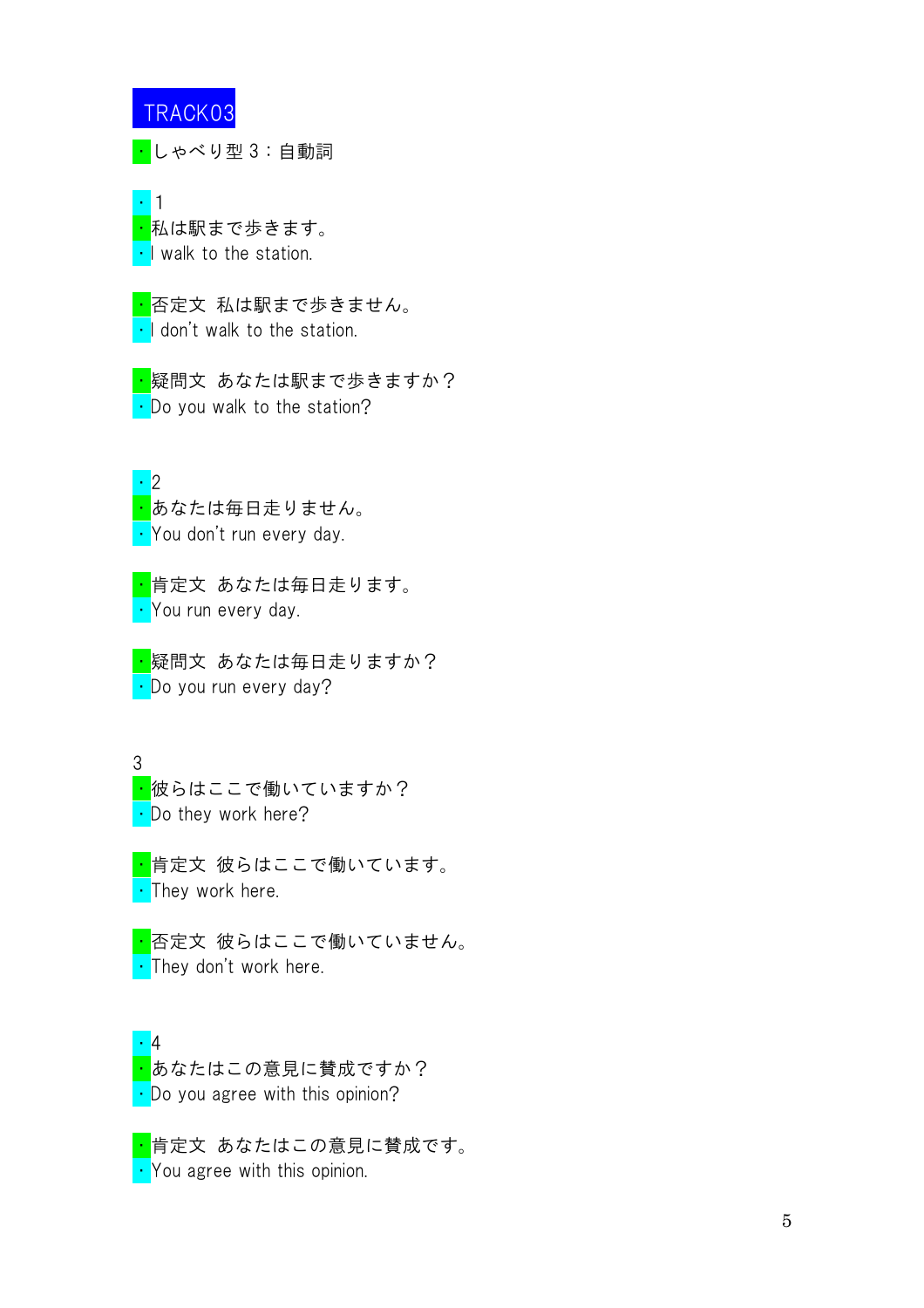<mark>・</mark>否定文 あなたはこの意見に賛成ではありません。 • You don't agree with this opinion.

・5 ー<sup>-</sup><br><mark>・</mark>この街では毎年学生の数が減っています。  $\cdot$  The number of students decreases every year in this city.

<mark>・</mark>否定文 この街では毎年学生の数が減っていません。  $\cdot$  The number of students doesn't decrease every year in this city.

<mark>・</mark>疑問文 この街では毎年学生の数が減っていますか?  $\cdot$  Does the number of students decrease every year in this city?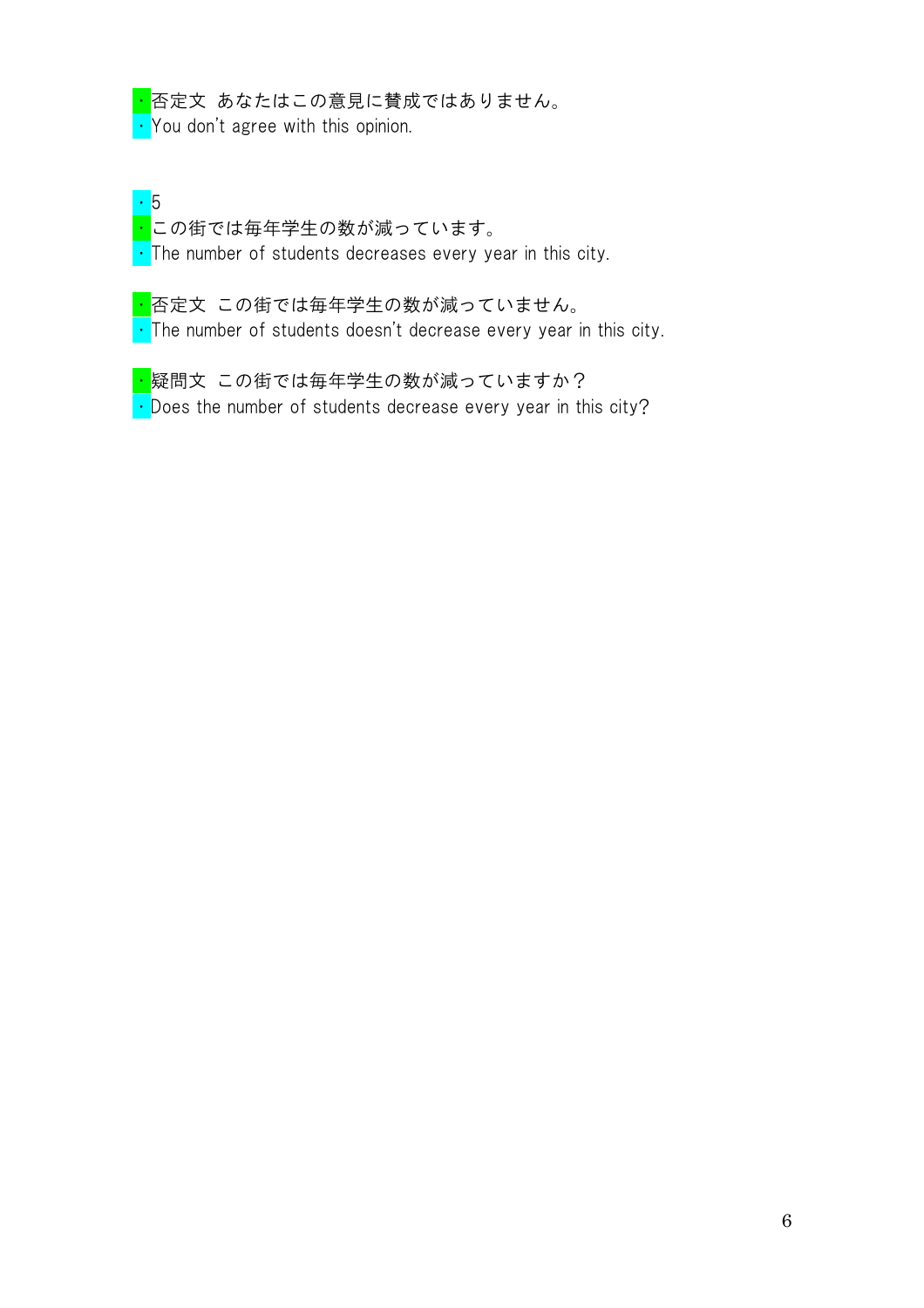・しゃべり型 4:他動詞

・1 <mark>・</mark>私は朝食にお米を食べます。 **·I** eat rice for breakfast.

<mark>・</mark>否定文 私は朝食にお米を食べません。 I don't eat rice for breakfast.

<mark>・</mark>疑問文 あなたは朝食にお米を食べますか? • Do you eat rice for breakfast?

・2 <mark>・</mark>あなたは夜にコーヒーを飲みません。 ・You don't drink coffee at night.

<mark>・</mark>肯定文 あなたは夜にコーヒーを飲みます。 You drink coffee at night.

<mark>・</mark>疑問文 あなたは夜にコーヒーを飲みますか? • Do you drink coffee at night?

 $\cdot$  3 <mark>・</mark>私たちは毎年会っていますか? • Do we see each other every year?

<mark>・</mark>肯定文 私たちは毎年会っています。  $\cdot$  We see each other every year.

<mark>・</mark>否定文 私たちは毎年会っていません。 **We don't see each other every year.** 

・4 <mark>・</mark>あなたは家でコンピューターゲームをしますか? • Do you play computer games at home?

<mark>・</mark>肯定文 あなたは家でコンピューターゲームをします。 **• You play computer games at home.**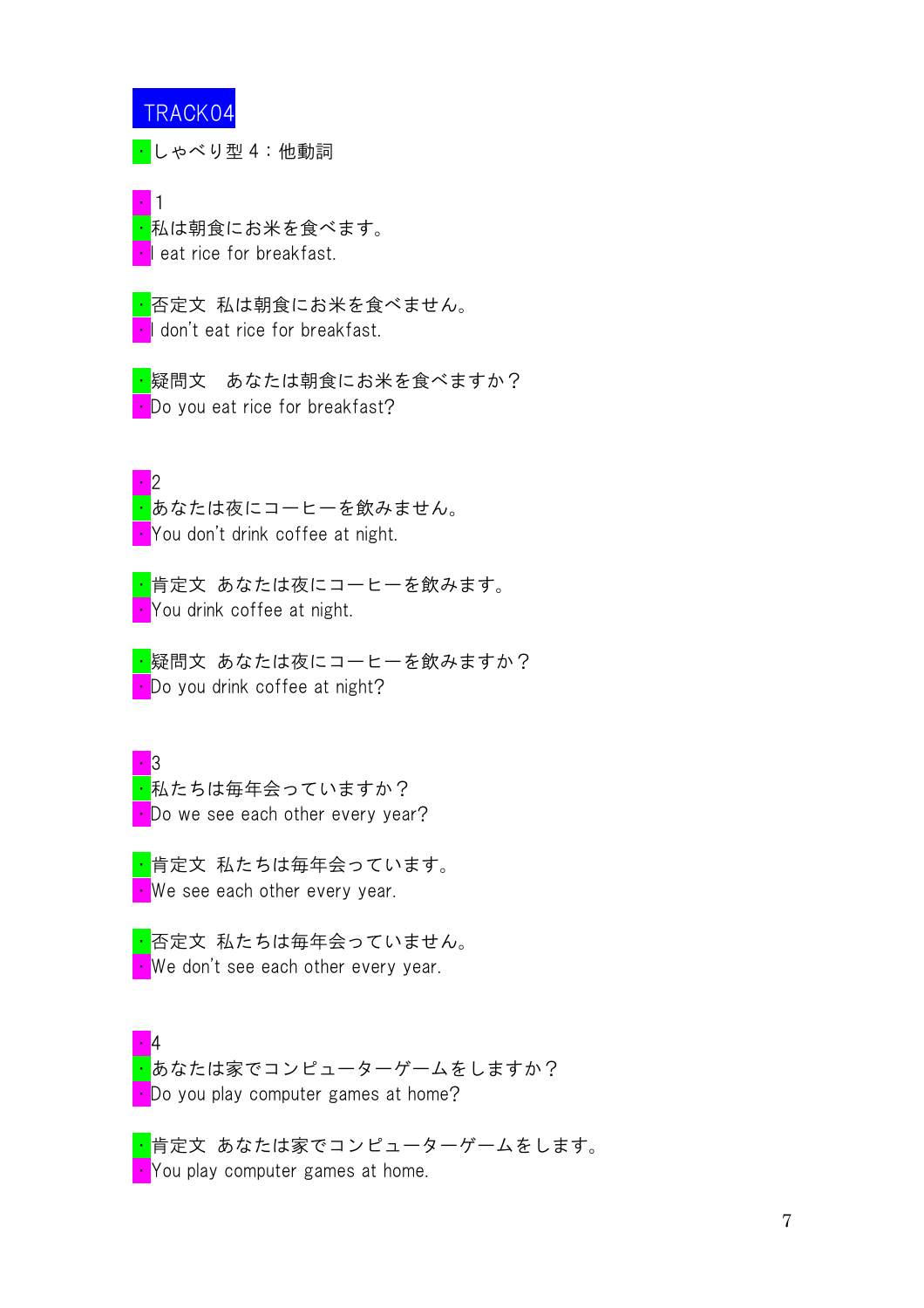<mark>・</mark>否定文 あなたは家でコンピューターゲームをしません。  $\cdot$  You don't play computer games at home.

・5

<mark>・</mark>私は日本の外資系企業向けのソフトウェアを作っています。 **I** create software for foreign companies in Japan.

<mark>・</mark>否定文 私は日本の外資系企業向けのソフトウェアを作っていません。 • I don't create software for foreign companies in Japan.

<mark>・</mark>疑問文 あなたは日本の外資系企業向けのソフトウェアを作っていますか?  $\cdot$  Do you create software for foreign companies in Japan?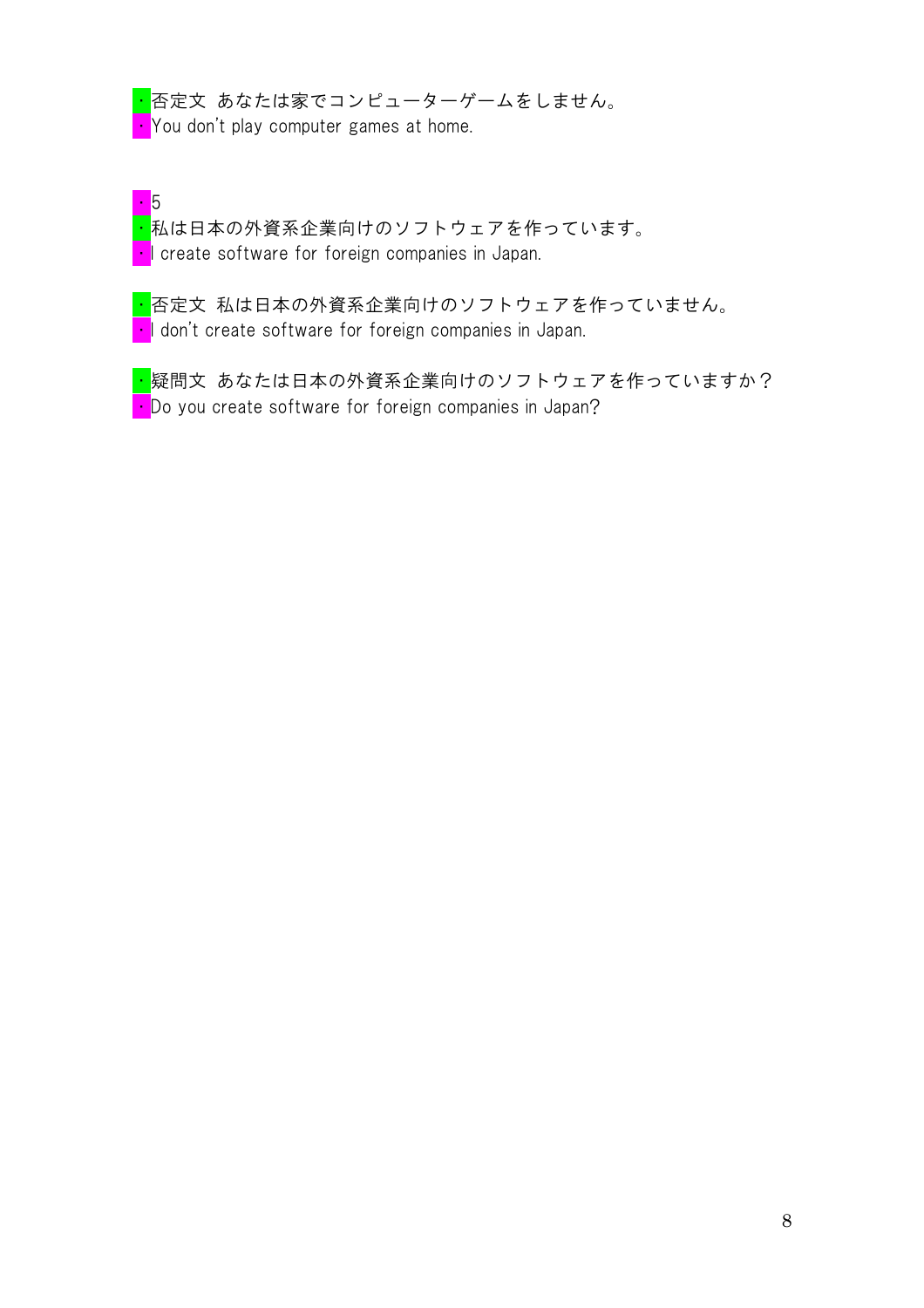$\overline{\cdot}$ しゃべり型 5:助動詞

・1

<mark>・</mark>私は歯医者に行かなくてはなりません。  $\cdot$  I must go to the dentist.

<mark>・</mark>否定文 私は歯医者に行ってはいけません。  $\cdot$  I must not go to the dentist.

<mark>・</mark>疑問文 私は歯医者に行かなくてはなりませんか?  $\cdot$  Must I go to the dentist?

・2

<mark>・</mark>今晩あなたは映画を見ないでしょう。 ・You won't see a movie tonight.

<mark>・</mark>肯定文 今晩あなたは映画を見るでしょう。 • You will see a movie tonight.

<mark>・</mark>疑問文 今晩あなたは映画を見ますか? • Will you see a movie tonight?

 $\cdot$  3 <mark>・</mark>ここに座ってもいいですか? • May I sit here?

<mark>・</mark>肯定文 ここに座ってもいいです。 • You may sit here.

<mark>・</mark>否定文 ここに座ってはいけません。 • You may not sit here.

・4 <mark>・</mark>私はあなたの気持ちが理解できます。 ・I can understand how you feel.

<mark>・</mark>否定文 私はあなたの気持ちが理解できません。 ・I can't understand how you feel.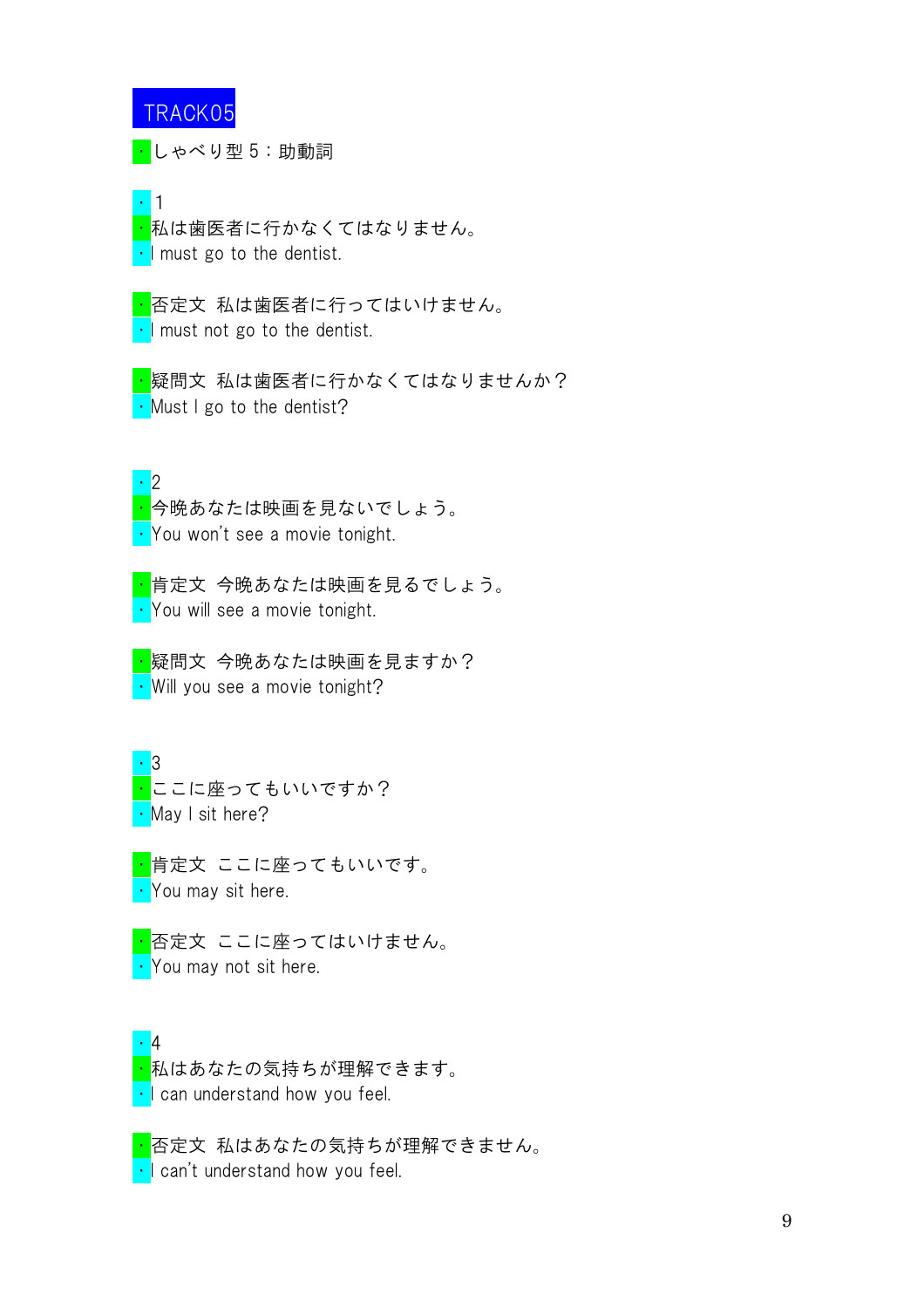<mark>・</mark>疑問文 あなたは私の気持ちが理解できますか?  $\cdot$  Can you understand how I feel?

・5 <mark>・</mark><br><mark>・</mark>私たちは環境についてもっと考えるべきですか? • Should we think more about the environment?

<mark>・</mark>肯定文 私たちは環境についてもっと考えるべきです。 • We should think more about the environment.

<mark>・</mark>否定文 私たちは環境についてもっと考えるべきではありません。  $\cdot$  We shouldn't think more about the environment.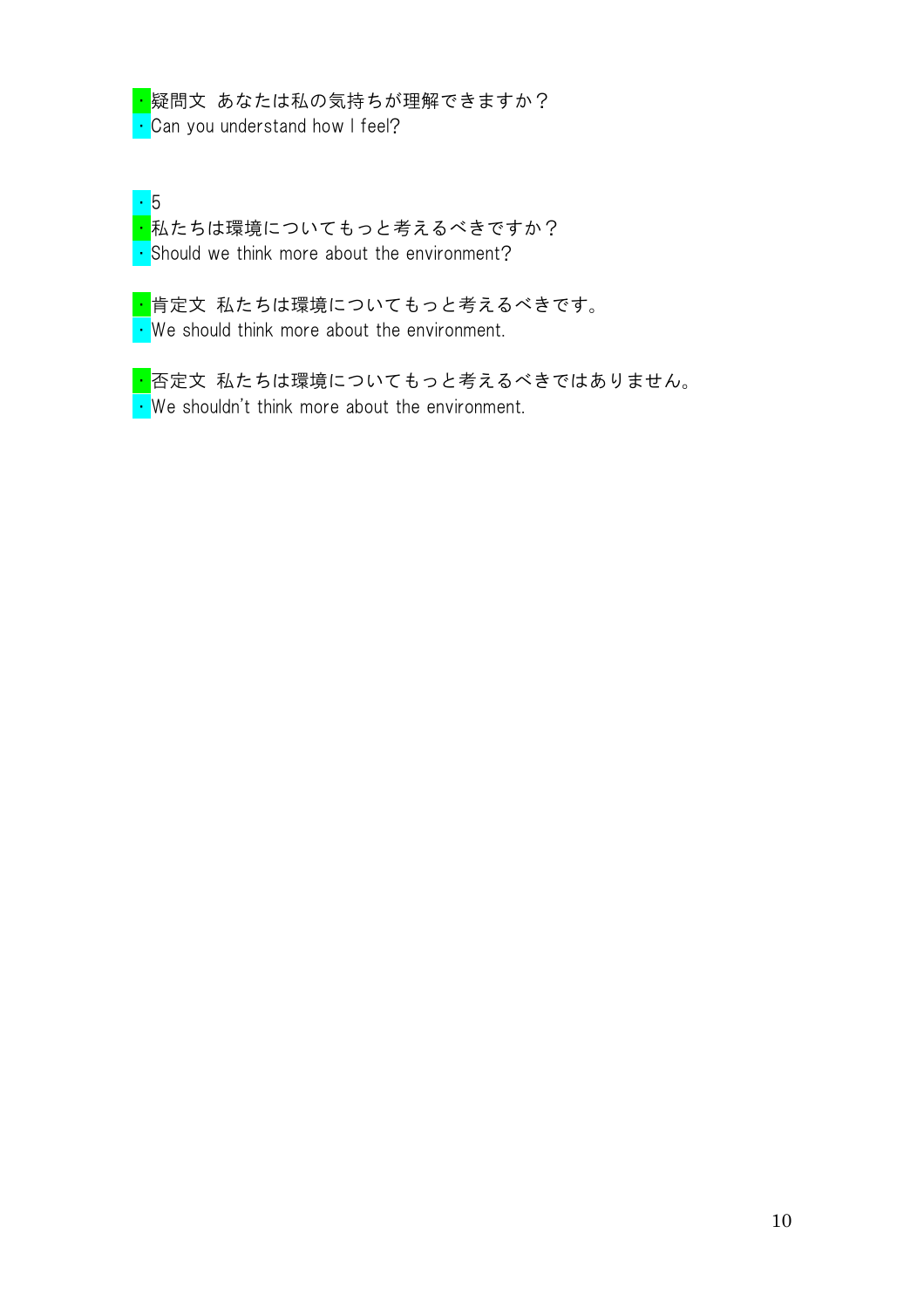<mark>・</mark>しゃべり型 6:代名詞



<mark>・</mark>否定文 これは私の鞄ではありません。 • This isn't my bag.

<mark>・</mark>疑問文 これはあなたの鞄ですか? • Is this your bag?

・2

<mark>・</mark>彼らは自分の車を持っていません。 **They don't have their own car.** 

<mark>・</mark>肯定文 彼らは自分の車を持っています。 **They have their own car.** 

<mark>・</mark>疑問文 彼らは自分の車を持っていますか? • Do they have their own car?

 $\cdot$  3 <mark>・</mark>彼女は私を知っていますか? • Does she know me?

<mark>・</mark>肯定文 彼女は私を知っています。 <mark>•</mark>She knows me.

<mark>・</mark>否定文 彼女は私を知りません。 • She doesn't know me.

・4 <mark>・</mark>人々は彼らの個人情報を守らなくてはなりません。 • People have to protect their personal information.

<mark>・</mark>否定文 人々は彼らの個人情報を守る必要はありません。 • People don't have to protect their personal information.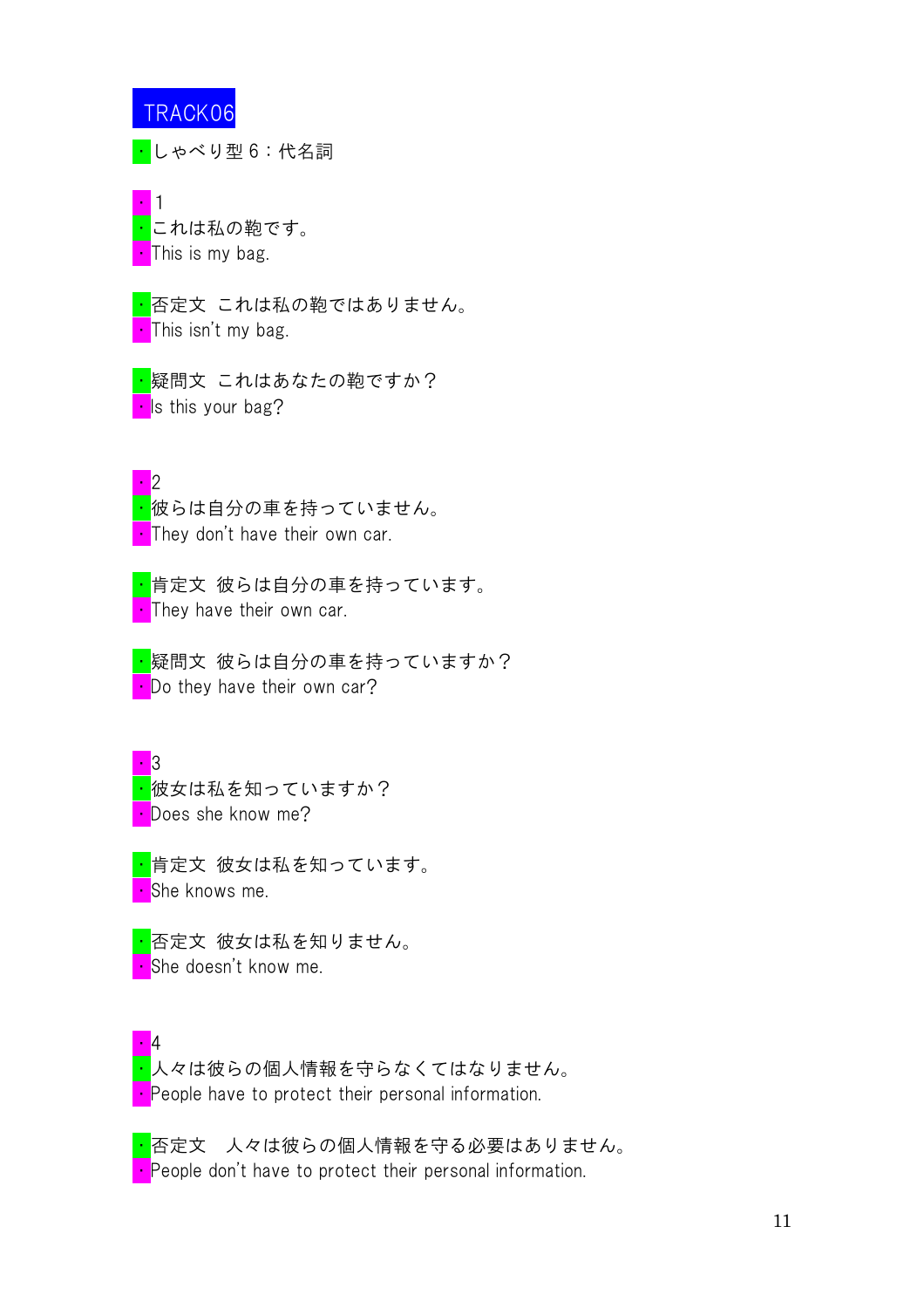<mark>・</mark>疑問文 人々は彼らの個人情報を守らなくてはなりませんか? • Do people have to protect their personal information?

・5

・外国人観光客は私たちに私たちの文化を説明してもらいたいのです。  $\cdot$  Foreign tourists want us to explain our culture.

■ 否定文 外国人観光客は私たちに私たちの文化を説明してもらいたくありませ  $\mathcal{L}_{\circ}$ 

• Foreign tourists don't want us to explain our culture.

■ 疑問文 外国人観光客は私たちに私たちの文化を説明してもらいたいです か?

**• Do foreign tourists want us to explain our culture?**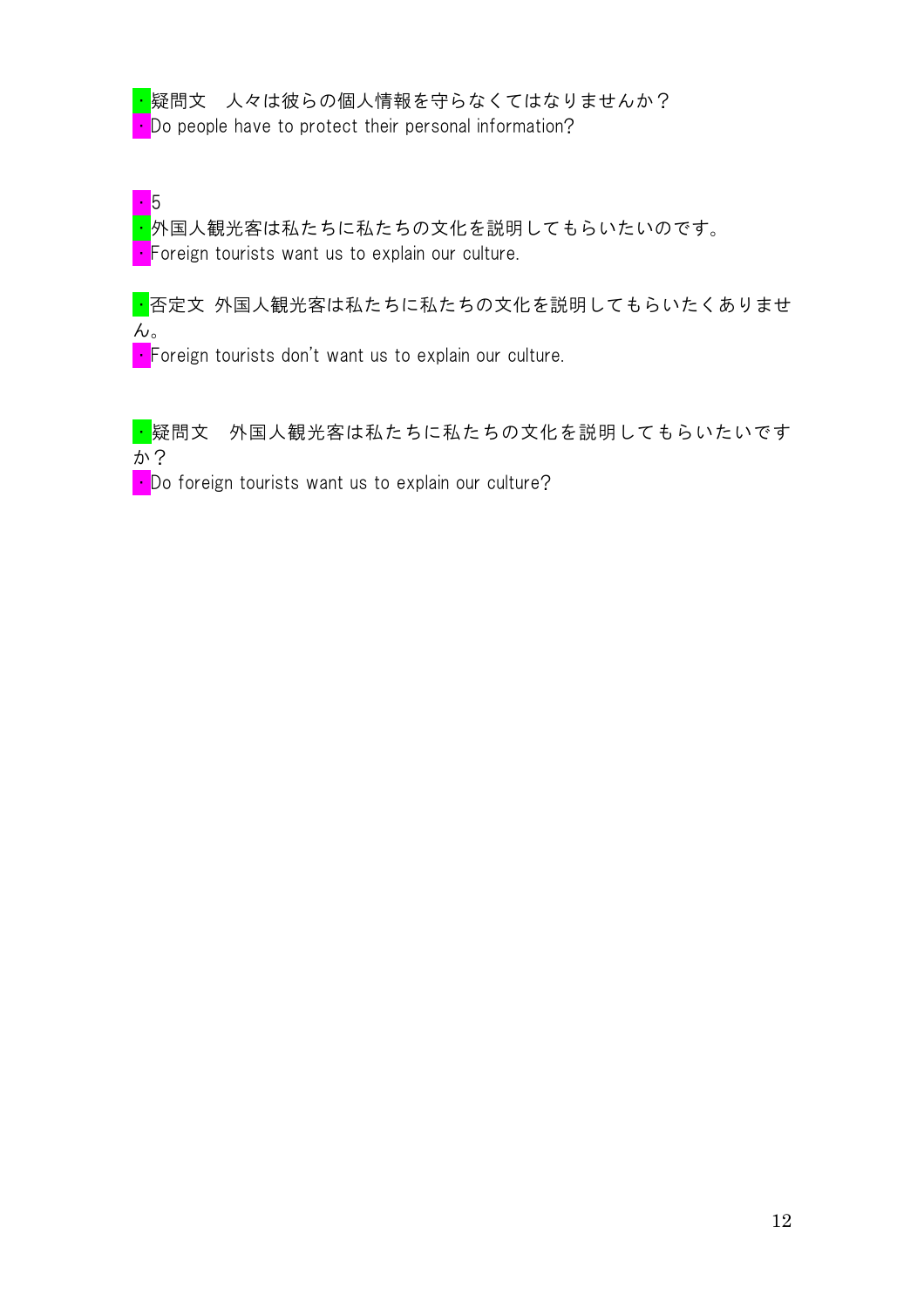・しゃべり型 7:前置詞

#### ・1 <mark>・</mark>私は自転車で学校に行きます。 I go to school by bike.

<mark>・</mark>否定文 私は自転車で学校に行きません。  $\cdot$  I don't go to school by bike.

<mark>・</mark>疑問文 あなたは自転車で学校に行きますか? • Do you go to school by bike?

・2 <mark>・</mark>彼は会社内にいません。  $\cdot$  He's not in the office.

<mark>・</mark>肯定文 彼は会社内にいます。  $\cdot$  He's in the office.

<mark>・</mark>疑問文 彼は会社内にいますか?  $\cdot$  Is he in the office?

・3 <mark>・</mark>銀行は駅の隣ですか?  $\cdot$  Is the bank next to the station?

<mark>・</mark>肯定文 銀行は駅の隣です。 • The bank is next to the station.

<mark>・</mark>否定文 銀行は駅の隣ではありません。 • The bank isn't next to the station.

・4 <mark>・</mark>私たちは学校の授業で新聞を読みます。 ・We read newspapers in class at school.

<mark>・</mark>否定文 私たちは学校の授業で新聞を読みません。 ・We don't read newspapers in class at school.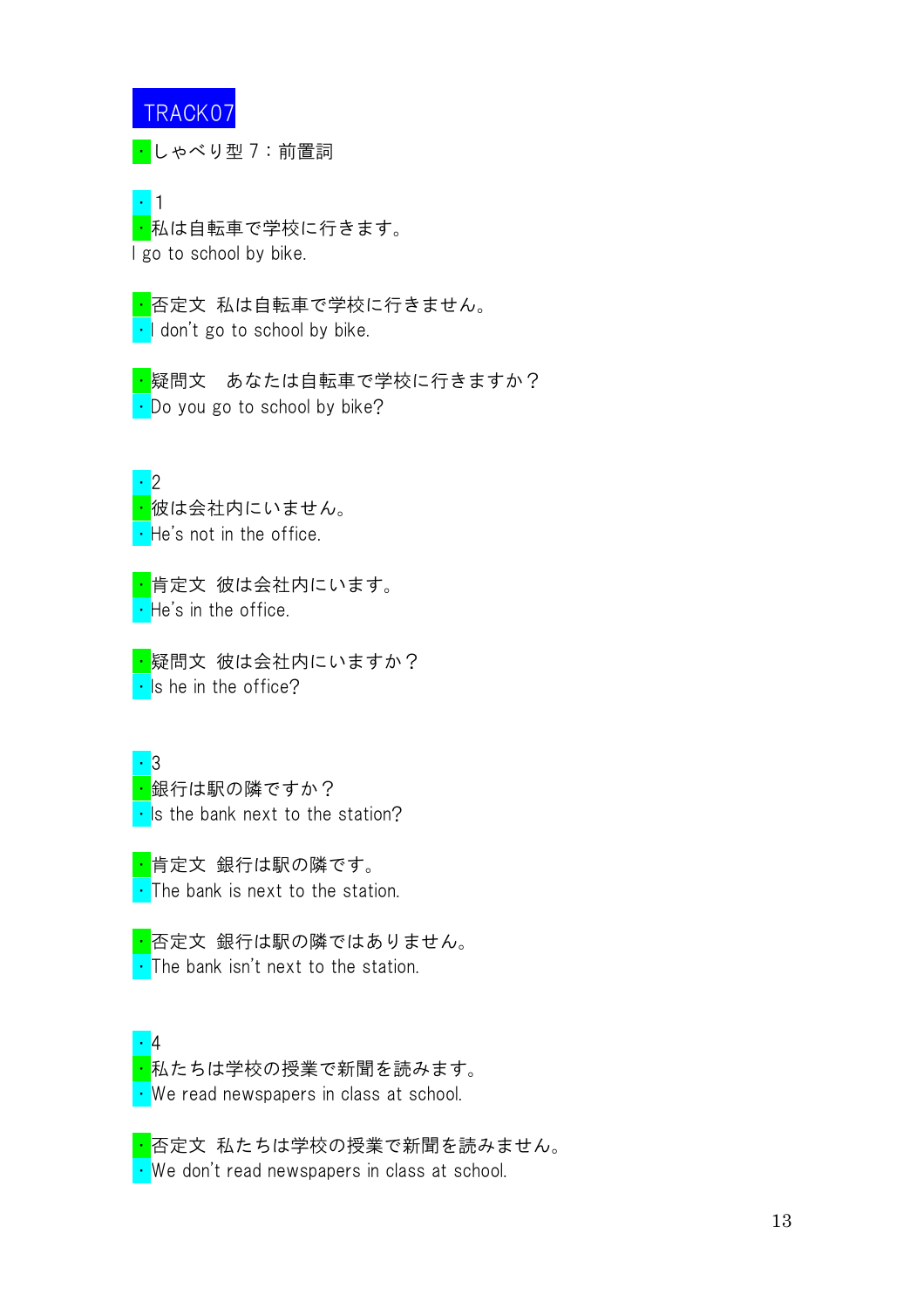<mark>・</mark>疑問文 あなたたちは学校の授業で新聞を読みますか? • Do you read newspapers in class at school?

・5

<mark>・</mark>何人かの研究者によると、私たちはインターネットに頼りすぎています。 ・According to some researchers, we depend too much on the Internet.

■ 否定文 何人かの研究者によると、私たちはインターネットに頼りすぎていま せん。

 $\cdot$  According to some researchers, we don't depend too much on the Internet.

■疑問文 何人かの研究者によると、私たちはインターネットに頼りすぎていま すか?

 $\cdot$  According to some researchers, do we depend too much on the Internet?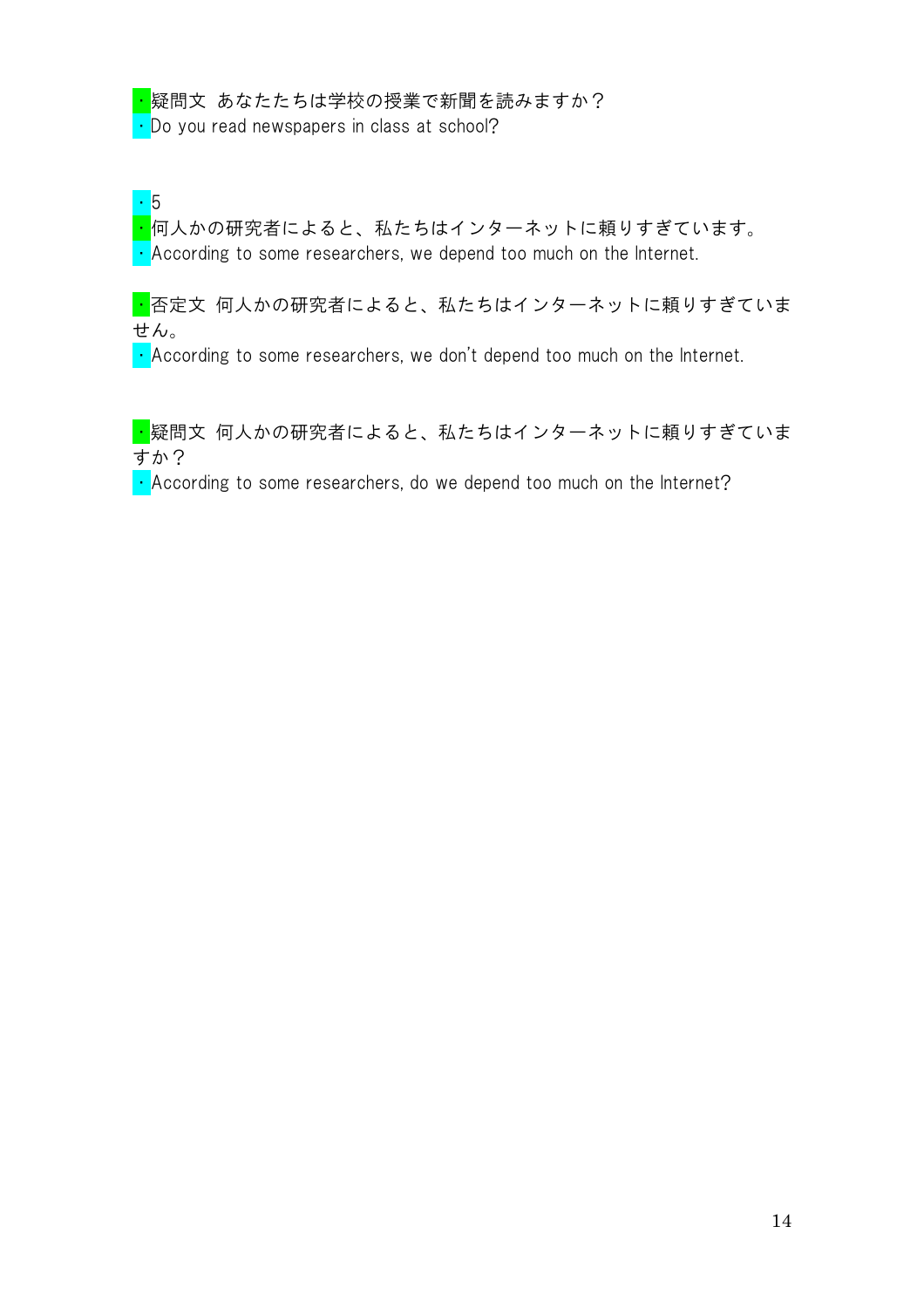・1

<mark>・</mark>しゃべり型 8:疑問詞

<mark>・</mark>あなたはそれについてどう思いますか? What do you think about that?

<mark>・</mark>応答例 私はそれは良い考えだと思います。  $\cdot$  I think it is a good idea.

・2 <mark>・</mark>あなたの一番好きな季節はいつですか? **What is your favorite season?** 

<mark>・</mark>応答例 私の一番好きな季節は春です。 **My** favorite season is spring.

・3

<mark>・</mark>なぜそれはそんなに高価なのですか? • Why is it so expensive?

<mark>・</mark>応答例 それは珍しいからです。 **I**t is because it's rare.

 $\cdot \mathbf{A}$ 

<mark>・</mark>学生たちはどのように携帯電話を使っていますか? • How do some students use their mobile phones?

・応答例 学生の中にはいつも携帯電話を使っている人もいます。  $\cdot$  Some students use their mobile phones all the time.

・5

・どんな種類の科学技術が私たちの未来に最も重要ですか?

• What kind of technology is the most important for our future?

<mark>・</mark>応答例 太陽光発電システムが私たちの未来に最も重要です。  $\cdot$  The solar power system is the most important for our future.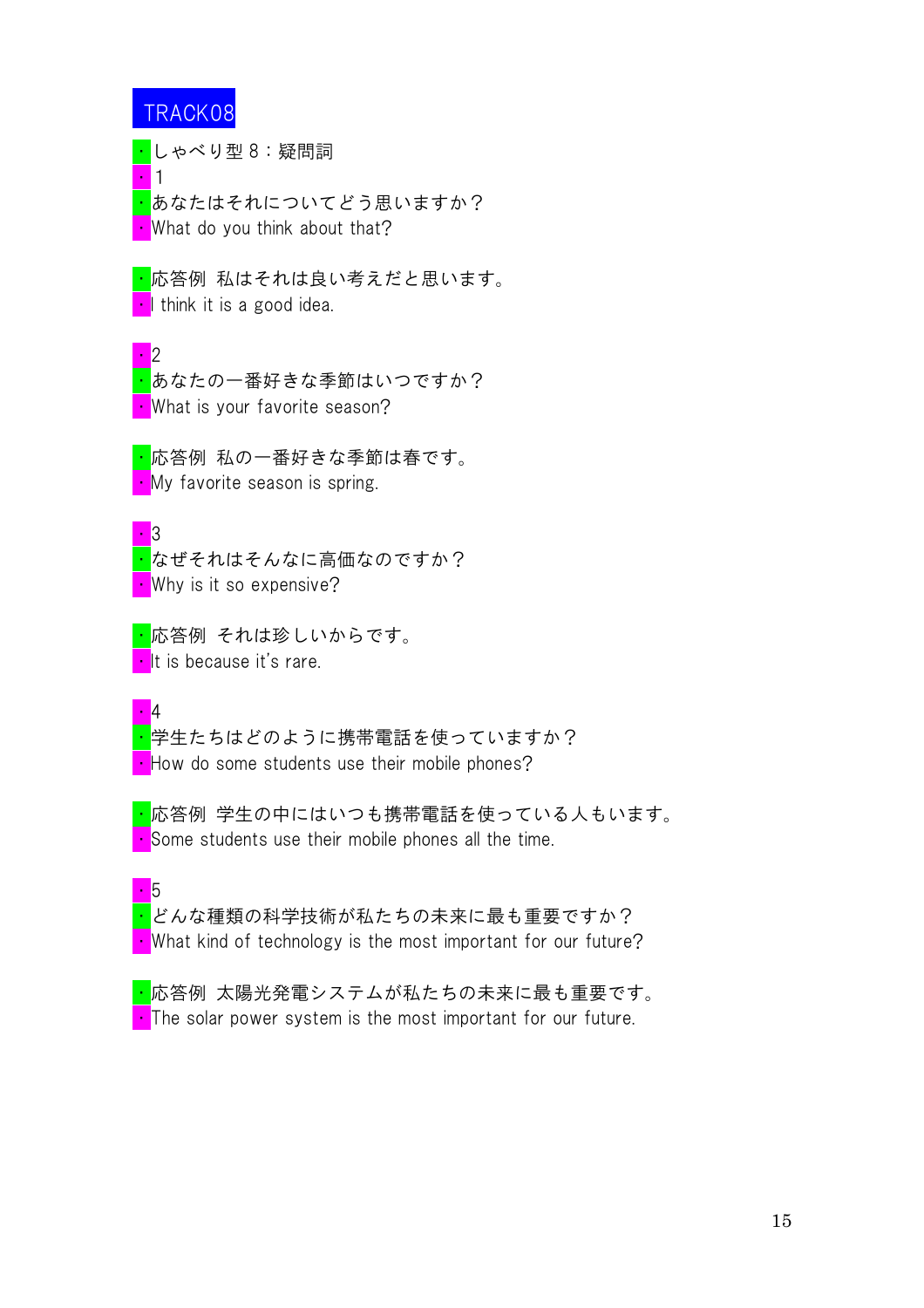<mark>・</mark>Chapter 1 しゃべり型レビュー:

・1) 私は学生です。 ( I'm ) a student.

<mark>・</mark>2)あなたは車を運転しません。 ・ You ( don't ) ( drive ) a car.

<mark>・</mark>3)彼はらにこで働いていますか?  $\cdot$  (Do) thay (work) here?

<mark>・</mark>4) あなたは家でコンピューターゲームをしますか?  $\cdot$  ( Do ) you ( play ) computer games at ( home ) ?

・5) 今晩あなたは映画を見ないでしょう。 You (won't) see a movie tonight.

- <mark>・</mark>6) ここに座ってもいいですか?  $\cdot$  (May ) I (sit) here?
- $\overline{\cdot}$ 7)彼らは自分の車を持っていません。 They (don't) have (their) own car.
- <mark>・</mark>8)私は自転車で学校に行きます。  $\vert$  (go ) to school (by ) bike.
- <mark>・</mark>9)あなたはそれについてどう思いますか? ( What ) do you ( think ) about that?
- ・10) なぜそれはそんなに高価なのですか?  $(Why)$  ( is ) it so expensive?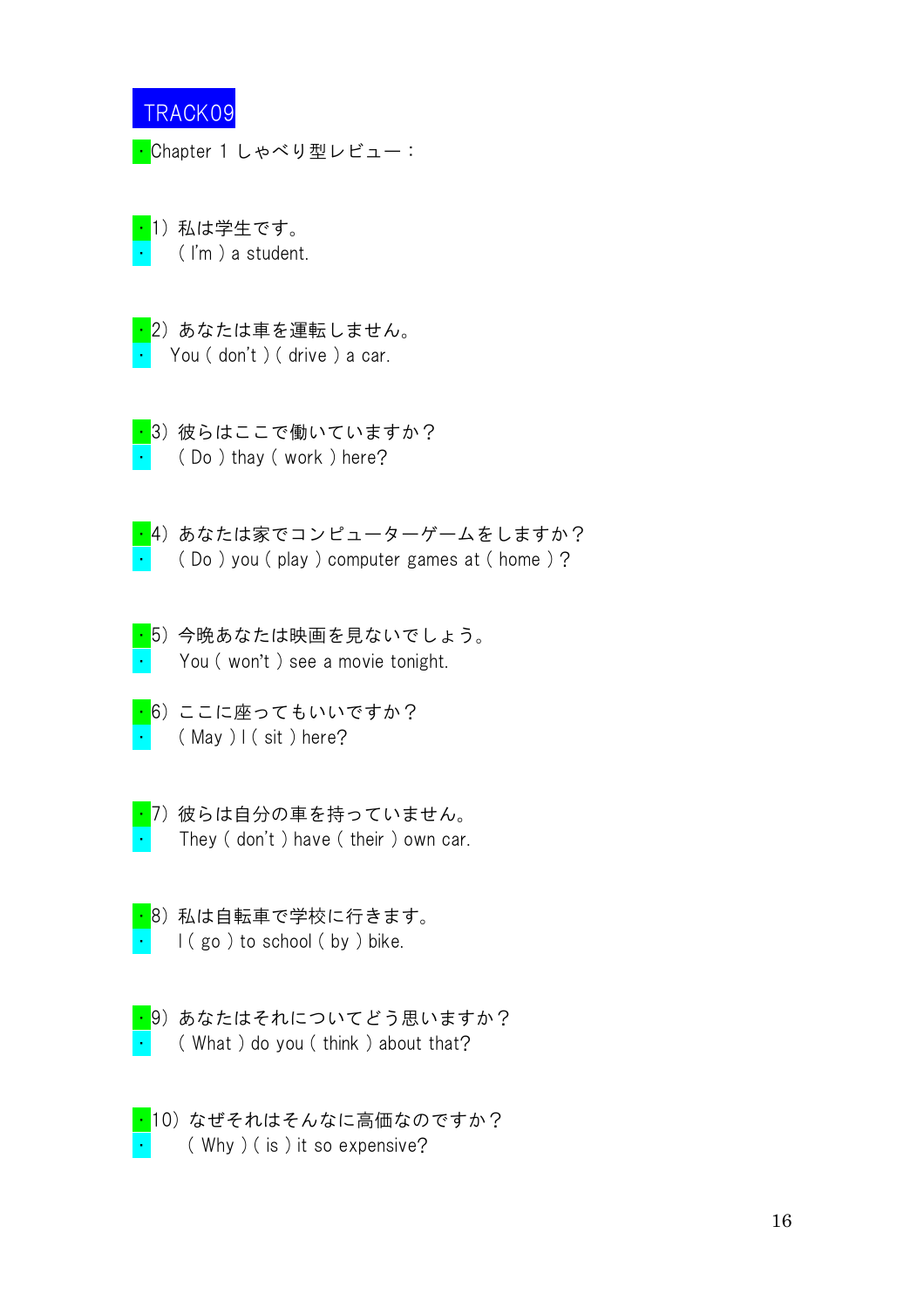<mark>・</mark>Chapter 1 しゃべり「型」エクササイズ

・Question1  $\cdot$  M :Hi, how are you today?

• M: I'm good, thank you. And you? **·** W: I'm a bit nervous.

・Question2 ・M: Could you □▽※×○☆△?×?

・M: Sorry?

• M: Excuse me?

• M: Could you repeat that?

• W: Could you say that again?

• Question 3: ??????

• M: Well, let me see …

• M: How can I explain it?

**W**: That's a difficult question for me.

 $\cdot$  M Let me say that again?

 $\cdot$  W: I'll explain it again.

 $\cdot$  M: That's all I can think of now.

**W**: I hope you understand what I said.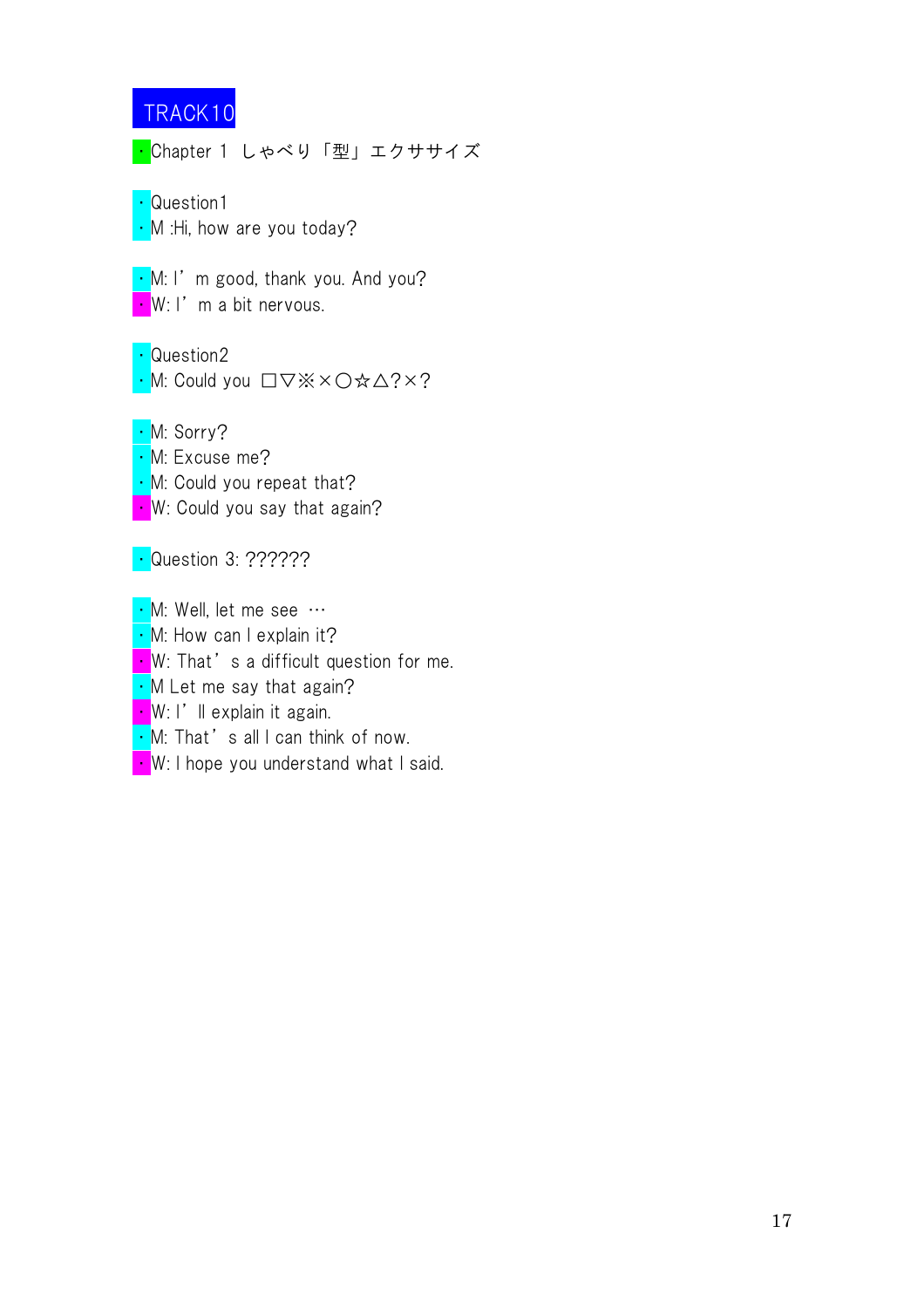<mark>・</mark>しゃべり型 9:現在形

・1 <mark>・</mark>私たちはたいてい 7 時に朝ご飯を食べます。 • We usually eat breakfast at 7 a.m.

<mark>・</mark>否定文 私たちはたいてい 7 時に朝ご飯を食べません。 ・We don't usually eat breakfast at 7 a.m.

<mark>・</mark>疑問文 あなたはたいてい7時に朝ご飯を食べますか? • Do you usually eat breakfast at 7 a.m.?

・2

<mark>・</mark>彼女はコーヒーが好きではありません。 ・She doesn't like coffee.

<mark>・</mark>肯定文 彼女はコーヒーが好きです。 . She likes coffee.

<mark>・</mark>疑問文 彼女はコーヒーが好きですか? • Does she like coffee?

・3 <mark>・</mark>あなたは東京に住んでいますか? ・Do you live in Tokyo?

<mark>・</mark>肯定文 私は東京に住んでいます。 <mark>•I</mark> live in Tokyo.

<mark>・</mark>否定文 私は東京に住んでいません。 ・I don't live in Tokyo.

・4 <mark>・</mark>ほとんどの日本人は毎日テレビを見ます。 ・Most Japanese people watch TV every day.

<mark>・</mark>否定文 ほとんどの日本人は毎日テレビを見ません。 ・Most Japanese people don't watch TV every day.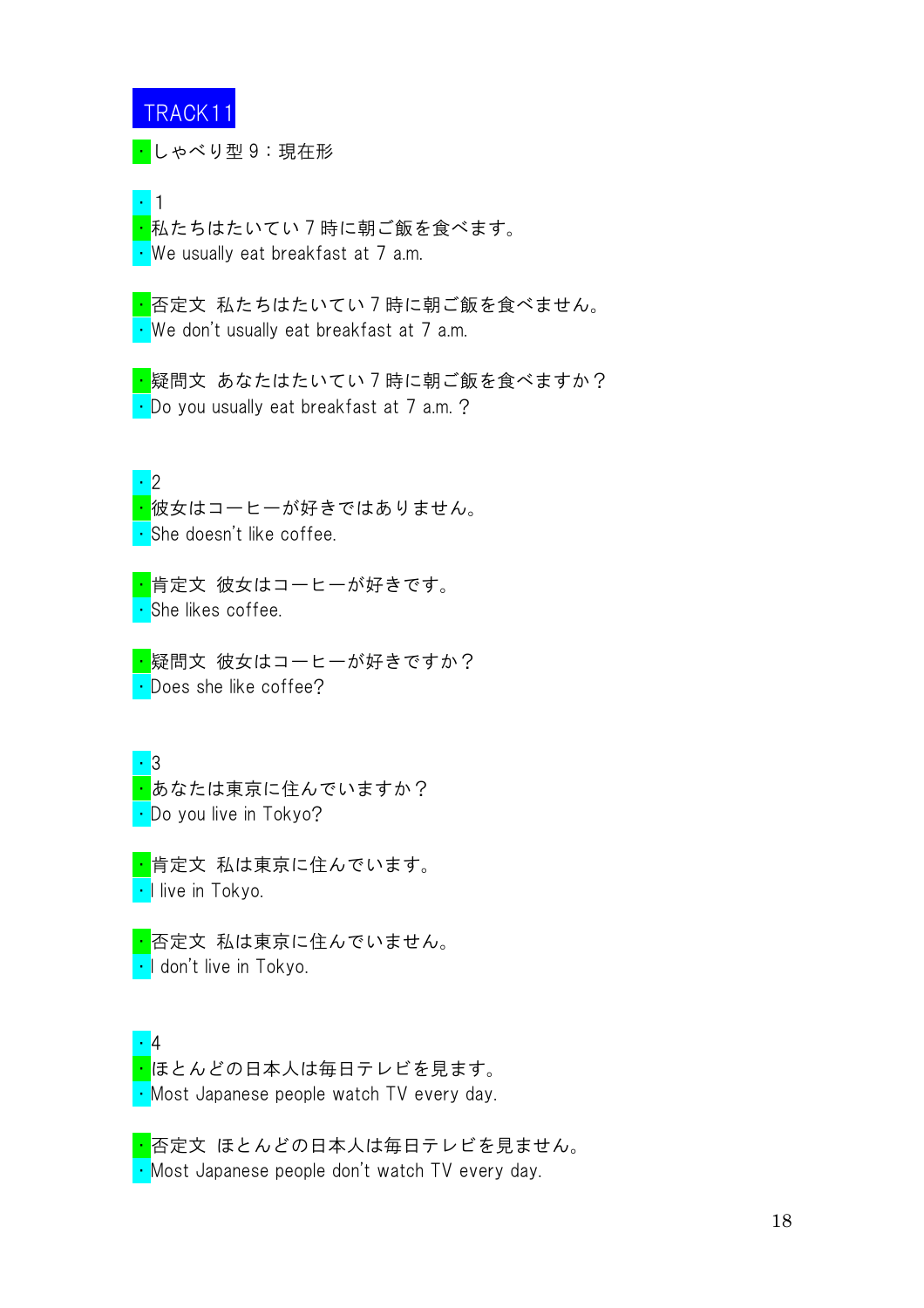<mark>・</mark>疑問文 ほとんどの日本人は毎日テレビを見ますか? • Do most Japanese people watch TV every day?

・5 <mark>・</mark>あなたは人々はもっと眠るべきだと思いますか? • Do you think that people should sleep more?

<mark>・</mark>肯定文 私は人々はもっと眠るべきだと思います。  $\cdot$  I think that people should sleep more.

<mark>・</mark>否定文 私は人々はもっと眠るべきだと思いません。  $\cdot$  I don't think that people should sleep more.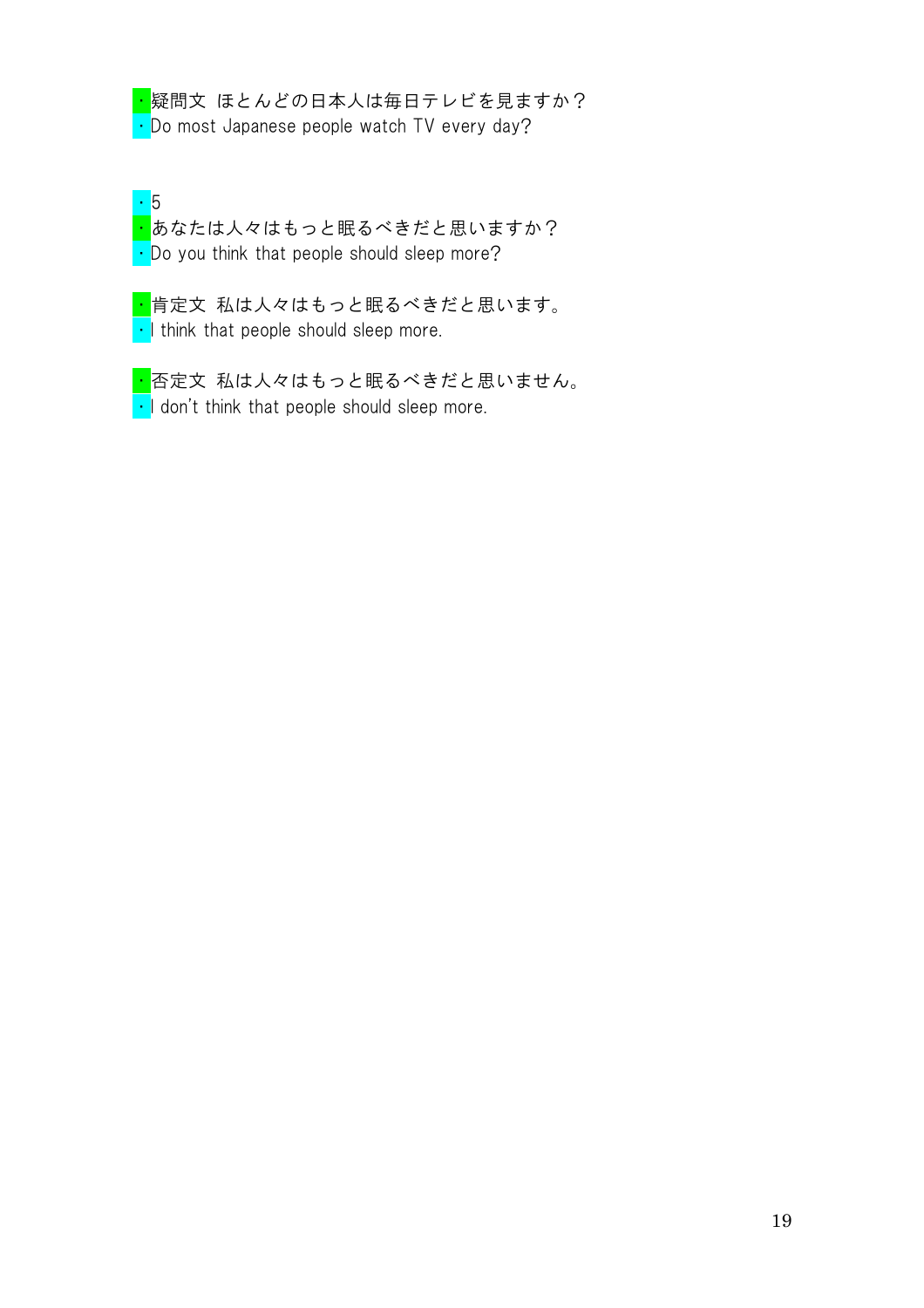<mark>・</mark>しゃべり型 10:現在進行形

・1 <mark>・</mark>私は今、英語の勉強をしています。 <mark>•I</mark>'m studying English now.

<mark>・</mark>否定文 私は今、英語の勉強をしていません。 •I'm not studying English now.

<mark>・</mark>疑問文 あなたは今、英語の勉強をしていますか? • Are you studying English now?

 $\cdot \cdot$ <mark>・</mark>彼は電話で話していません。  $\cdot$  He isn't talking on the phone.

<mark>・</mark>肯定文 彼は電話で話しています。  $\blacksquare$  He is talking on the phone.

<mark>・</mark>疑問文 彼は電話で話していますか?  $\blacksquare$  Is he talking on the phone?

 $\cdot$  3 <mark>・</mark>彼らは今会議をしていますか? • Are they having a meeting now?

<mark>・</mark>肯定文 彼らは今会議をしています。 **They are having a meeting now.** 

<mark>・</mark>否定文 彼らは今会議をしていません。  $\cdot$  They aren't having a meeting now.

・4 <mark>・</mark>一人の少年が箱を運んでいます。 **A** boy is carrying a box.

■ 否定文 一人の少年が箱を運んでいません。 ・A boy isn't carrying a box.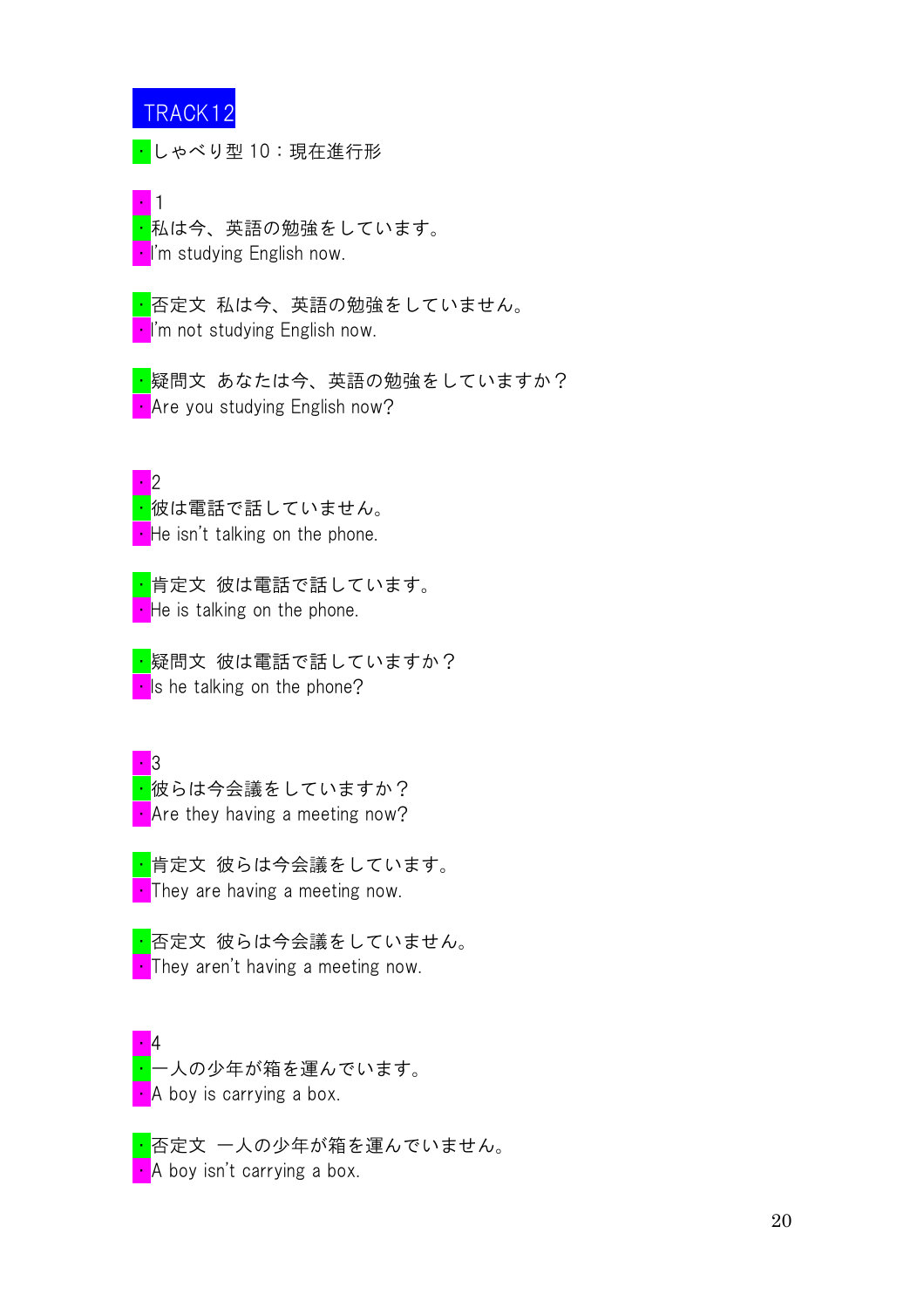<mark>・</mark>疑問文 一人の少年が箱を運んでいますか?  $\overline{\phantom{a}}$  is a boy carrying a box?

・5 <mark>・</mark>より多くの人がゴミを減らすことに関心を持ち始めています。 • More people are becoming concerned about reducing waste.

<mark>・</mark>否定文 人々はゴミを減らすことに関心を持ち始めていません。 • People aren't becoming concerned about reducing waste.

<mark>・</mark>疑問文 より多くの人がゴミを減らすことに関心を持ち始めていますか?  $\cdot$  Are more people becoming concerned about reducing waste?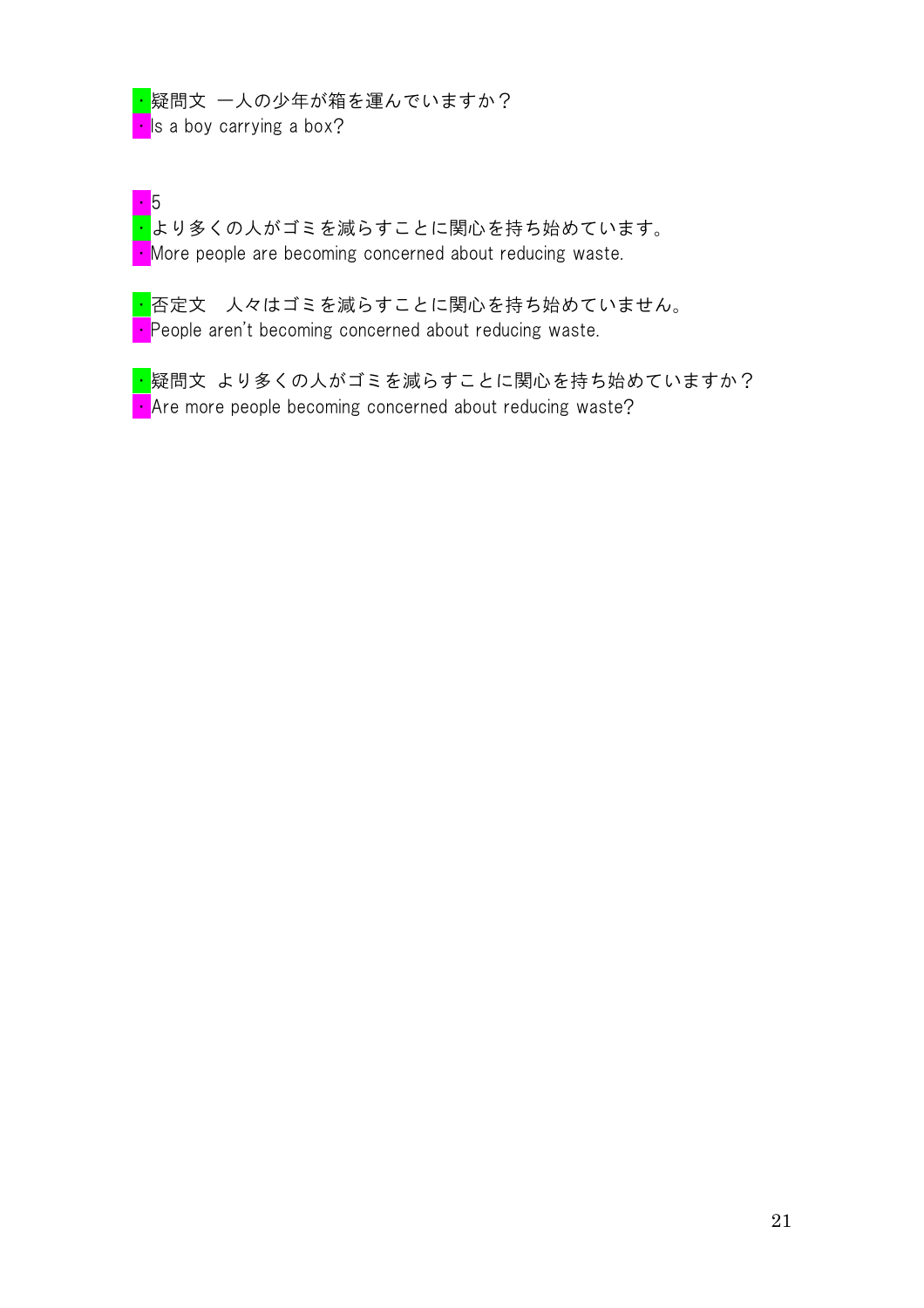・しゃべり型 11:現在完了形 / 経験

・1

<mark>・</mark>私は一度ロンドンに行ったことがあります。 • I have been to London once.

<mark>・</mark>否定文 私は一度もロンドンに行ったことがありません。 • I have never been to London.

<mark>・</mark>疑問文 あなたはかつてロンドンに行ったことがありますか? • Have you (ever) been to London?

 $\mathfrak{D}$ 

・私たちは以前その種の食べ物を食べたことがありません。 ・We have never eaten that kind of food before.

<mark>・</mark>肯定文 私たちは以前その種の食べ物を食べたことがあります。 ・We have eaten that kind of food before.

<mark>・</mark>疑問文 あなたは以前その種の食べ物を食べたことがありますか?  $\cdot$  Have you ever eaten that kind of food before?

3

<mark>・</mark>彼らはこの寺をかつて訪れたことがありますか?  $\cdot$  Have they ever visited this temple?

<mark>・</mark>肯定文 彼らはこの寺を2度訪れたことがあります。 • They have visited this temple twice.

<mark>・</mark>否定文 彼らはこの寺を一度も訪れたことがありません。  $\cdot$  They have never visited this temple.

・4 <mark>・</mark>あなたはジェラートをかつて食べたことがありますか? ・Have you ever eaten gelato?

<mark>・</mark>肯定文 私は何度もジェラートを食べたことがあります。 • I have eaten gelato many times.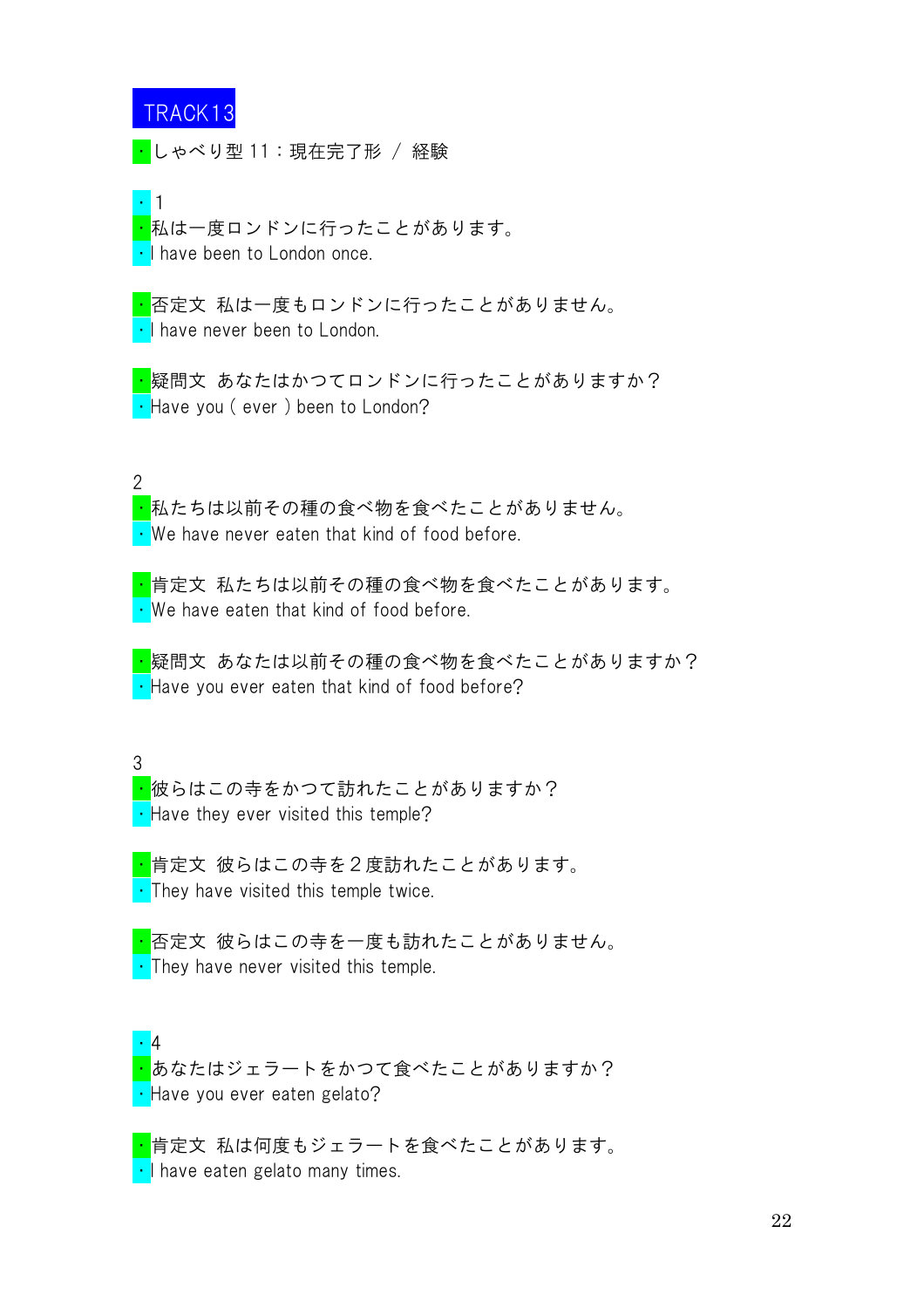<mark>・</mark>否定文 私はジェラートを一度も食べたことがありません。

• I have never eaten gelato.

・5

<mark>・</mark>私は建築家として海外でいくつかの建物を設計したことがあります。  $\cdot$  As an architect, I have designed some buildings in foreign countries.

<mark>・</mark>否定文 私は建築家として海外でいくつかの建物を設計したことがありません。  $\cdot$  As an architect, I have never designed any buildings in foreign countries.

<mark>・</mark>疑問文 あなたは建築家として海外でいくつかの建物を設計したことがありま すか?

 $\cdot$  As an architect, have you designed any buildings in foreign countries?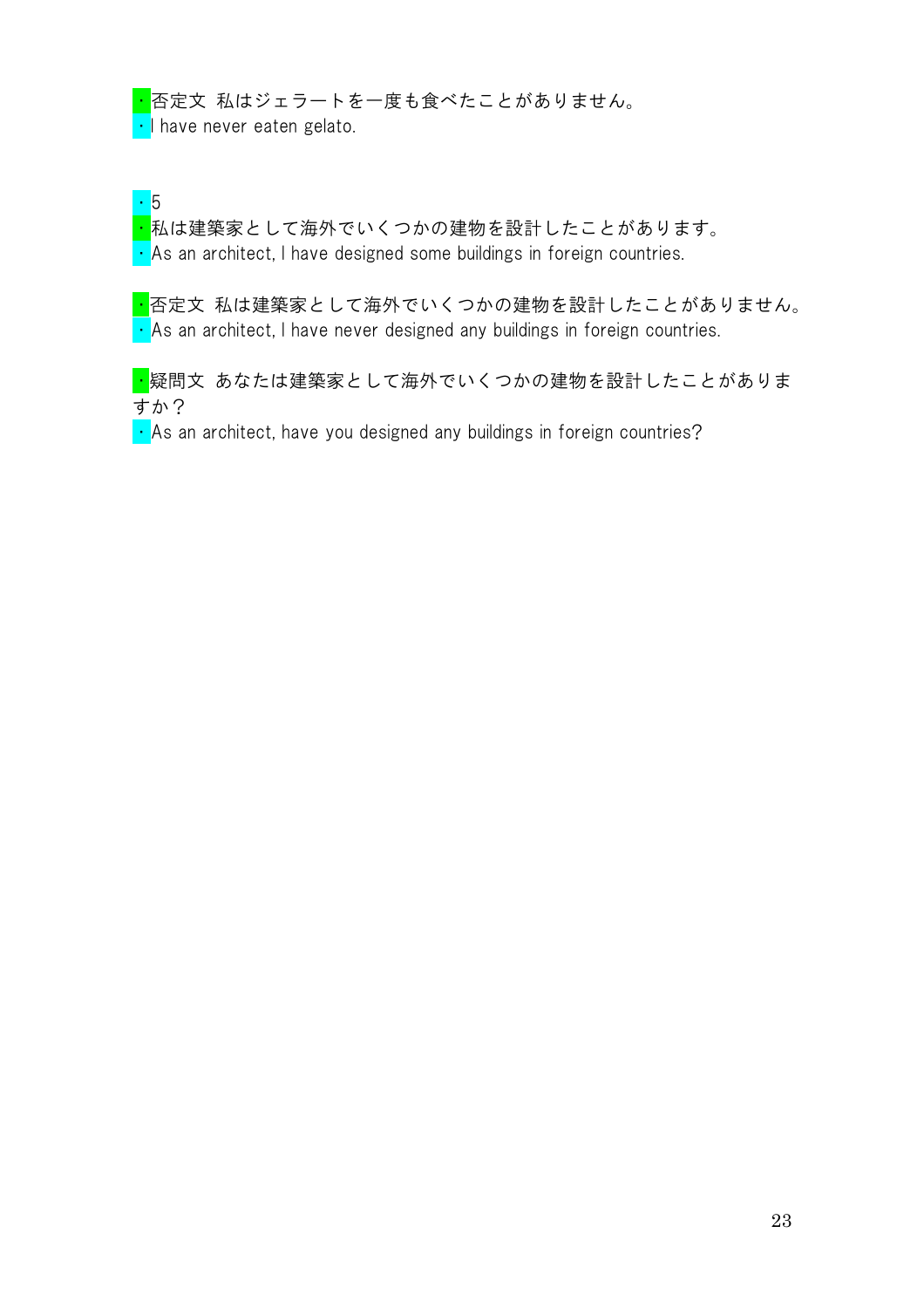・しゃべり型 12:現在完了形 / 継続

■1 <mark>・</mark>私は 10 年間ここに住んでいます。 **I** have lived here for ten years.

<mark>・</mark>否定文 私は 10 年間ここに住んでいません。 I haven't lived here for ten years.

<mark>・</mark>疑問文 あなたは 10 年間ここに住んでいますか? • Have you lived here for ten years?

 $\cdot \cdot$ <mark>・</mark>私たちは長い間テニスをしていません。 • We haven't played tennis for a long time.

<mark>・</mark>肯定文 私たちは長い間テニスをしています。 • We have played tennis for a long time.

<mark>・</mark>疑問文 あなたたちは長い間テニスをしていますか? • Have you played tennis for a long time?

 $\cdot$  3 <mark>・</mark>彼は昨日から忙しくしていますか?  $\blacksquare$  Has he been busy since yesterday?

<mark>・</mark>肯定文 彼は昨日から忙しくしています。 • He has been busy since yesterday.

<mark>・</mark>否定文 彼は昨日から忙しくしていません。 **He hasn't been busy since yesterday.** 

・4 <mark>・</mark>どのくらいの期間、英語を勉強していますか。 • How long have you studied English?

・応答例 私は 6 年間英語を勉強しています。 **I** have studied English for six years.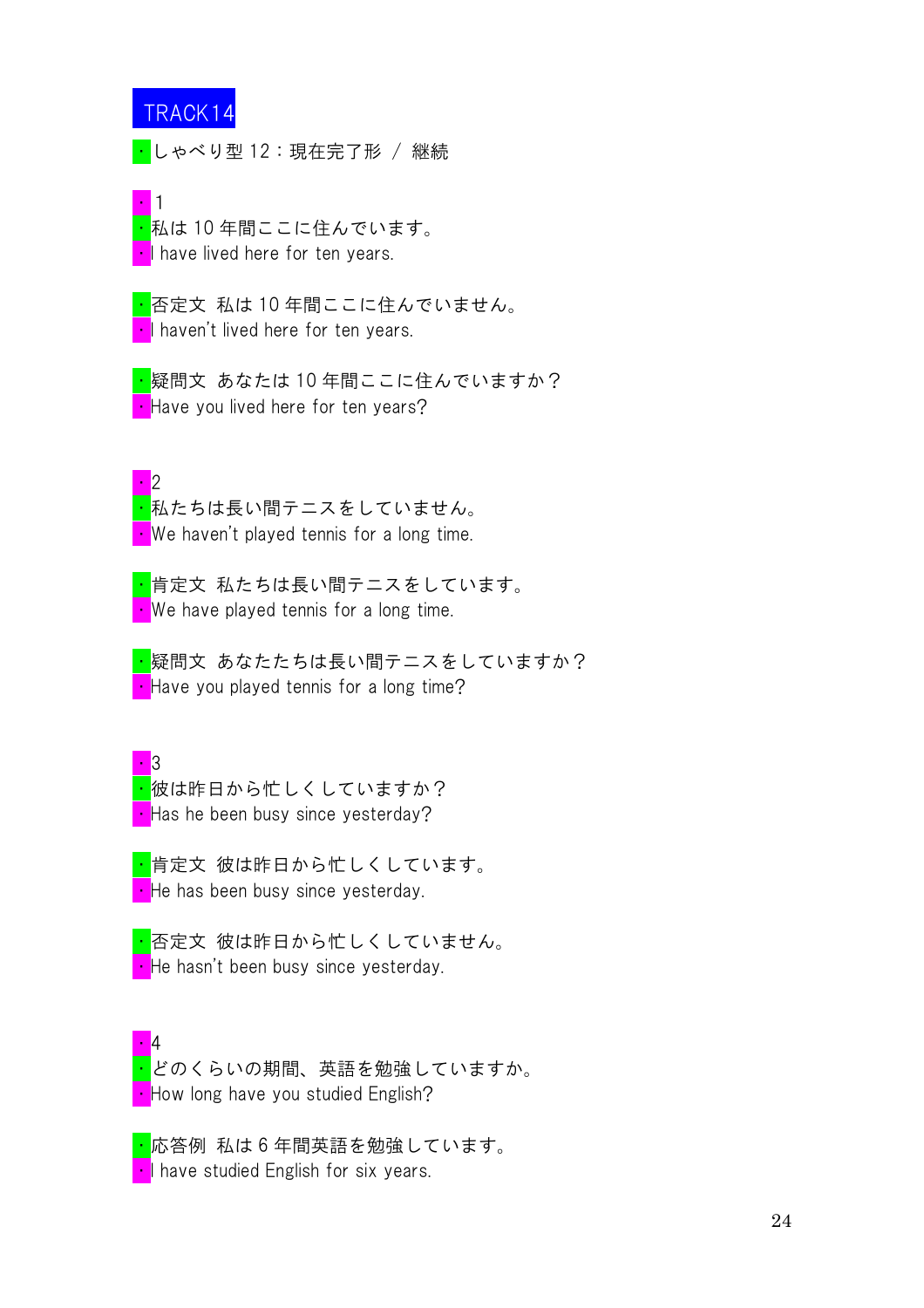# ・5

<mark>・</mark>長い間議論をしていますが、それは解決するのが難しい問題です。

 $\blacksquare$  Although we have discussed it for a long time, it is a really difficult problem to solve.

### <mark>・</mark>否定文 長い間議論をしていますが、それは解決するのが難しい問題では ありません。

 $\cdot$  Although we have discussed it for a long time, it isn't a really difficult problem to solve.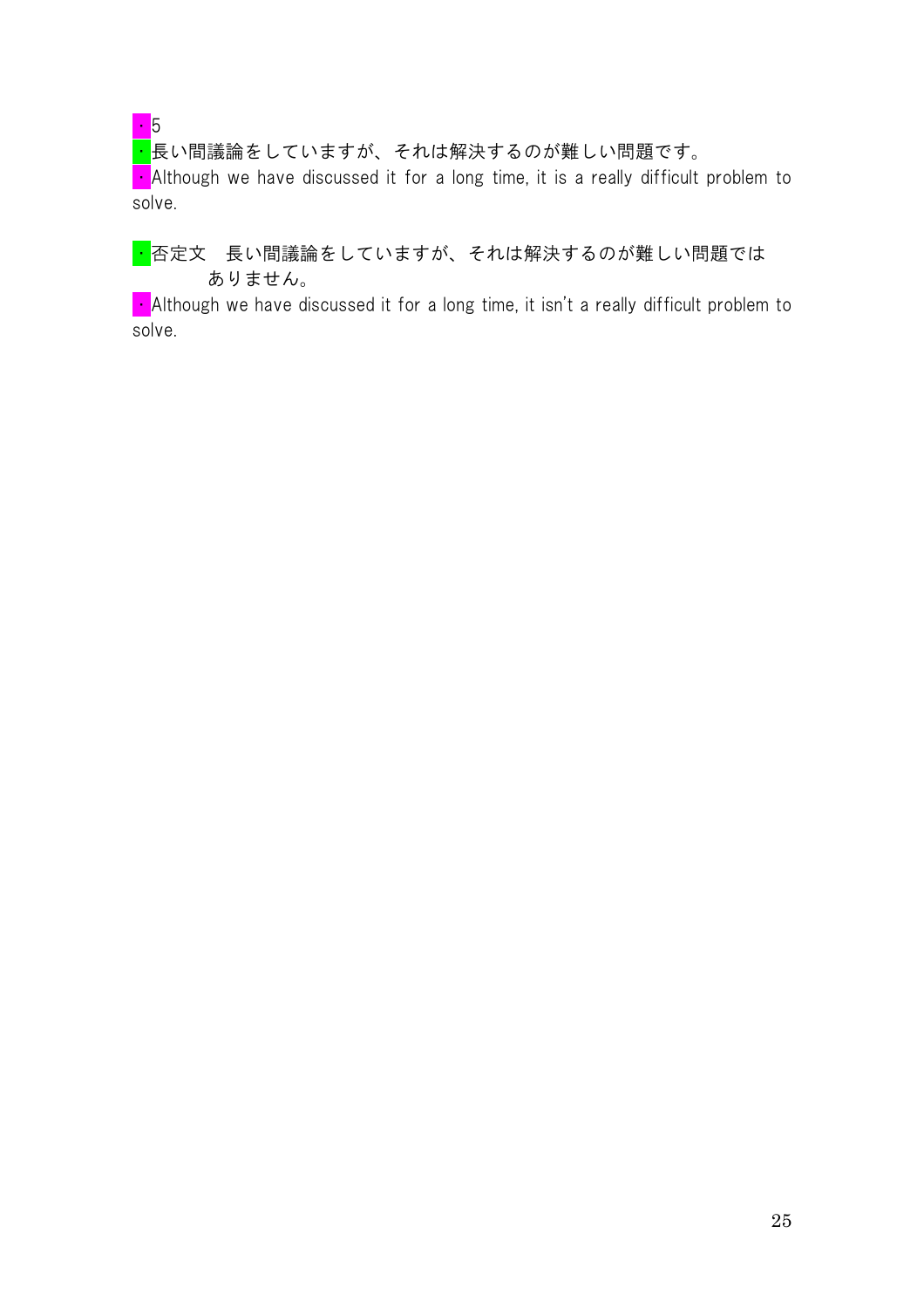<mark>・</mark>しゃべり型 13:現在完了形 / 完了

・1 <mark>・</mark>私は朝食をすでに食べました。 • I have already eaten breakfast.

<mark>・</mark>否定文 私は朝食をまだ食べていません。 ・I haven't eaten breakfast yet.

<mark>・</mark>疑問文 あなたはもう朝食を食べましたか? • Have you eaten breakfast yet?

・2

<mark>・</mark>私たちはまだそのことについて聞いていません。 ・We haven't heard about it yet.

<mark>・</mark>肯定文 私たちはすでにそのことについて聞いています。 • We have already heard about it.

<mark>・</mark>疑問文 あなたはもうそのことについて聞きましたか? • Have you heard about it yet?

・3 <mark>・</mark>彼はもう宿題を終えましたか?  $\cdot$  Has he finished his homework yet?

<mark>・</mark>肯定文 彼はすでに宿題を終えました。 • He has already finished his homework.

<mark>・</mark>否定文 彼はまだ宿題を終えていません。 • He hasn't finished his homework yet.

・4 <mark>・</mark>私は次の旅行をすでに計画しました。 • I have already planned my next trip.

<mark>・</mark>否定文 私は次の旅行をまだ計画していません。 • I haven't planned my next trip yet.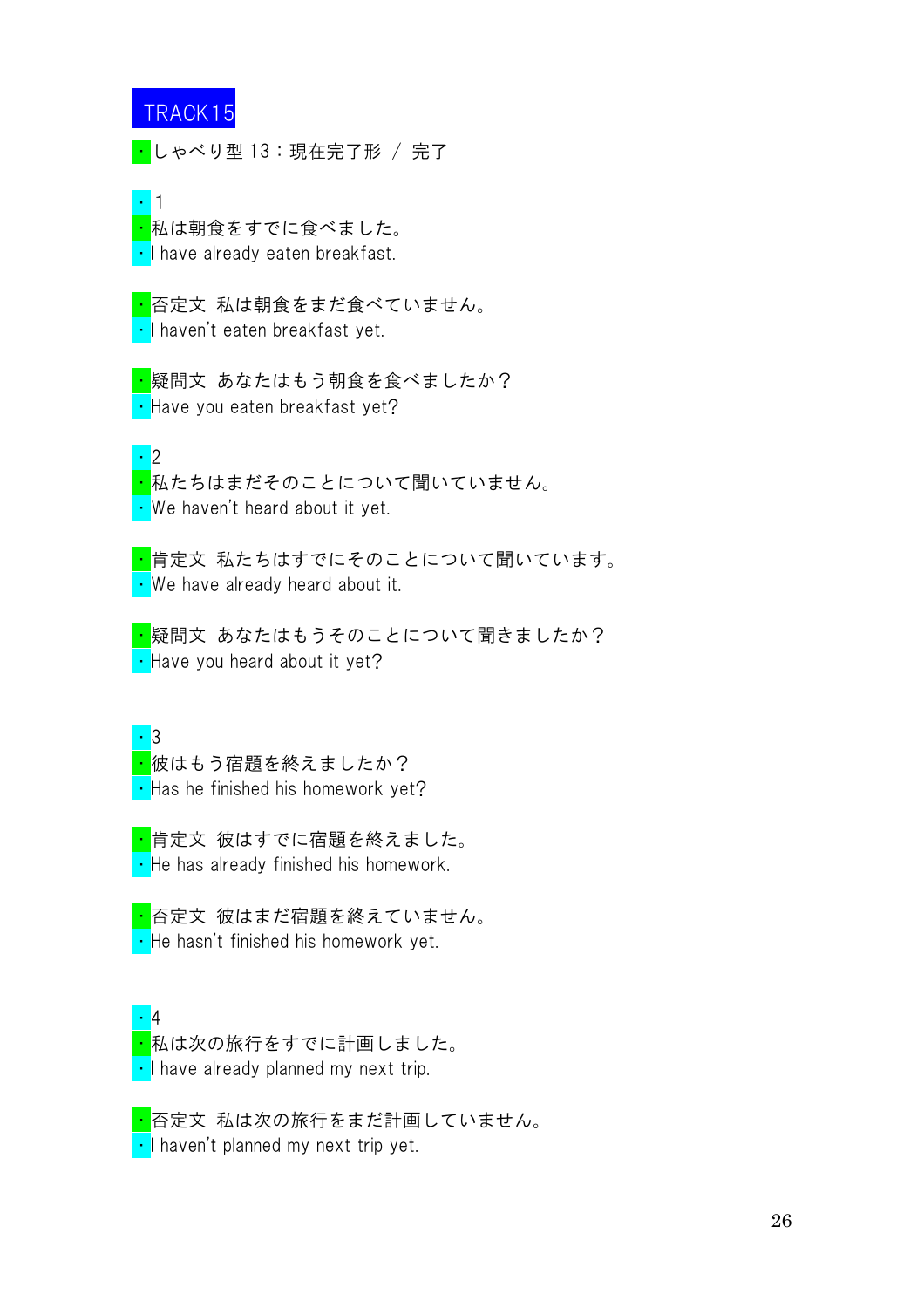<mark>・</mark>疑問文 あなたは次の旅行をもう計画しましたか? • Have you planned your next trip yet?

・5

・あなたは、政府は外国人観光客の要求に応えるために十分なことをしている と思いますか。

 $\cdot$  Do you think the government has done enough to meet the needs of foreign tourists?

■肯定文 私は、政府は外国人観光客の要求に応えるために十分なことをしてい ると思います。

 $\cdot$  I think the government has done enough to meet the needs of foreign tourists.

・否定文 私は、政府は外国人観光客の要求に応えるために十分なことをしてい ると思いません。

 $\cdot$ I don't think the government has done enough to meet the needs of foreign tourists.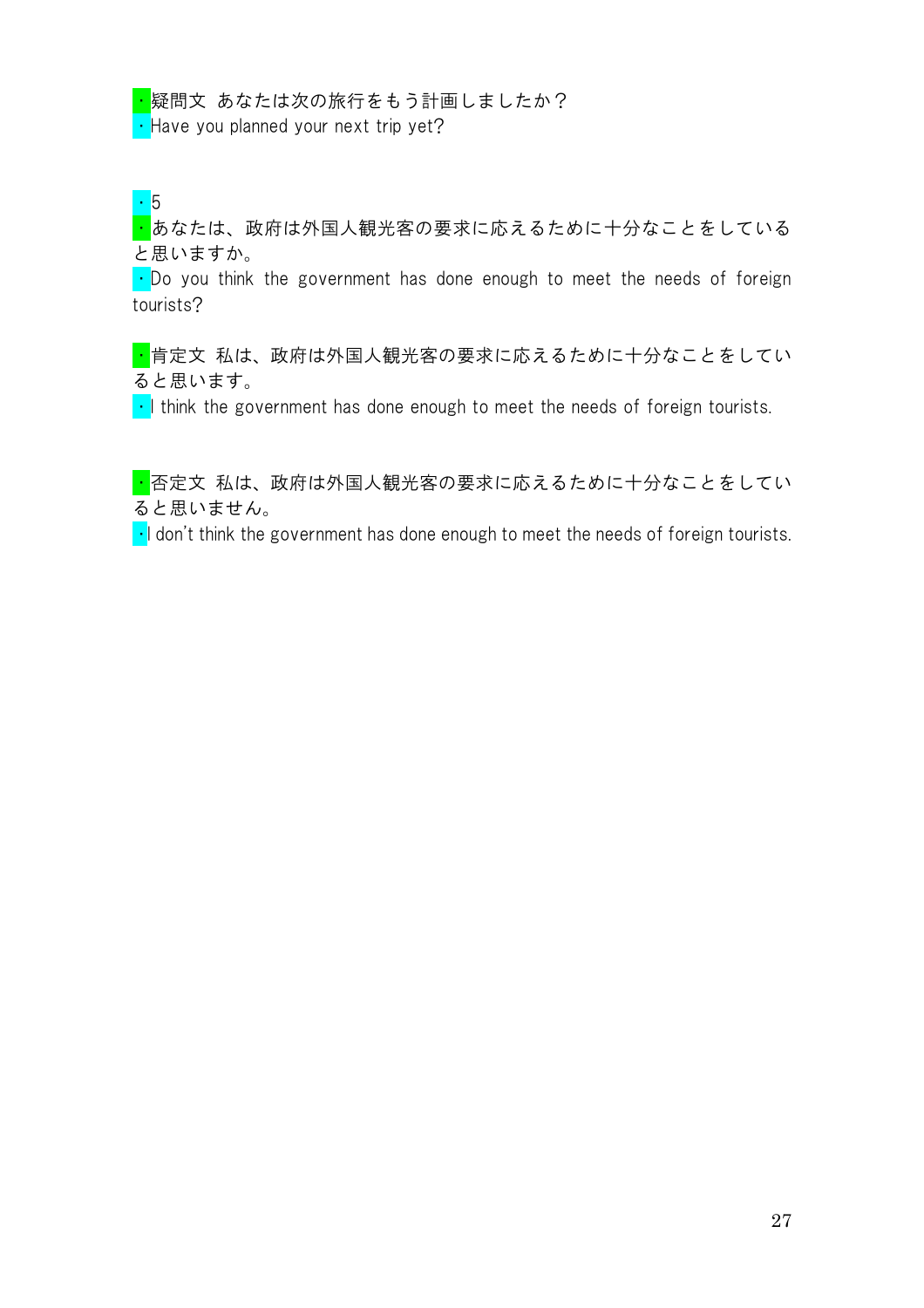<mark>・</mark>しゃべり型 14: 過去形

・1 <mark>・</mark>私は昨日学校へ行きました。 • went to school yesterday.

<mark>・</mark>否定文 私は昨日学校へ行きませんでした。 **I** didn't go to school yesterday.

<mark>・</mark>疑問文 あなたは昨日学校へ行きましたか? • Did you go to school yesterday?

・2 <mark>・</mark>先週あなたは東京にいませんでした。 **• You weren't in Tokyo last week.** 

<mark>・</mark>肯定文 先週あなたは東京にいました。 ・You were in Tokyo last week.

<mark>・</mark>疑問文 先週あなたは東京にいましたか? ・Were you in Tokyo last week?

 $\cdot$  3 <mark>・</mark>彼女は3日前にあなたにメールを送りましたか? • Did she e-mail you three days ago?

<mark>・</mark>肯定文 彼女は3日前にあなたにメールを送りました。 • She e-mailed you three days ago.

・否定文 彼女は 3 日前にあなたにメールを送りませんでした。  $\blacksquare$  She didn't e-mail you three days ago.

 $\cdot \mathbf{A}$ <mark>・</mark>あなたは中学校でクラブ活動をしましたか? **• Did you do any club activities in junior high school?** 

<mark>・</mark>否定文 私は中学校でクラブ活動をしませんでした。 I didn't do any club activities in junior high school.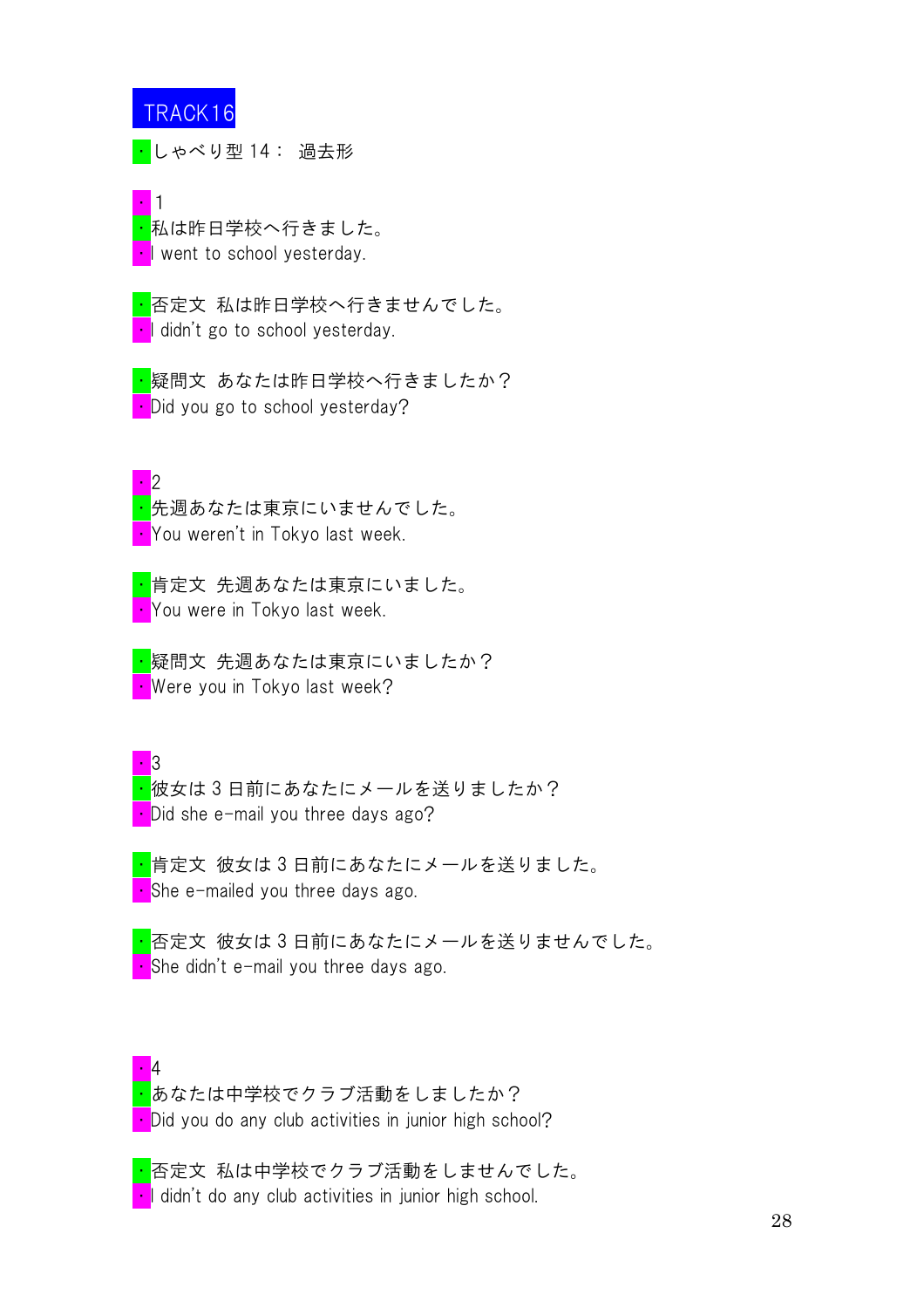<mark>・</mark>応答例 私は中学校でテニス部に所属していました。 **I** belonged to the tennis club in junior high school.

・5 <mark>・</mark>あなたはプロの写真家としてきつい時はありましたか? Did you have a hard time working as a professional photographer?

<mark>・</mark>肯定文 私はプロの写真家としてきつい時がありました。  $\cdot$  I had a hard time working as a professional photographer.

<mark>・</mark>否定文 私はプロの写真家としてきつい時はありませんでした。  $\cdot$  I didn't have a hard time working as a professional photographer.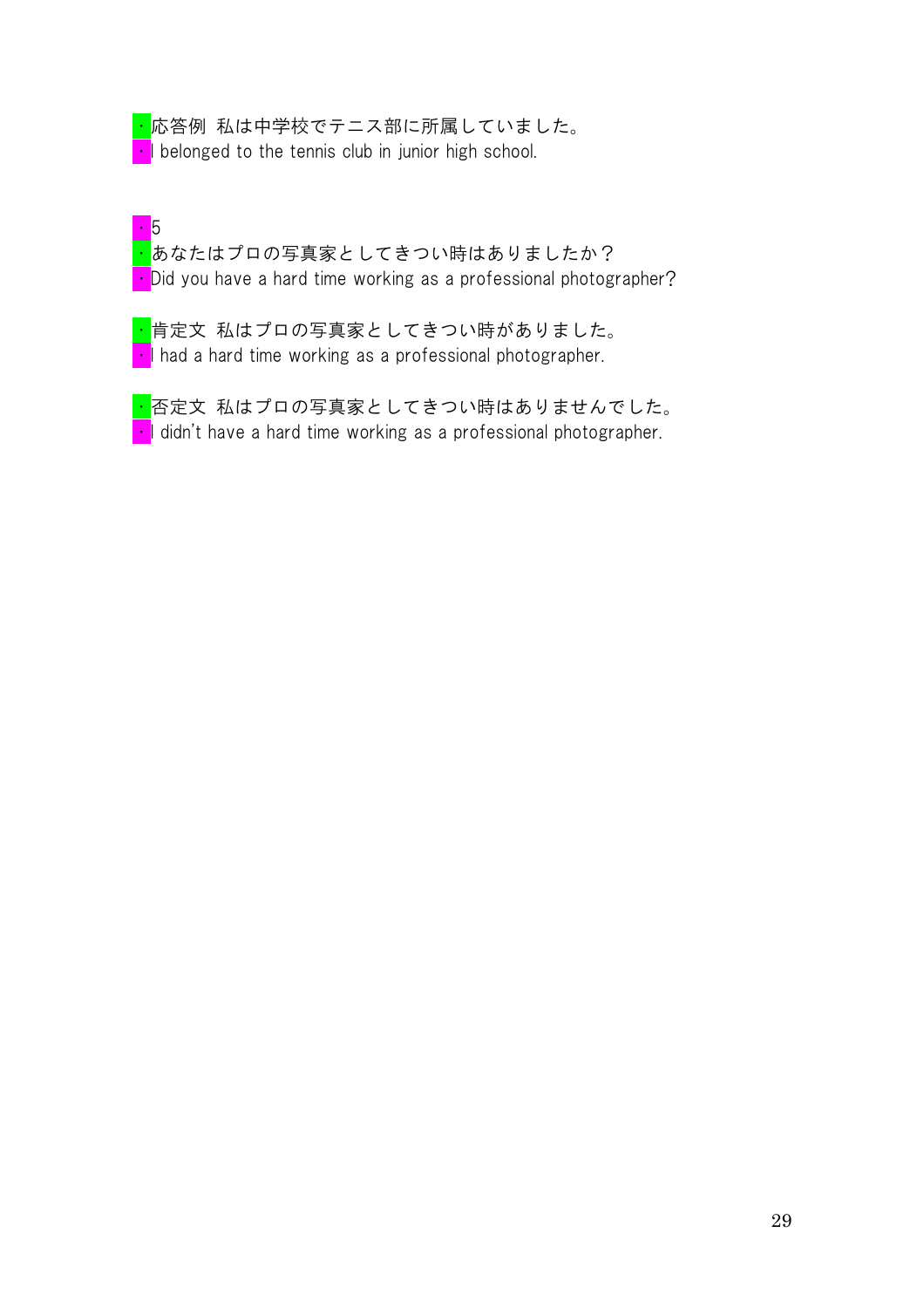・しゃべり型 15:現在完了形と過去形の違い ・1 <mark>・</mark>現在完了 <mark>・</mark>私は昨日からとてもうれしいです。

• I have been very happy since yesterday.

#### ・過去形

<mark>・</mark>私は昨日とてもうれしかったです。 • I was very happy yesterday.

#### ・2

<mark>·</mark>現在完了 <mark>・</mark>彼らはまだここに来ていません。 • They haven't come here yet.

#### ・過去形

<mark>・</mark>彼らはここに来ませんでした。 • They didn't come here.

 $\overline{3}$ <mark>·</mark>現在完了 <mark>・</mark>もう夕飯を食べましたか? • Have you eaten dinner yet?

#### ・過去形 <mark>・</mark>夕飯を食べましたか?

• Did you eat dinner?

#### ・4

- ・現在完了
- <mark>・</mark>私は 10 歳の時以来ずっと東京に住んでいます。
- I have lived in Tokyo since I was ten years old.

#### ・過去形

- ・私は 10 歳の時東京に住んでいました。
- I lived in Tokyo when I was ten years old.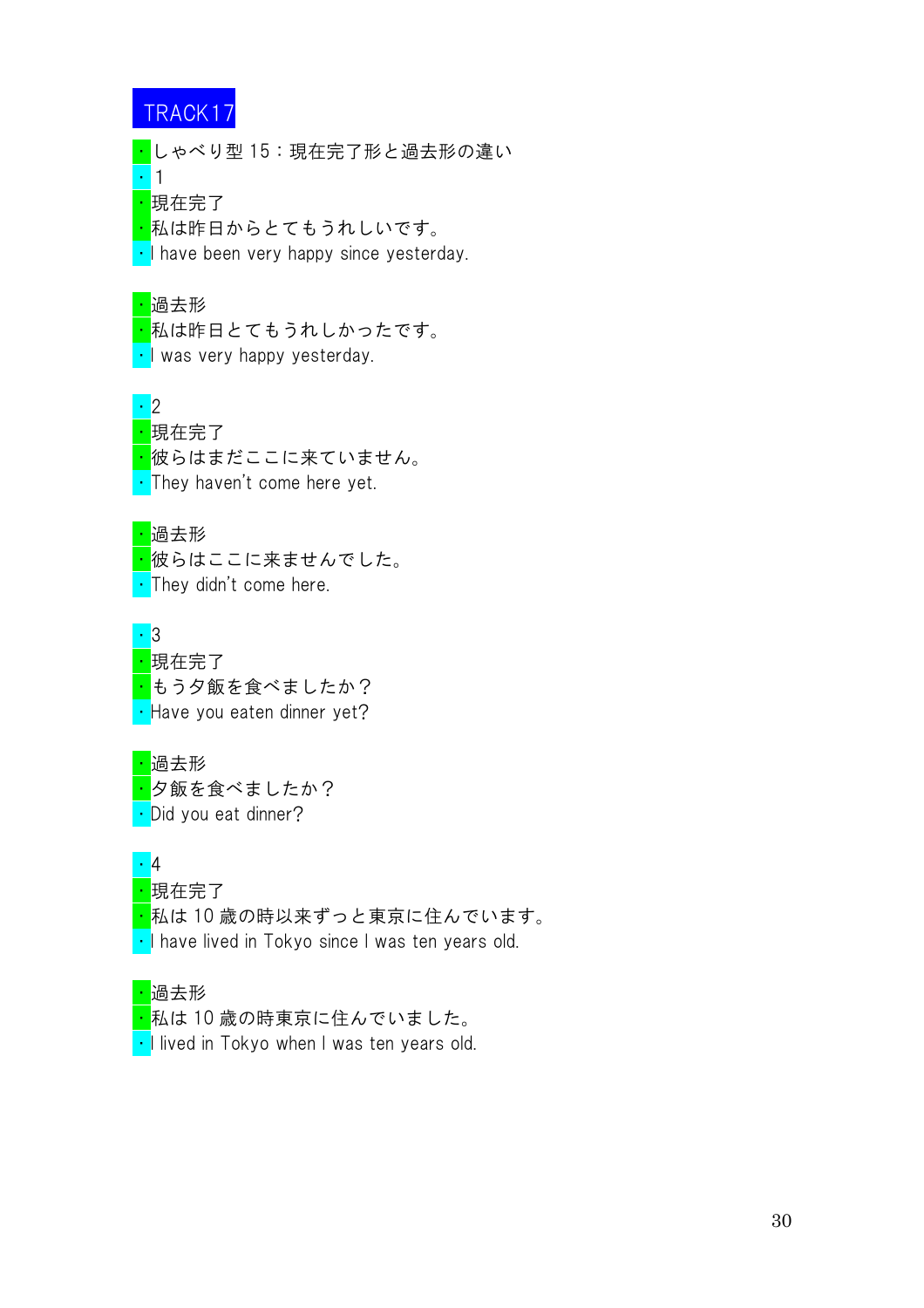・しゃべり型 16:過去進行形

■1 <mark>・</mark>私はその時、皿洗いをしていました。  $\blacksquare$  was doing the dishes then.

<mark>・</mark>否定文 私はその時、皿洗いをしていませんでした。  $\blacksquare$  wasn't doing the dishes then.

<mark>・</mark>疑問文 あなたはその時、皿洗いをしていましたか? • Were you doing the dishes then?

 $\cdot \cdot$ <mark>・</mark>私たちはその時、テレビを見ていませんでした。  $\blacksquare$  We weren't watching TV at that time.

<mark>・</mark>肯定文 私たちはその時、テレビを見ていました。 • We were watching TV at that time.

<mark>・</mark>疑問文 あなたたちはその時、テレビを見ていましたか? • Were you watching TV at that time?

・3 <mark>・</mark>電話が鳴ったとき、彼はシャワーを浴びていましたか? • Was he taking a shower when the phone rang?

<mark>・</mark>肯定文 電話が鳴ったとき、彼はシャワーを浴びていました。  $\cdot$  He was taking a shower when the phone rang.

<mark>・</mark>否定文 電話が鳴ったとき、彼はシャワーを浴びていませんでした。  $\cdot$  He wasn't taking a shower when the phone rang.

#### ・4

<mark>・</mark>私は試験勉強中に音楽を聞きました。 • While I was studying for the exam, I listened to music.

・否定文 私は試験勉強中に音楽を聞きませんでした。 • While I was studying for the exam, I didn't listen to music.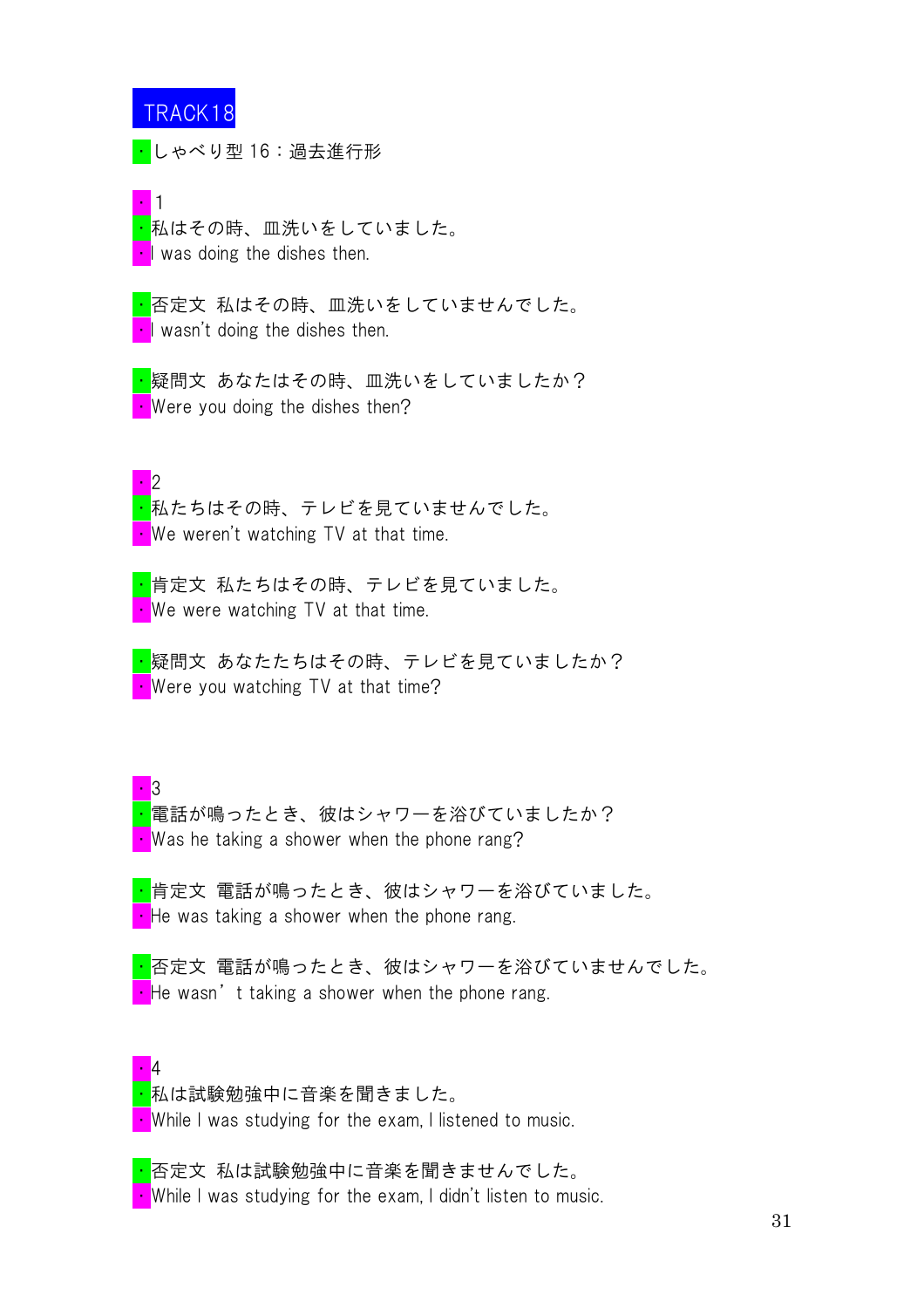<mark>・</mark>疑問文 あなたは試験勉強中に音楽を聞きましたか?

 $\cdot$  While you were studying for the exam, did you listen to music?

# ・5

・その記事には、その国が 1940 年代に独立しようと闘っていたと書いてありま した。

 $\blacksquare$  The article said that the country was struggling for independence in the 1940s.

■ 否定文 その記事には、その国が 1940 年代に独立しようと闘っていたとは書 いてありませんでした。

 $\blacksquare$  The article didn't say that the country was struggling for independence in the 1940s.

<mark>・</mark>疑問文 その記事には、その国が 1940 年代に独立しようと闘っていたと書い てありましたか?

 $\blacksquare$  Did the article say that the country was struggling for independence in the 1940s?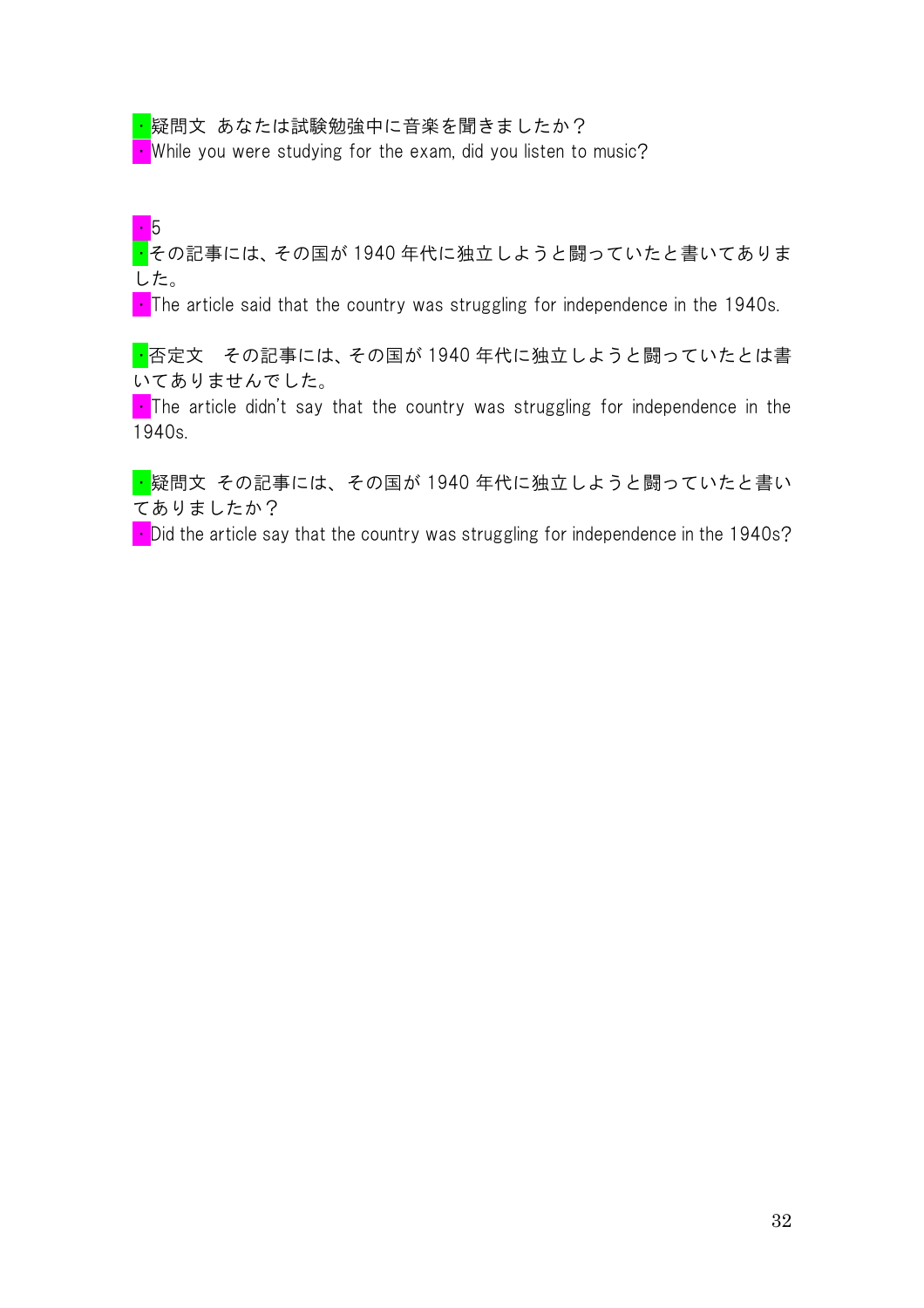<mark>・</mark>しゃべり型 17:過去完了形

・1

・私は彼女と一度会ったことがあったので、彼女だと気づきました。 • I recognized her because I had seen her once.

<mark>・</mark>否定文 私は彼女と一度も会ったことがなかったので、彼女だと気づきません でした。

• I didn't recognize her because I had never seen her.

<mark>・</mark>疑問文 あなたは彼女と一度会ったことがあったから、彼女だと気づいたので すか?

 $\cdot$  Did you recognize her because you had seen her once?

・2 ・私たちは事務所を移転するまで忙しくありませんでした。 ・We hadn't been busy until we moved our office.

<mark>・</mark>肯定文 私たちは事務所を移転するまで忙しかったです。 • We had been busy until we moved our office.

<mark>・</mark>疑問文 あなたたちは事務所を移転するまで忙しかったですか?  $\cdot$  Had you been busy until you moved your office?

・3 <mark>・</mark>あなたがそこに到着した時、電車は来ていましたか?  $\cdot$  Had the train arrived when you got there?

<mark>・</mark>肯定文 あなたがそこに到着した時、電車は来ていました。 • The train had arrived when you got there.

・否定文 あなたがそこに到着した時、電車は来ていませんでした。  $\cdot$  The train hadn't arrived when you got there.

#### ・4

<mark>・</mark>彼のお母さんが帰宅したとき、彼は宿題をすでに終えていました。  $\cdot$  He had already done his homework when his mother came home.

・否定文 彼のお母さんが帰宅したとき、彼は宿題をまだ終えていませんでした。  $\cdot$  He hadn't done his homework yet when his mother came home.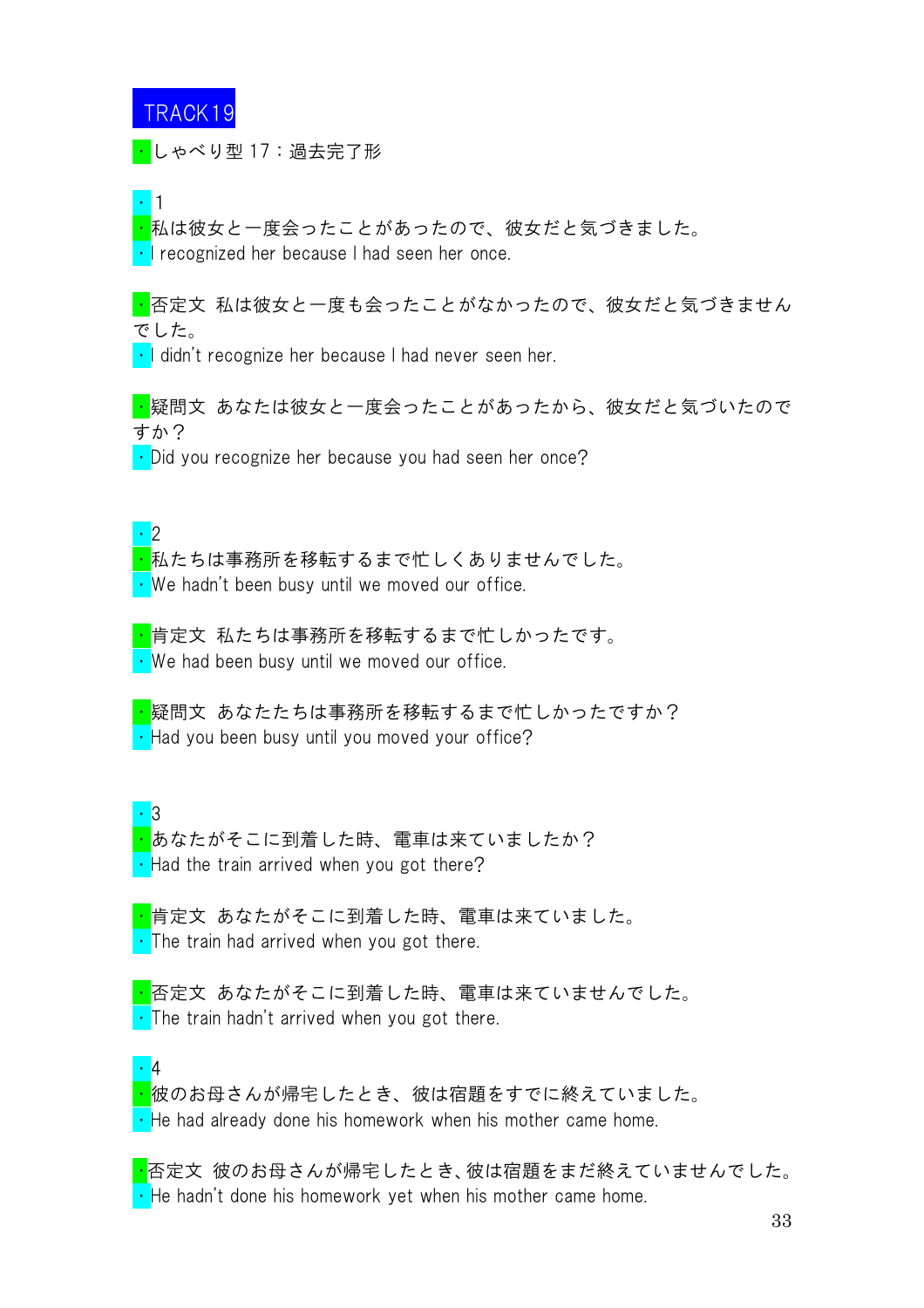<mark>・</mark>疑問文 彼のお母さんが帰宅したとき、彼は宿題をもう終えていましたか?  $\cdot$  Had he done his homework yet when his mother came home?

・5 <mark>・</mark>会議が始まった時、技術的な問題はすでに解決していました。  $\cdot$  Technical problems had already been solved when the conference started.

<mark>・</mark>否定文 会議が始まった時、技術的な問題はまだ解決していませんでした。  $\cdot$  Technical problems hadn't been solved yet when the conference started.

<mark>・</mark>疑問文 会議が始まった時、技術的な問題はもう解決していましたか?  $\cdot$  Had technical problems been solved yet when the conference started?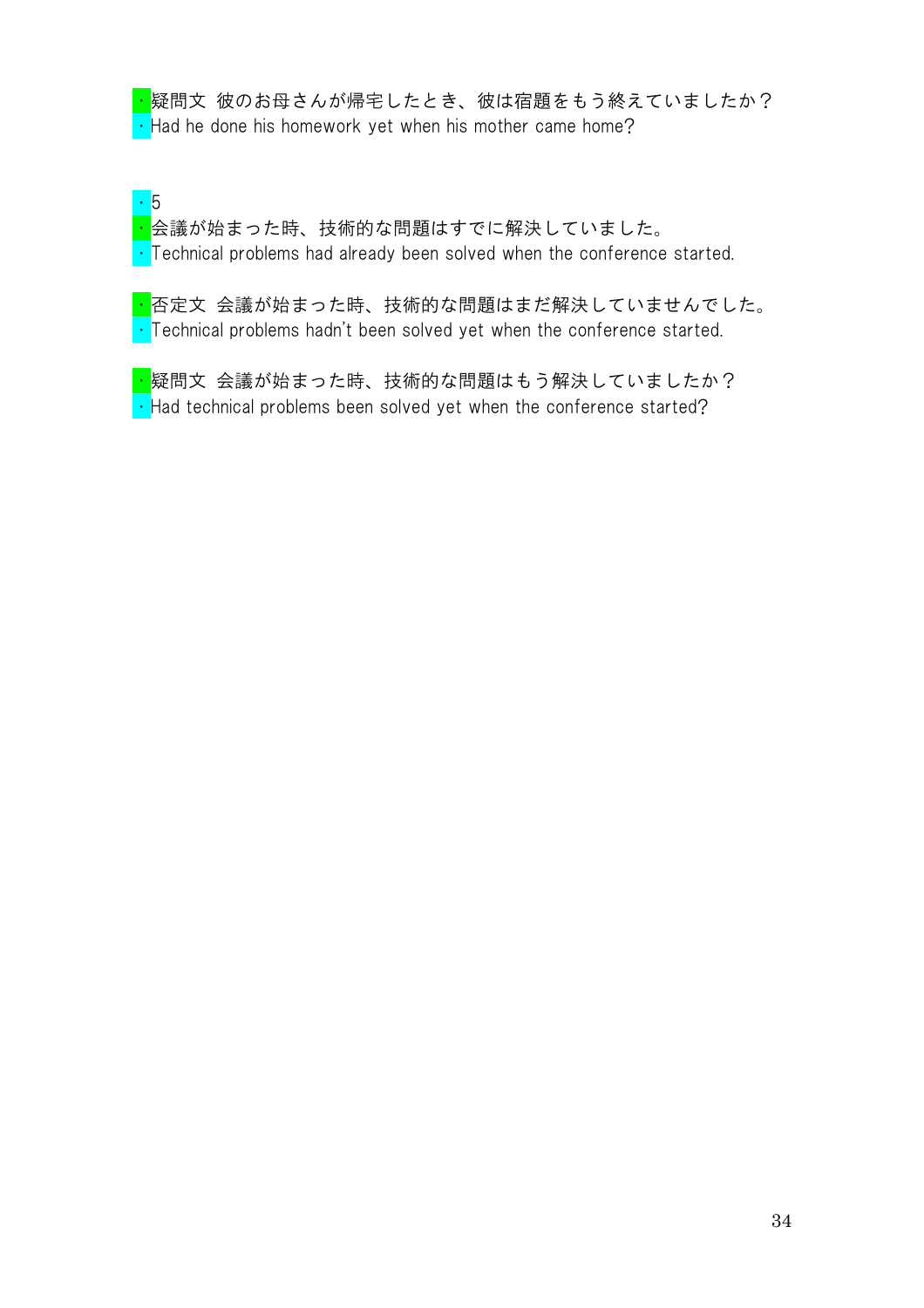

・しゃべり型 18:未来を表す表現

・1

・私は明日そこにいるでしょう。※ will を使って。 • I will be there tomorrow.

<mark>・</mark>否定文 私は明日そこにいないでしょう。 I won't be there tomorrow.

<mark>・</mark>疑問文 あなたは明日そこにいますか? • Will you be there tomorrow?

 $\blacksquare$ 

・あなたは来週その試験を受ける予定です。※ be going to を使って。 You are going to take the exam next week.

<mark>・</mark>否定文 あなたは来週その試験を受ける予定ではありません。 • You aren't going to take the exam next week.

<mark>・</mark>疑問文 あなたは来週その試験を受ける予定ですか?  $\blacksquare$  Are you going to take the exam next week?

 $\cdot$  3 <mark>・</mark>彼は今夜のパーティに来ますか? ※ 現在進行形で。  $\blacksquare$  Is he coming to our party tonight? <mark>・</mark>肯定文 彼は今夜のパーティに来ます。 • He is coming to our party tonight.

<mark>・</mark>否定文 彼は今夜のパーティに来ません。 • He isn't coming to our party tonight.

・4 <mark>・</mark>今年の夏、彼女は家族と海外にいくつもりです。 • This summer, she's going abroad with her family.

<mark>・</mark>否定文 今年の夏、彼女は家族と海外にいくつもりではありません。 **This summer, she isn't going abroad with her family.**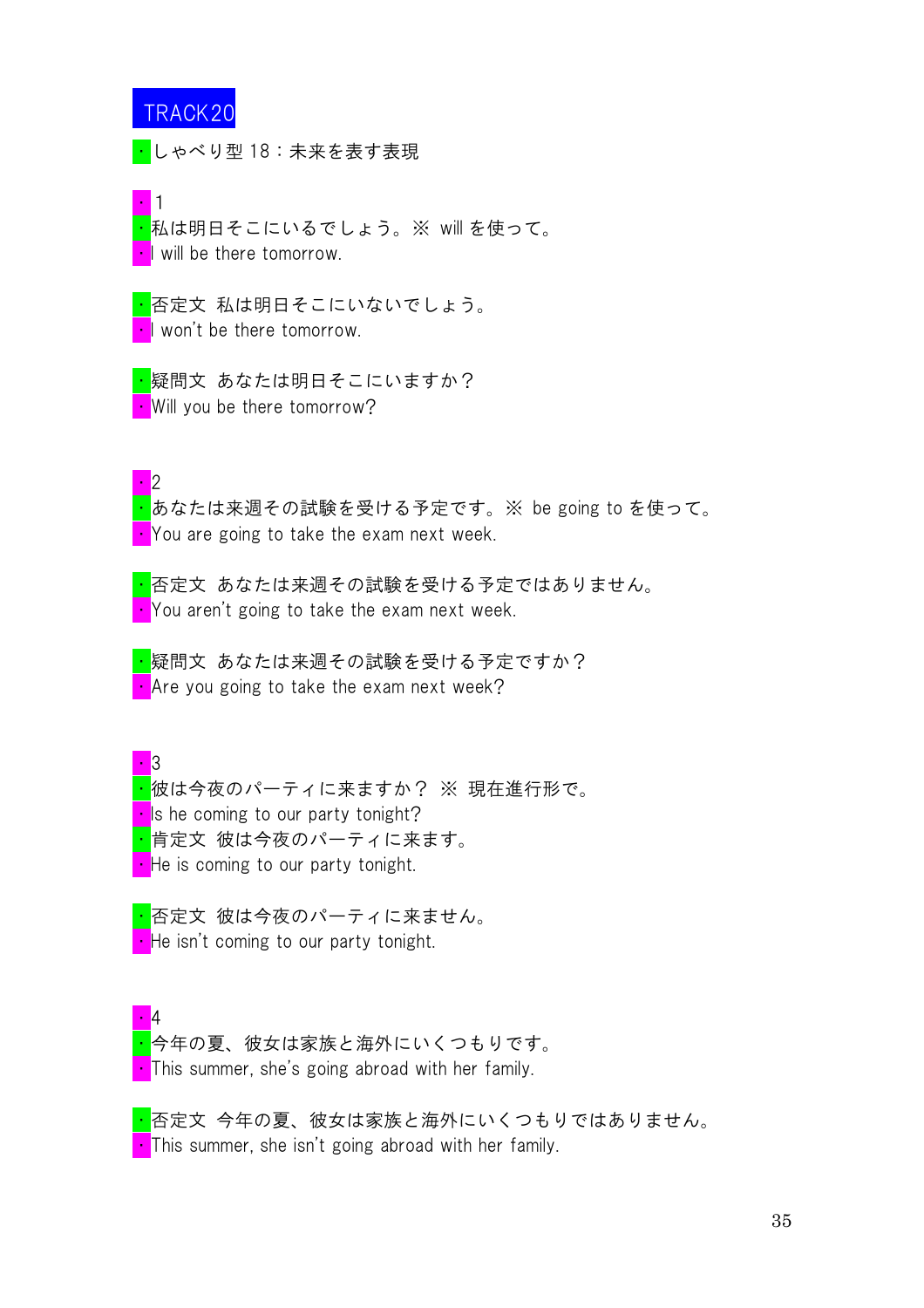### <mark>・</mark>疑問文 今年の夏、彼女は家族と海外にいくつもりですか? **This summer, is she going abroad with her family?**

・5 ・近い将来、多くの人が海外出身の同僚と働くでしょう。  $\blacksquare$  In the near future, a lot of people will work with colleagues from foreign countries.

<mark>・</mark>疑問文 近い将来、多くの人が海外出身の同僚と働きますか?  $\cdot$  In the near future, will a lot of people work with colleagues from foreign countries?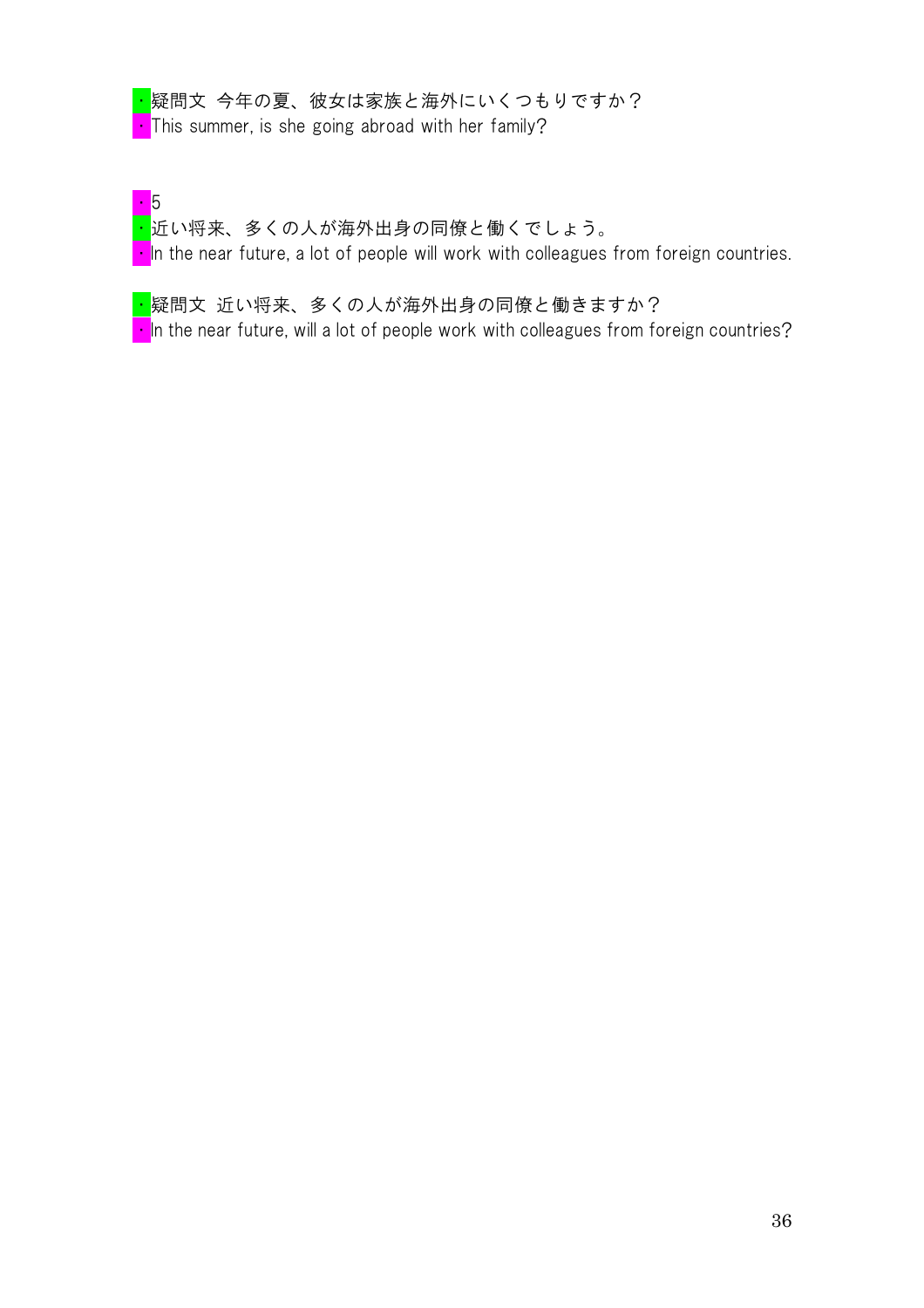<mark>・</mark>しゃべり型 19:未来完了形

・1

<mark>・</mark>私は明日までにこの本を読むでしょう。 • I'll have read the book by tomorrow.

<mark>・</mark>否定文 私は明日までにこの本を読まないでしょう。 ・I won't have read the book by tomorrow.

<mark>・</mark>疑問文 あなたは明日までにこの本を読みますか? • Will you have read the book by tomorrow?

・2

・あなたは来週までにこの報告書を完成させることはないでしょう。

・You won't have completed your report by next week.

<mark>・</mark>肯定文 あなたは来週までにこの報告書を完成させるでしょう。

・You will have completed your report by next week.

<mark>・</mark>疑問文 あなたは来週までにこの報告書を完成させますか? • Will you have completed your report by next week?

・3

<mark>・</mark>私が朝 8 時に彼女を訪ねる時、彼女は出かけてしまっていますか?  $\cdot$  Will she have left when I stop by at 8 in the morning?

・肯定文 私が朝 8 時に彼女を訪ねる時、彼女は出かけてしまっています。  $\cdot$  She will have left when I stop by at 8 in the morning.

・否定文 私が朝 8 時に彼女を訪ねる時、彼女は出かけていません。  $\cdot$  She won't have left when I stop by at 8 in the morning.

・4 <mark>・</mark>もう一度行けば、彼らはニューヨークに 2 度行ったことになります。 • They will have been to New York twice if they go there again.

■ 疑問文 もう一度行けば、彼らはニューヨークに 2 度行ったことになります か?

 $\cdot$  Will they have been to New York twice if they go there again?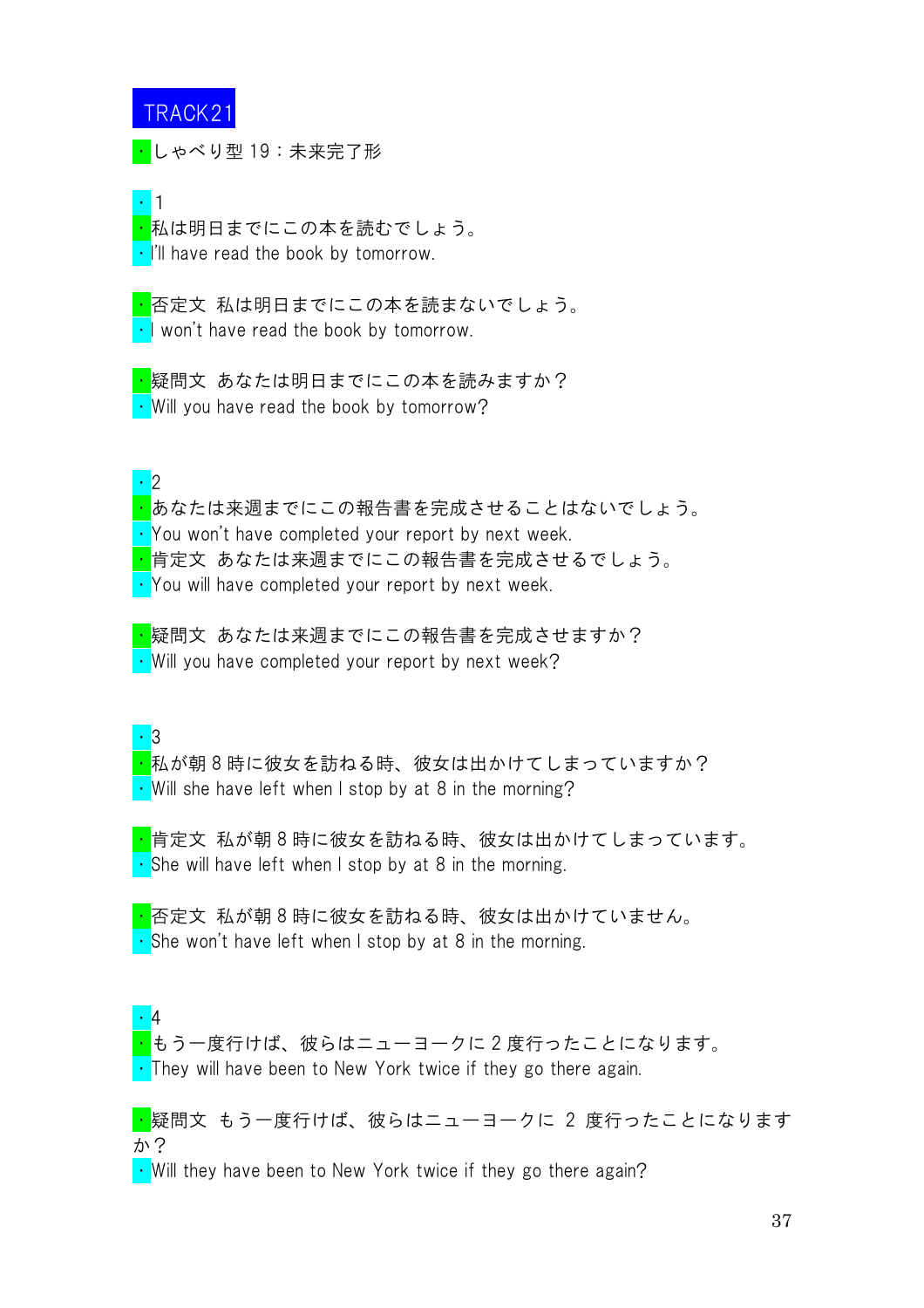

<mark>・</mark>2050 年までに日本は全国的な研究計画を終える予定です。 • Japan will have completed its nationwide research projects by 2050.

<mark>・</mark>否定文 2050 年までに日本は全国的な研究計画を終える予定ではありません。  $\cdot$  Japan won't have completed its nationwide research projects by 2050.

<mark>・</mark>疑問文 2050 年までに日本は全国的な研究計画を終える予定ですか?

• Will Japan have completed its nationwide research projects by 2050?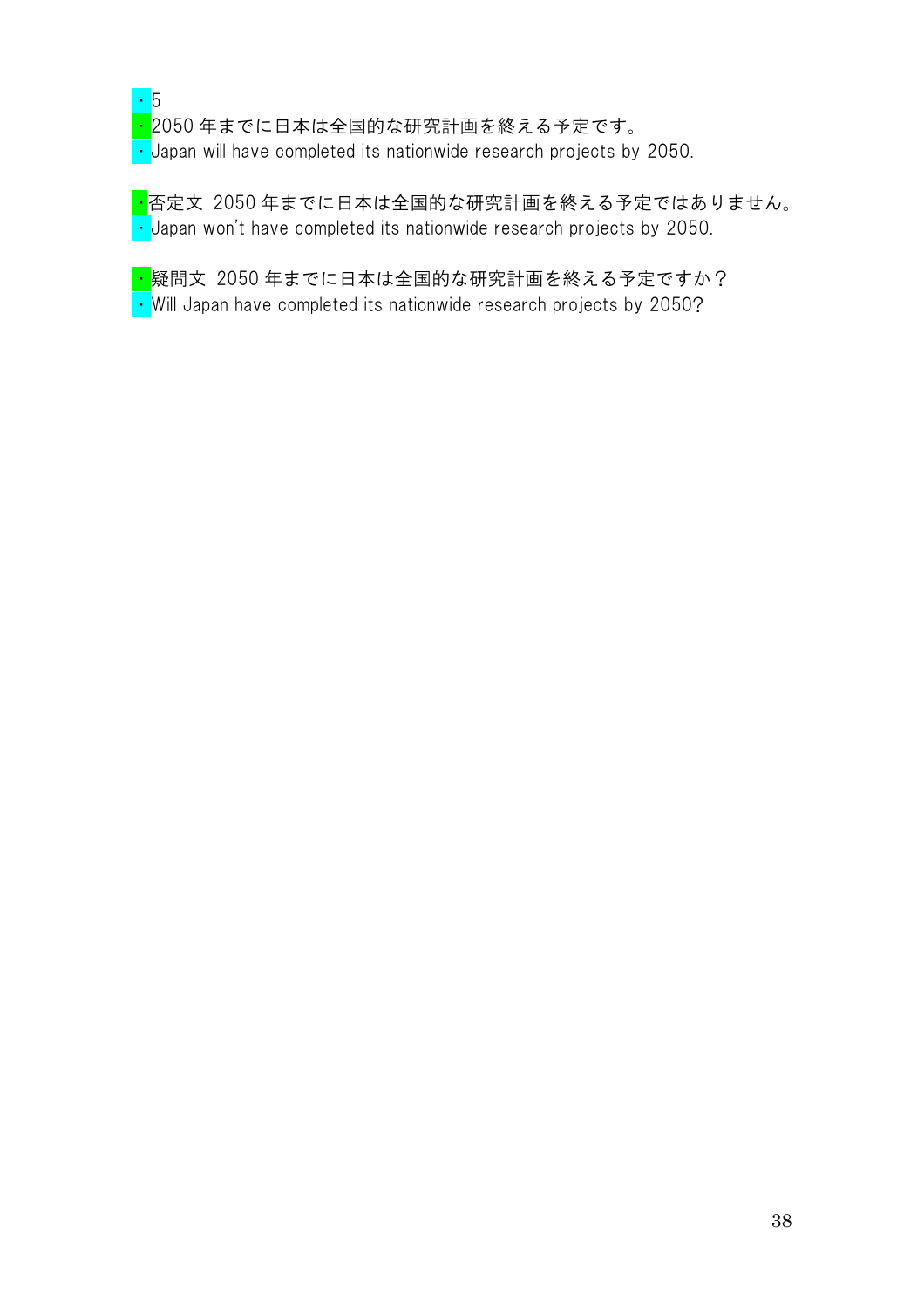<mark>・</mark>しゃべり型 20:仮定法過去

・1 <mark>・</mark>もし私があなたなら、そこに行くでしょう。  $\blacksquare$ If I were you, I would go there. <mark>・</mark>否定文 もし私があなたなら、そこに行かないでしょう。  $\cdot$  If I were you, I wouldn't go there.

<mark>・</mark>疑問文 もしあなたが私なら、そこに行きますか?  $\blacksquare$ If you were me, would you go there?

・2

・もし私たちが会社を訪問しないなら、彼女と直接話せないでしょう。  $\cdot$  If we didn't visit the office, we couldn't talk to her directly.

・肯定文 もし私たちが会社を訪問すれば、彼女と直接話せるでしょう。  $\blacksquare$ If we visited the office, we could talk to her directly.

<mark>・</mark>疑問文 もし私たちが会社を訪問すれば、彼女と直接話せますか。  $\cdot$  If we visited the office, could we talk to her directly?

・3 <mark>・</mark>もし彼の電話番号を知っていたら、あなたは彼に電話しますか? • Would you call him if you knew his phone number?

・肯定文 もし彼の電話番号を知っていたら、私は彼に電話するでしょう。 **I** would call him if I knew his phone number.

<mark>・</mark>否定文 もし彼の電話番号を知らなかったら、私は彼に手紙を書くでしょう。  $\cdot$  I would write to him if I didn't know his phone number.

・4 <mark>・</mark>100 万円あったら、あなたは何をしますか? • What would you do if you had a million yen?

・応答例 100 万円あったら、私は世界中を旅行します。  $\blacksquare$  would travel all around the world if I had a million yen.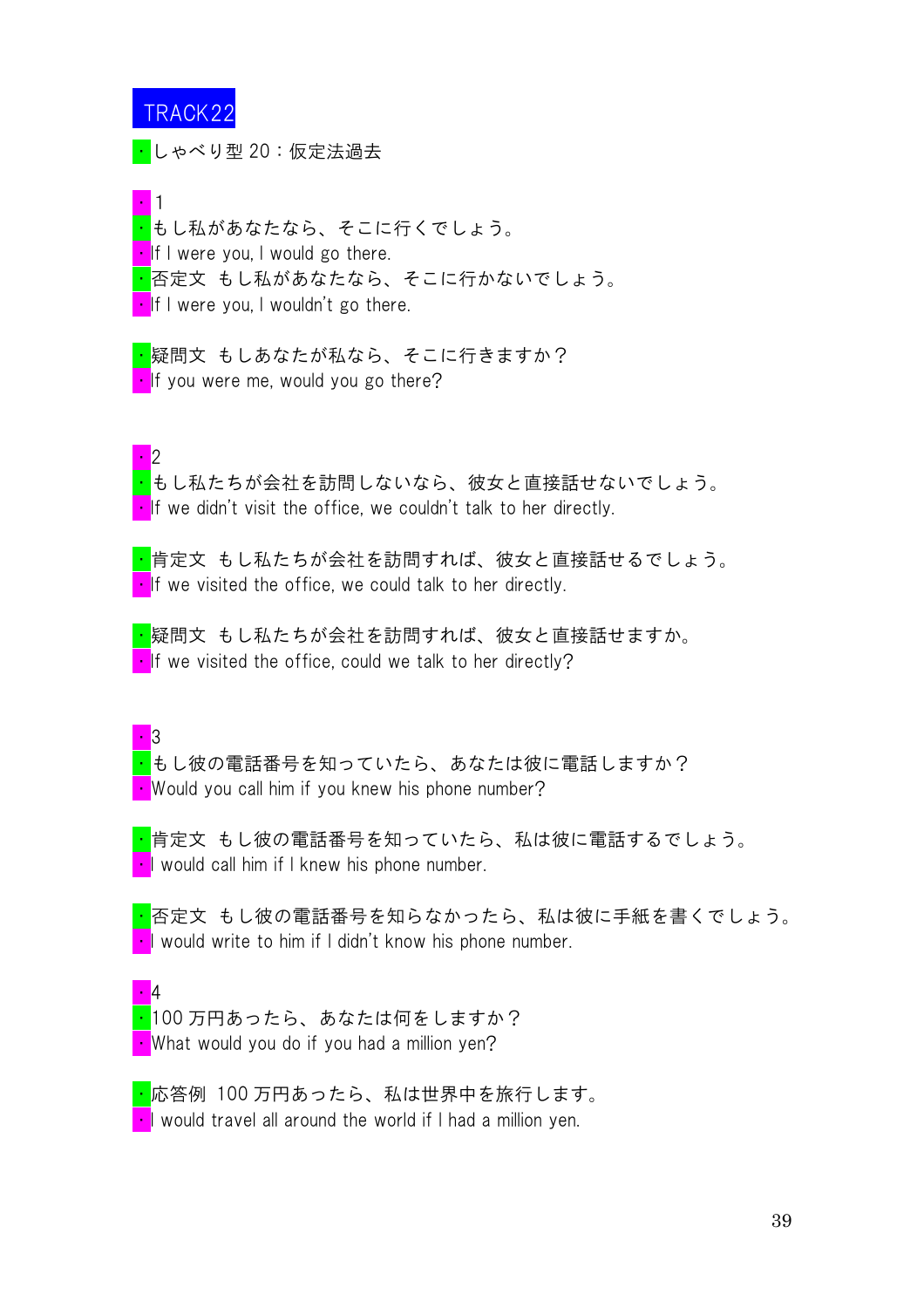・5

■私たちが環境についてよく知っていれば、保護するためのより多くのことを するでしょう。

 $\cdot$  If we knew a lot about the environment, we would do more to protect it.

・疑問文 私たちが環境についてよく知っていれば、保護するためのより多くの ことをするでしょうか。

 $\blacksquare$ If we knew a lot about the environment, would we do more to protect it?

■ 否定文 私たちが環境についてよく知らなければ、保護するために何もしない でしょう。

 $\blacksquare$ If we didn't know a lot about the environment, we would do nothing to protect it.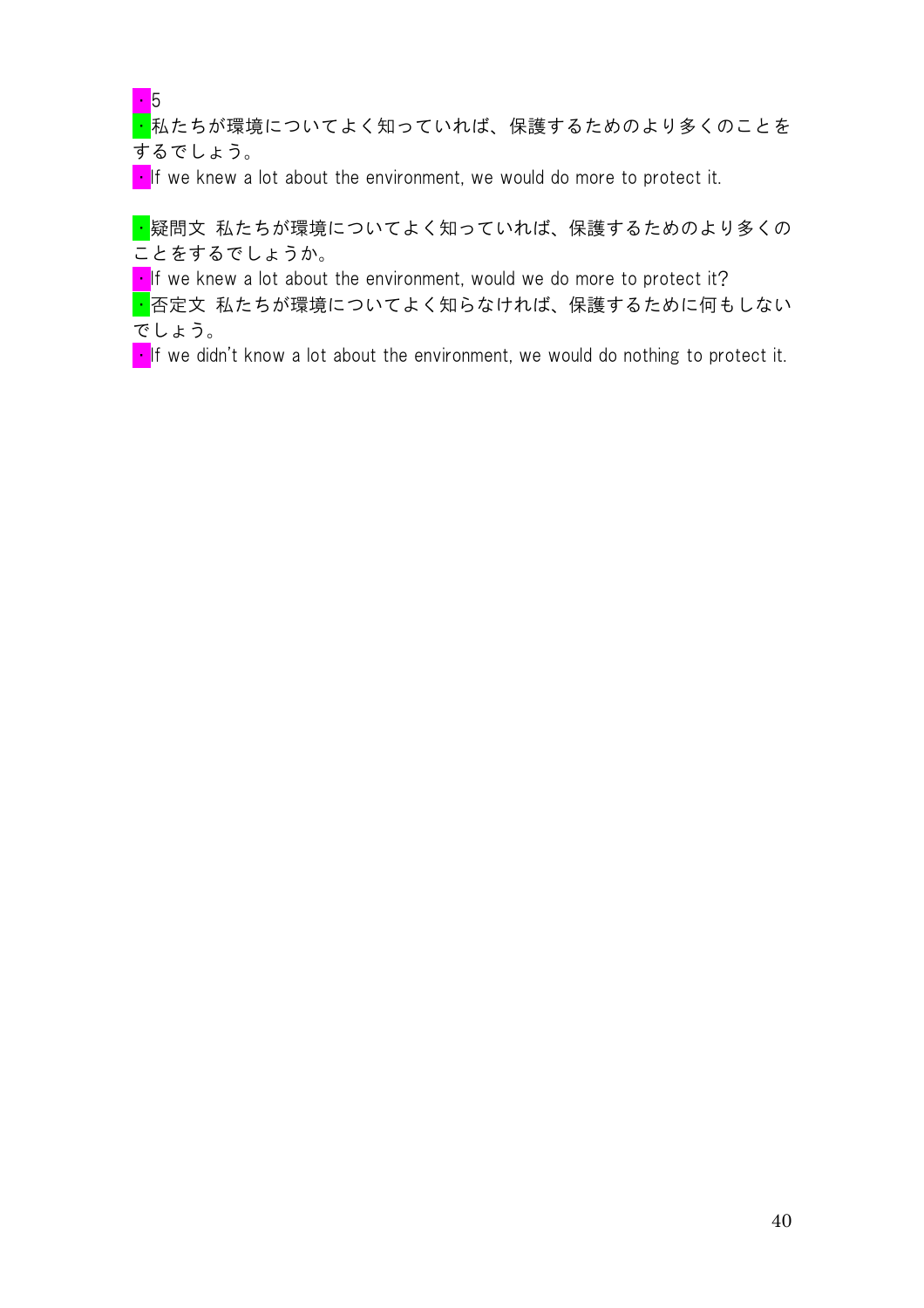<mark>・</mark>しゃべり型 21:仮定法過去完了

・1

・もし私がそこにいたら、あなたを助けたでしょう。  $\cdot$  If I had been there, I would have helped you.

・否定文 もし私がそこにいたら、あなたを助けなかったでしょう。  $\cdot$  If I had been there, I wouldn't have helped you.

<mark>・</mark>疑問文 もしあなたがそこにいたら、私を助けましたか?  $\cdot$  If you had been there, would you have helped me?

・2

・もし私たちが会社を訪問しなかったら、彼女と直接話せなかったでしょう。  $\cdot$  If we hadn't visited the office, we couldn't have talked to her directly.

<mark>・</mark>肯定文 もし私たちが会社を訪問していたら、彼女と直接話せたでしょう。  $\cdot$  If we had visited the office, we could have talked to her directly.

<mark>・</mark>疑問文 もし私たちが会社を訪問していたら、彼女と直接話せたでしょうか?  $\cdot$  If we had visited the office, could we have talked to her directly?

・3

・もし彼の電話番号を知っていたら、あなたは彼に電話しましたか?  $\cdot$  Would you have called him if you had known his phone number?

<mark>・</mark>肯定文 もし彼の電話番号を知っていたら、私は彼に電話したでしょう。  $\cdot$  I would have called him if I had known his phone number.

<mark>・</mark>否定文 もし彼の電話番号を知らなかったら、私は彼に手紙を書いたでしょう。  $\cdot$  I would have written to him if I hadn't known his phone number.

・4

・もし 30 年前に生まれていたら、あなたは何をしていましたか?  $\cdot$  If you had been born 30 years earlier, what would you have done?

<mark>・</mark>応答例 もし 30 年前に生まれていたら、私は異なる方法で英語を学んでいた でしょう。

 $\cdot$  If I had been born 30 years earlier, I would have learned English in a different way.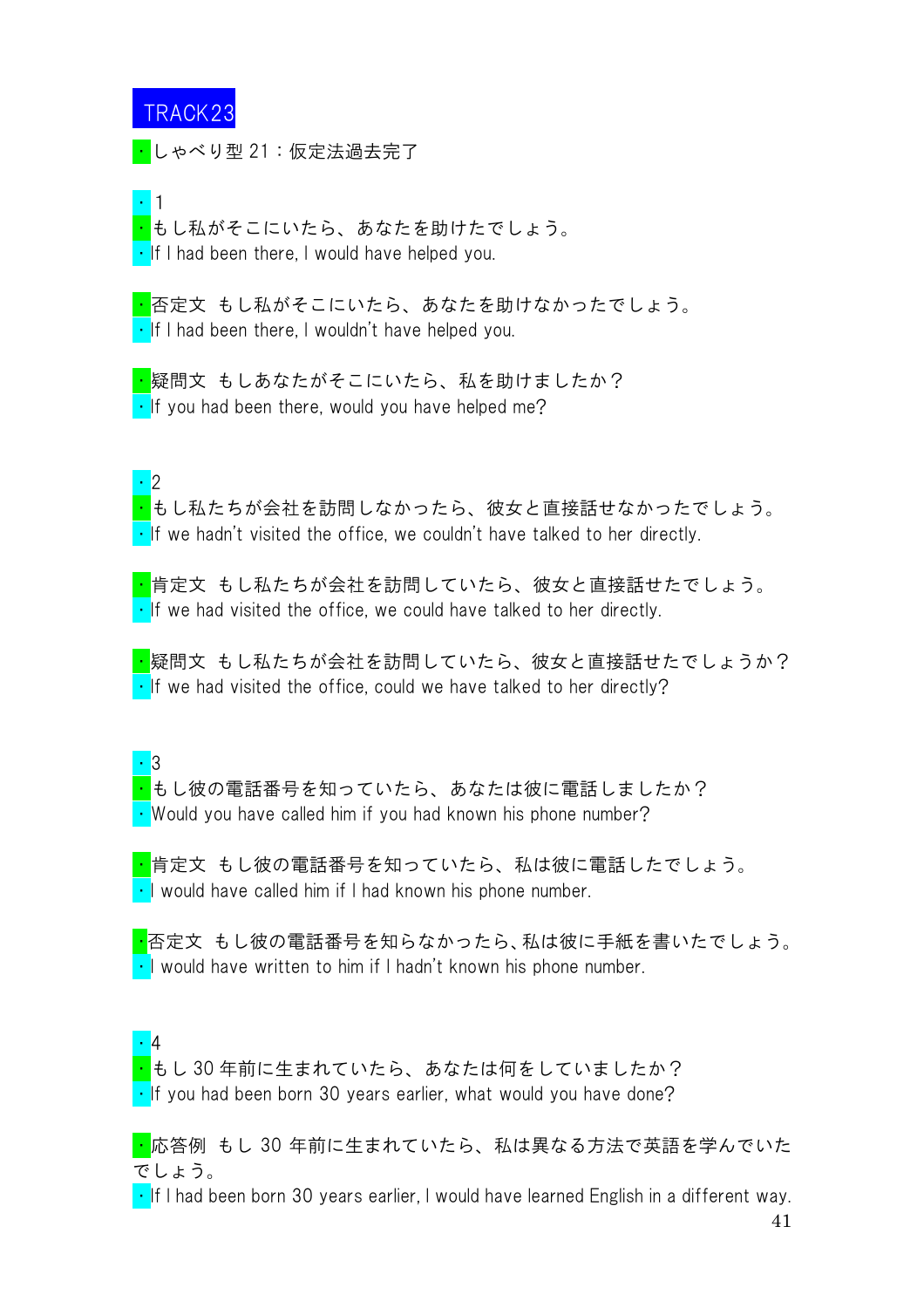### ・5

<mark>・</mark>彼らがあの時出会っていなかったら、今一緒に働いていないでしょう。  $\cdot$  If they hadn't met then, they wouldn't be working together now.

<mark>・</mark>肯定文 彼らがあの時出会っていたら、今一緒に働いているでしょう。  $\cdot$  If they had met then, they would be working together now.

<mark>・</mark>疑問文 彼らがあの時出会っていたら、今一緒に働いているでしょうか?  $\cdot$  If they had met then, would they be working together now?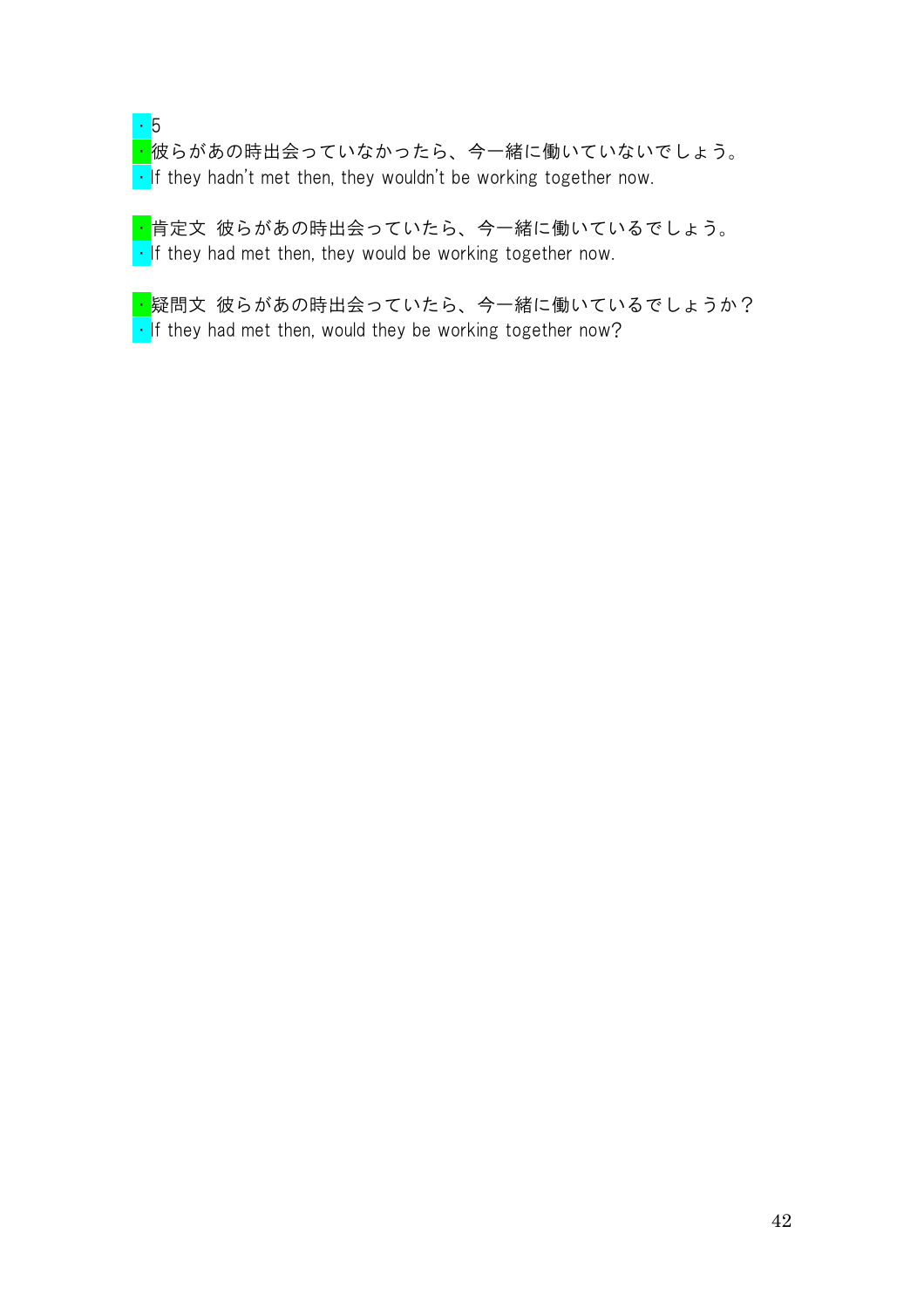<mark>・</mark>Chapter 2 しゃべり型レビュー:

- $\overline{\cdot}$ 1)私は今英語の勉強をしています。  $($  I'm  $)$  ( studying ) English now.
- <mark>·2</mark>)私たちは以前その種の食べ物を食べたことがありません。 We (have) (never) eaten that kind of food.

■3) どのくらいの期間、英語を勉強していますか?  $($  How  $)$  long  $($  have  $)$  you  $($  studied  $)$  English?

- <mark>・</mark>4) 彼はもう宿題を終えましたか?  $($  Has ) he  $($  finished ) his homework yet?
- ・5) 私は10歳の時東京に住んでいました。  $\vert$  ( lived ) ( in ) Tokyo when  $\vert$  ( was ) ten years old.
- ・6) 私は試験勉強中に音楽を聞きました。 While  $I$  (was ) (studying ) for the exam,  $I$  (listened ) to music.
- 
- $\overline{\cdot}$ 7) 私は彼女と一度会ったことがあったので、彼女だと気づきました。 ・ I ( recognized ) her because I ( had ) ( seen ) her once.



・8) 彼は今夜のパーティに来ますか? ※現在進行形で。  $($  ls  $)$  he ( coming ) to our party tonight?



 $\frac{1}{10}$ ) あなたは来週までにこの報告書を完成させることはないでしょう。 You ( won't ) ( have ) completed your report ( by ) next week.



· 10) もし彼の電話番号を知っていたら、あなたは彼に電話しますか? ( Would ) you call him (if ) you (knew ) his phone number?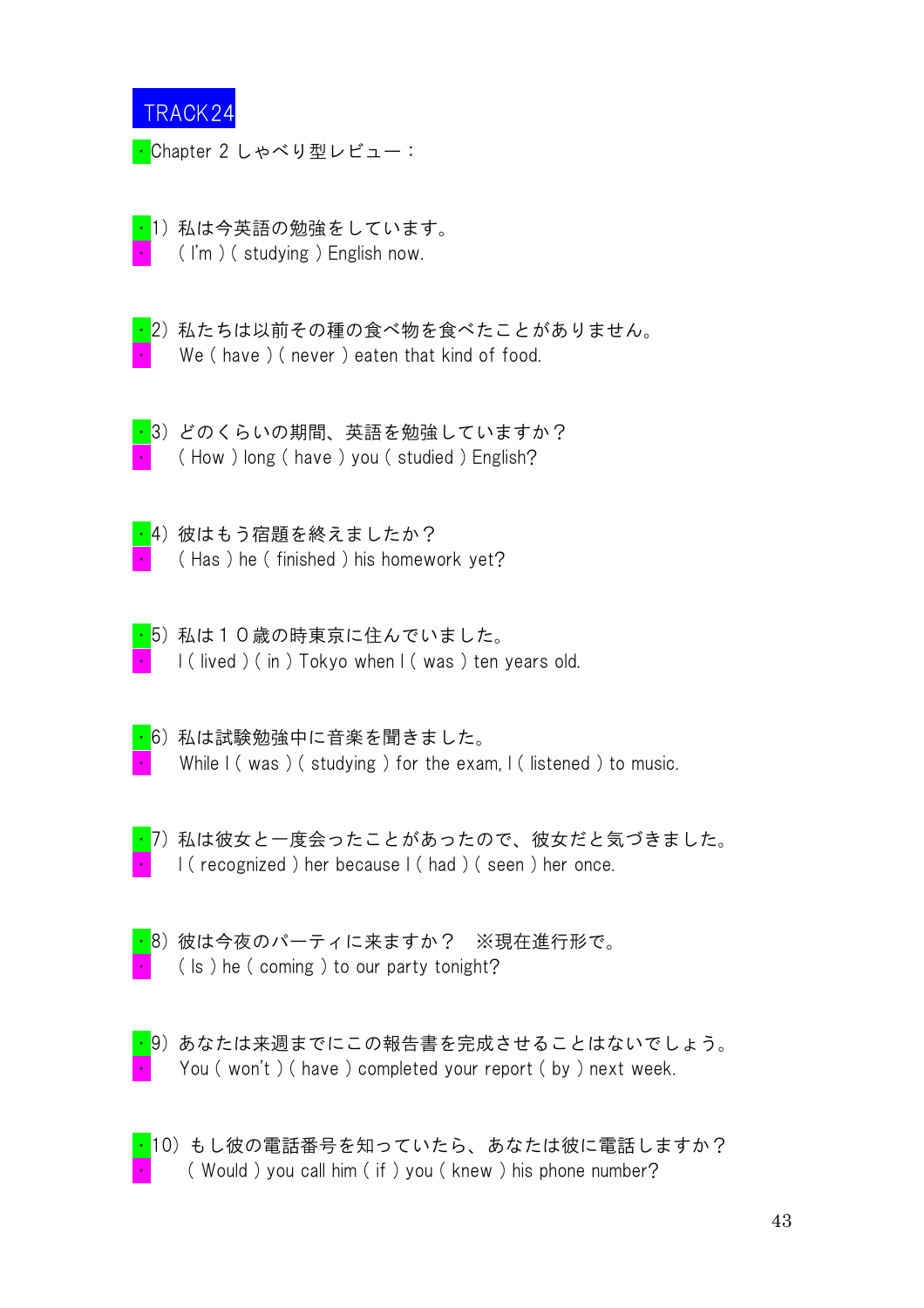<mark>・</mark>Chapter 2 しゃべり「型」エクササイズ

• Question 1

W: Could you introduce yourself?

 $M: I'$  m in my third year in high school. I belong to the track and field club. I like listening to music in my free time.

W: I work for a trading company. I have worked there for ten years. I enjoy playing the guitar at home.

## **・Question 2**

W: How often do you use the Internet?

M: I use it every day on my smartphone. I enjoy watching some movies and looking at photos. Also, it's useful for getting information.

## • Question 3

W: Would you like to live abroad in the future?

W: Yes. I would like to live in New York because I love to see musicals.

M: No. I like Japan best. It's really comfortable to live here.

## • Question 4

W: Have you ever been to any foreign country?

M: Yes. I've been to Australia twice. I'll go there with my family next summer.

W: No, I've never been abroad. I'd like to visit Canada someday to see my friends.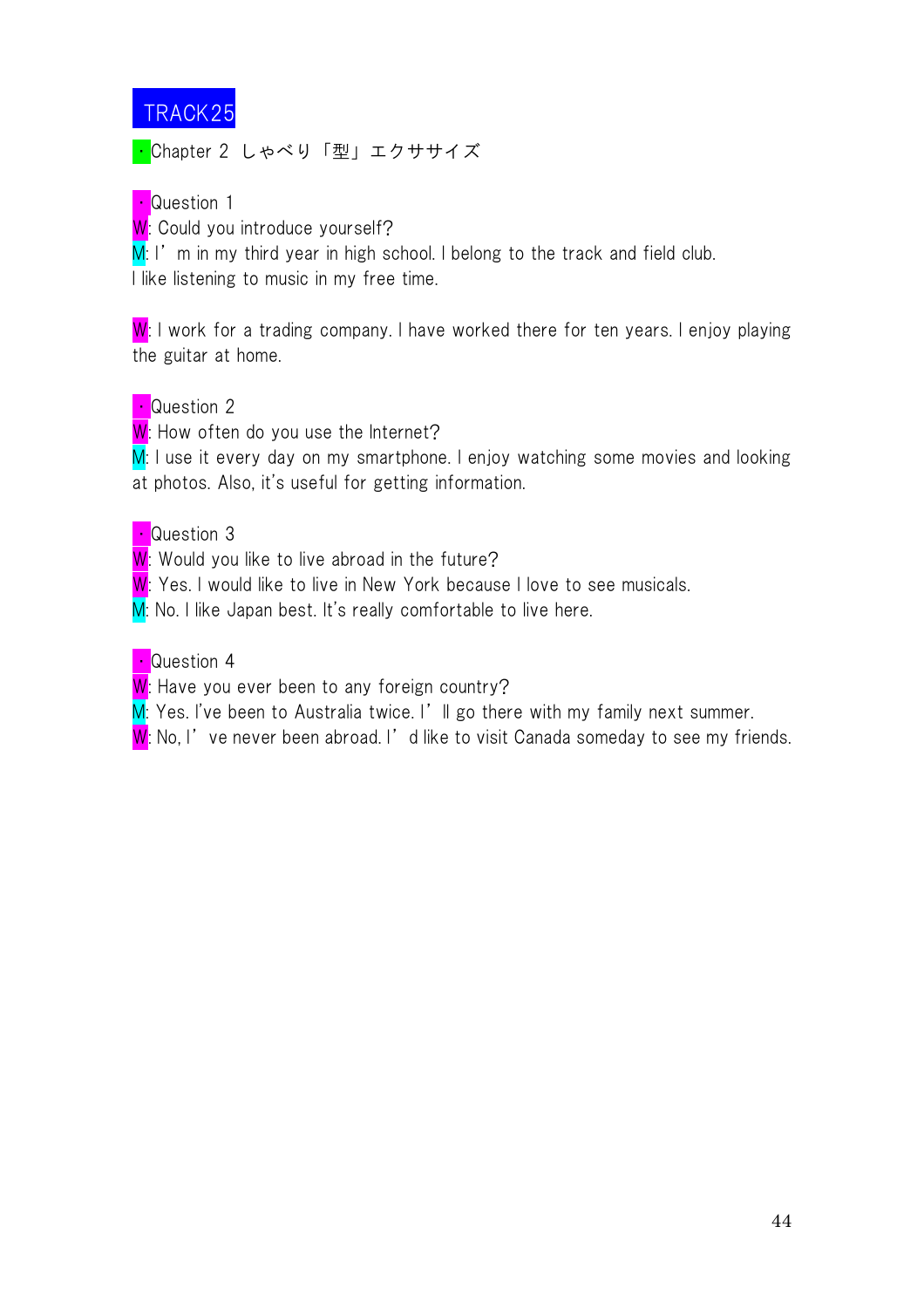<mark>・</mark>しゃべり型 22:受動態

・1 <mark>・</mark>私はその知らせに驚いています。 • I'm surprised at the news.

<mark>・</mark>否定文 私はその知らせに驚いていません。 • I'm not surprised at the news.

<mark>・</mark>疑問文 あなたはその知らせに驚いていますか? • Are you surprised at the news?

・2

<mark>・</mark>あなたはその結果に満足していません。 ・You aren't satisfied with the results.

<mark>・</mark>肯定文 あなたはその結果に満足しています。 • You are satisfied with the results.

<mark>・</mark>疑問文 あなたはその結果に満足していますか? • Are you satisfied with the results?

・3

<mark>・</mark>彼は顧客から大いに褒められましたか? • Was he praised highly by his clients?

<mark>・</mark>肯定文 彼は顧客から大いに褒められました。 **• He was praised highly by his clients.** 

<mark>・</mark>否定文 彼は顧客から大いに褒められませんでした。  $\cdot$  He wasn't praised highly by his clients.

・4 <mark>・</mark>コンサートホールは観客で一杯にしめられていました。 • The concert hall was fully occupied.

<mark>・</mark>否定文 コンサートホールは観客で一杯にしめられていませんでした。 ・The concert hall wasn't fully occupied.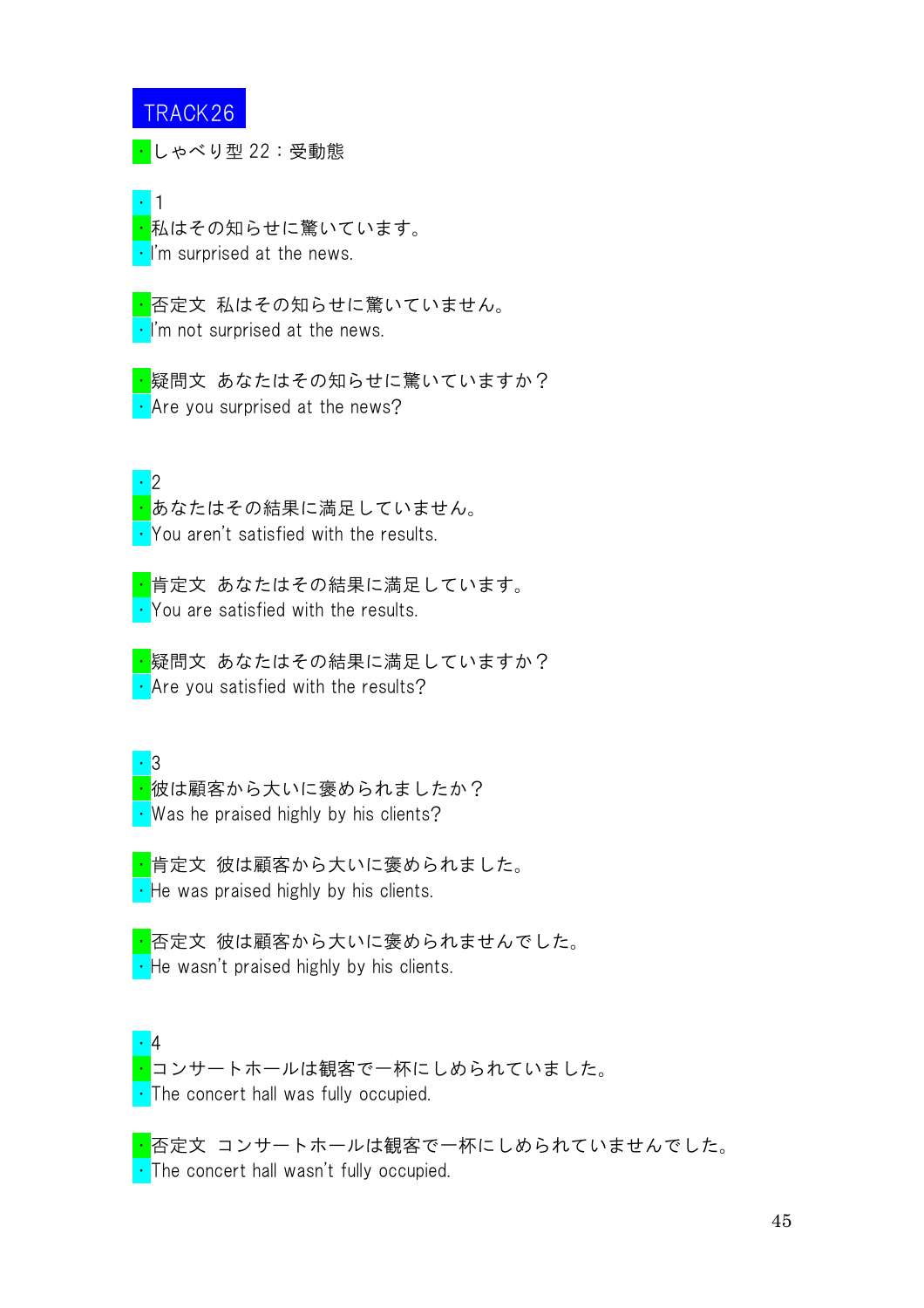<mark>・</mark>疑問文 コンサートホールは観客で一杯にしめられていましたか? • Was the concert hall was fully occupied?

・5 <mark>・</mark>政府の方針はその国の主要メディアによって批判されました。  $\cdot$  The policy of the government was criticized by major media in the country.

<mark>・</mark>否定文 政府の方針はその国の主要メディアによって批判されませんでした。  $\cdot$  The policy of the government wasn't criticized by major media in the country.

<mark>・</mark>疑問文 政府の方針はその国の主要メディアによって批判されましたか?  $\cdot$  Was the policy of the government criticized by major media in the country?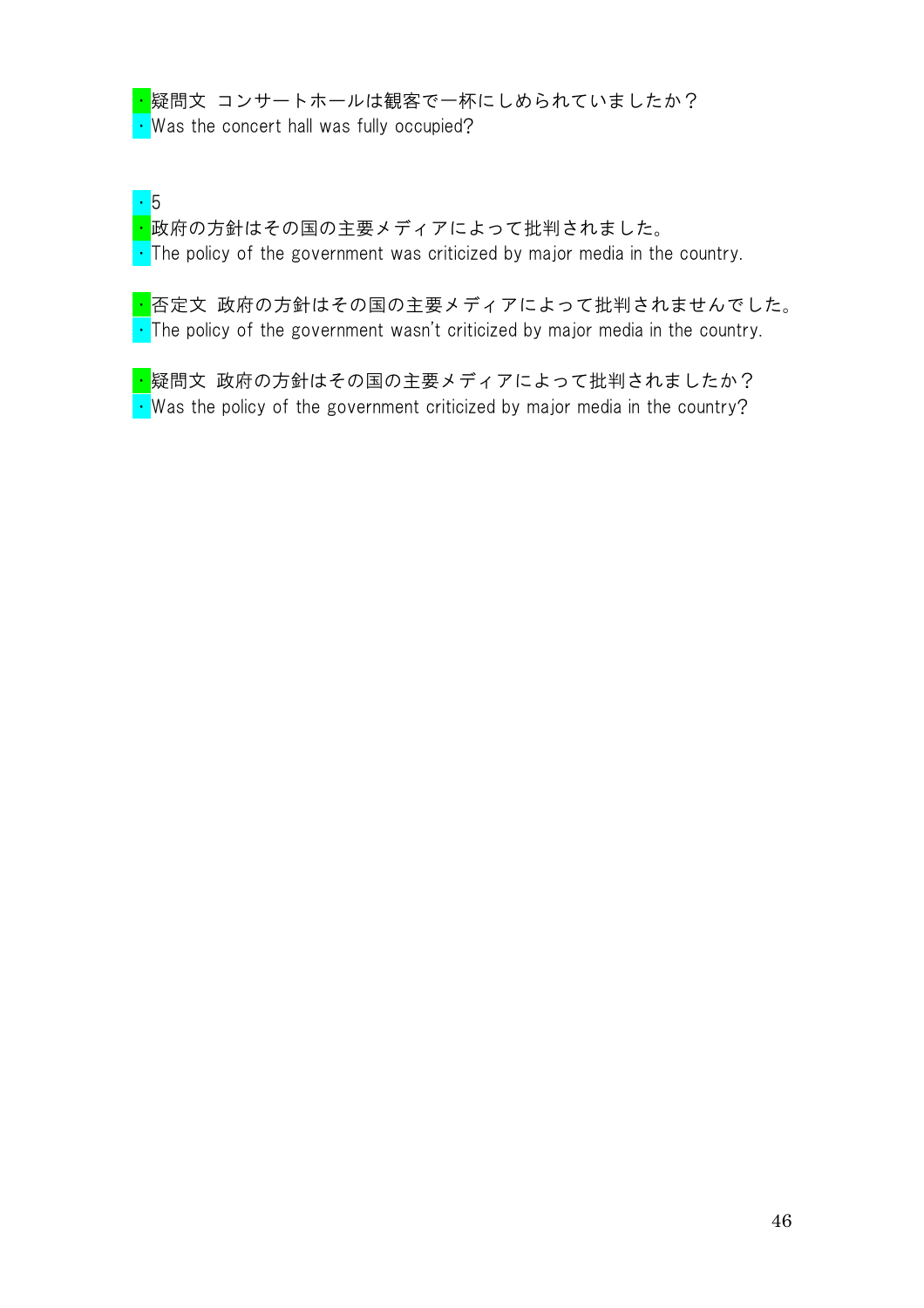・しゃべり型 23:受動態と進行形

・1 <mark>・</mark>私は応対してもらっています。 •I'm being served.

<mark>・</mark>否定文 私は応対してもらっていません。 I'm not being served.

<mark>・</mark>疑問文 あなたは応対されていますか? • Are you being served?

・2 <mark>・</mark>この部屋は今、使われていません。 **This room isn't being used now.** 

<mark>・</mark>肯定文 この部屋は今、使われています。 **This room is being used now.** <mark>・</mark>疑問文 この部屋は今、使われていますか?  $\blacksquare$  Is this room being used now?

・3 <mark>・</mark>私のデータはバックアップされているところですか?  $\blacksquare$  Is my data being backed up?

<mark>・</mark>肯定文 私のデータはバックアップされているところです。 • My data is being backed up.

<mark>・</mark>否定文 私のデータはバックアップされているところではありません。 **Ny data isn't being backed up.** 

・4 <mark>・</mark>洗車されている間、その夫婦はそこで待っていました。 • The couple waited there while their car was being washed.

・否定文 洗車されている間、その夫婦はそこで待っていませんでした。  $\cdot$  The couple didn't wait there while their car was being washed.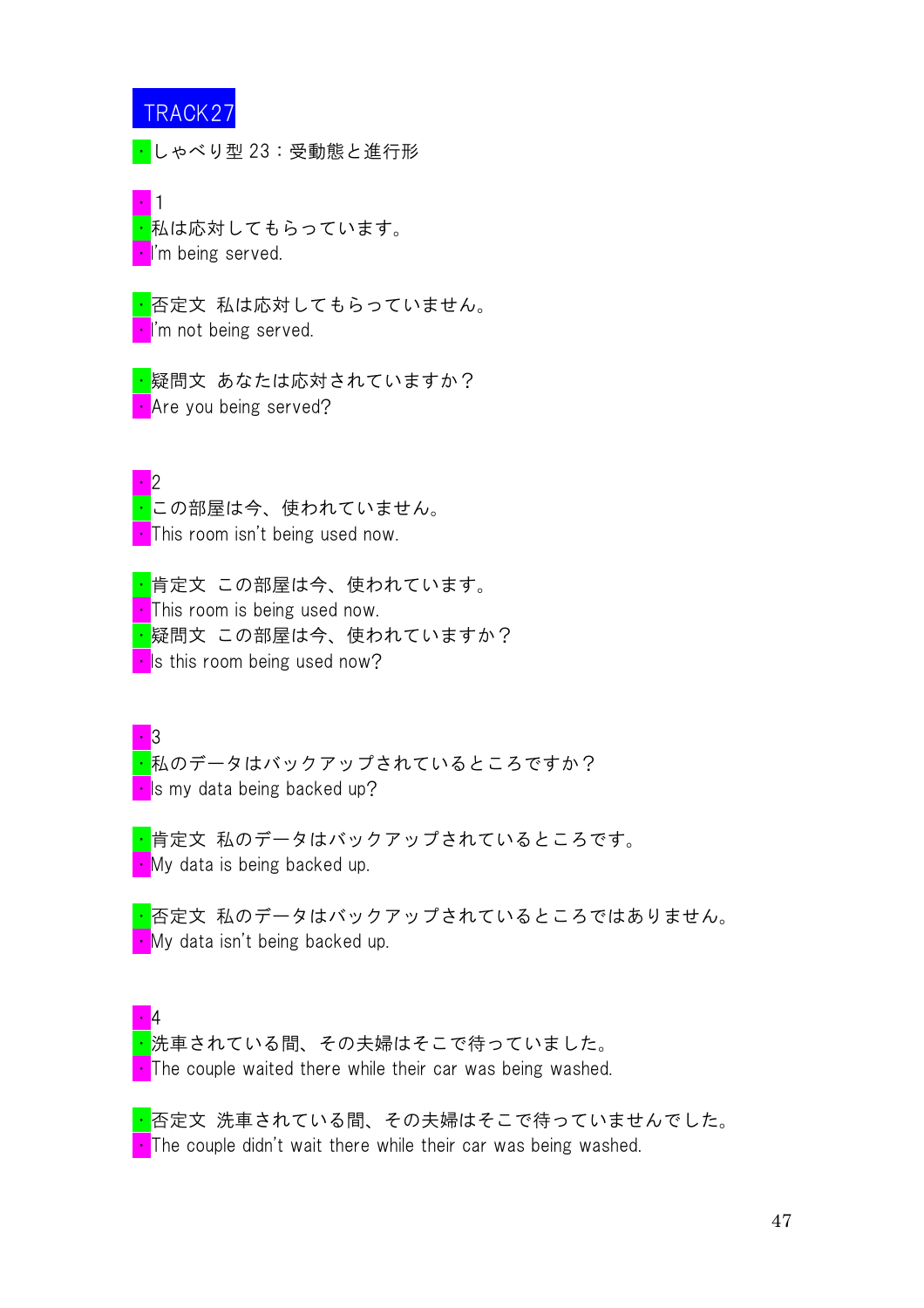<mark>・</mark>疑問文 洗車されている間、その夫婦はそこで待っていましたか? Did the couple wait there while their car was being washed?

・5 <mark>・</mark>報告書によると、平和条約が議論されていました。 • According to the report, a peace treaty was being discussed.

<mark>・</mark>否定文 報告書によると、平和条約は議論されていませんでした。 ・According to the report, a peace treaty wasn't being discussed.

<mark>・</mark>疑問文 報告書によると、平和条約は議論されていましたか? • According to the report, was a peace treaty being discussed?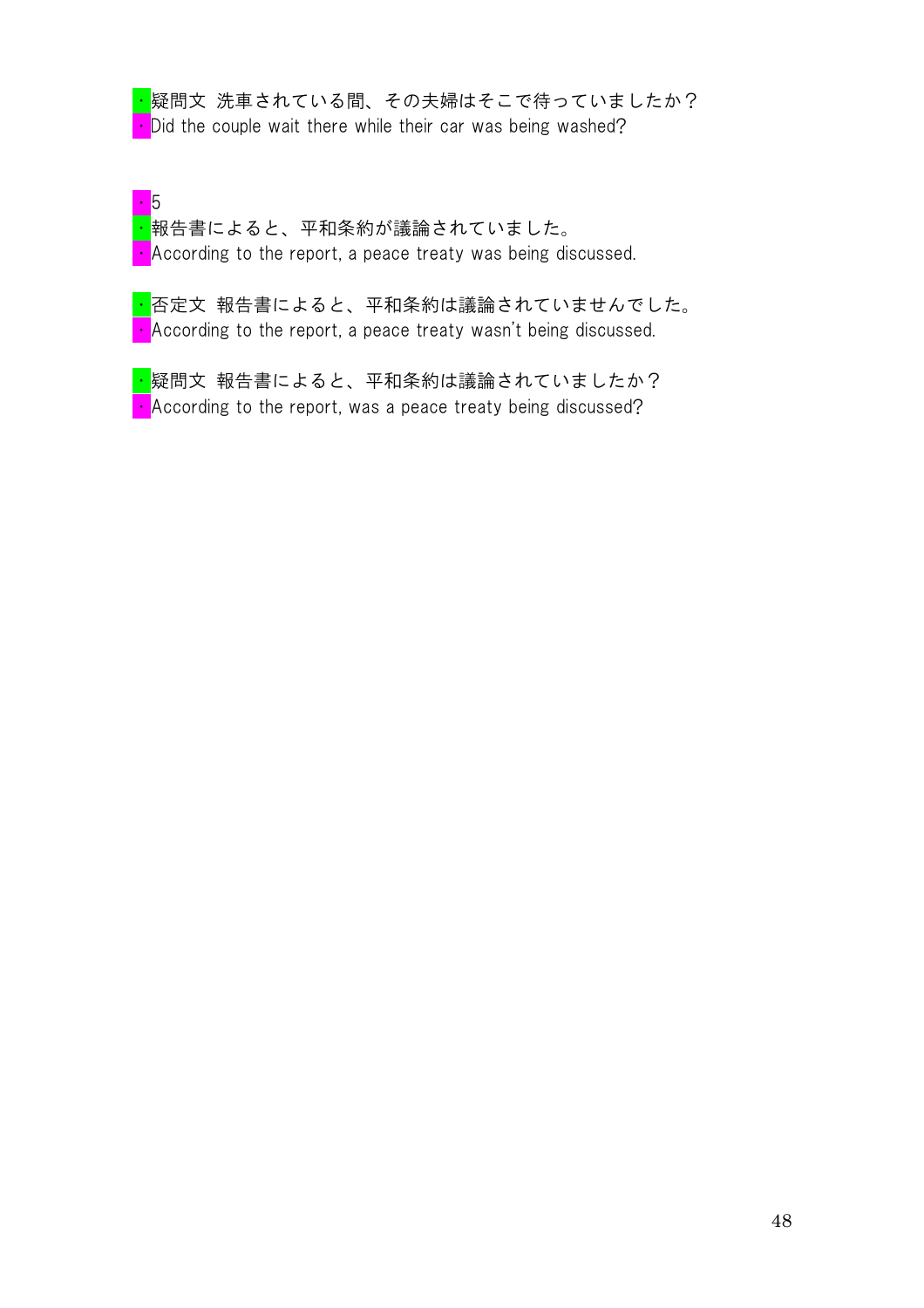<mark>・</mark>しゃべり型 24:受動態と完了形

#### ・1

<mark>・</mark>私は海外の文化に興味があります。 • I have been interested in foreign cultures.

<mark>・</mark>否定文 私は海外の文化に興味がありません。  $\cdot$  | haven't been interested in foreign cultures.

<mark>・</mark>疑問文 あなたは海外の文化に興味がありますか? • Have you been interested in foreign cultures?

・2

<mark>・</mark>私たちは以前一度もそれを言われていません。 ・We have never been told that before.

<mark>・</mark>肯定文 私たちは以前一度それを言われています。 • We have been told that once before.

<mark>・</mark>疑問文 あなたたちは以前それを言われていますか? • Have you ever been told that before?

#### ・3 <mark>・</mark>あなたはもう紹介されましたか? • Have you been introduced yet?

<mark>・</mark>肯定文 あなたはもう紹介されました。 ・You have already been introduced.

<mark>・</mark>否定文 あなたはまだ紹介されていません。 ・You haven't been introduced yet.

・4 <mark>・</mark>そのフライトは悪天候のせいで欠航になりました。 • The flight has been cancelled due to bad weather.

<mark>・</mark>否定文 そのフライトは悪天候のせいで欠航になってはいません。  $\cdot$  The flight hasn't been cancelled due to bad weather.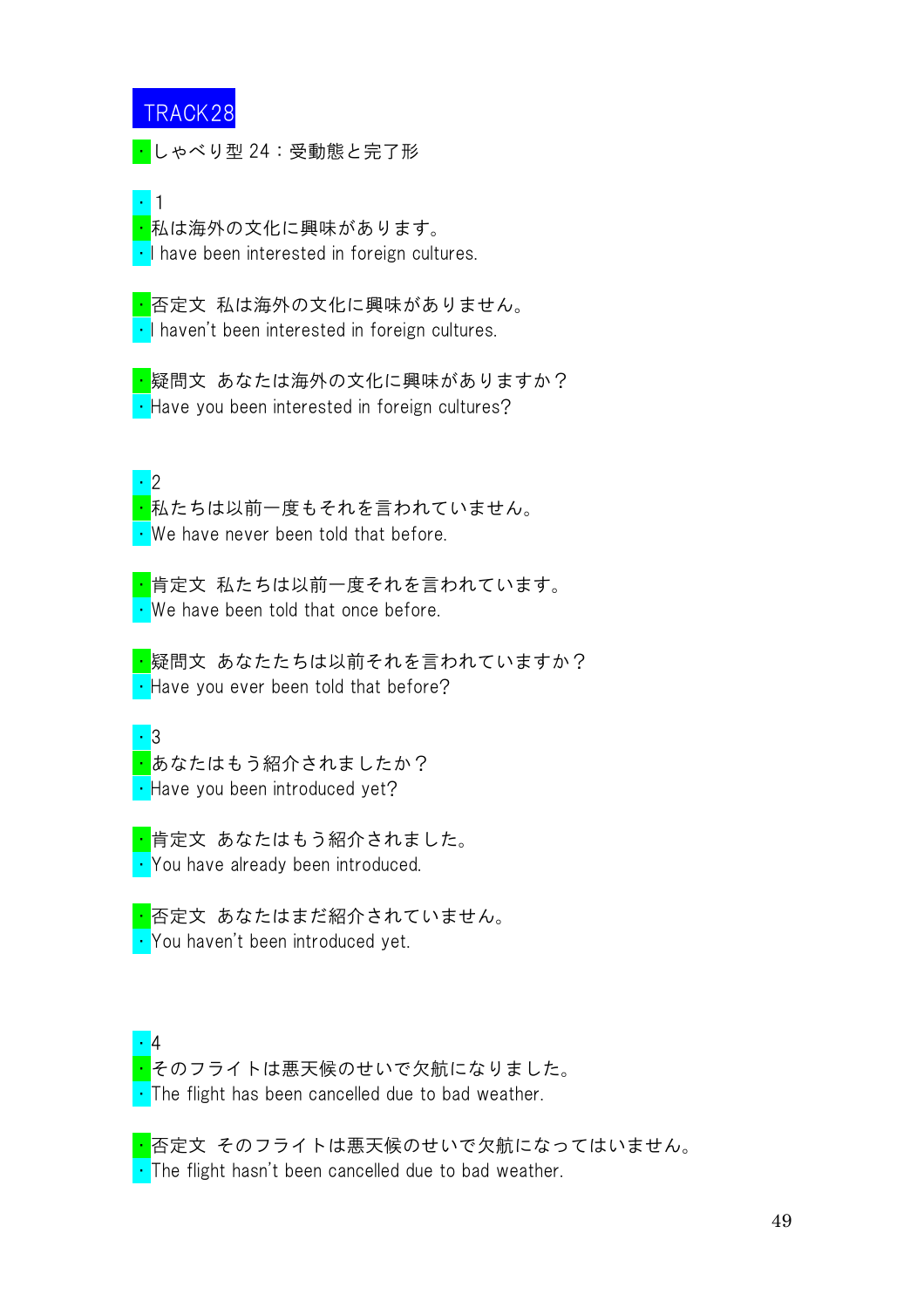<mark>・</mark>疑問文 そのフライトは悪天候のせいで欠航になりましたか?  $\cdot$  Has the flight been cancelled due to bad weather?

・5 <mark>・</mark>ほとんどの発展途上国では財政問題がまだ解決されていません。  $\cdot$  In most developing countries, financial problems haven't been solved yet.

<mark>・</mark>肯定文 ほとんどの発展途上国では財政問題がもう解決されました。  $\cdot$  In most developing countries, financial problems have already been solved.

<mark>・</mark>疑問文 ほとんどの発展途上国では財政問題がもう解決されましたか?  $\cdot$  In most developing countries, have financial problems been solved yet?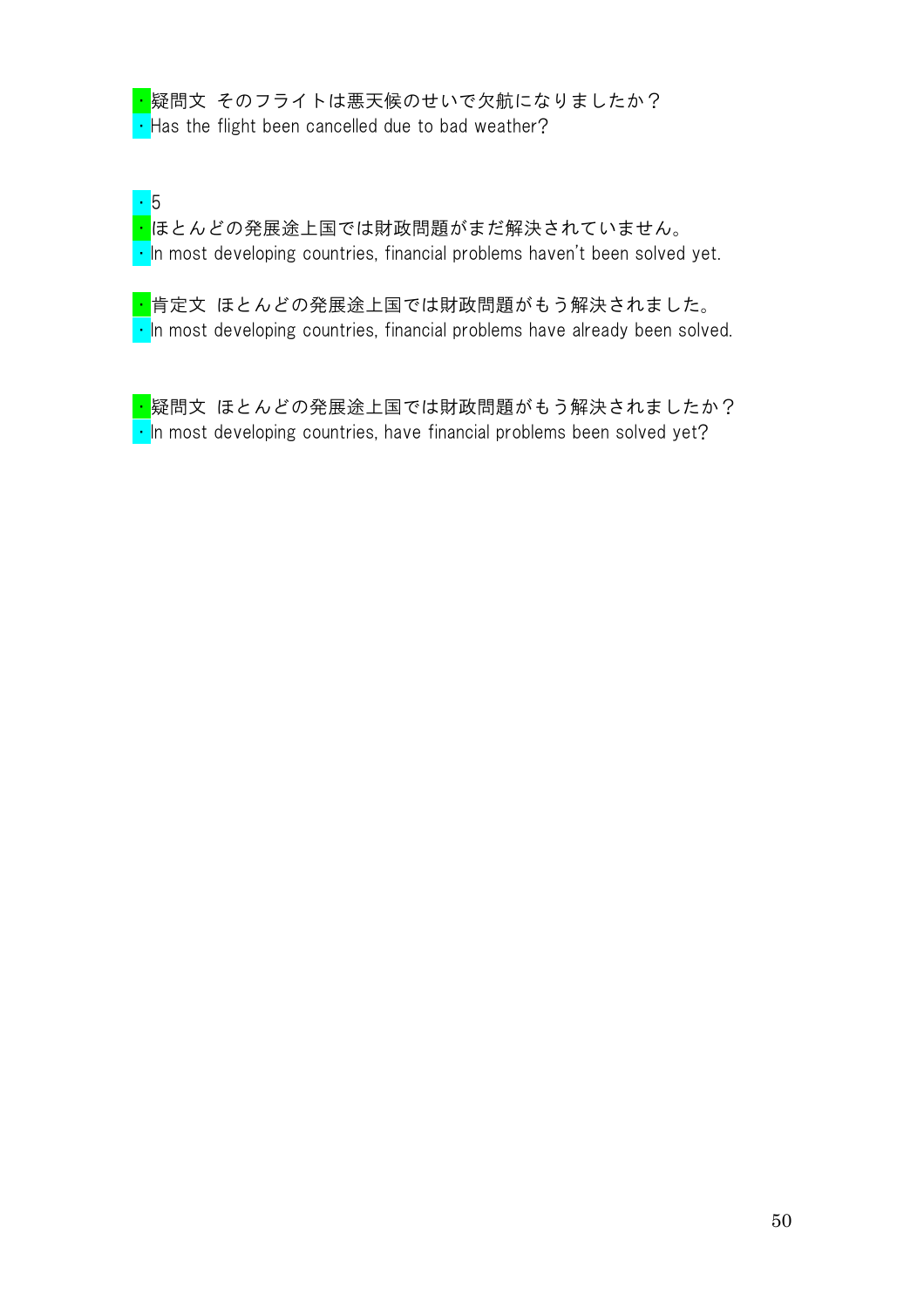<mark>・</mark>Chapter 3 しゃべり型レビュー:

- $\overline{\cdot}$ 1)私はその知らせに驚いています。  $($  I'm  $)$  ( surprised ) at the news.
- $\cdot$ 2) あなたはその結果に満足していません。 You ( aren't ) ( satisfied ) with the results.



<mark>・</mark>3)コンサートホールは(観客で)一杯に占められていました。 The concert hall (was) fully (occupied).



<mark>・</mark>4) 彼は顧客から大いに褒められましたか? ( Was ) he ( praised ) highly by his clients?

- ・5) 私は応対してもらっています。 I'm ( being ) ( served ).
- ・6) この部屋は今使われていません。 This room ( isn't ) ( being ) ( used ) now.
- 
- <mark>・</mark>7)私のデータはバックアップされているところですか?  $($  ls  $)$  my data ( being ) ( backed ) up?
- <mark>・</mark>8)私は海外の文化に興味があります。 I (have ) (been ) (interested ) in foreign cultures.
- <mark>・</mark>9)私たちは以前一度もそれを言われていません。 We (have ) never ( been ) ( told ) that before.
- ・10) そのフライトは悪天候のせいで欠航になりました。 The flight (has ) (been ) (cancelled) due to bad weather.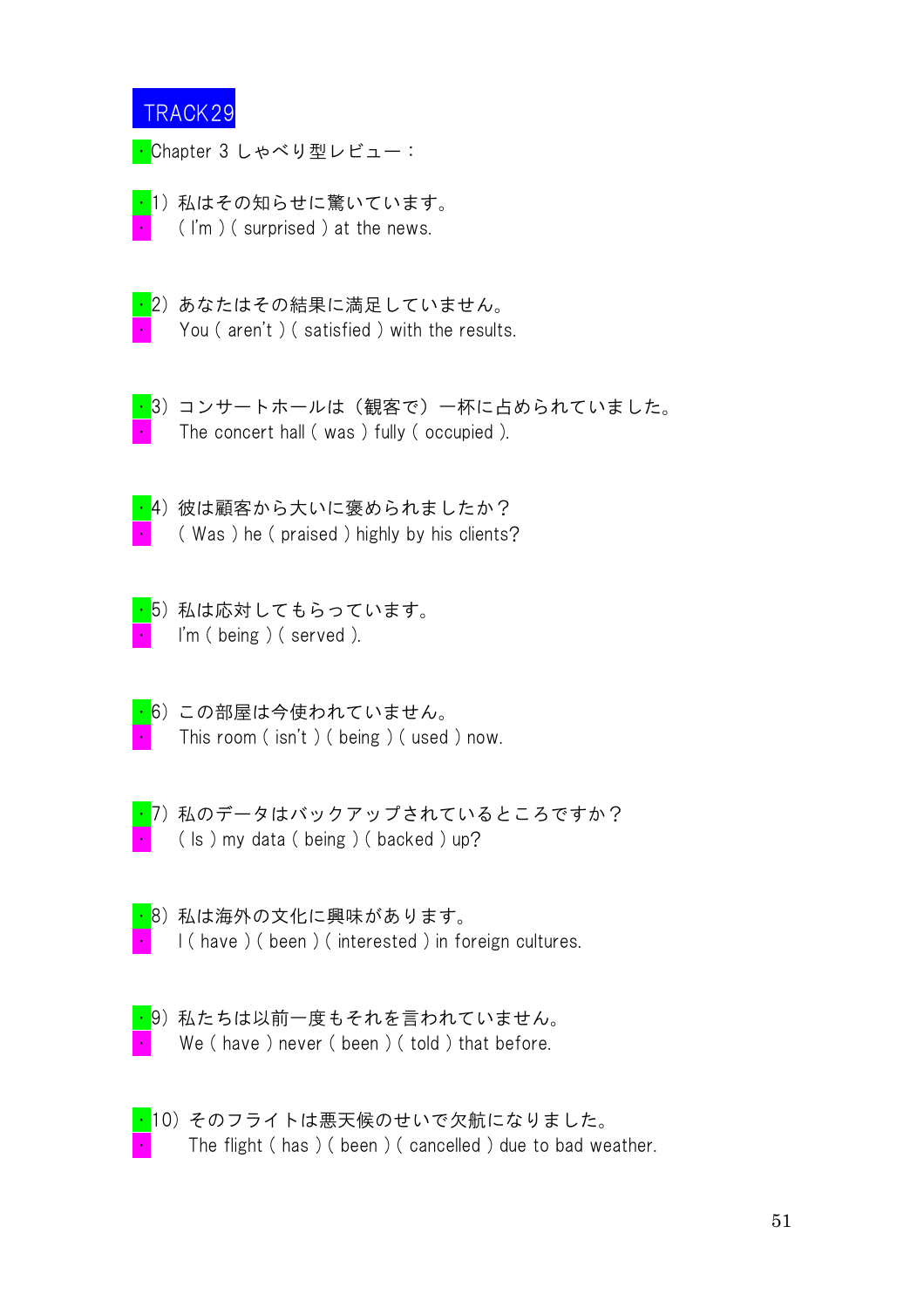<mark>・</mark>Chapter 3 しゃべり「型」エクササイズ

- Question 1
- $\cdot$  M: Please describe the situation.
- $\cdot$  M: The flower shop is closed, so the woman can't by anything.

• Question 2

- ・M: Please describe the situation.
- $\cdot$  M: The students are being praised after giving a presentation.

・Question 3

- . M: Please describe the situation.
- $\cdot$  M: The man can't get on the train because it is crowded.

#### ・Question 4

• M: Are you interested in books?

 $\cdot$  W: Yes. I read books every day. I'm interested in reading Japanese novels. My favorite author is Haruki Murakami.

 $\cdot$  M: No. I rarely read books. It's more fun to watch a movie than to read a book.

### • Question 5

 $\cdot$  M: Some people say that the use of plastic bags should be forbidden. What do you think about that?

 $\blacksquare$  W: I agree. Plastic bags can be thrown away too easily, and that is one of the big environmental problems these days. They shouldn't be used for shopping because we can easily replace them with other bags.

• M: I disagree. Plastic bags are really convenient, and I think it's hard to give up using all plastic bags because we use them in our daily lives now. They can be recycled if the users are conscious about the environment.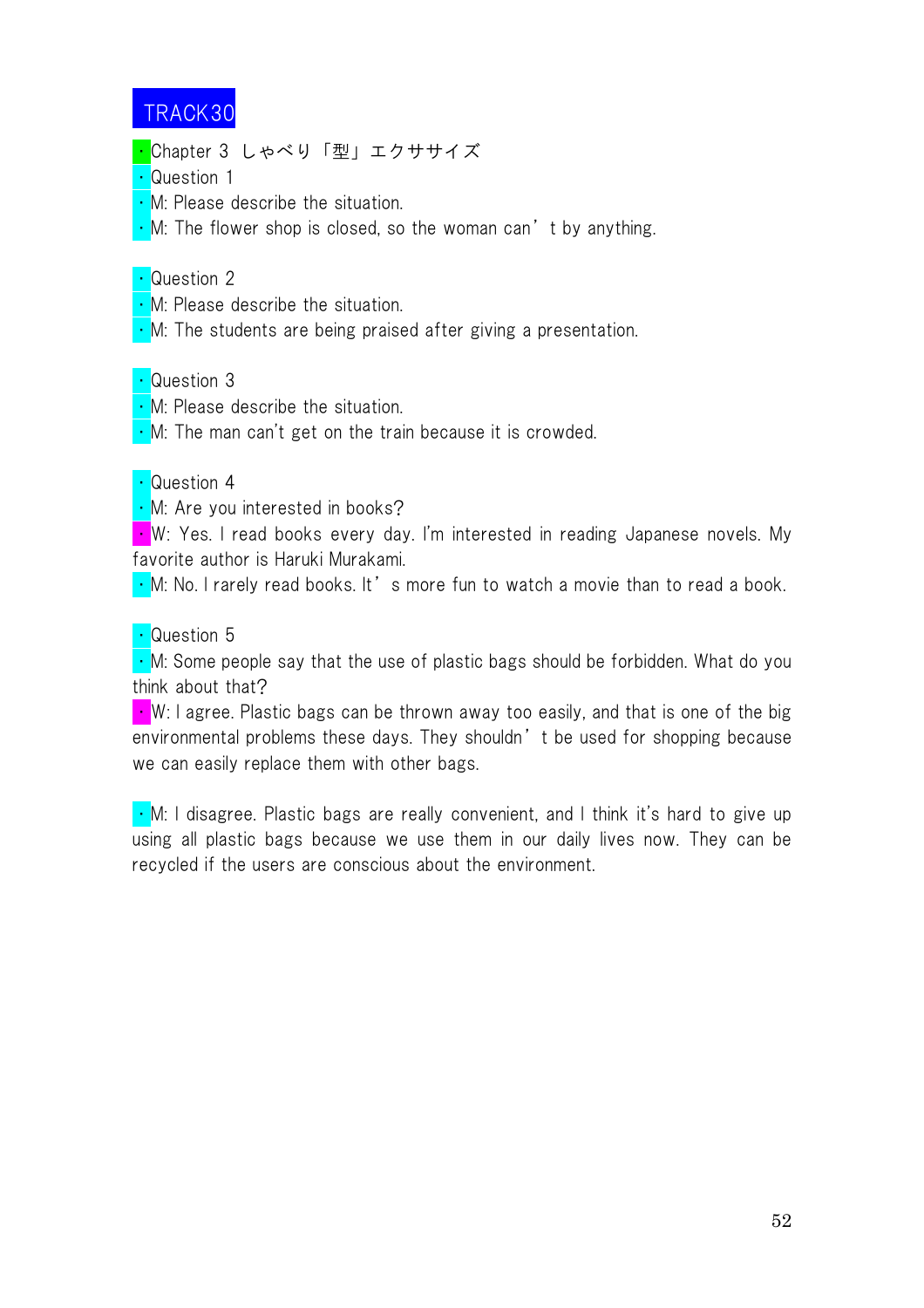・しゃべり型 25:原級

・1

<mark>・</mark>私はあなたと同じくらいの速さで走れます。 <mark>·</mark>I can run as fast as you.

<mark>・</mark>否定文 私はあなたほどは速く走れません。 ・I can't run as fast as you.

<mark>・</mark>疑問文 あなたは私と同じくらいの速さで走れますか? <mark>・</mark>Can you run as fast as l?

・2

・あなたはあなたのお兄さんほど背が高くありません。 • You aren't as tall as your brother.

<mark>・</mark>肯定文 あなたはあなたのお兄さんと同じくらいの背の高さです。 • You are as tall as your brother.

<mark>・</mark>疑問文 あなたはあなたのお兄さんと同じくらいの背の高さですか? • Are you as tall as your brother?

・3

<mark>・</mark>彼は出来るだけ早く返信しましたか?  $\cdot$  Did he reply as soon as possible?

<mark>・</mark>肯定文 彼は出来るだけ早く返信しました。  $\cdot$  He replied as soon as possible.

・4 <mark>・</mark>私が予想したほど天気は悪くありませんでした。  $\cdot$  The weather was not as bad as I had expected.

<mark>・</mark>肯定文 私が予想したぐらい天気は悪かったです。 • The weather was as bad as I had expected.

<mark>・</mark>疑問文 あなたが予想したぐらい天気は悪かったですか?  $\cdot$  Was the weather as bad as you had expected? ・5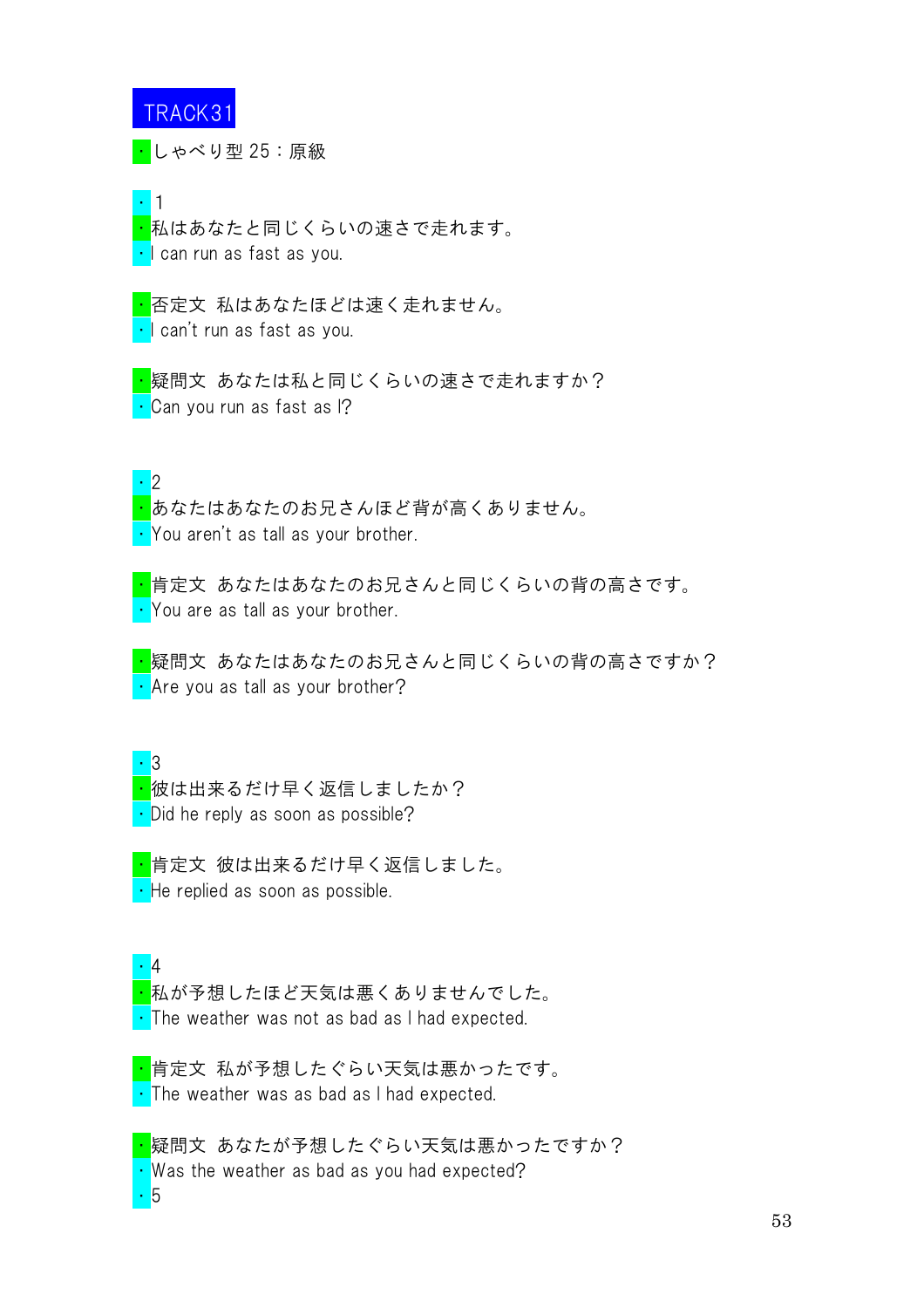<mark>・</mark>新薬は以前の薬に比べて2倍の効果があります。

 $\cdot$  The new medicine is twice as effective as the old one.

<mark>・</mark>否定文 新薬は以前の薬に比べて2倍の効果はありません。  $\cdot$  The new medicine isn't twice as effective as the old one.

<mark>・</mark>疑問文 新薬は以前の薬に比べて2倍の効果がありますか?  $\cdot$  Is the new medicine twice as effective vas the old one?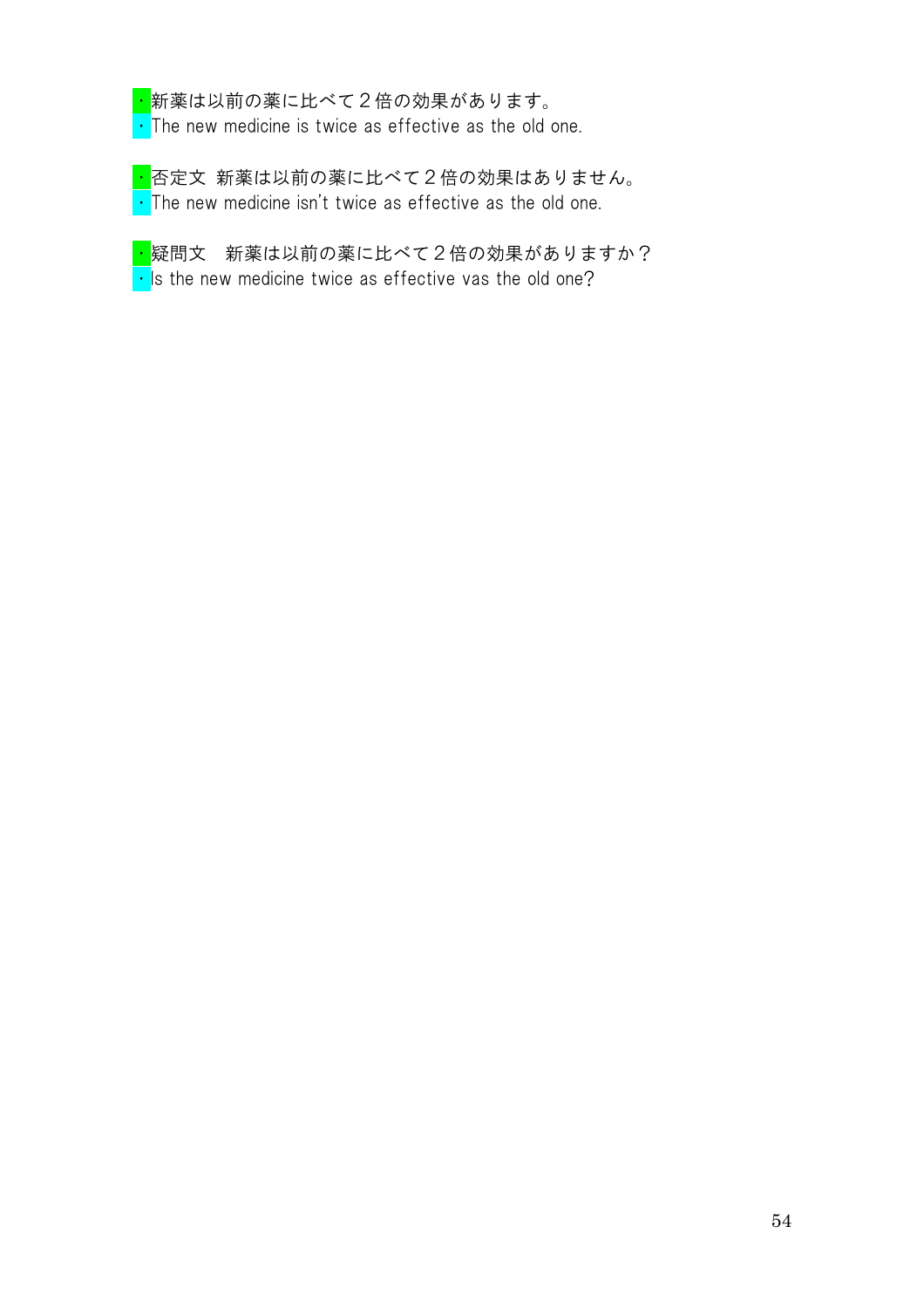<mark>・</mark>しゃべり型 26:比較級

・1 <mark>・</mark>私は私の姉よりも背が低いです。 I'm shorter than my sister.

<mark>・</mark>否定文 私は私の姉よりも背が低くありません。  $\cdot$  I'm not shorter than my sister.

<mark>・</mark>疑問文 あなたはあなたの姉よりも背が低いですか? • Are you shorter than your sister?

・2

・5

<mark>・</mark>私たちは先週よりよく眠れませんでした。  $\cdot$  We didn't sleep better than we did last week.

<mark>・</mark>肯定文 私たちは先週よりよく眠れました。  $\blacksquare$  We sleep better than we did last week.

<mark>・</mark>疑問文 あなたは先週よりよく眠れましたか?  $\cdot$  Did you sleep better than you did last week?

 $\overline{\phantom{a}}$  3 <mark>・</mark>あなたが考えるよりこの自転車は高価ですか?  $\cdot$  Is this bike more expensive than you think?

<mark>・</mark>肯定文 あなたが考えるよりこの自転車は高価です。  $\blacksquare$  This bike is more expensive than you think.

<mark>・</mark>否定文 あなたが考えるよりこの自転車は高価ではありません。  $\cdot$  This bike isn't more expensive than you think. ・4 <mark>・</mark>あなたにとって重要でないのは、お金と時間のどちらですか? • Which is less important for you, money or time?

・応答例 私にとって重要でないのは、時間よりお金です。 • Money is less important than time for me.

・将来、人工知能を使った機器をより多くの人々が使うようになるでしょうか。 • Will more and more people use AI devices in the future?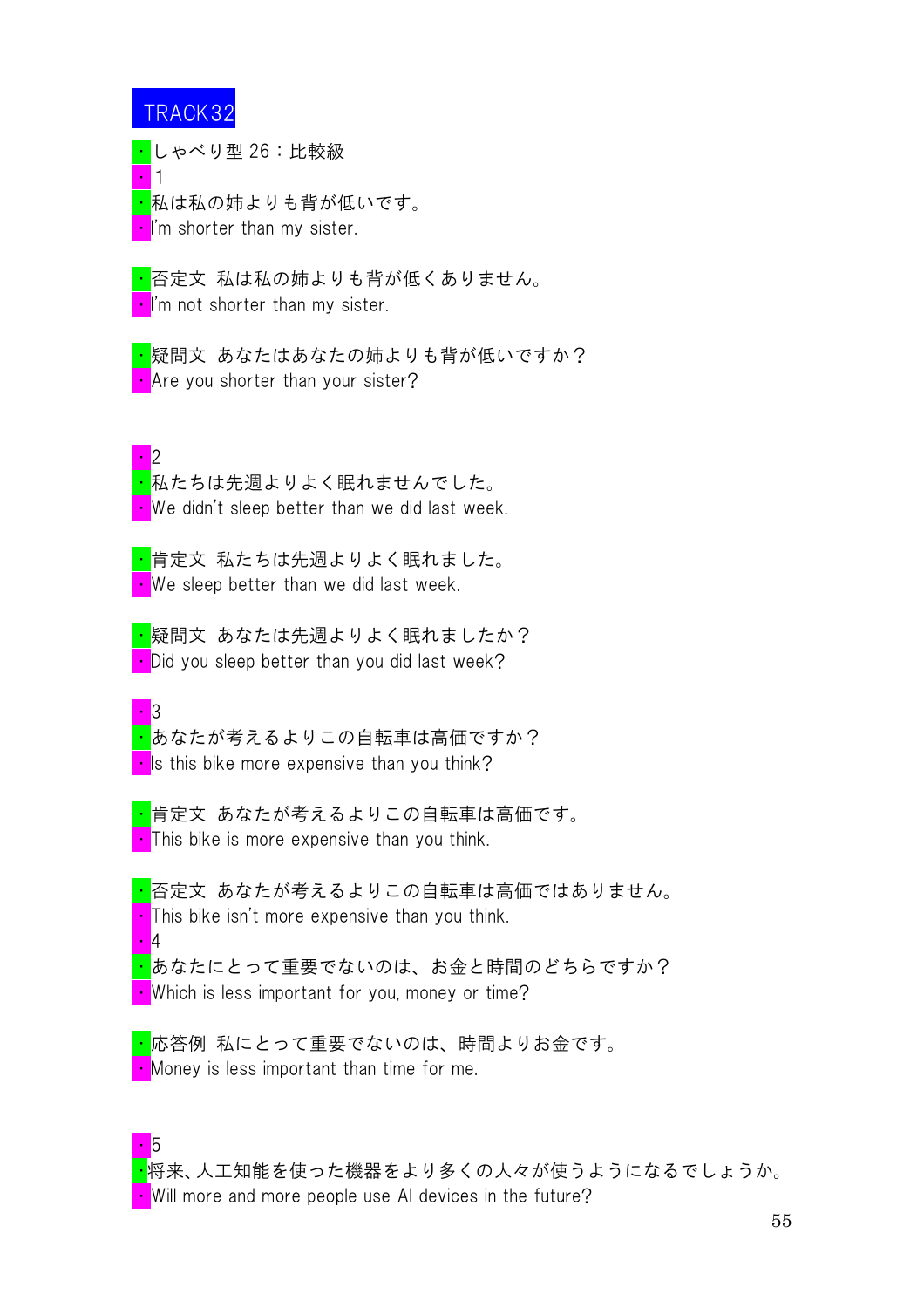■ 肯定文 将来、人工知能を使った機器をより多くの人々が使うようになるでし ょう。

 $\cdot$  More and more people will use AI devices in the future.

■ 否定文 将来、人工知能を使った機器をより多くの人々が使わなくなるでしょ う。

 $\cdot$  More and more people won't use AI devices in the future.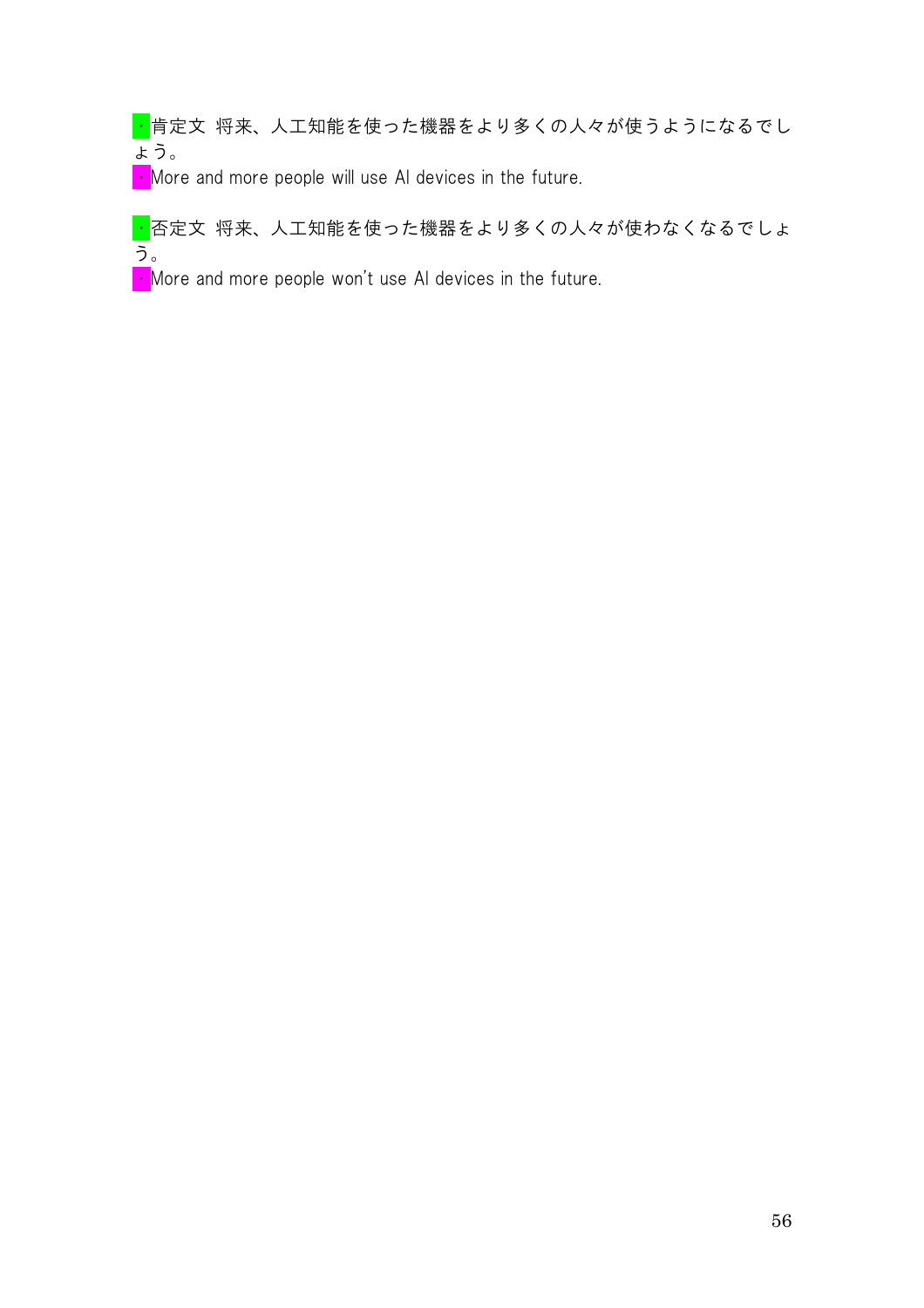・しゃべり型 27:最上級

・1 <mark>・</mark>私は家族の中で一番年下です。 •I'm the youngest in my family.

<mark>・</mark>否定文 私は家族の中で一番年下ではありません。  $\cdot$  I'm not the youngest in my family.

<mark>・</mark>疑問文 あなたは家族の中で一番年下ですか?  $\cdot$  Are you the youngest in your family?

・2

<mark>・</mark>あなたが最後のお客様ではありません。 • You aren't the last guest.

<mark>・</mark>肯定文 あなたが最後のお客様です。 • You are the last guest.

<mark>・</mark>疑問文 彼が最後のお客様ですか?  $\cdot$  Is he the last guest?

・3

<mark>・</mark>彼はあなたの国で最も有名な歌手ですか?  $\cdot$  Is he the most popular singer in your country?

<mark>・</mark>肯定文 彼は私の国で最も有名な歌手です。  $\cdot$  He is the most popular singer in my country.

<mark>・</mark>否定文 彼は私の国で最も有名な歌手ではありません。  $\cdot$  He isn't the most popular singer in my country.

・4 <mark>・</mark>あなたは最新のニュースをどこで得ますか? • Where do you get the latest news?

<mark>・</mark>応答文 私は最新のニュースをインターネットで得ます。  $\cdot$  I get the latest news on the Internet.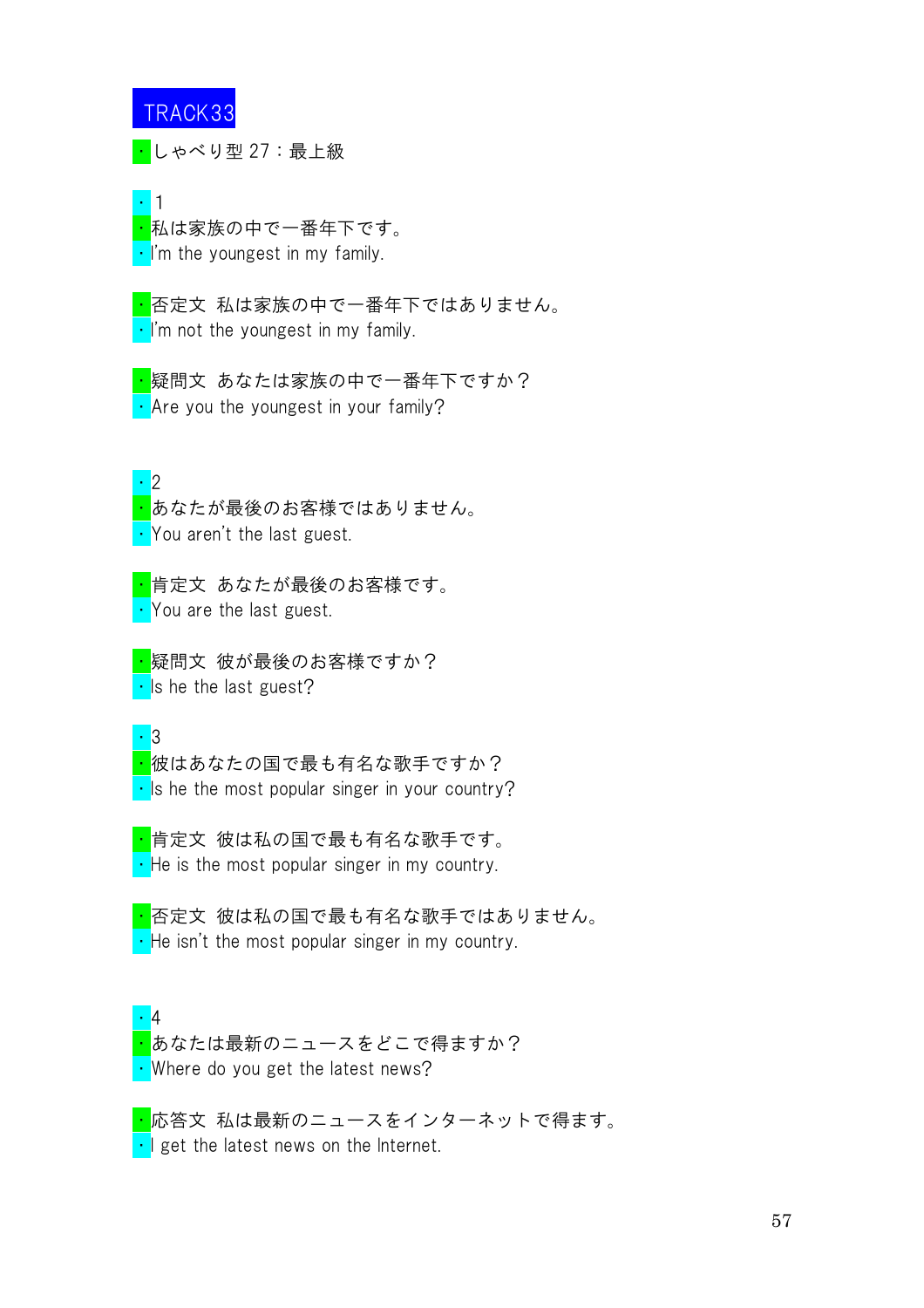

<mark>・</mark>20 世紀の最も重要な発明は何だと思いますか?

 $\cdot$  What do you think is the most significant invention in 20th century?

<mark>・</mark>応答例 私は、最も重要な発明はコンピューターだと思います。  $\cdot$  I think the most significant invention is the computer.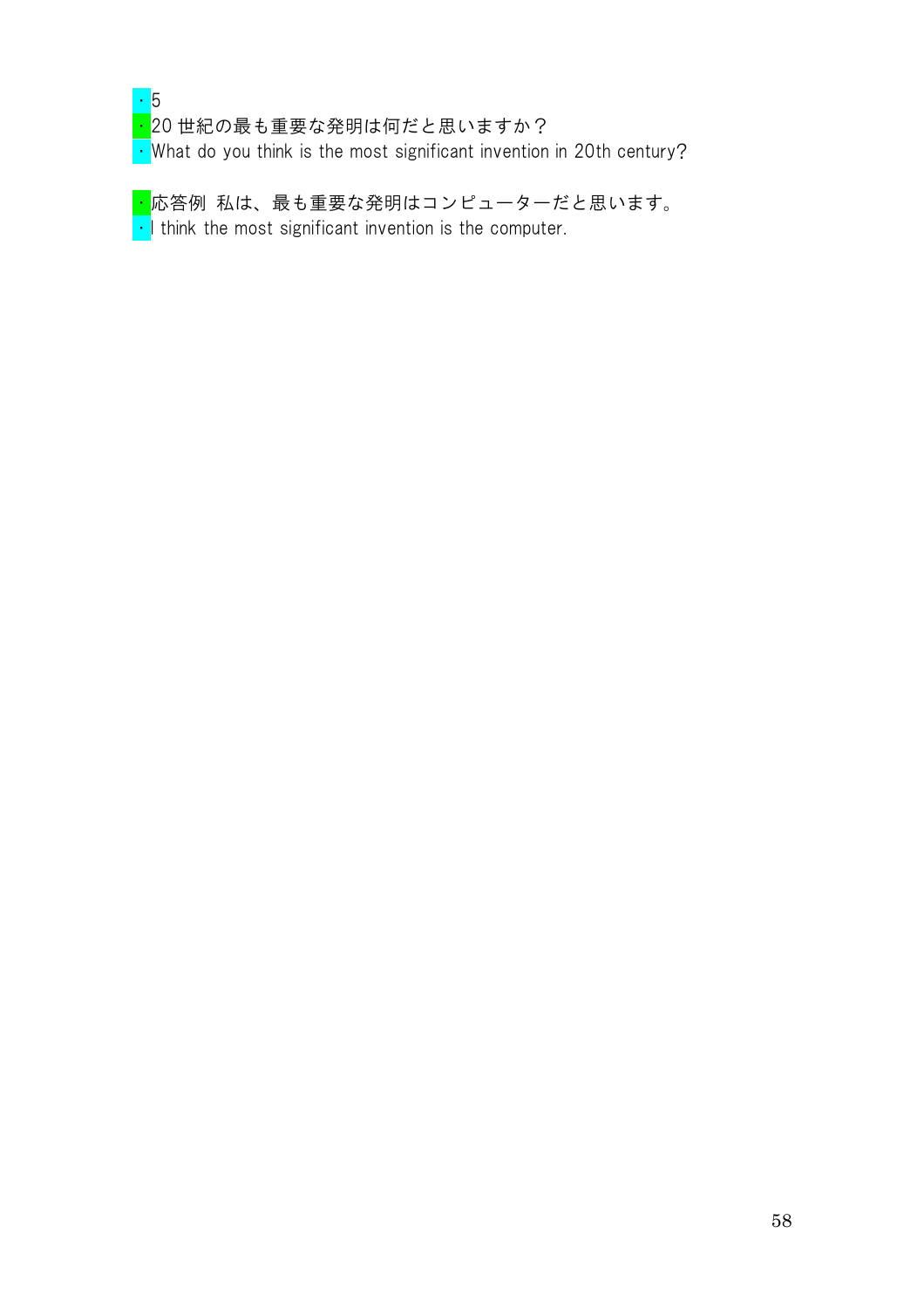<mark>・</mark>Chapter 4 しゃべり型レビュー:

- <mark>・</mark>1)私ははなたと同じくらいの速さで走れます。 I can run ( as ) fast ( as ) you.
- ・2) 私が予想したほど天気は悪くありませんでした。 The weather was  $( not ) ( as ) bad ( as ) I had expected.$
- ・3) 新薬は以前の薬に比べて2倍の効果があります。 The new medicine is ( twice ) ( as ) ( effective ) as the old one.
- ·4) 私は私の姉よりも背が低いです。  $\lim ( shorter)$  (than ) my sister.
- ・5) あなたが考えるよりこの自転車は高価ですか? Is this bike (more ) ( expensive ) ( than ) you think?
- $\frac{1}{16}$ ) あなたにとって重要ではないのは、お金と時間のどちらですか? Which is (less) (important) for you, money (or ) time?
- <mark>・</mark>7)将来、人工知能を使った機器をより多くの人々が使うようになるでしょう か。
- $\cdot$  Will (more ) (and ) (more ) people use AI devices in the future?
- <mark>・</mark>8)あなたが最後のお客様ではありません。 You ( aren't ) ( the ) ( last ) guest.
- <mark>・</mark>9)私は家族の中で一番年下です。 I'm ( the ) ( youngest ) ( in ) my family.
- <mark>・</mark>10)彼はあなたの国で最も有名な歌手ですか? Is he (the ) (most) popular singer (in) your country?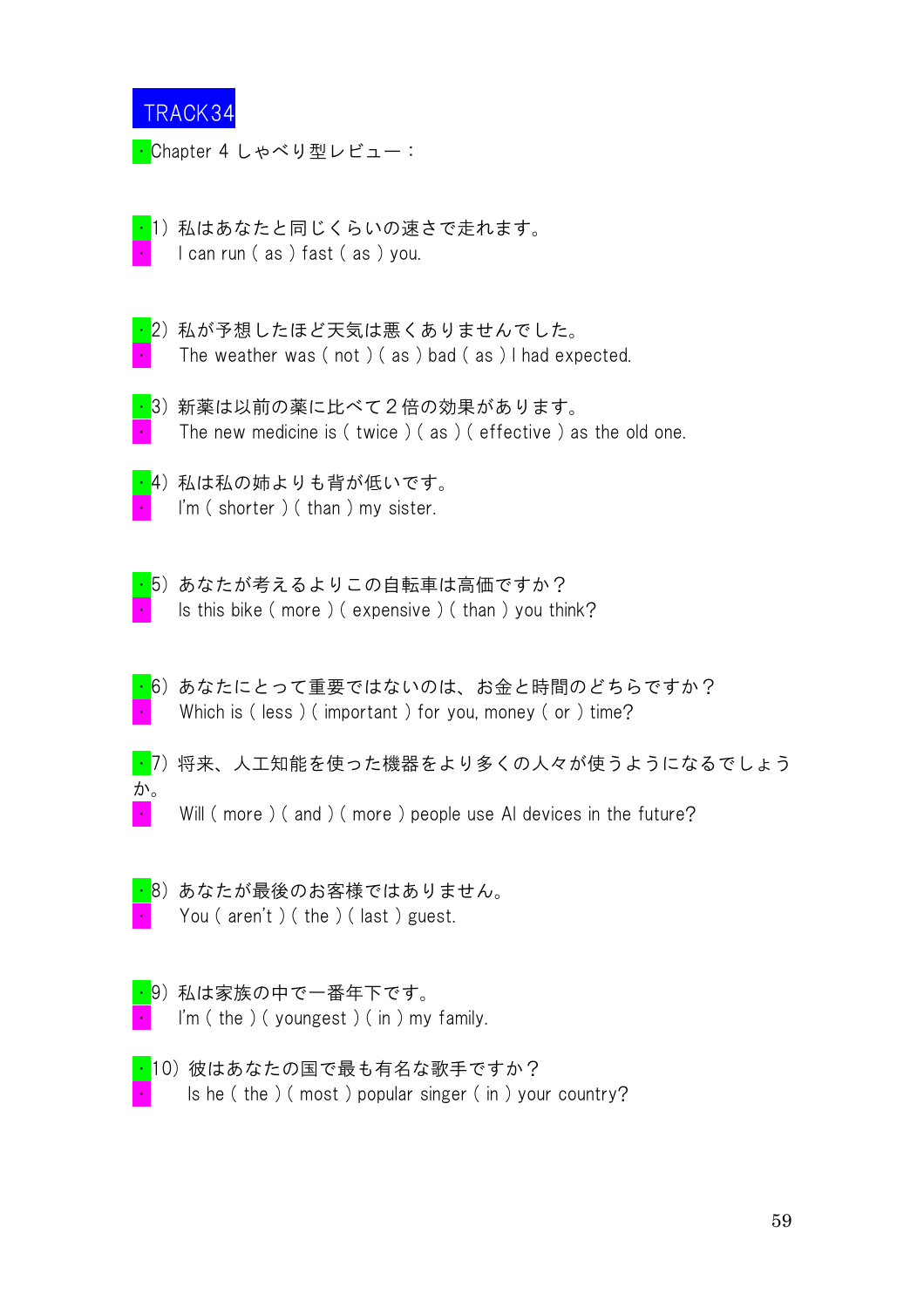<mark>・</mark>Chapter 4 しゃべり「型」エクササイズ

#### • Question1

 $\cdot$  W: Which do you like better, spring or fall?

• M: I like spring because we can enjoy seeing beautiful cherry blossoms. My friends and I hold a party in the park every spring.

 $\blacksquare$  W: I prefer fall to spring. There are a lot of delicious foods in the fall, and I especially love to eat mushrooms, such as matsutake.

### <mark>・</mark>Question 2

 $\cdot$  W: Do you think that in the future people will think more about their health than people do today?

• M: Yes. I think so. Most of us know being healthy mentally and physically is necessary in order to lead a happy life. Also, thanks to technology, we have a lot of devices to keep ourselves healthy, and we will have more in the future.

 $\cdot$  W: Not really. Some people think and will think about their health and others don't and won't. Besides, I think people are getting busier and busier, so fewer people will take care of their health.

### • Question 3

 $\cdot$  W: Some people believe that imagination is more important than knowledge.

Do you agree with this idea?

 $\cdot$  W: It depends. If you are a creator, imagination is very important if you want to create something new. But if you are a teacher, you have to get enough knowledge to explain something to your students. Therefore, it's difficult to compare the two without thinking about what your goals are.

#### • Question 4

 $\bullet$  W: What is the most important thing about your job?

 $\cdot$  M: As a Web designer, I think concentration is the most important thing. Sometimes my client wants me to turn in the design as soon as possible. In that case, I have to concentrate and complete the task.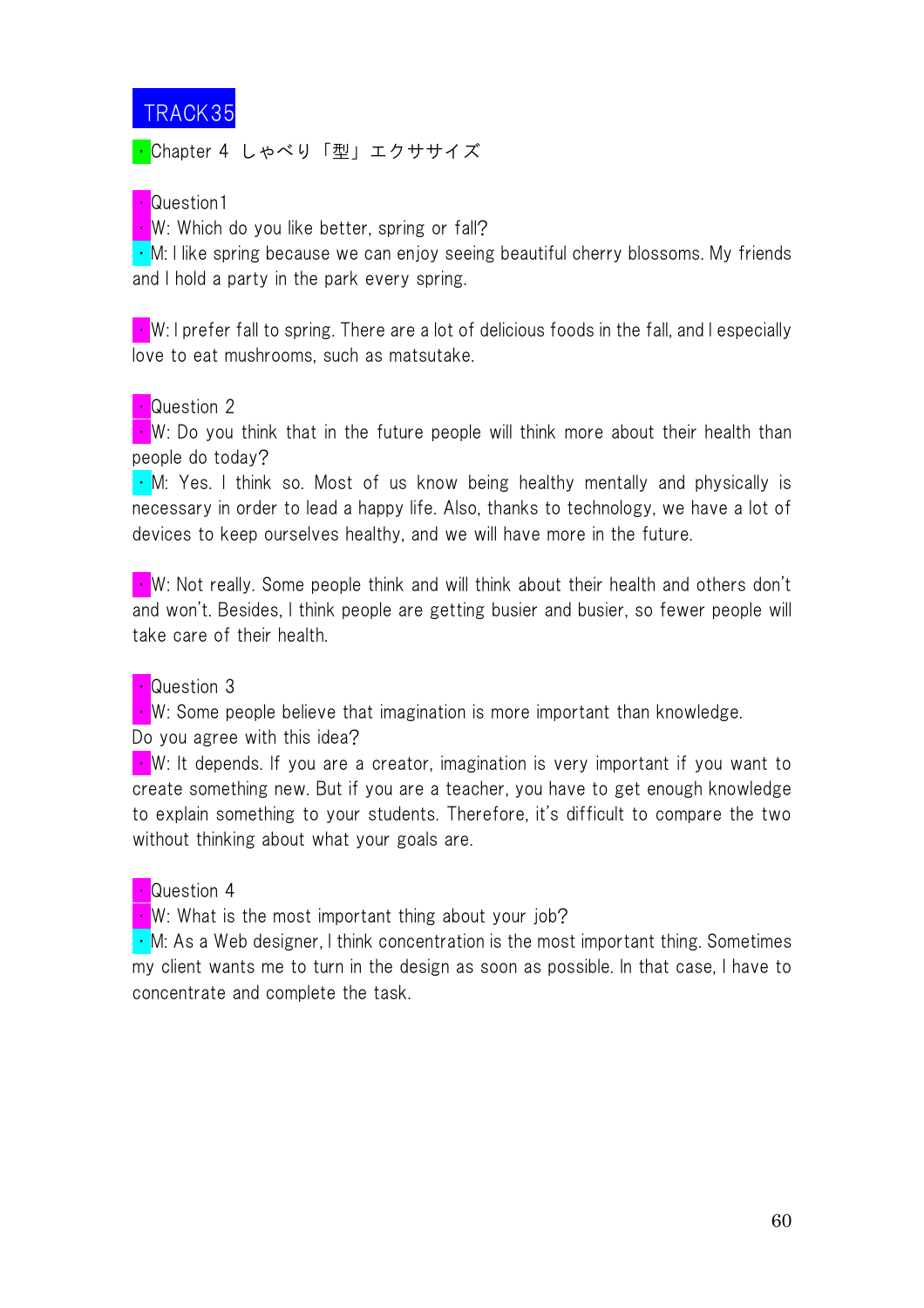<mark>・</mark>しゃべり型 28:不定詞(副詞用法)

・1

<mark>・</mark>私は友達に会うためにロンドンを訪れました。 • I visited London to see my friend.

<mark>・</mark>否定文 私は友達に会うためにロンドンを訪れてはいませんでした。 • I didn't visit London to see my friend.

<mark>・</mark>疑問文 あなたは友達に会うためにロンドンを訪れましたか? • Did you visit London to see your friend?

・2

・あなたは夜リラックスするためにテレビを見ません。 ・You don't watch TV to relax at night.

<mark>・</mark>肯定文 あなたは夜リラックスするためにテレビを見ます。 • You watch TV to relax at night.

<mark>・</mark>疑問文 あなたは夜リラックスするためにテレビを見ますか? • Do you watch TV to relax at night?

 $\cdot$  3 <mark>・</mark>テストに合格するために彼女は懸命に勉強しましたか? • Did she study hard to pass the exam?

<mark>・</mark>肯定文 テストに合格するために彼女は懸命に勉強しました。  $\cdot$  She studied hard to pass the exam

<mark>・</mark>否定文 テストに合格するために彼女は懸命に勉強しませんでした。  $\cdot$  She didn't study hard to pass the exam.

・4 <mark>・</mark>それを聞いて私はとても嬉しいです。  $\cdot$  I'm very glad to hear that.

<mark>・</mark>否定文 それを聞いて私は嬉しくありません。  $\cdot$  I'm not glad to hear that.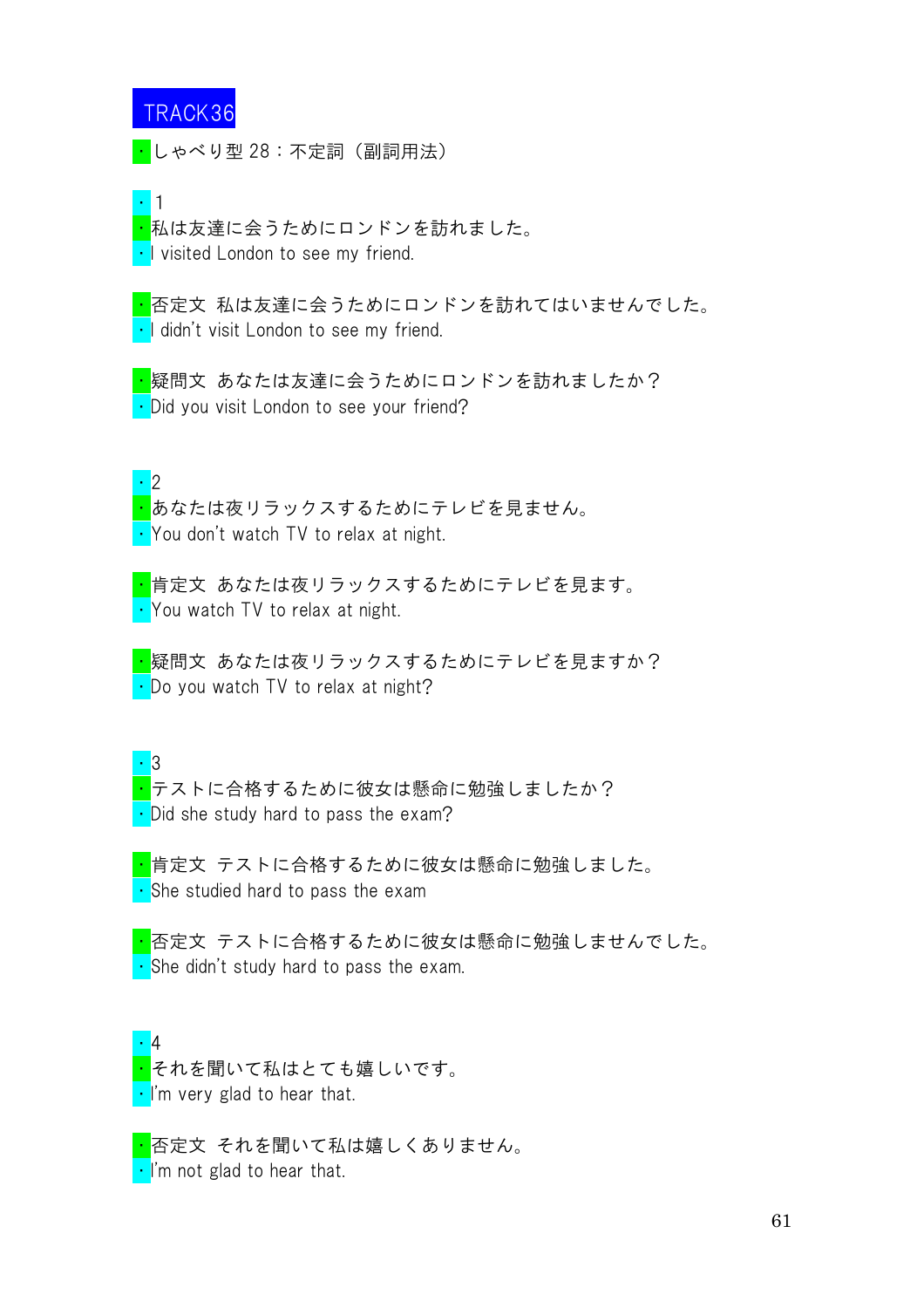<mark>・</mark>疑問文 それを聞いてあなたはとても嬉しいですか?  $\cdot$  Are you glad to hear that?

・5

### <mark>・</mark>その問題は複雑すぎて直ちに解決できません。

• The problems are too complicated to solve at once.

<mark>・</mark>否定文 その問題は複雑すぎて直ちに解決できないということはありません。  $\cdot$  The problems aren't too complicated to solve at once.

<mark>・</mark>疑問文 その問題は複雑すぎて直ちに解決できないですか?  $\cdot$  Are the problems too complicated to solve at once?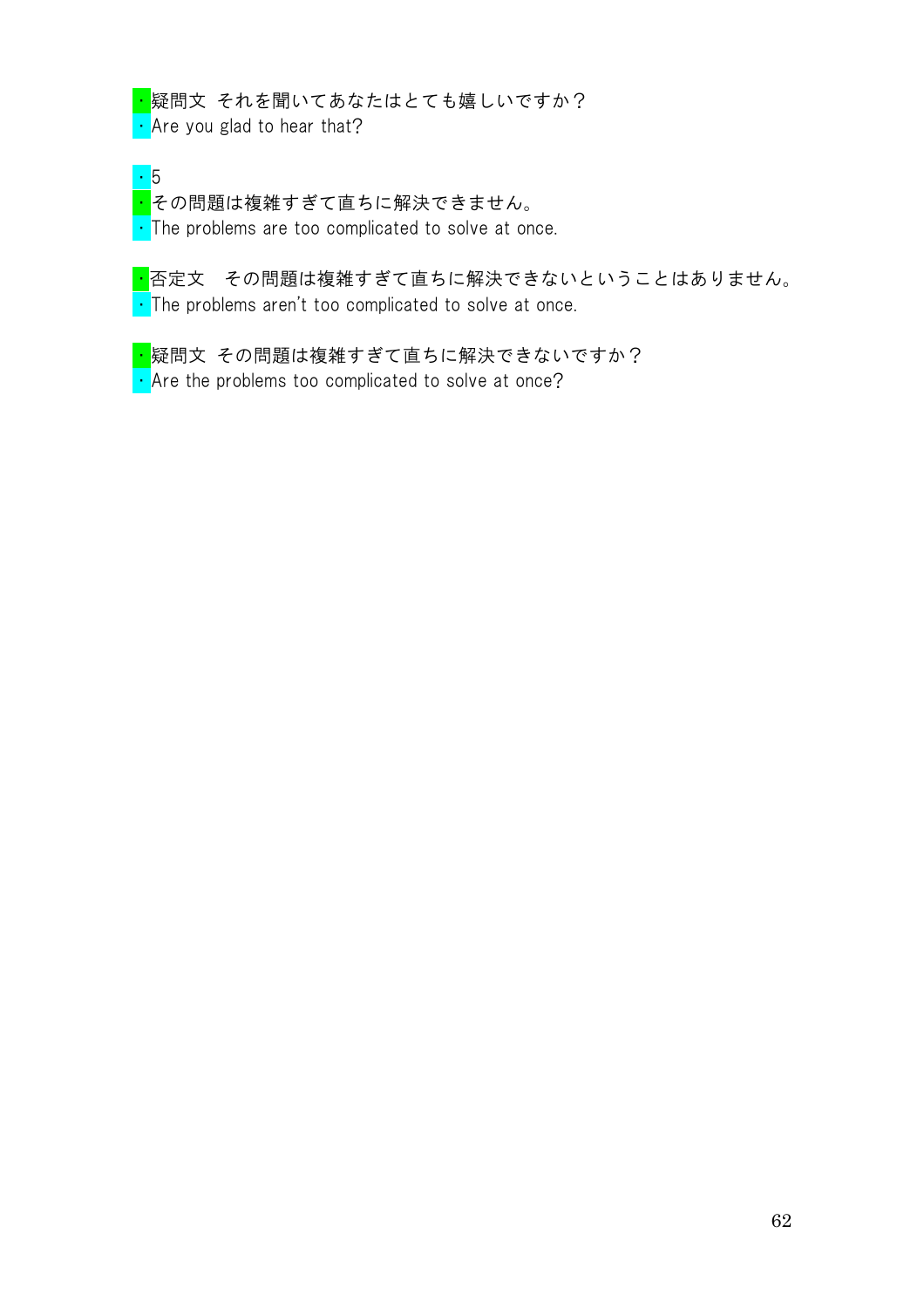<mark>・</mark>しゃべり型 29:不定詞(名詞用法)

・1 <mark>・</mark>私の仕事は本を書くことです。  $\blacksquare$  My job is to write books.

<mark>・</mark>It... to 構文にして **It's my job to write books.** 

<mark>・</mark>否定文 私の仕事は本を書くことではありません。  $\cdot$  It's not my job to write books.

<mark>・</mark>疑問文 あなたの仕事は本を書くことですか?  $\cdot$  Is it your job to write books?

 $\cdot \cdot$ ・英語を話すことは難しくないです。※It... to 構文で。 **I**t isn't difficult to speak English.

<mark>・</mark>肯定文 英語を話すことは難しいです。  $\blacksquare$ It is difficult to speak English.

<mark>・</mark>疑問文 英語を話すことは難しいですか?  $\blacksquare$  Is it difficult to speak English?

・3 <mark>・</mark>ギターを弾くことは好きですか?  $\blacksquare$  Do you like to play the guitar?

・4

<mark>・</mark>肯定文 ギターを弾くことは好きです。  $\blacksquare$  like to play the guitar.

<mark>・</mark>否定文 ギターを弾くことは好きではありません。 • I don't like to play the guitar.

<mark>・</mark>私は朝早く起きることを習慣にしています。※it を目的語に使って  $\cdot$  I make it a rule to wake up early in the morning.

<mark>・</mark>否定文 私は朝早く起きることを習慣にしていません。  $\blacksquare$  don't make it a rule to wake up early in the morning.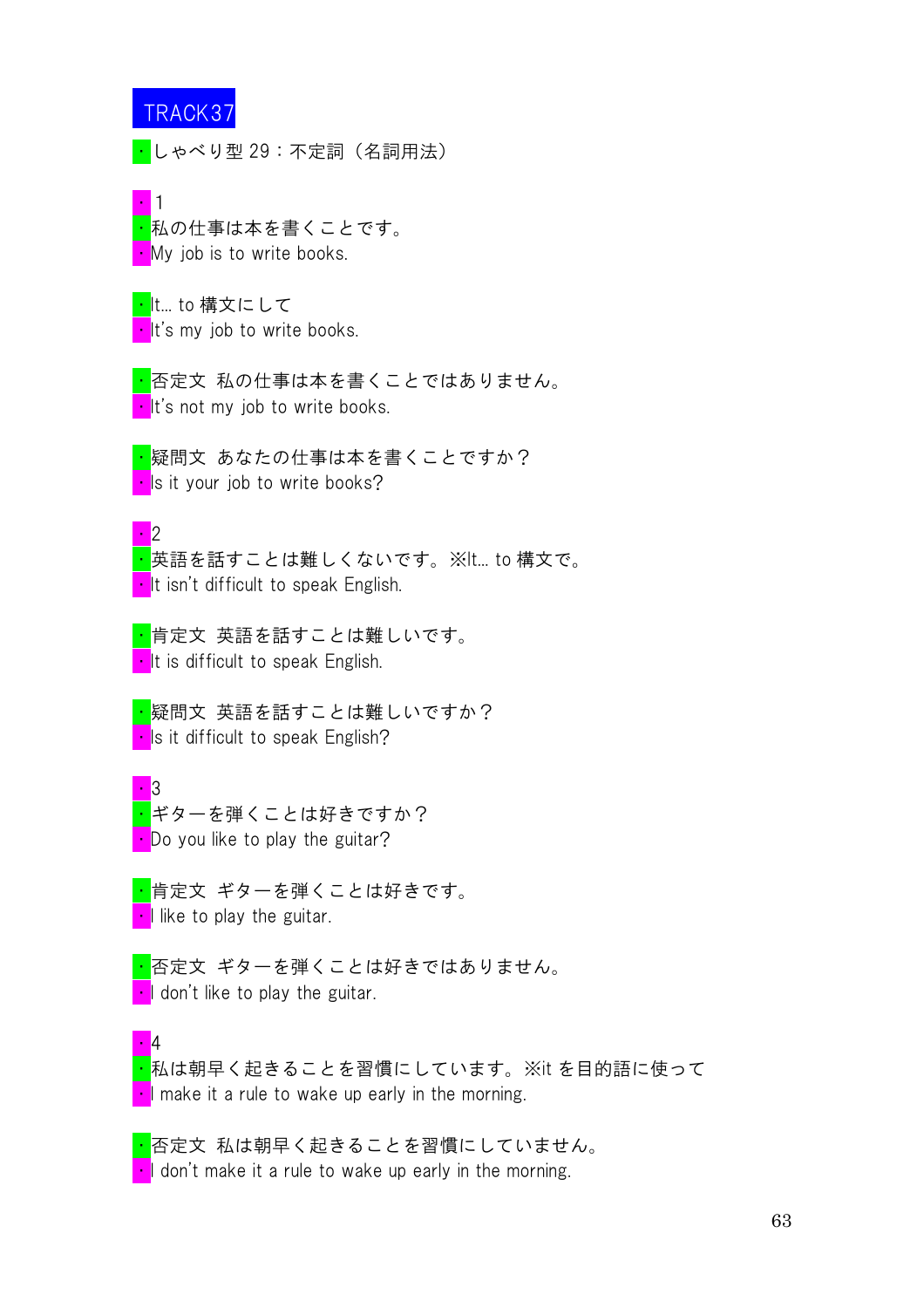<mark>・</mark>疑問文 あなたは朝早く起きることを習慣にしていますか?

• Do you make it a rule to wake up early in the morning?

・5

<mark>・</mark>ほとんどの人にとって休みの日に仕事のことを完全に忘れるのは難しそうで す。

 $\blacksquare$ It seems hard for most people to forget about their work completely on their day off.

<mark>・</mark>否定文 ほとんどの人にとって休みの日に仕事のことを完全に忘れるのは難し そうではありません。

 $\cdot$  It doesn't seem hard for most people to forget about their work completely on their day off.

<mark>・</mark>疑問文 ほとんどの人にとって休みの日に仕事のことを完全に忘れるのは難し そうですか?

 $\blacksquare$  Does it seem hard for most people to forget about their work completely on their day off?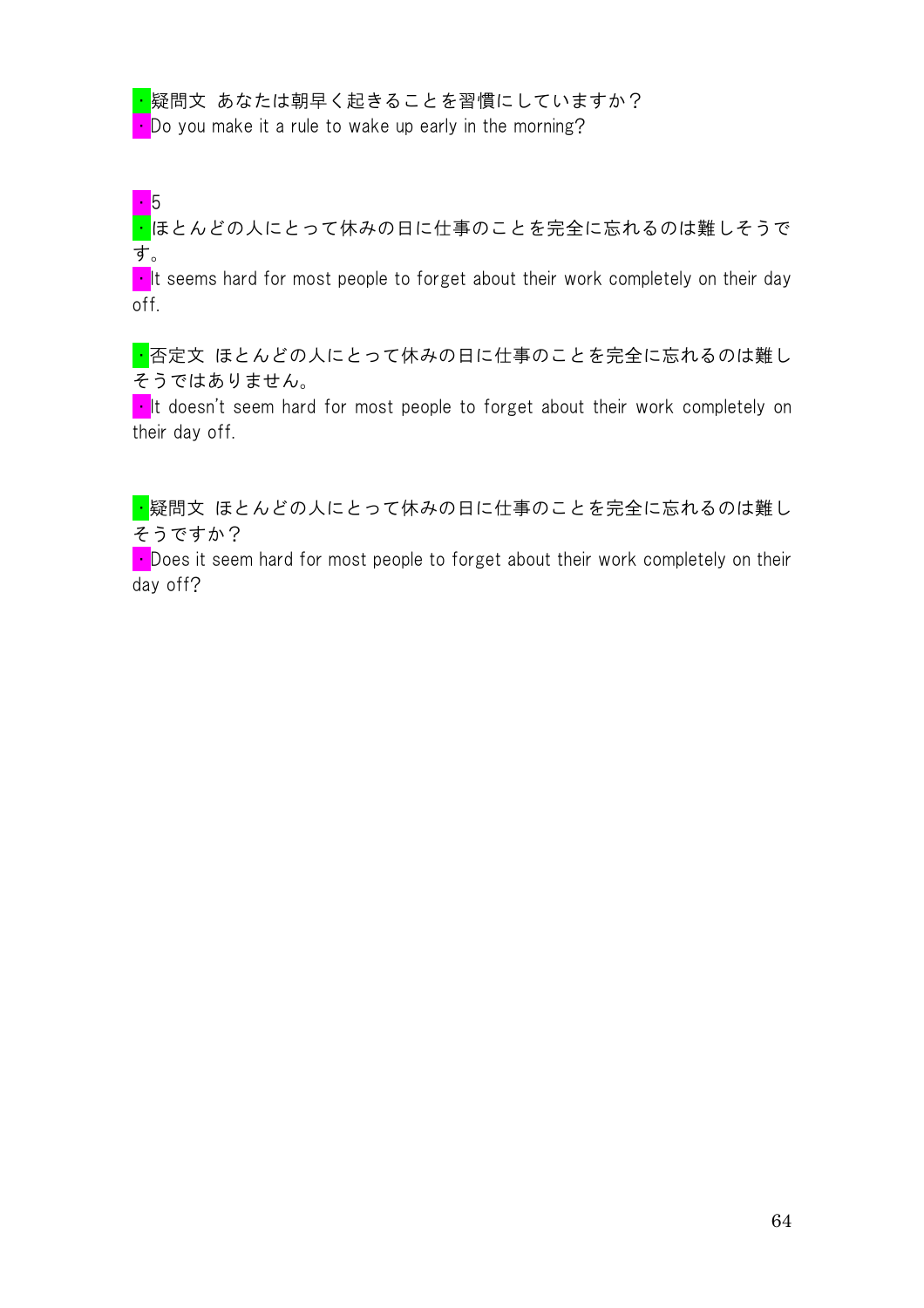・しゃべり型 30:不定詞(形容詞用法)

・1

<mark>・</mark>私はあなたに会うための時間があります。 • I have time to see you.

<mark>・</mark>否定文 私はあなたに会うための時間がありません。 • I don't have time to see you.

<mark>・</mark>疑問文 あなたは私に会うための時間がありますか? • Do you have time to see me?

・2

<mark>・</mark>昨晩、私たちは食べるものがありませんでした。  $\cdot$  We didn't have anything to eat last night.

<mark>・</mark>肯定文 昨晩、私たちは食べるものがありました。  $\cdot$  We had something to eat last night.

<mark>・</mark>疑問文 昨晩、あなたたちは食べるものがありましたか?  $\cdot$  Did you have anything to eat last night?

・3

<mark>・</mark>彼は明日するべき仕事がたくさんあるでしょうか? • Will he have a lot of work to do tomorrow?

<mark>・</mark>肯定文 彼は明日するべき仕事がたくさんあるでしょう。 • He will have a lot of work to do tomorrow.

<mark>・</mark>否定文 彼は明日するべき仕事はそんなにないでしょう。 • He won't have a lot of work to do tomorrow.

・4 <mark>・</mark>あなたの故郷に訪れるべきいい場所はありますか? • Are there any good places to visit in your hometown?

<mark>・</mark>肯定文 私の故郷に訪れるべきいい場所があります。 • There are some good places to visit in my hometown.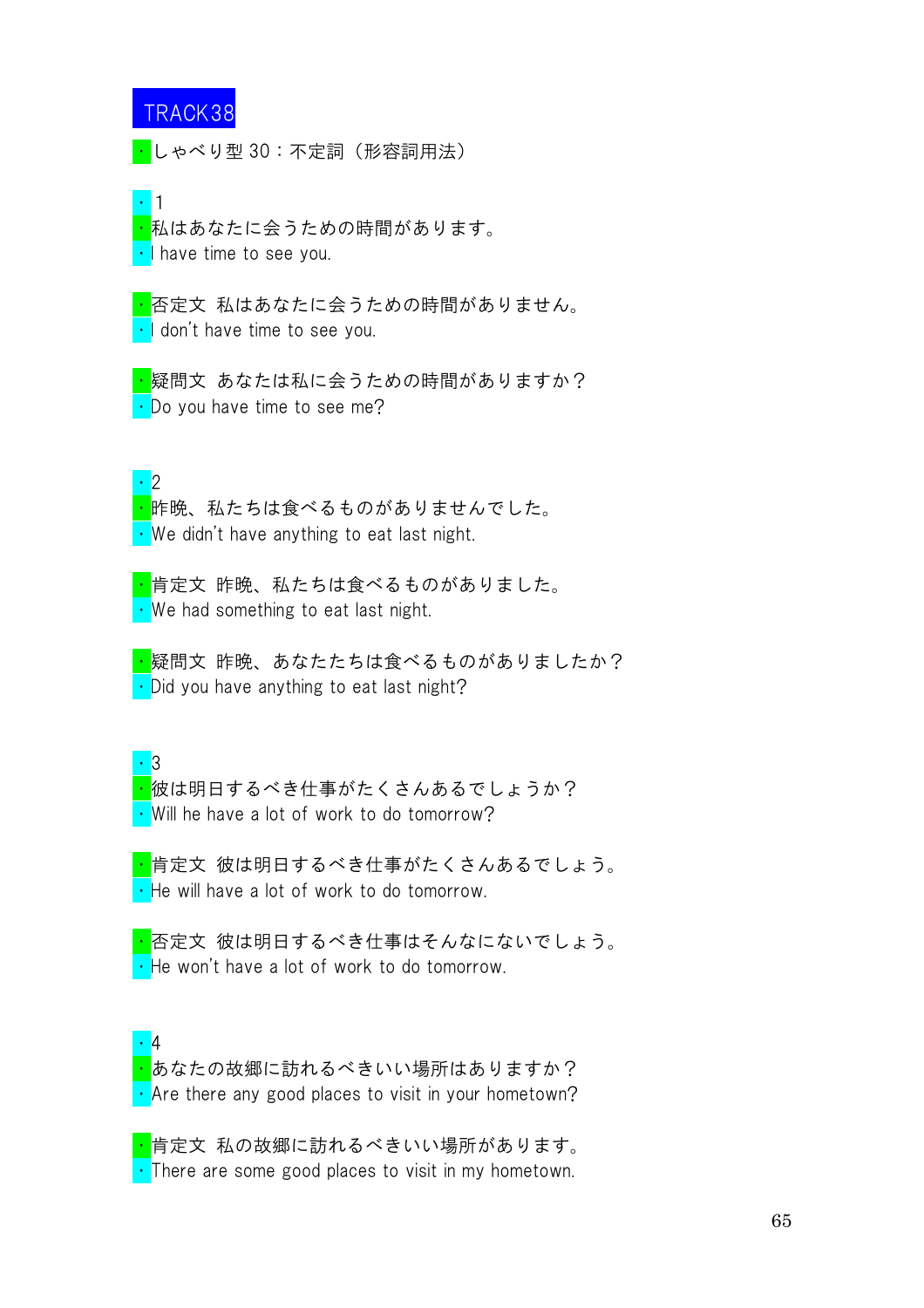<mark>・</mark>否定文 私の故郷に訪れるべきいい場所はありません。  $\cdot$  There aren't any good places to visit in my hometown.

・5

<mark>・</mark>。<br><mark>・</mark>パイロットになるために学ぶべき最も重要なことは何か教えてください。

 $\cdot$  Please tell me the most important thing to learn to become a pilot.

・応答例 パイロットになるために学ぶべき最も重要なことは数学や物理などの 基本知識です。

 $\cdot$  The most important thing to learn to become a pilot is basic knowledge such as math and physics.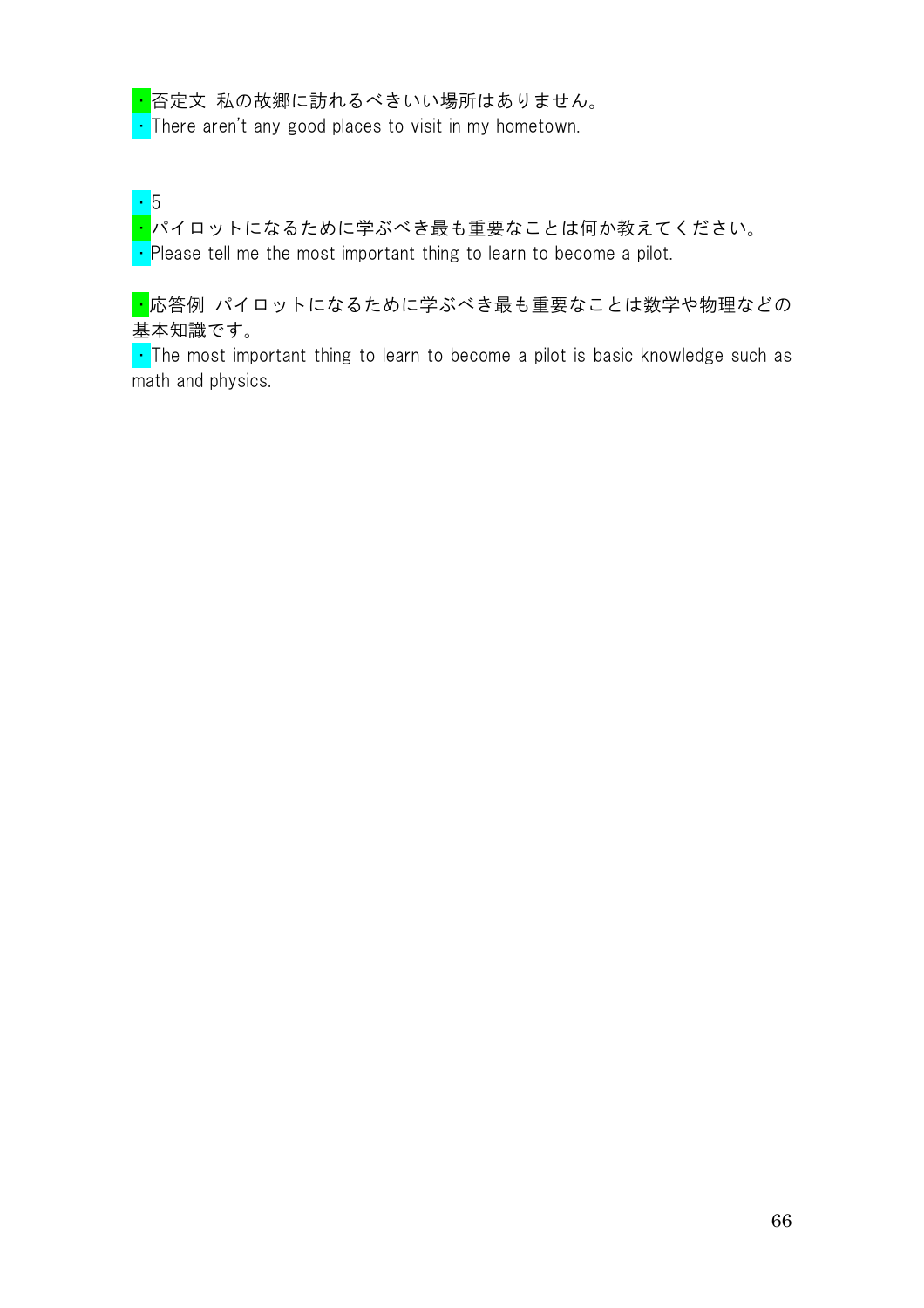<mark>・</mark>しゃべり型 31:動名詞

・1 <mark>・</mark>私は本を読むことが好きです。 •I like reading books.

<mark>・</mark>否定文 私は本を読むことが好きではありません。 I don't like reading books.

<mark>・</mark>疑問文 あなたは本を読むことが好きですか? • Do you like reading books?

・2

<mark>・</mark>あきらめるのはいい考えではありません。 **Giving up isn't a good idea.** 

<mark>・</mark>肯定文 あきらめるのはいい考えです。 **C**iving up is a good idea.

<mark>・</mark>疑問文 あきらめるのはいい考えですか? • Is giving up a good idea?

・3 <mark>・</mark>あなたは英語を学ぶことを楽しんでいますか? **• Do you enjoy learning English?** 

<mark>・</mark>肯定文 私は英語を学ぶことを楽しんでいます。 **I** enjoy learning English.

<mark>・</mark>否定文 私は英語を学ぶことを楽しんでいません。 **I** don't enjoy learning English.

・4 <mark>・</mark>ほとんどの若者にとって家を買うのは高すぎます。 • Buying a house is too expensive for most young people.

<mark>・</mark>否定文 ほとんどの若者にとって家を買うのは高すぎることはありません。 • Buying a house isn't too expensive for most young people.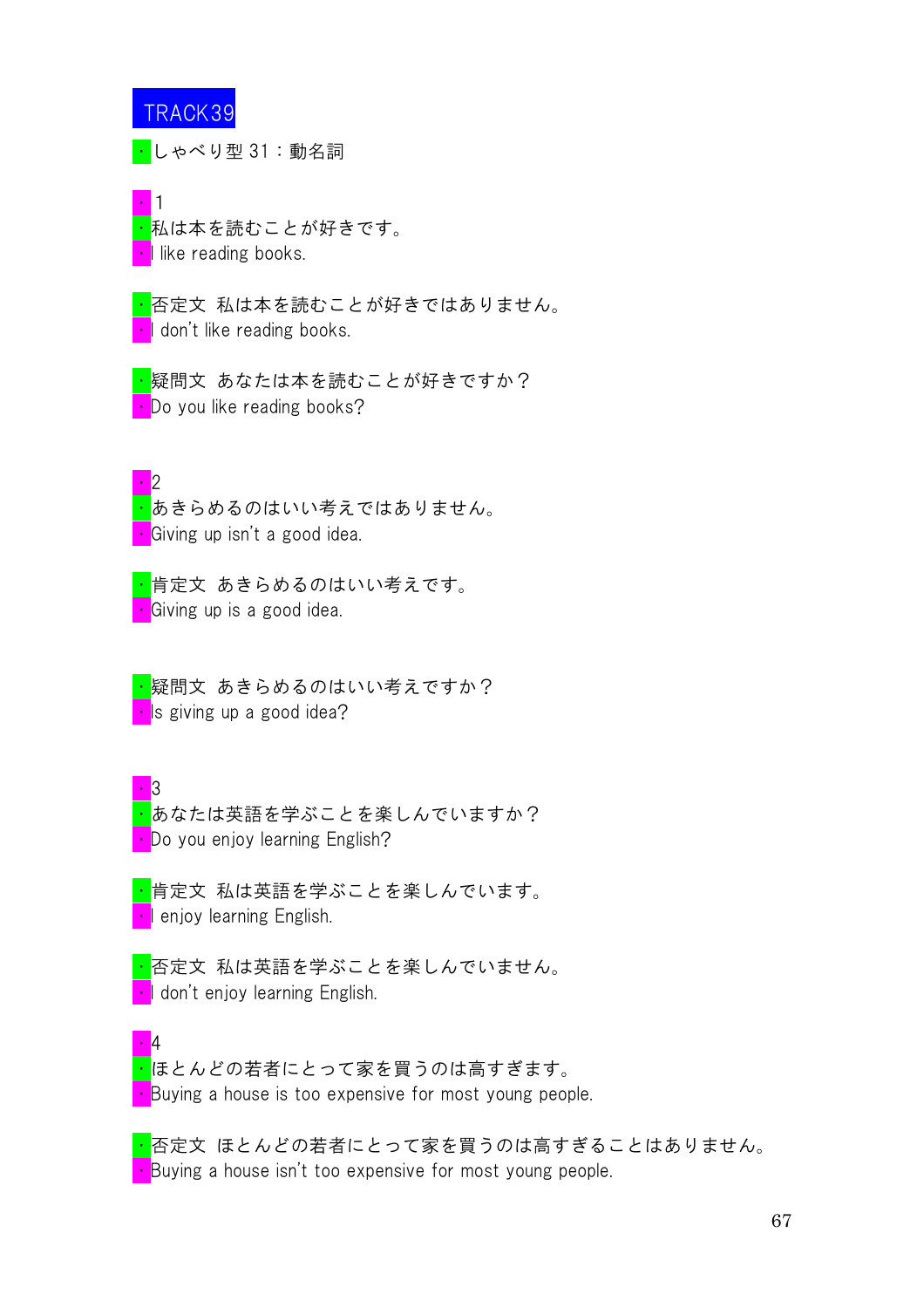<mark>・</mark>疑問文 ほとんどの若者にとって家を買うのは高すぎますか?  $\cdot$  Is buying a house too expensive for most young people?

・5 <mark>·</mark>プラスチック製品の作成は政府によって禁止されるべきです。  $\cdot$  Making plastic products should be prohibited by the government.

<mark>・</mark>否定文 プラスチック製品の作成は政府によって禁止されるべきではありませ  $\mathcal{L}_{\circ}$ 

 $\blacksquare$  Making plastic products shouldn't be prohibited by the government.

<mark>・</mark>疑問文 プラスチック製品の作成は政府によって禁止されるべきですか?  $\cdot$  Should making plastic products be prohibited by the government?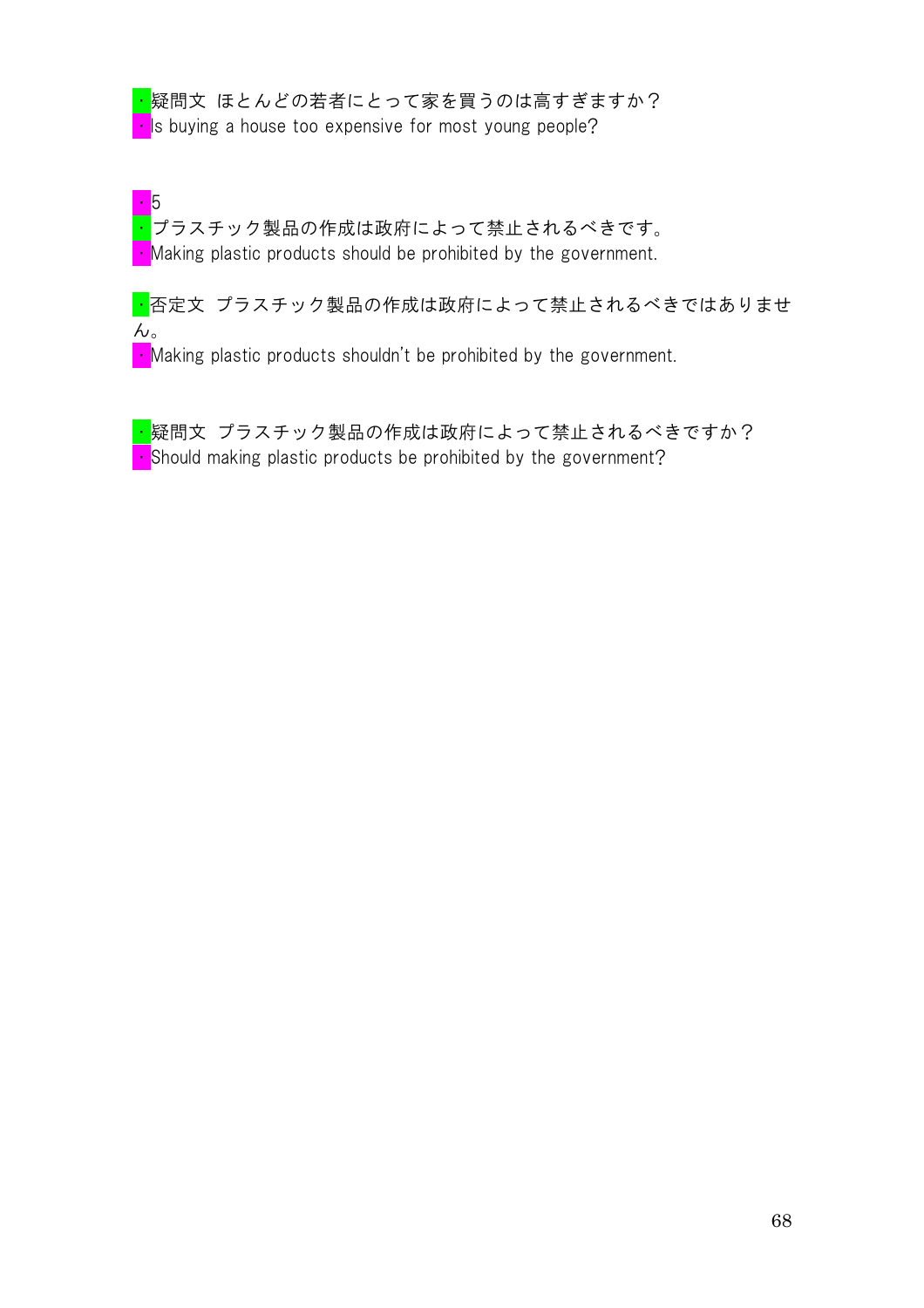・しゃべり型 32:現在分詞

・1 <mark>・</mark>私は働く学生です。  $\cdot$  am a working student.

<mark>・</mark>否定文 私は働く学生ではありません。  $\cdot$  I am not a working student.

<mark>・</mark>疑問文 あなたは働く学生ですか? • Are you a working student?

・2

・あなたは私の隣に立っている男性を知りません。 • You don't know the man standing next to me.

<mark>・</mark>肯定文 あなたは私の隣に立っている男性を知っています。 • You know the man standing next to me.

<mark>・</mark>疑問文 あなたは私の隣に立っている男性を知っていますか?  $\cdot$  Do you know the man standing next to me?

・3

<mark>・</mark>彼はカップに沸騰しているお湯を入れましたか? • Did he pour boiling water into a cup?

<mark>・</mark>肯定文 彼はカップに沸騰しているお湯を入れました。  $\cdot$  He poured boiling water into a cup.

<mark>・</mark>否定文 彼はカップに沸騰しているお湯を入れませんでした。  $\cdot$  He didn't pour boiling water into a cup.

・4 <mark>・</mark>公園に大きな箱を運んでいる男性がいます。 • There is a man carrying a big box in the park.

<mark>・</mark>否定文 公園に大きな箱を運んでいる男性はいません。 • There isn't a man carrying a big box in the park.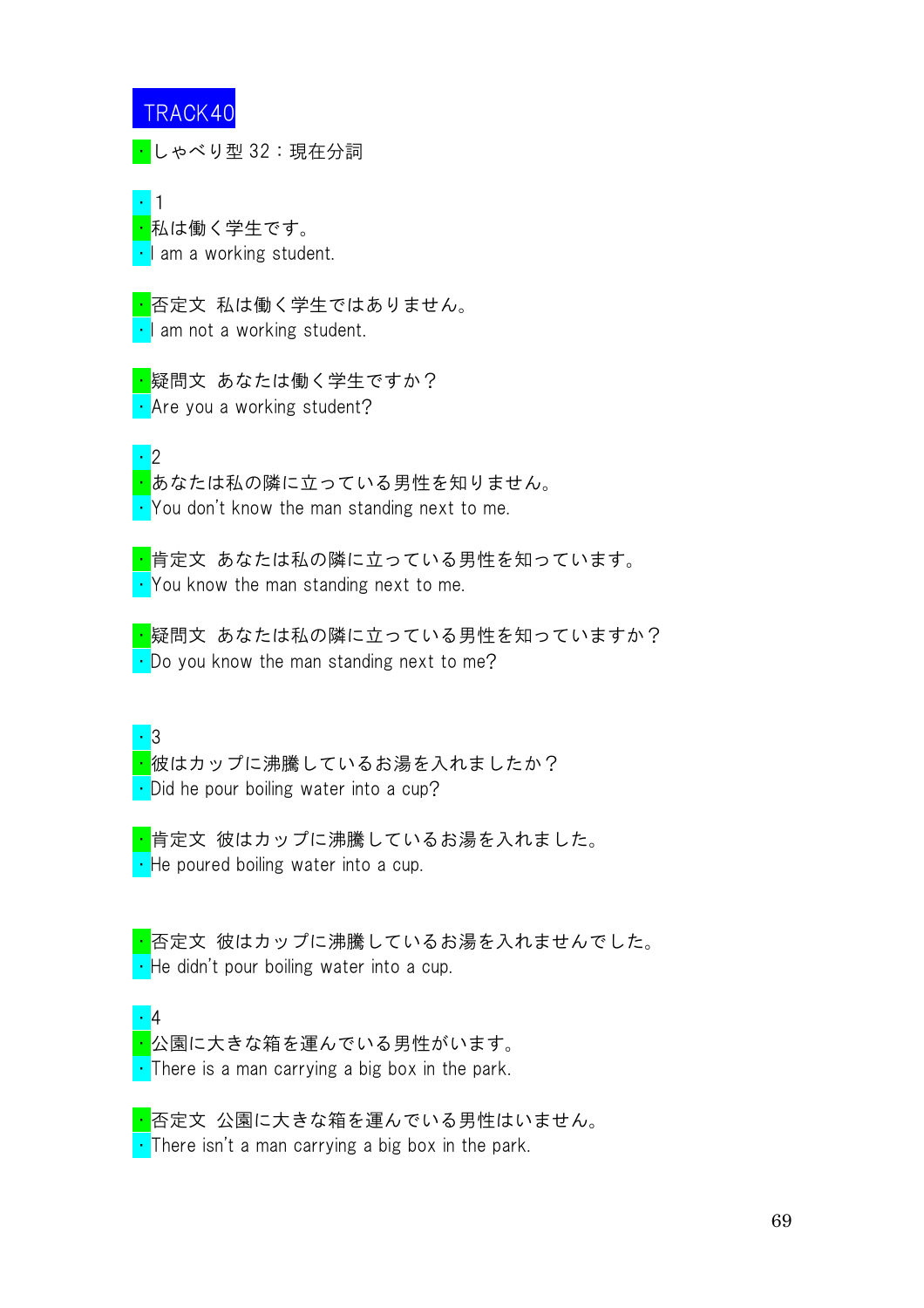#### <mark>・</mark>疑問文 公園に大きな箱を運んでいる男性がいますか?

 $\cdot$  Is there a man carrying a big box in the park?

・5

<mark>・</mark>私は毒性のある成分を含んでいる食べ物についての記事を読みました。  $\cdot$  I read an article about foods containing toxic ingredients.

・否定文 私は毒性のある成分を含んでいる食べ物についての記事を読みません でした。

 $\cdot$  I didn't read an article about foods containing toxic ingredients.

■疑問文 あなたは毒性のある成分を含んでいる食べ物についての記事を読みま したか?

 $\cdot$  Did you read an article about foods containing toxic ingredients?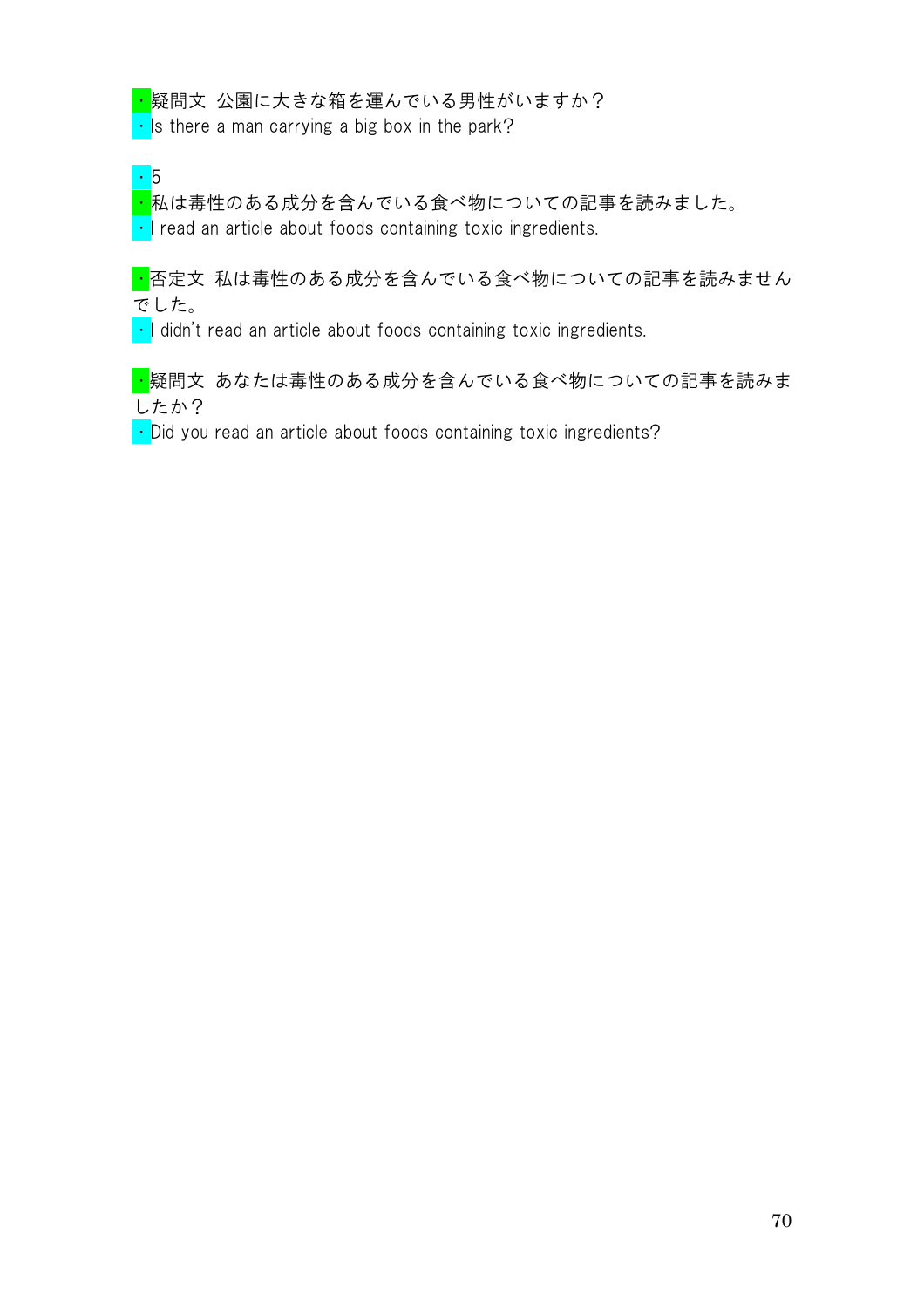・しゃべり型 33:過去分詞

・1 <mark>・</mark>私は割られた窓を見ました。 •I saw a broken window.

<mark>・</mark>否定文 私は割られた窓を見ませんでした。 I didn't see a broken window.

<mark>・</mark>疑問文 あなたは割られた窓を見ましたか? • Did you see a broken window?

・2

・あなたはイタリアで作られた鞄を買いませんでした。 You didn't buy a bag made in Italy.

<mark>・</mark>肯定文 あなたはイタリアで作られた鞄を買いました。 • You bought a bag made in Italy.

<mark>・</mark>疑問文 あなたはイタリアで作られた鞄を買いましたか? • Did you buy a bag made in Italy?

 $\cdot$  3 <mark>・</mark>この本は有名な著者によって書かれた本ですか?  $\blacksquare$  Is this a book written by a famous author?

<mark>・</mark>肯定文 この本は有名な著者によって書かれた本です。  $\blacksquare$  This is a book written by a famous author.

・否定文 この本は有名な著者によって書かれた本ではありません。  $\blacksquare$  This isn't a book written by a famous author.

・4 <mark>・</mark>私は机の上に置かれた花瓶を見つけました。 • I found a vase placed on the table.

・否定文 私は机の上に置かれた花瓶は見つけませんでした。 I didn't find a vase placed on the table.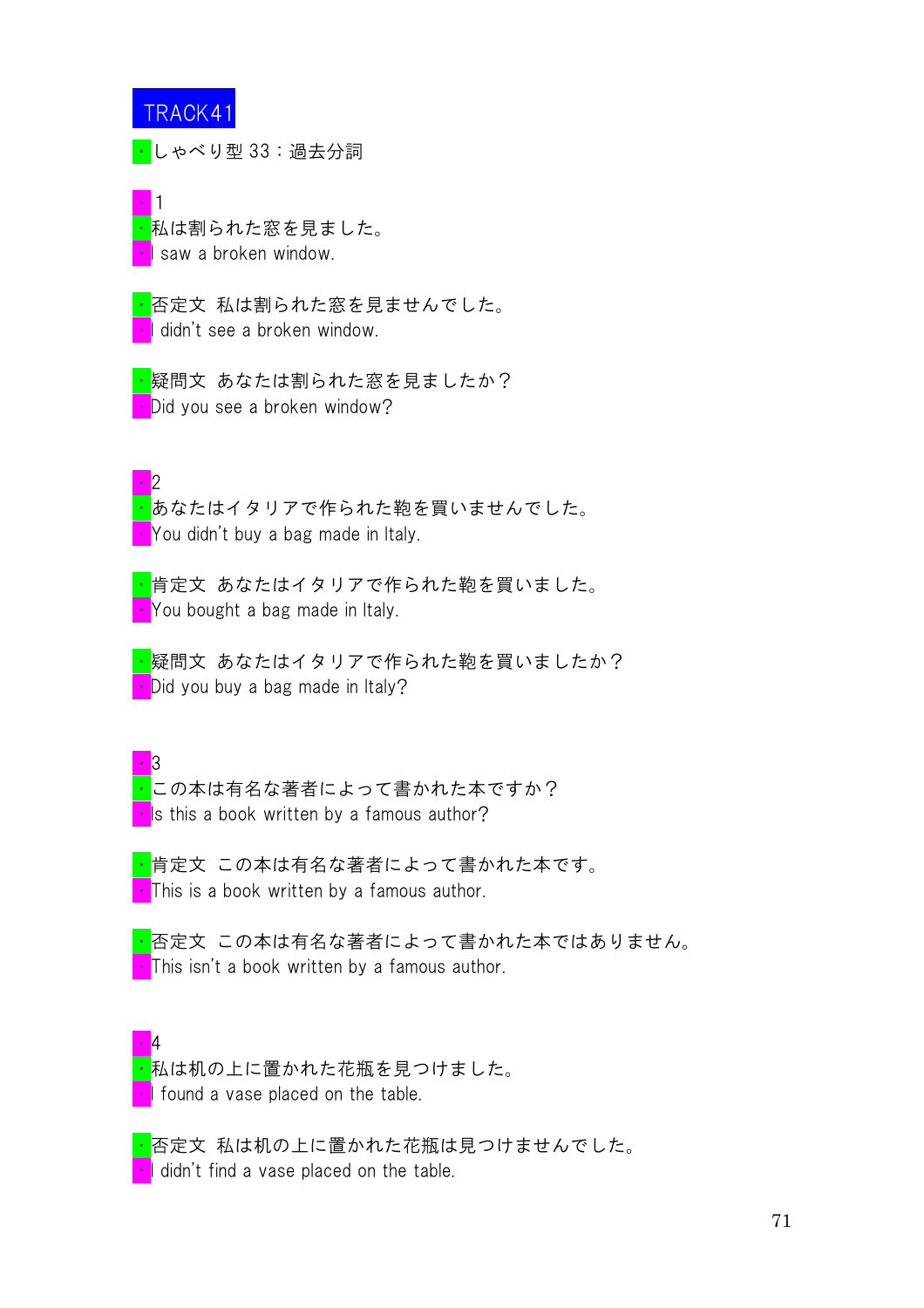<mark>・</mark>疑問文 あなたは机の上に置かれた花瓶を見つけましたか? **•** Did you find a vase placed on the table?

・5 <mark>・</mark>自分の健康を気にする人の数が増えています。  $\cdot$  The number of people concerned about their health has been increasing.

<mark>・</mark>否定文 自分の健康を気にする人の数は増えていません。  $\blacksquare$  The number of people concerned about their health hasn't been increasing.

<mark>・</mark>疑問文 自分の健康を気にする人の数が増えていますか? **Has the number of people concerned about their health been increasing?**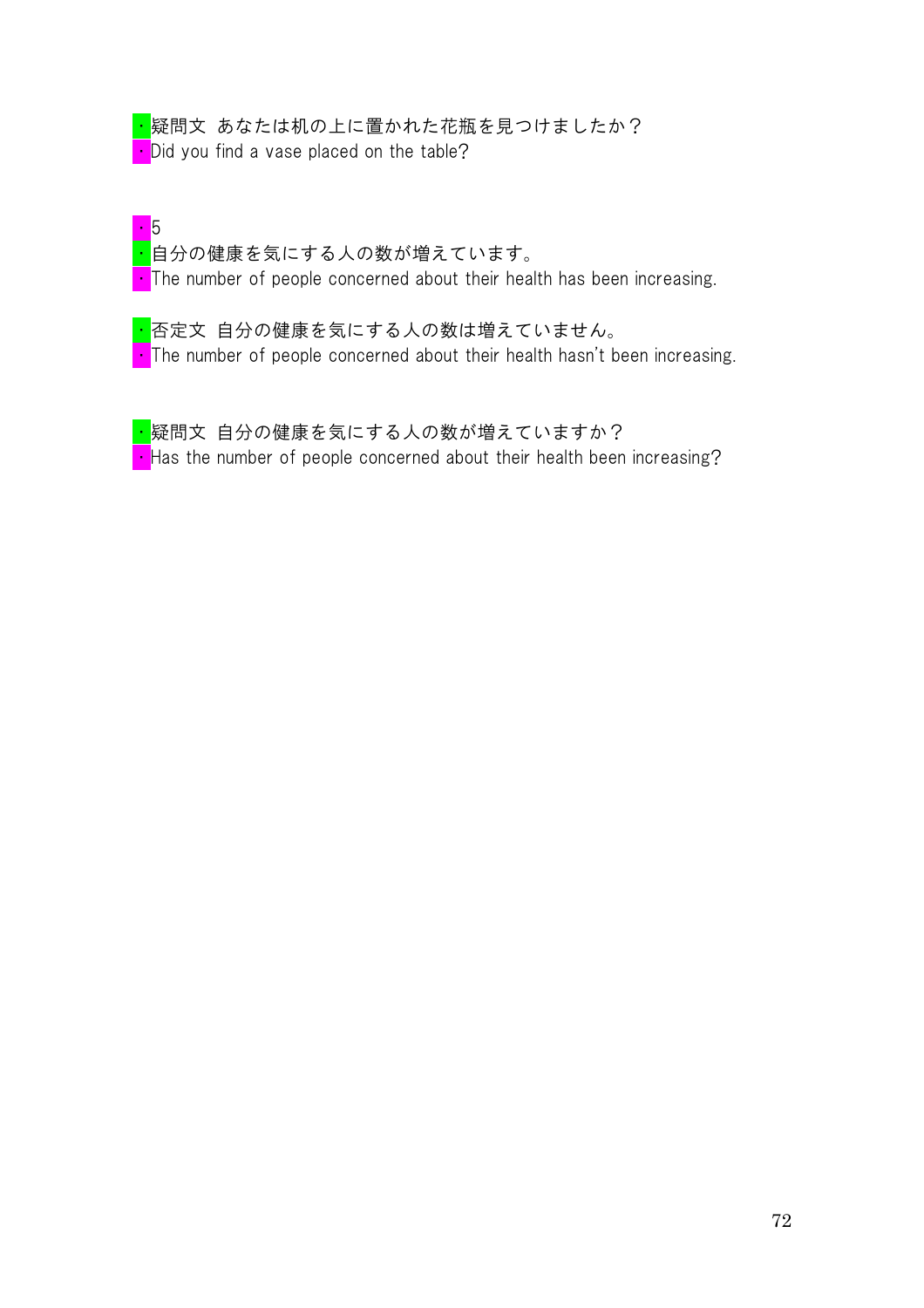<mark>・</mark>Chapter 5 しゃべり型レビュー:

・1) 私は友達に会うためにロンドンを訪れました。 I visited London (to ) (see ) my friend.

- ・2) テストに合格するために彼女は懸命に勉強しましたか?  $($  Did) she study hard  $($  to  $)$   $($  pass  $)$  the exam?
- <mark>・</mark>3)私の仕事は本を書くことです。 My job is  $( to )$   $($  write  $)$  books.
- ・4) 英語を話すことは難しくないです。 It ( isn't ) ( difficult ) ( to ) speak English.
- ・5) 昨晩、私たちは食べるものがありませんでした。 We ( $\dot{\phi}$  didn't) have anything ( $\dot{\phi}$ ) (eat) last night.
- ・6) パイロットになるために学ぶべき最も重要なことを教えてください。 Please tell me the most important thing  $($  to  $)$   $($  learn  $)$  to become a pilot.
- ・7) 私は本を読むことが好きです。 I (like ) (reading ) books.
- ・8) あなたは英語を学ぶことを楽しんでいますか? **•** Do you ( enjoy ) ( leaning ) English?
- <mark>・</mark>9)公園に大きな箱を運んでいる男性がいます。  $($  There ) is a man  $($  carrying  $)$  a big box in the park.
- <mark>・</mark>10)私は机の上に置かれた花瓶を見つけました。  $\vert$  ( found ) a vase ( placed ) on the table.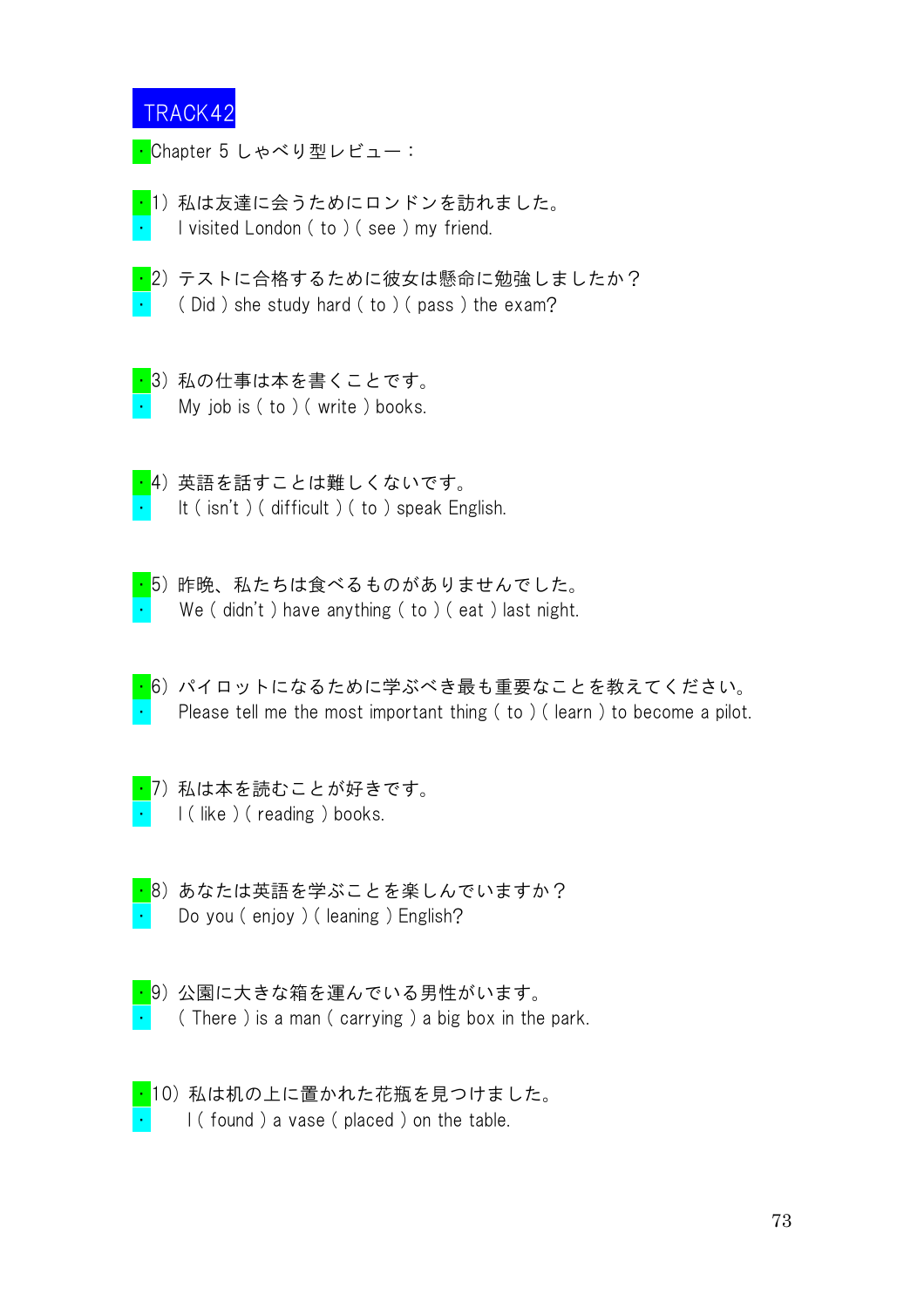<mark>・</mark>Chapter 5 しゃべり「型」エクササイズ

#### • Question 1

- M: Please describe the situation.
- $\cdot$  M: There are a lot of people walking in the street.

### ・Question 2

- ・M: Please describe the situation.
- $\cdot$  M: A woman wearing a hat is waving her hand.

# ・Question 3

- M: Please describe the situation.
- $\cdot$  M: Some people are looking at the fruits placed in front of the shop.

### ・Question 4

 $\cdot$  M: Do you think posters are a good way to reduce the crime rate?

 $\blacksquare$  W: I think so. When people often see some posters in a public place such as streets or stations, they tend to think of the bad effects of crimes. It can help people stop crime.

• M: I don't think so. We know there are some posters around town, but we don't look at them carefully. Using posters is not an effective way to reduce the crime rate.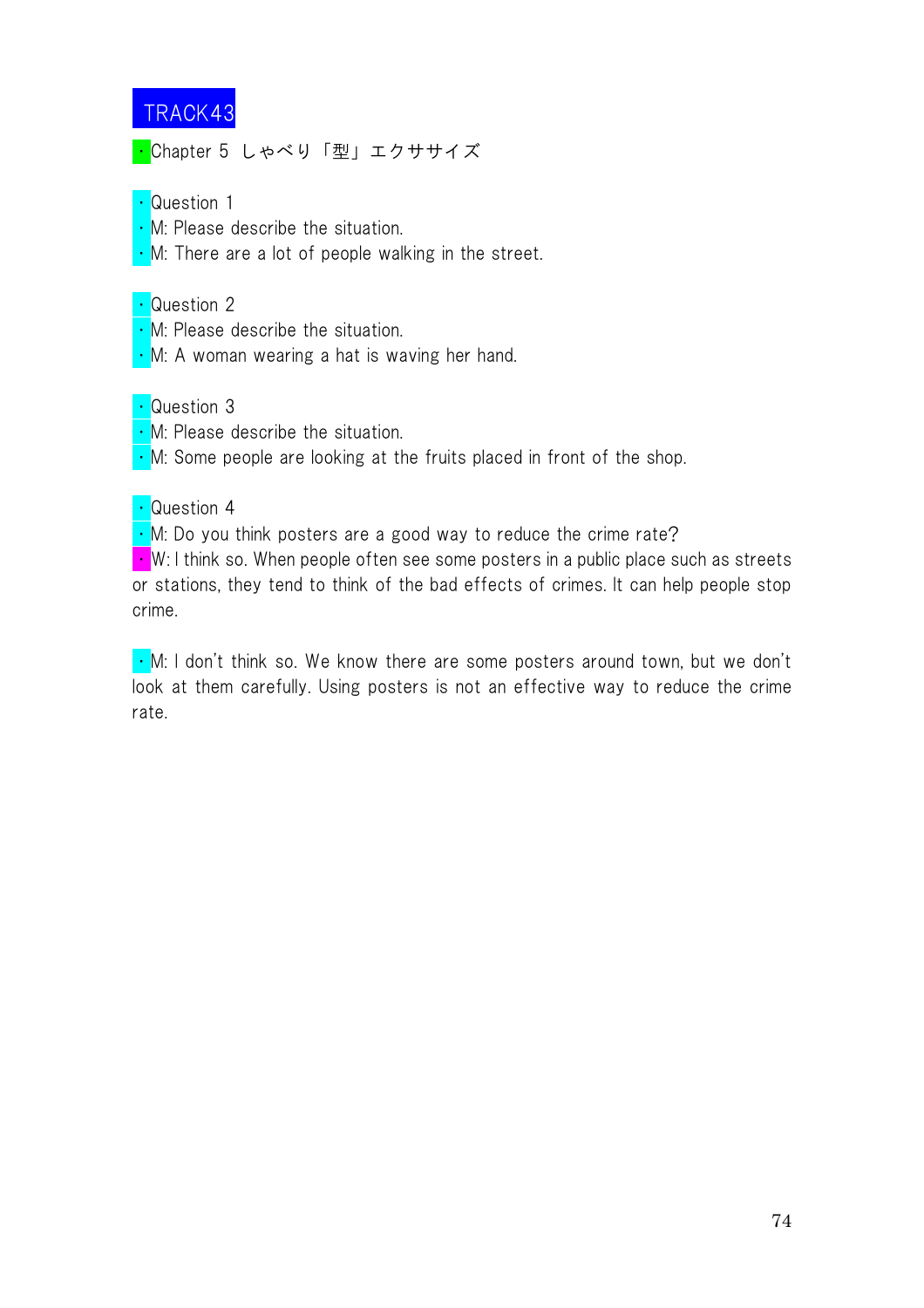<mark>・</mark>しゃべり型 34:関係代名詞(主格)

■1

<mark>・</mark>私は東京に住んでいる男性を知っています。 **I** know a man who lives in Tokyo.

<mark>・</mark>否定文 私は東京に住んでいる男性を知りません。 ・I don't know a man who lives in Tokyo.

<mark>・</mark>疑問文 あなたは東京に住んでいる男性を知っていますか? • Do you know a man who lives in Tokyo?

・2

<mark>・</mark>あなたは屋根のない車を持っています。 • You have a car that doesn't have a roof.

<mark>・</mark>否定文 あなたは屋根のない車を持っていません。 • You don't have a car that doesn't have a roof.

<mark>・</mark>疑問文 あなたは屋根のない車を持っていますか? • Do you have a car that doesn't have a roof?

 $\cdot$  3 <mark>・</mark>彼女は彼女を喜ばす人に会いましたか? • Did she meet anyone who made her happy?

<mark>・</mark>肯定文 彼女は彼女を喜ばす人に会いました。 • She met someone who made her happy.

<mark>・</mark>否定文 彼女は彼女を喜ばす人に会いませんでした。 • She didn't meet anyone who made her happy.

・4 <mark>・</mark>私は分かりやすい本を読むのが好きです。  $\cdot$  I like reading books which are easy to understand.

<mark>・</mark>which 以下を否定形に

<mark>・</mark>私は分かりやすくない本を読むのが好きです。

• I like reading books which aren't easy to understand.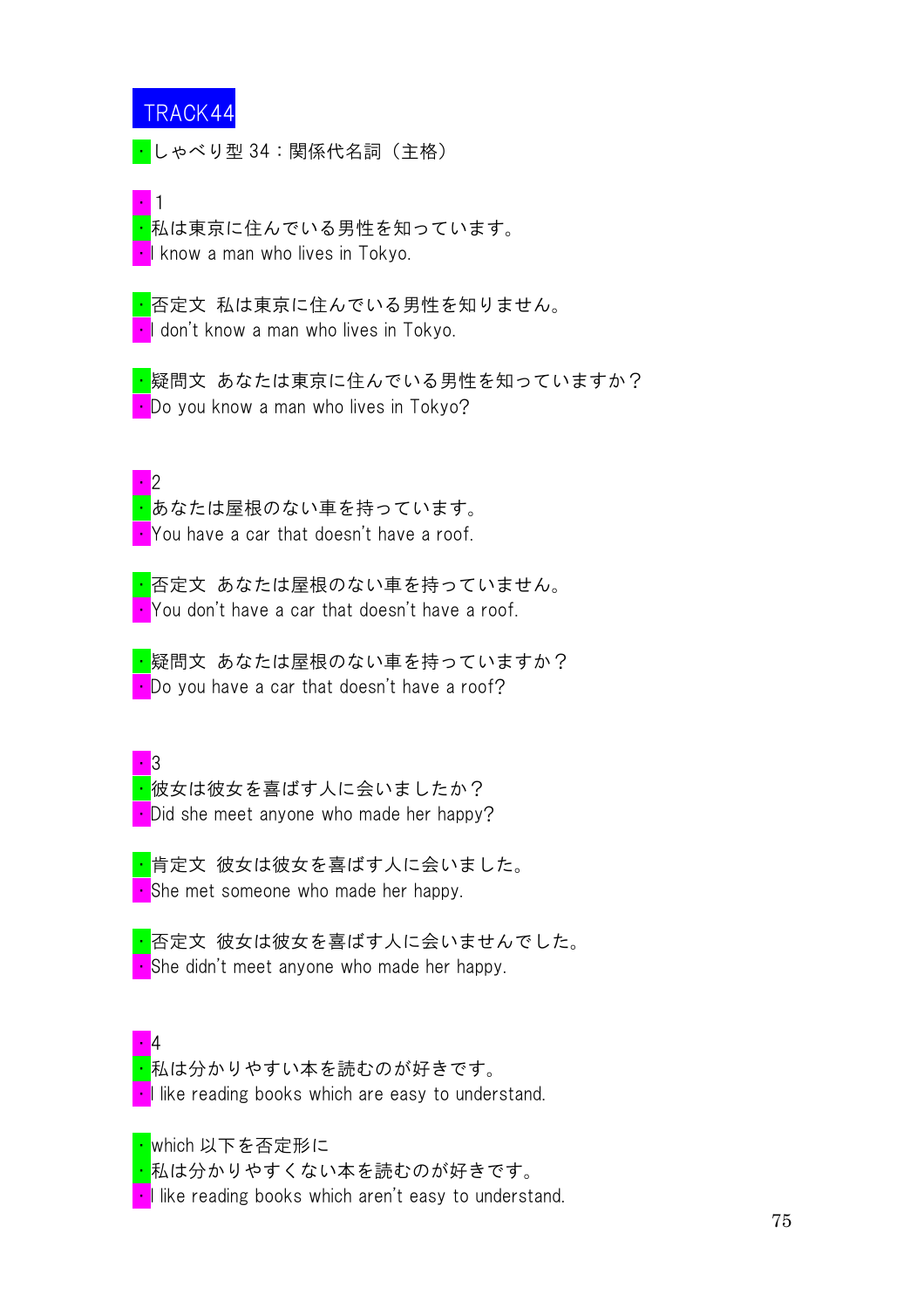<mark>・</mark>否定文 私は分かりやすい本を読むのが好きではありません。 • I don't like reading books which are easy to understand.

<mark>・</mark>疑問文 あなたは分かりやすい本を読むのが好きですか?  $\cdot$  Do you like reading books which are easy to understand?

# ・5

<mark>・</mark>将来の私たちに影響する世界的な経済問題についてどう思いますか? What do you think about the global economic issues that will affect us in the future?

<mark>・</mark>応答例 貧富の差の拡大について、私たちは徹底的に議論すべきだと思います。  $\cdot$  I think we should discuss thoroughly the gap between the rich and the poor.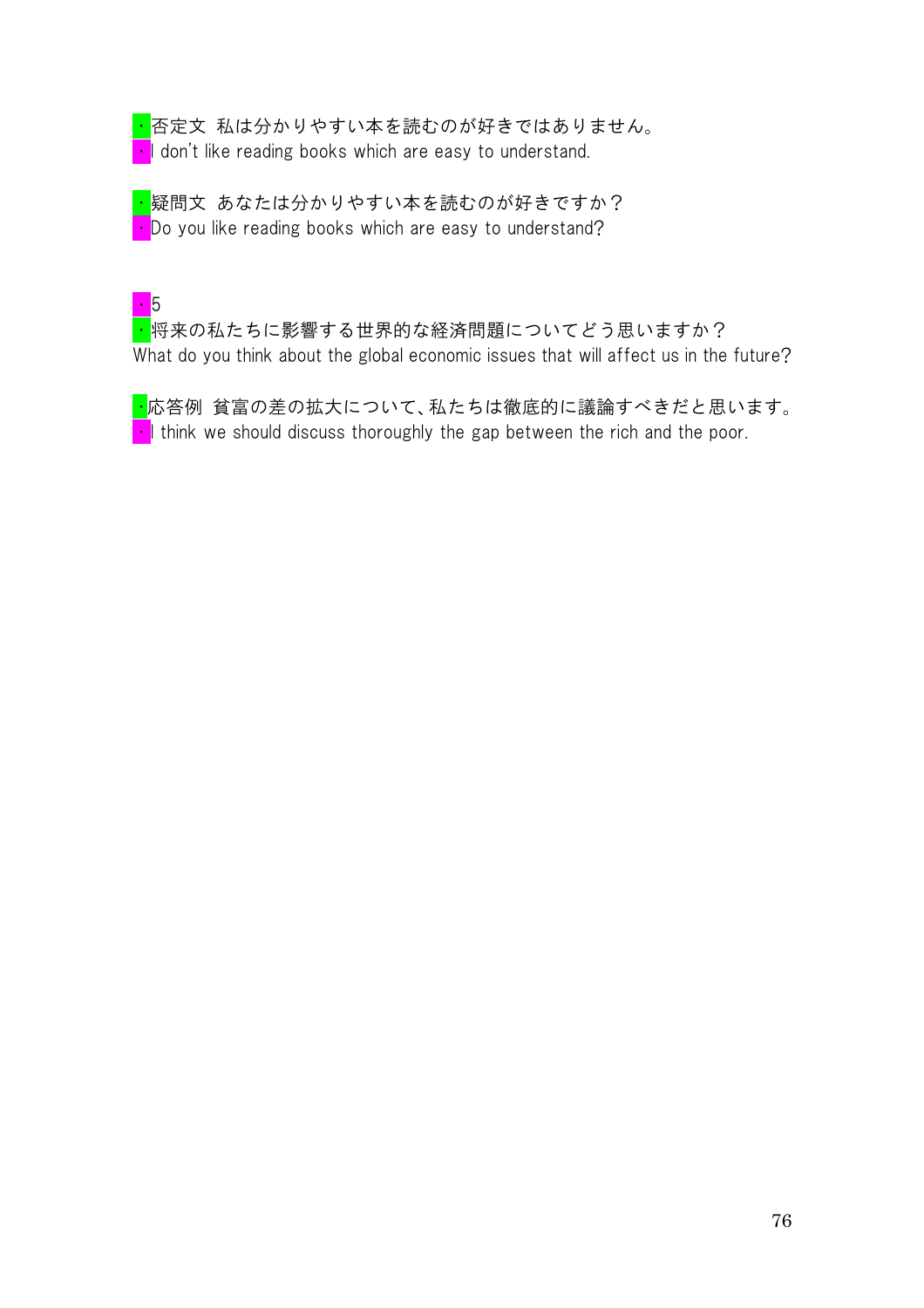・1

・しゃべり型 35:関係代名詞(目的格)

<mark>・</mark>※関係代名詞を省略して

<mark>・</mark>私は尊敬している人と話しました。 I talked to a person I respect.

<mark>・</mark>否定文 私は尊敬している人と話しませんでした。 **I** didn't talk to a person I respect.

<mark>・</mark>疑問文 あなたは尊敬している人と話しましたか? • Did you talk to a person you respect?

・2

<mark>・</mark>あなたは注文していない品物を受け取りました。 ・You received an item you didn't order.

<mark>・</mark>否定文 あなたは注文していない品物を受け取りませんでした。 **• You didn't receive an item you didn't order.** 

・疑問文 あなたは注文していない品物を受け取りましたか? bid you receive an item you didn't order?

・3 <mark>・</mark>これはあなたがすでに読んだ新聞ですか?  $\cdot$  is this the newspaper you have already read?

<mark>・</mark>肯定文 これは私がすでに読んだ新聞です。 **This is the newspaper I have already read.** 

<mark>・</mark>否定文 これは私がすでに読んだ新聞ではありません。 • This isn't the newspaper I have already read.

・4 <mark>・</mark>私は話したい考えがいくつかあります。 • I have some ideas I would like to talk about.

<mark>・</mark>否定文 私は話したい考えはありません。 **I** don't have any ideas I would like to talk about.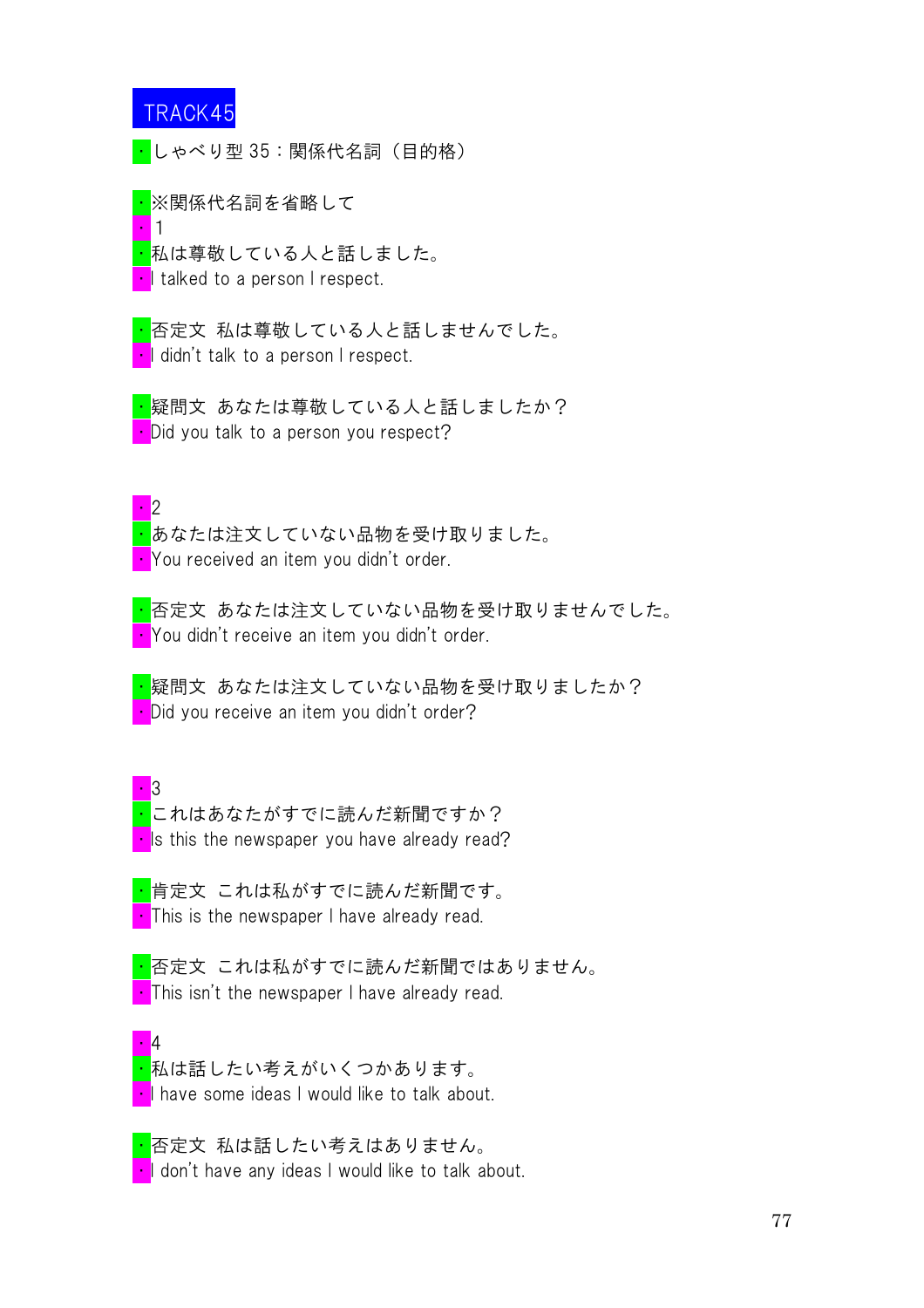<mark>・</mark>疑問文 あなたは話したい考えがありますか?  $\cdot$  Do you have any ideas you would like to talk about?

・5 <mark>·</mark>あなたがかつて仕事をしたことがある最も意味深いことを教えてくださいま すか?

 $\cdot$  Could you tell me the most meaningful thing you've ever done at work?

<mark>・</mark>応答例 多くのお客様を喜ばせたことが私にとって最も意味深いことでした。  $\blacksquare$  Making a lot of clients happy was the most meaningful thing for me.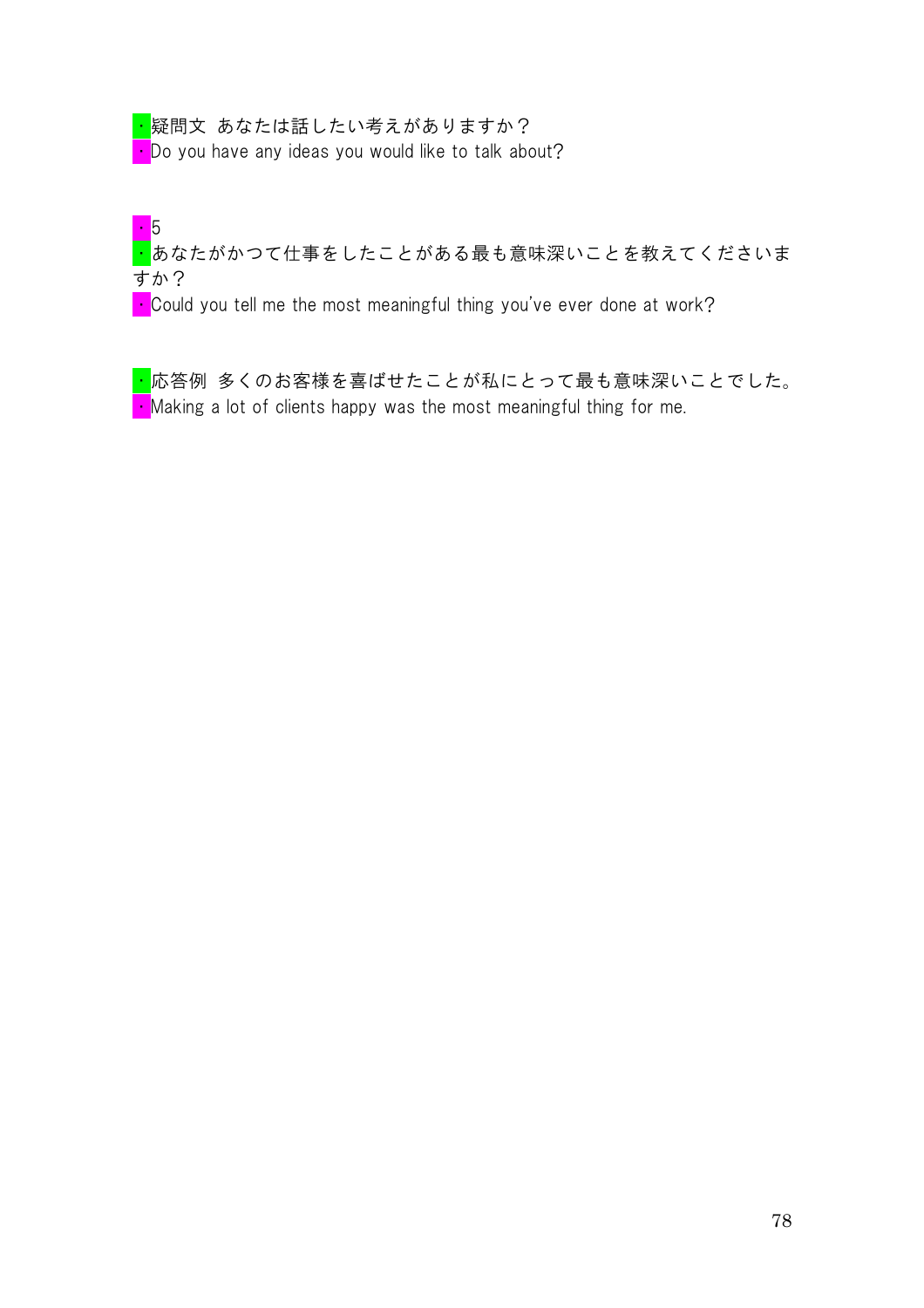・1

・しゃべり型 36:関係代名詞 what

<mark>・</mark>私は自分が着ているものが好きです。  $\cdot$  I like what I'm wearing.

・否定文 私は自分が着ているものが好きではありません。  $\cdot$  I don't like what I'm wearing.

<mark>・</mark>疑問文 あなたは自分が着ているものが好きですか? • Do you like what you are wearing? ・2 <mark>・</mark>重要なのは過程です。

• What is important is the process.

<mark>・</mark>否定文 重要なのは過程ではありません。 What is important isn't the process.

・疑問文 重要なのは過程ですか?  $\cdot$  Is what is important the process?

・3

・あなたは自分が本当にしたいことをしていますか? • Are you doing what you really want to do?

<mark>・</mark>肯定文 私は自分が本当にしたいことをしています。  $\cdot$  |' m doing what I really want to do.

<mark>・</mark>否定文 私は自分が本当にしたいことをしていません。  $\cdot$  I'm not doing what I really want to do.

・4 <mark>・</mark>彼らに必要な事は創造性です。 • What they need is creativity.

<mark>・</mark>否定文 彼らに必要な事は創造性ではありません。 • What they need isn't creativity.

<mark>・</mark>疑問文 彼らに必要な事は創造性ですか?  $\cdot$  Is what they need creativity?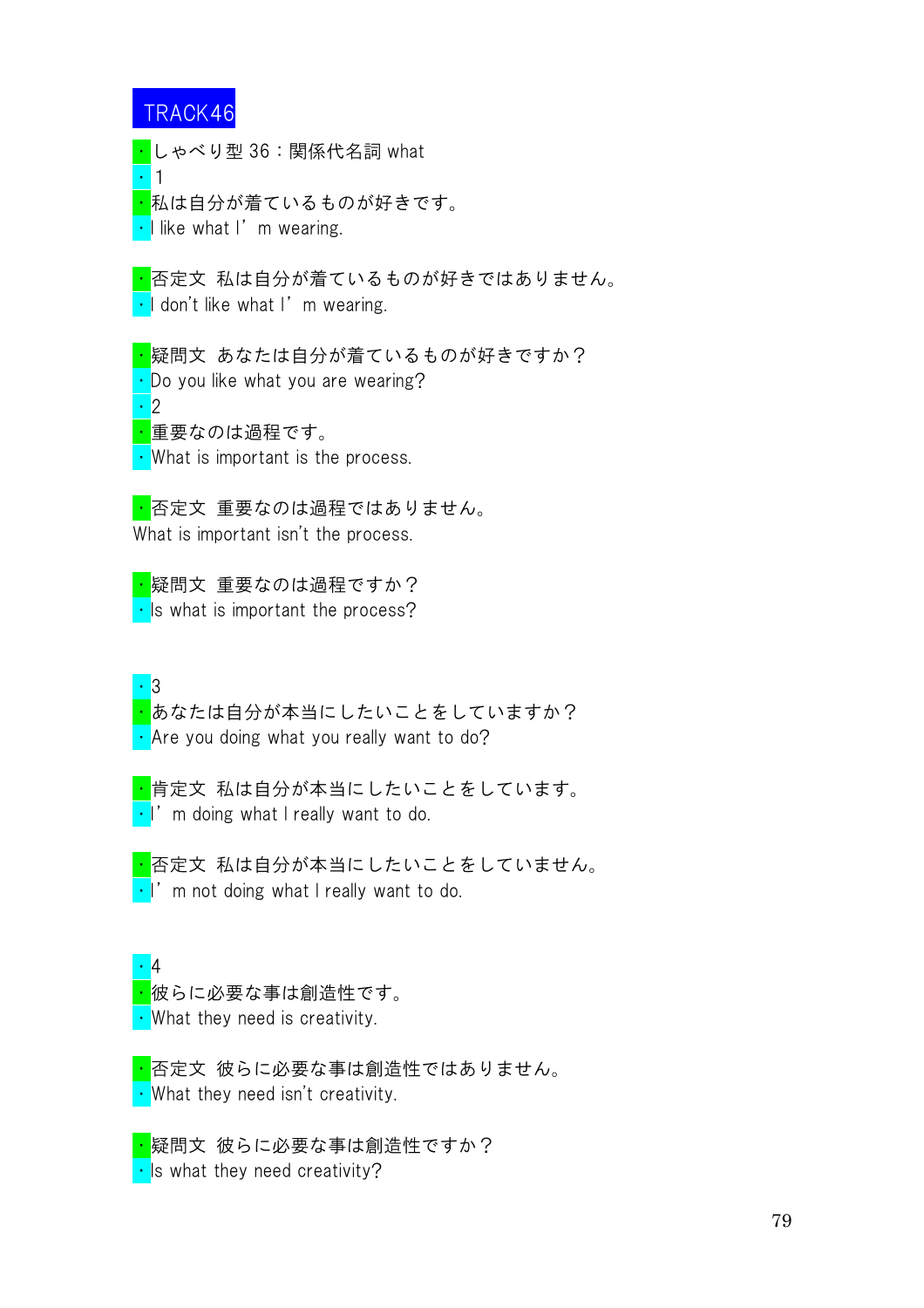5 <mark>・</mark>環境問題は私たちがもっと議論すべきことです。  $\cdot$  Environmental problems are what we should discuss more.

<mark>・</mark>否定文 環境問題は私たちがもっと議論すべきことではありません。  $\cdot$  Environmental problems aren't what we should discuss more.

<mark>・</mark>疑問文 環境問題は私たちがもっと議論すべきことですか?  $\cdot$  Are environmental problems what we should discuss more?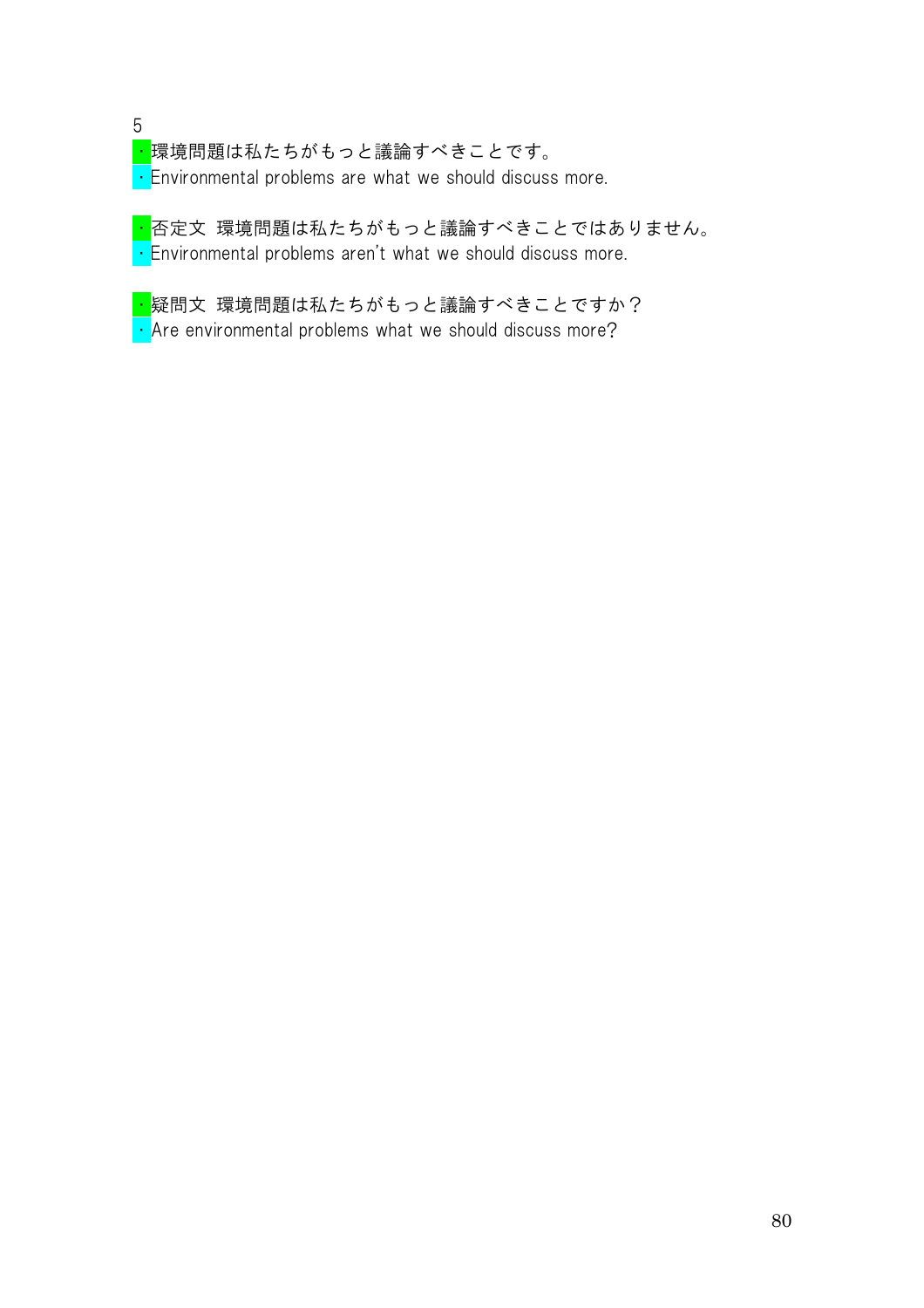・しゃべり型 37:関係代名詞(所有格)

・1 <mark>・</mark>私は屋根が青い家を持っています。 • I have a house whose roof is blue.

<mark>・</mark>否定文 私は屋根が青い家を持っていません。 I don't have a house whose roof is blue.

<mark>・</mark>疑問文 あなたは屋根が青い家を持っていますか? **• Do you have a house whose roof is blue?** 

・2

・あなたはタイヤの大きい自転車が好きではありません。 You don't like a bike whose tires are big.

<mark>・</mark>肯定文 あなたはタイヤの大きい自転車が好きです。 • You like a bike whose tires are big.

<mark>・</mark>疑問文 あなたはタイヤの大きい自転車が好きですか? **• Do** you like a bike whose tires are big?

 $\cdot$  3 <mark>・</mark>彼女は父親が俳優のモデルですか?  $\cdot$  Is she a model whose father is an actor?

<mark>・</mark>肯定文 彼女は父親が俳優のモデルです • She is a model whose father is an actor.

<mark>・</mark>否定文 彼女は父親が俳優のモデルではありません。 • She isn't a model whose father is an actor.

・4 ・彼は従業員がとても熱心な会社を経営しています。 • He runs a company whose employees are really energetic.

<mark>・</mark>whose 以下を否定形に

<mark>・</mark>彼は従業員があまり熱心ではない会社を経営しています。  $\cdot$  He runs a company whose employees aren't really energetic.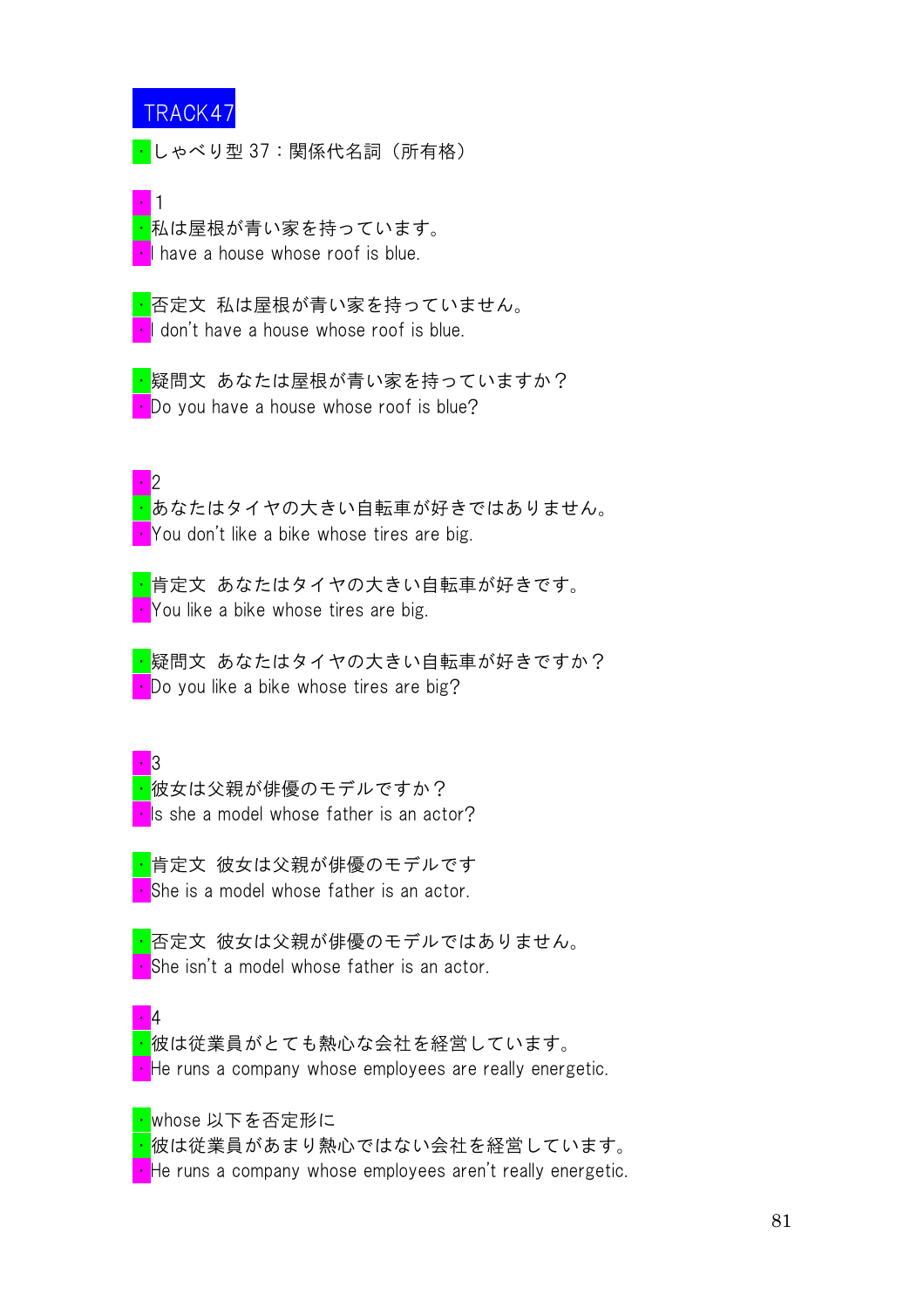| <mark>・</mark> 疑問文 彼は従業員がとても熱心な会社を経営していますか?                   |
|---------------------------------------------------------------|
| • Does he run a company whose employees are really energetic? |

・5 <mark>・</mark>起業家とは使命がとても明確であるべき人です。 **An entrepreneur is a person whose mission should be very clear.** 

<mark>・</mark>疑問文 起業家とは使命がとても明確であるべき人ですか?  $\cdot$  Is an entrepreneur a person whose mission should be very clear?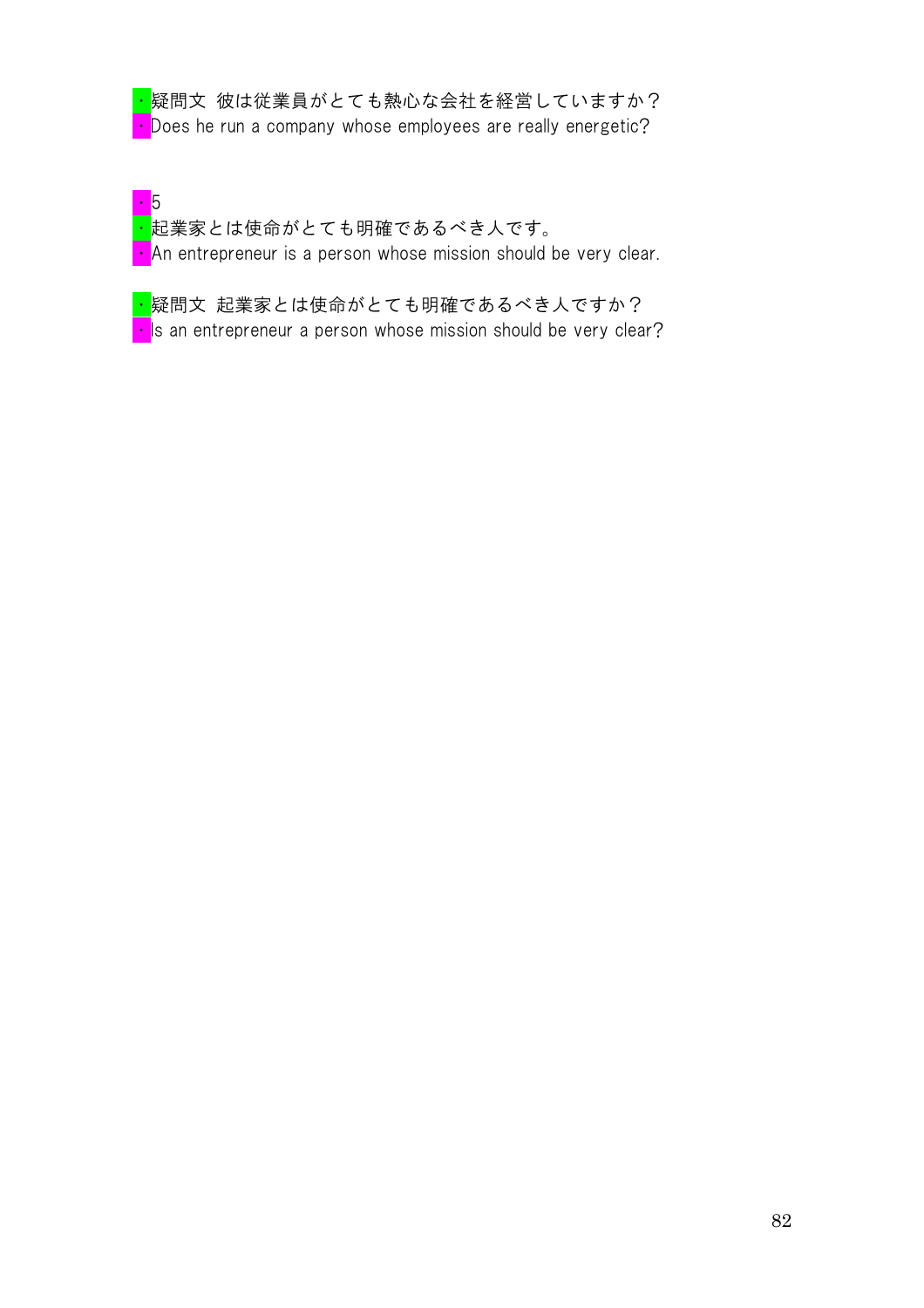<mark>・</mark>しゃべり型 38:関係副詞

・1

<mark>・</mark>私はあなたがそれをした理由を理解しています。 ・I understand the reason why you did it.

<mark>・</mark>否定文 私はあなたがそれをした理由を理解していません。  $\cdot$  I don't understand the reason why you did it.

<mark>・</mark>疑問文 あなたは私がそれをした理由を理解していますか?  $\cdot$  Do you understand the reason why I did it?

・2

<mark>・</mark>あなたは彼女を見た時間を覚えていません。  $\cdot$  You don't remember the time when you saw her.

<mark>・</mark>肯定文 私は彼女を見た時間を覚えています。  $\cdot$  I remember the time when I saw her.

<mark>・</mark>疑問文 あなたは彼女を見た時間を覚えていますか?  $\cdot$  Do you remember the time when you saw her?

・3

<mark>・</mark>彼は妻と会った場所を覚えていますか?  $\cdot$  Does he remember the place where he met his wife?

<mark>・</mark>肯定文 彼は妻と会った場所を覚えています。  $\cdot$  He remembers the place where he met his wife. <mark>・</mark>否定文 彼は妻と会った場所を覚えていません。

 $\cdot$  He doesn't remember the place where he met his wife.

・4 · あなたが毎日働く理由を私に教えてくれますか? ・Would you tell me the reason why you work every day?

<mark>・</mark>肯定文 私が毎日働く理由をあなたに教えましょう。  $\cdot$  I'll tell you the reason why I work every day.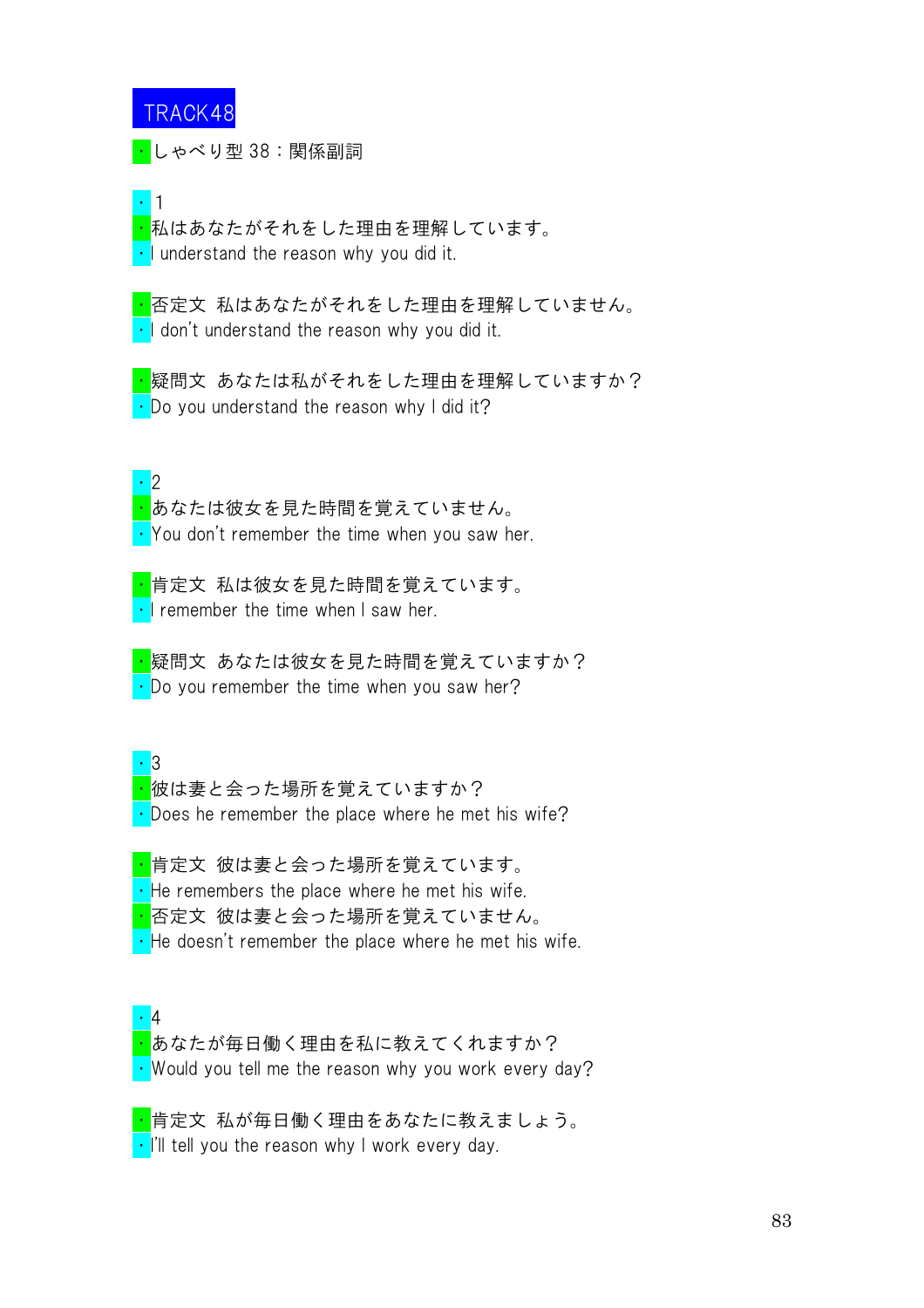<mark>・</mark>否定文 私が毎日働く理由はあなたに教えません。  $\cdot$  I won't tell you the reason why I work every day.

・5 <mark>・</mark>あなたは飼い主たちのペットの扱い方に賛成ですか?  $\cdot$  Do you agree with the way the pet owners treat their pets?

<mark>・</mark>肯定文 私は飼い主たちのペットの扱い方に賛成です。  $\cdot$  agree with the way the pet owners treat their pets.

<mark>・</mark>否定文 私は飼い主たちのペットの扱い方に賛成ではありません。  $\cdot$  I don't agree with the way the pet owners treat their pets.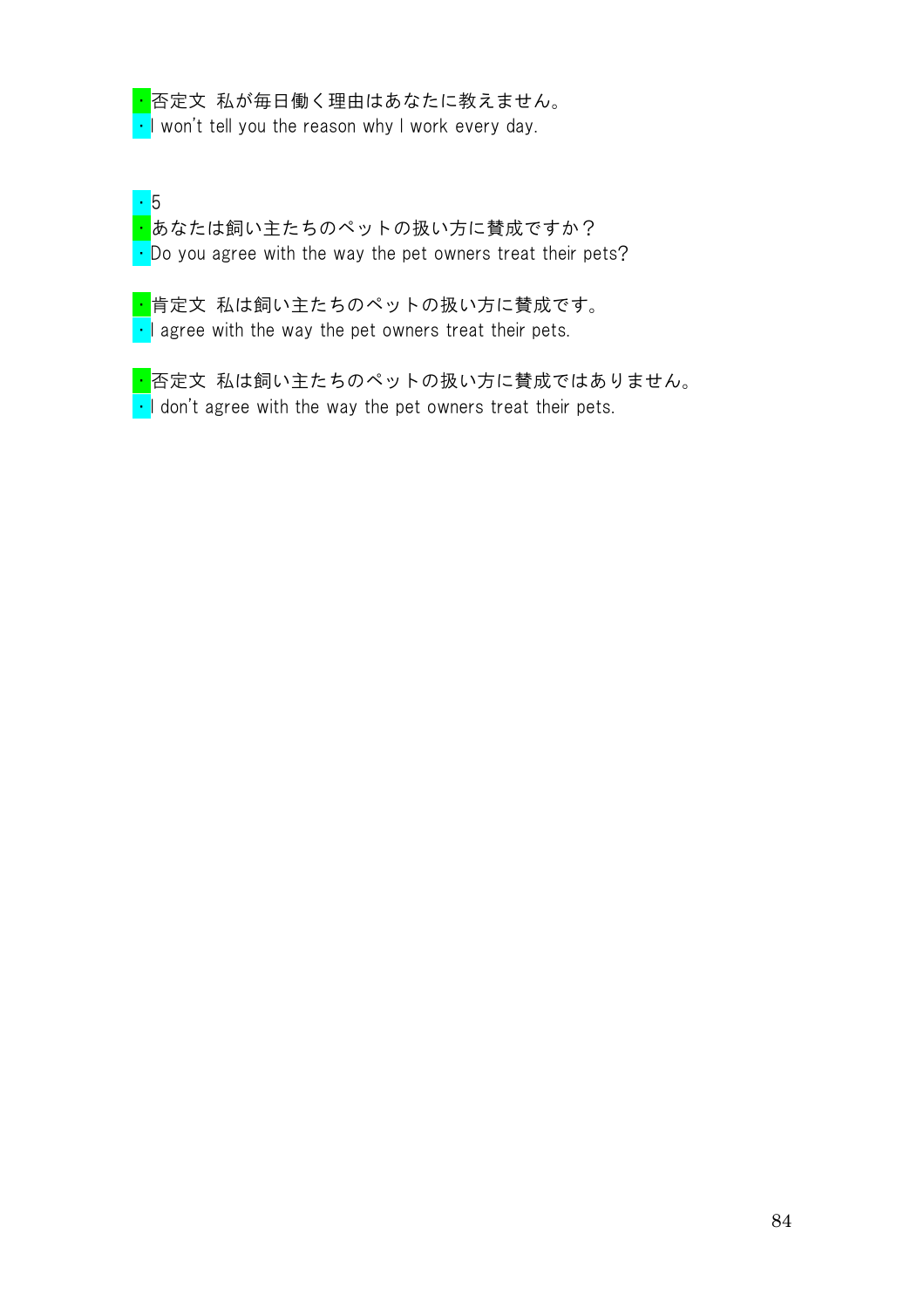・しゃべり型 39:複合関係代名詞・副詞

・1

<mark>・</mark>私はあなたが行くところならどこでも行きます。 • go wherever you go.

・否定文 私はあなたが行くところはどこにも行きません。 **I** don't go wherever you go.

<mark>・</mark>疑問文 あなたは私が行くところならどこでも行きますか? • Do you go wherever I go?

#### ・2

・あなたは彼女の言うことはなんであれ信じないでしょう。 **• You won't believe whatever she says.** <mark>・</mark>肯定文 あなたは彼女の言うことはなんであれ信じるでしょう。 **• You will believe whatever she says.** 

<mark>・</mark>疑問文 あなたは彼女の言うことはなんであれ信じるでしょうか? • Will you believe whatever she says?

#### 3

<mark>・</mark>彼を知っている人はだれでも彼を尊敬します。 ・Whoever knows him respects him.

<mark>・</mark>否定文 彼を知っている人はだれも彼を尊敬しません。 ・Whoever knows him doesn't respect him.

<mark>・</mark>疑問文 彼を知っている人はだれでも彼を尊敬しますか? • Does whoever knows him respect him?

・4 <mark>・</mark>私はそこに行くといつでも気分が良くなります。  $\cdot$  I feel better whenever I go there.

<mark>・</mark>疑問文 あなたはそこに行くといつでも気分が良くなりますか?  $\cdot$  Do you feel better whenever you go there?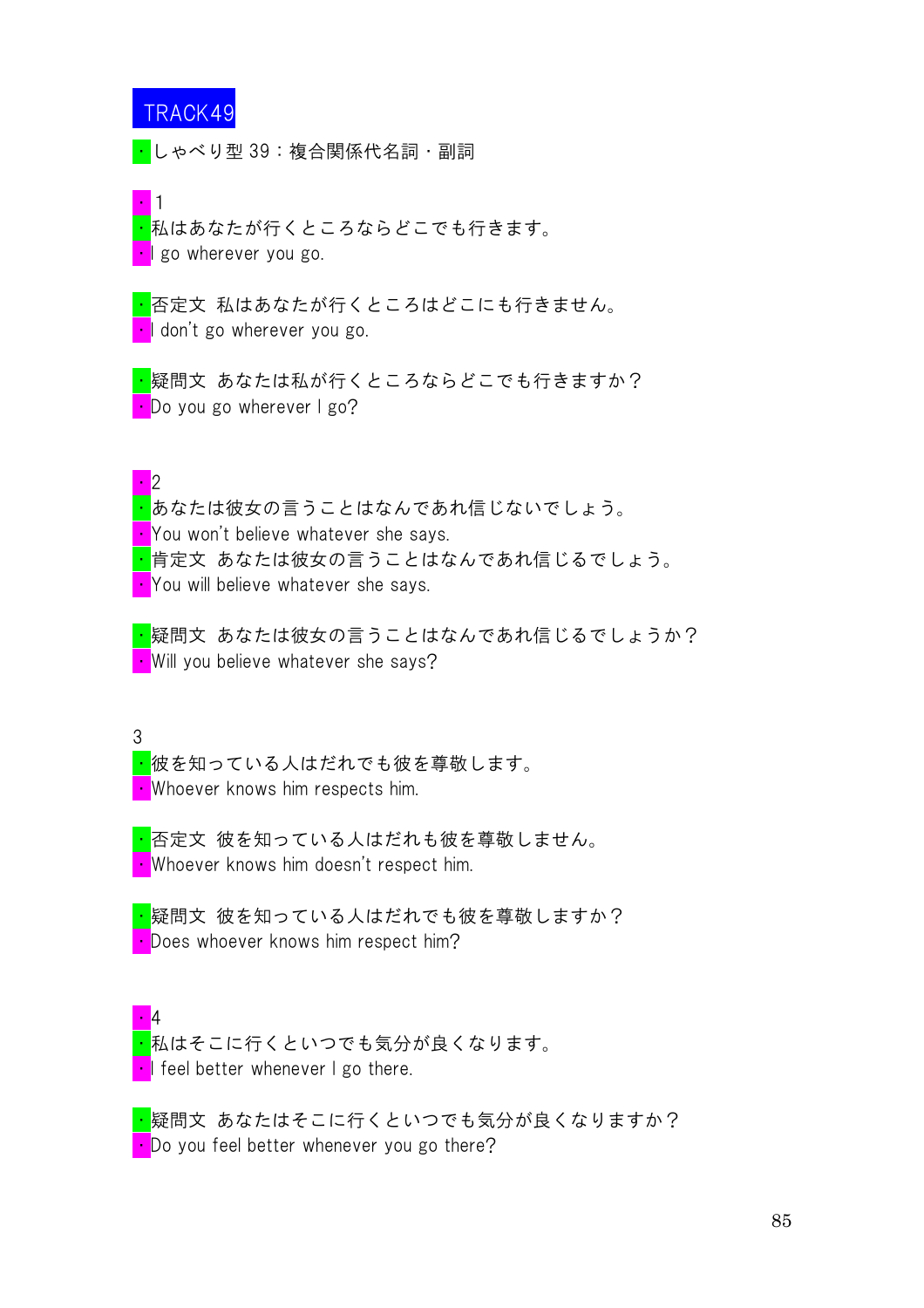

<mark>・</mark>あなたにとってより都合のいい方を選んでください。 **• Please choose whichever is more convenient for you.** 

<mark>・</mark>疑問文 あなたは自分にとってより都合のいい方を選びますか?  $\cdot$  Do you choose whichever is more convenient for you?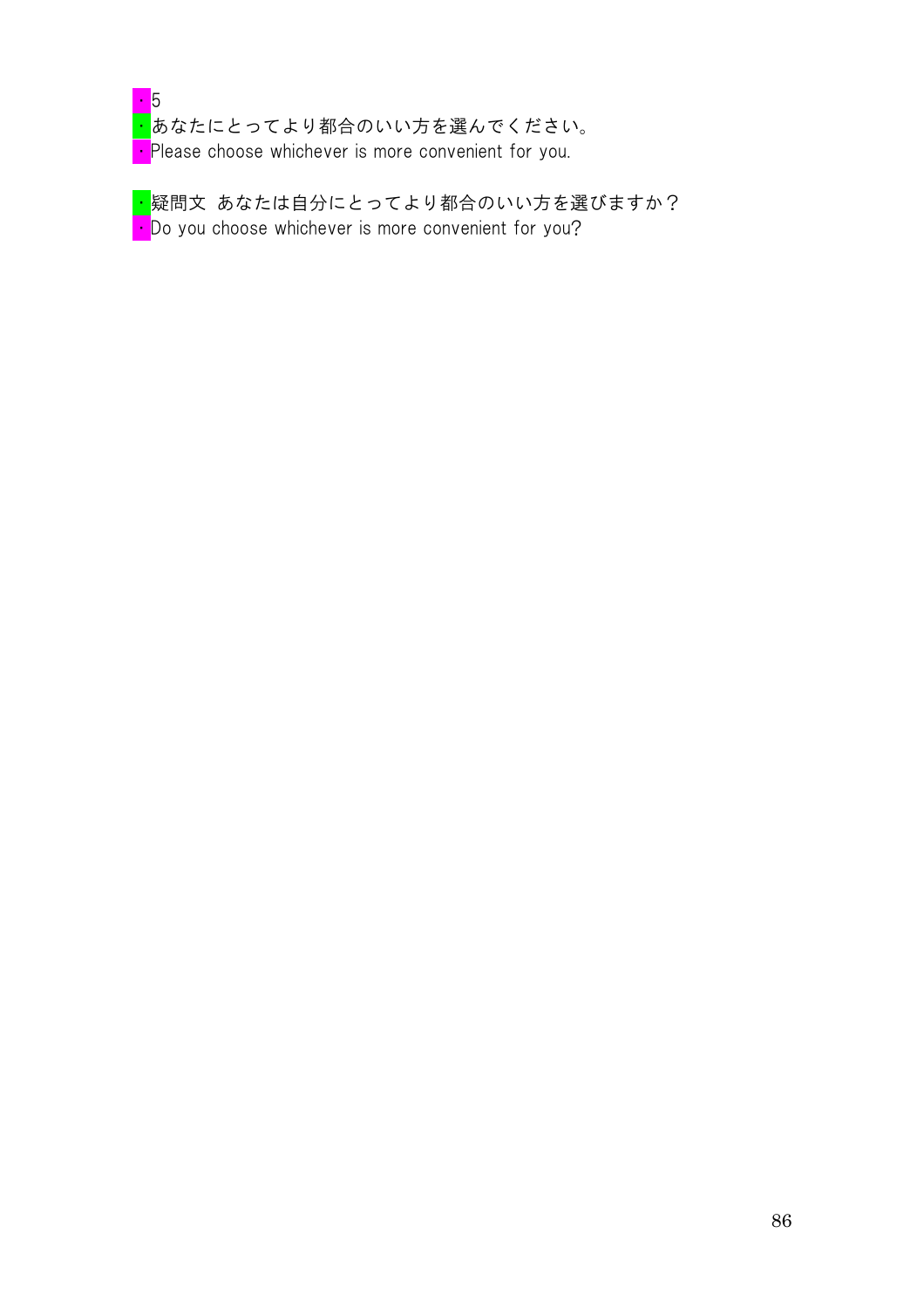<mark>・</mark>Chapter 6 しゃべり型レビュー:

<mark>・</mark>1)私は東京に住んでいる男性を知っています。 I know a man ( who ) ( lives ) in Tokyo.

<mark>・</mark>2) 将来の私たちに影響する世界的な経済問題についてどう思いますか? What do you think about the global economic issues (which  $/$  that ) (will ) ( affect ) us in the future?

- ・3) 私は話したい考えがいくつかあります。 I have some ideas (that ) ( I ) would (like ) to talk about.
- <mark>・</mark>4)私は自分が着ているものが好きです。 I like ( what ) I'm ( wearing ).
- ・5) あなたは自分が本当にしたいことをしていますか?  $($  Are ) you doing ( what ) you really want to do?
- ・6) 彼は従業員がとても熱心な会社を経営しています。 He runs a company (whose) (employees) are really energetic.
- <mark>・</mark>7)私はあなたがそれをした理由を理解しています。 I understand the (reason) (why) you did it.
- $\overline{\cdot}$ 8) 彼は妻と会った場所を覚えていますか?  $($  Does ) he remember the  $($  place  $)$   $($  where  $)$  he met his wife?
- ・9) 私はあなたが行くところならどこでも行きます。  $\cdot$  I go (wherever) (you) go.
- ・10) 私はそこに行くといつでも気分が良くなります。 I feel better (whenever)  $(1)$  go there.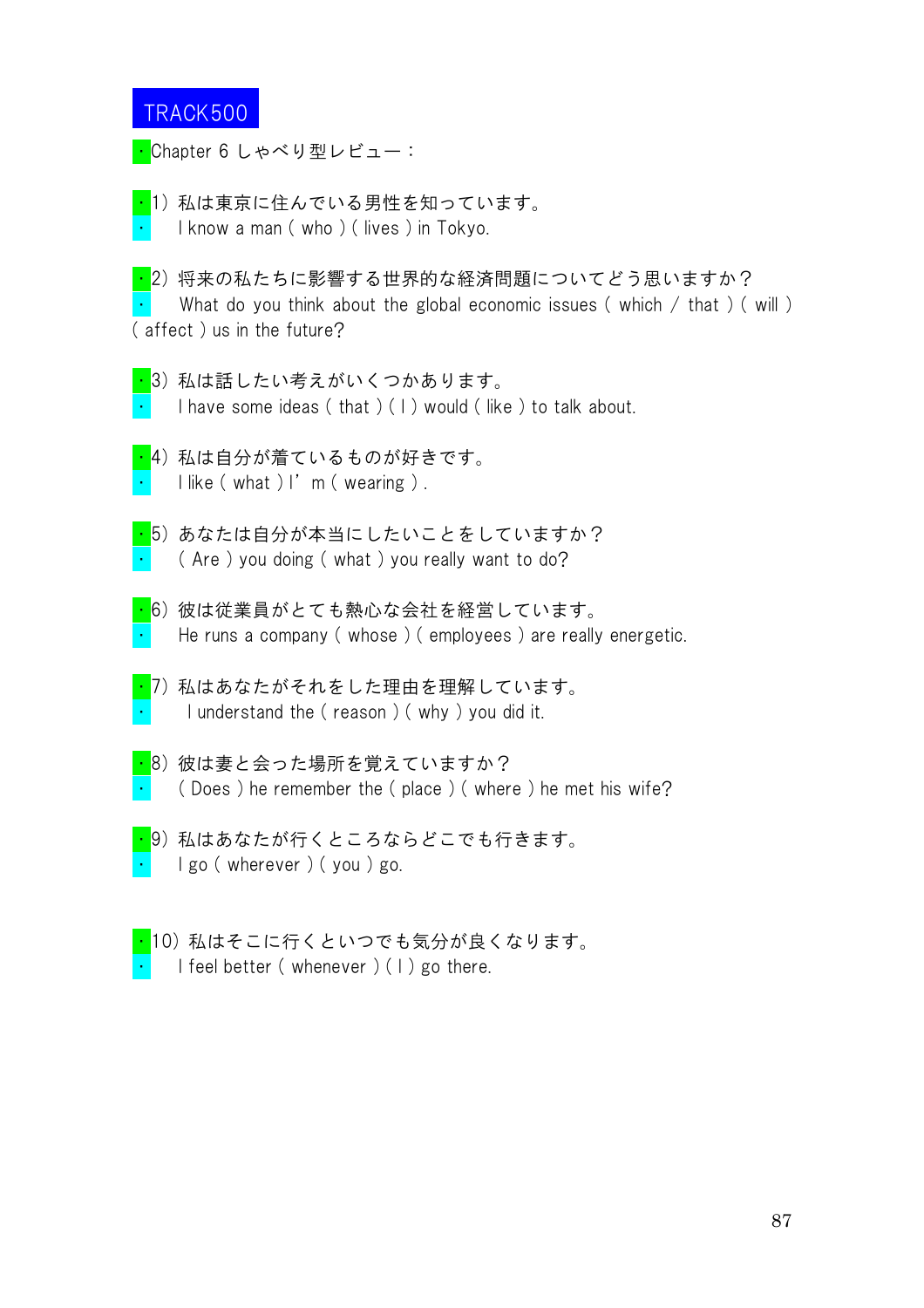

<mark>・</mark>Chapter 6 しゃべり「型」エクササイズ

#### • Question 1

 $\cdot$  W: Tell me the place where you are most relaxed.

 $\cdot$  W: The place where I am most relaxed is my room. I can read books and listen to music at my desk, and I can lie down when I feel tired.

#### • Question 2

 $\cdot$  W: Please give some advice to young people who want to become a doctor.

 $\cdot$  M: You need to study hard and always concentrate on whatever you're doing. Also, you should listen to people you talk to carefully, because it's really important to communicate well with your patients in the future.

#### • Question 3

 $\cdot$  W: Do you think parents should control their children's use of smartphones?  $\cdot$  M: I think they should. This is because there are so many functions on the smartphones and children can easily access the Internet. On the Internet, they will find a lot of information, including fake news, which may lead them to dangerous situations. Therefore, parents should control their children's use of smartphones in order to protect them from the risk of accessing such incorrect information.

 $\blacksquare$  W: I don't think so. Actually, it depends on the age of their children, but teenagers can use their smartphones with caution. Also, there are some smartphones with limited functions that are made for children, so if their parents are concerned about their use, they can choose such smartphones.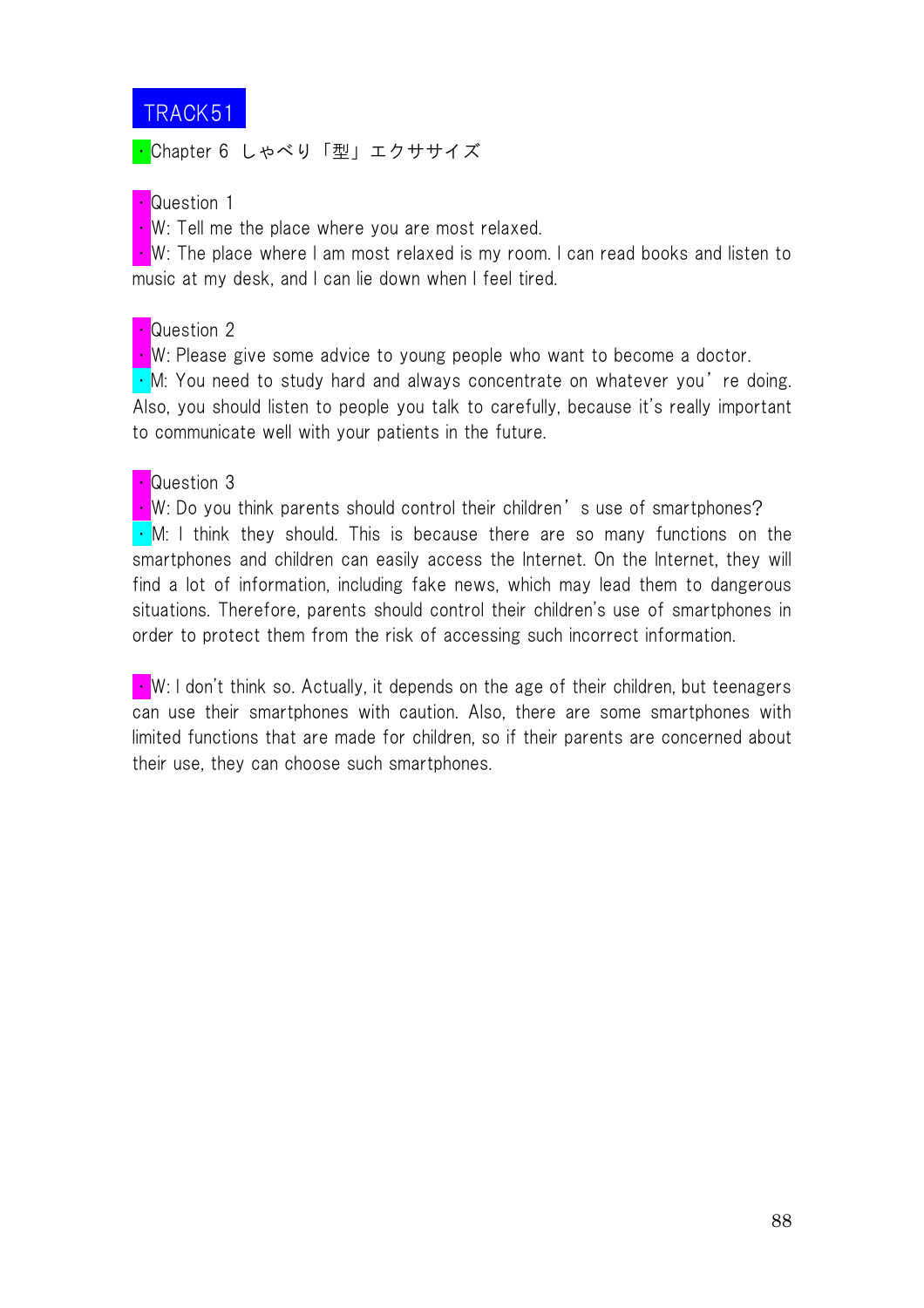<mark>・</mark>しゃべり型 40:名詞のカタマリをつくる接続詞

・1

<mark>・</mark>私はそれを自分ができると確信しています。 ・I'm sure that I can do it.

<mark>・</mark>否定文 私はそれを自分ができると確信していません。 I'm not sure that I can do it.

<mark>・</mark>疑問文 あなたはそれを自分ができると確信していますか?  $\blacksquare$  Are you sure that you can do it?

・2

<mark>・</mark>あなたは彼が最善を尽くしていると思っていません。 You don't think that he is doing his best.

<mark>・</mark>肯定文 あなたは彼が最善を尽くしていると思っています。 You think that he is doing his best.

<mark>・</mark>疑問文 あなたは彼が最善を尽くしていると思っていますか? • Do you think that he is doing his best?

 $\overline{\phantom{a}}$  3 <mark>・</mark>彼らは私たちが東京にいることを知っていますか? • Do they know that we are in Tokyo?

<mark>・</mark>肯定文 彼らは私たちが東京にいることを知っています。 **They know that we are in Tokyo.** 

<mark>・</mark>否定文 彼らは私たちが東京にいることを知りません。 **They don't know that we are in Tokyo.** 

・4

<mark>・</mark>私は、来月、その工場が閉鎖するというニュースを聞きました。 • I heard the news that the factory is closing next month.

<mark>・</mark>否定文 私は、来月、その工場が閉鎖するというニュースを聞いていませんで した。

 $\blacksquare$  didn't hear the news that the factory is closing next month.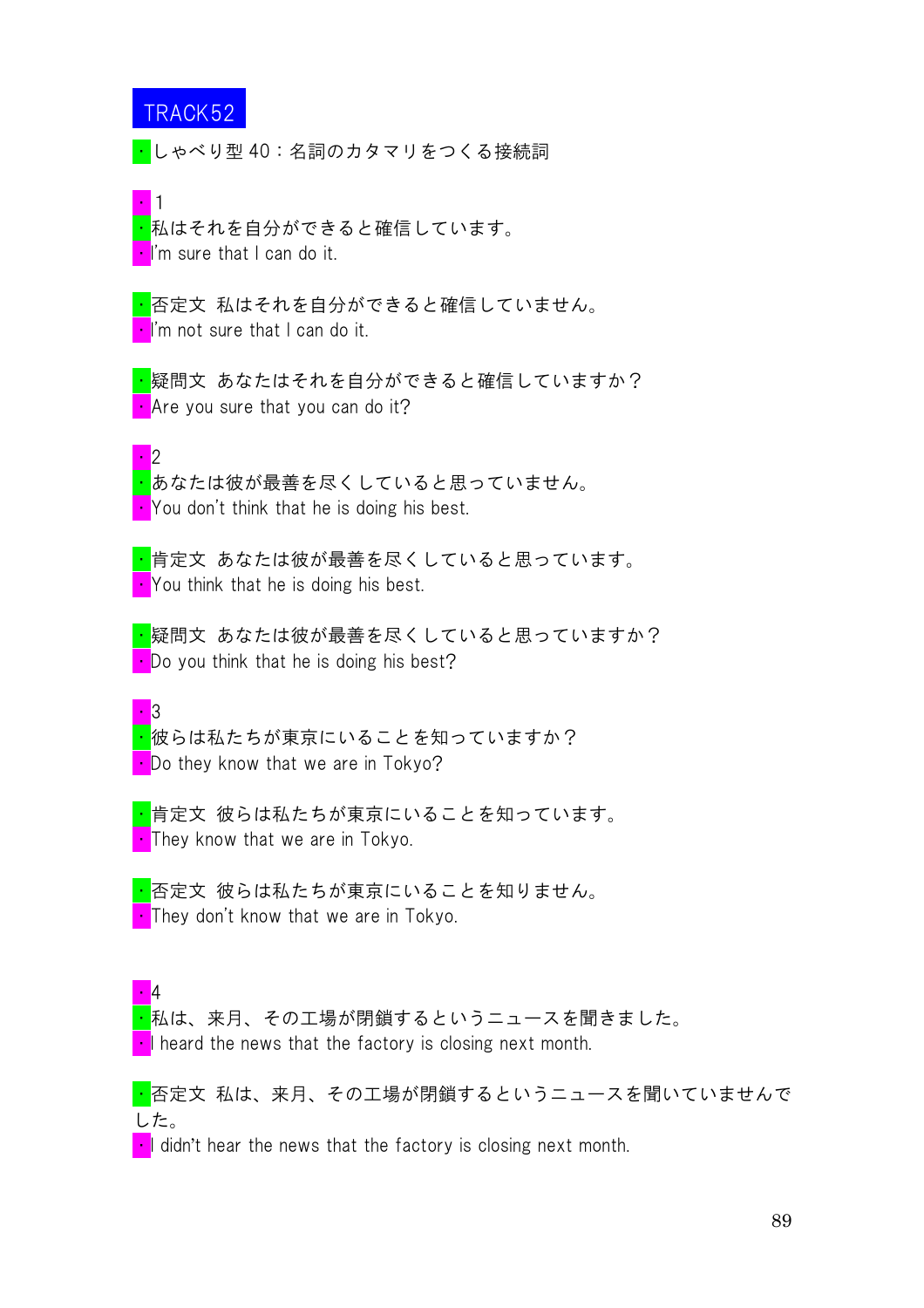<mark>・</mark>疑問文 あなたは、来月、その工場が閉鎖するというニュースを聞きましたか?  $\blacksquare$  Did you hear the news that the factory is closing next month?

・5

・あなたは、私たちが将来違う惑星に住むだろうという予測に賛成ですか?  $\cdot$  Do you agree with the prediction that we will live on another planet in the future?

・肯定文 私は、私たちが将来違う惑星に住むだろうという予測に賛成です。 • agree with the prediction that we will live on another planet in the future.

<mark>・</mark>否定文 私は、私たちが将来違う惑星に住むだろうという予測に賛成ではあり ません。

 $\blacksquare$  I don't agree with the prediction that we will live on another planet in the future.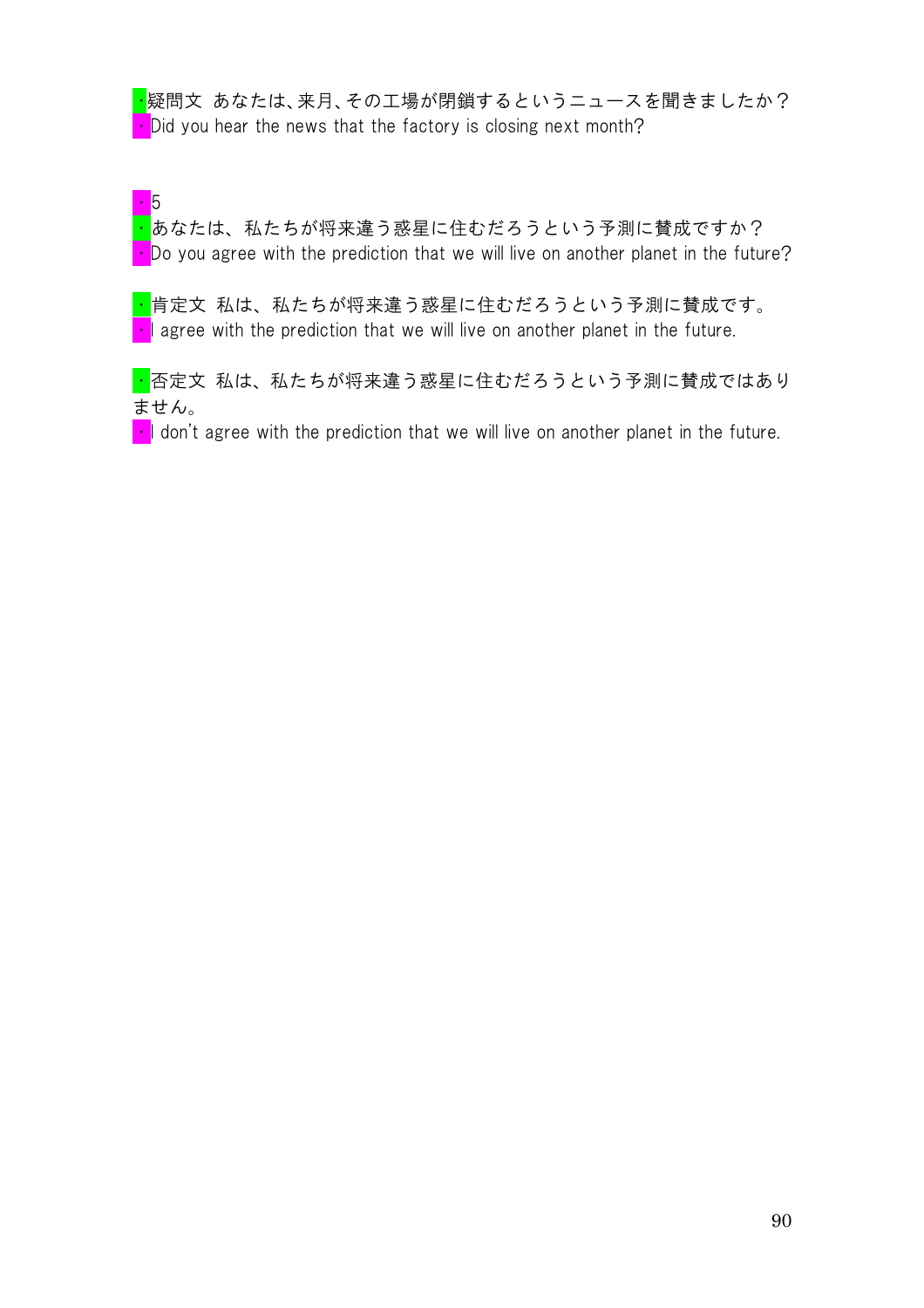<mark>・</mark>しゃべり型 41:副詞のカタマリをつくる接続詞

・1

<mark>・</mark>晴れているので私は気分がいいです。 ・I feel good because it's sunny.

<mark>・</mark>否定文 とても寒いので私は気分がよくないです。 ・I don't feel good because it's very cold.

<mark>・</mark>疑問文 晴れているのであなたは気分がいいのですか? ・Do you feel good because it's sunny?

・2

<mark>・</mark>あなたは仕事をする時、何も食べません。 • You don't eat anything when you work.

<mark>・</mark>肯定文 あなたは仕事をする時、何かを食べます。 • You eat something when you work.

<mark>・</mark>疑問文 あなたは仕事をする時、何かを食べますか?  $\cdot$  Do you eat anything when you work?

・3 <mark>・</mark>私が外出している間、彼らはここに来ましたか?  $\cdot$  Did they come here while I was away?

<mark>・</mark>肯定文 あなたが外出している間、彼らはここに来ました。 • They came here while you were away.

<mark>・</mark>否定文 あなたが外出している間、彼らはここに来ませんでした。  $\cdot$  They didn't come here while you were away.

・4

<mark>・</mark>もし可能であれば、そのことについてもっと私に話していただけますか?  $\cdot$  If it's possible, could you tell me more about that?

<mark>・</mark>肯定文 もし可能であれば、そのことについてもっとあなたに話すでしょう。  $\cdot$  If it's possible, I will tell you more about that.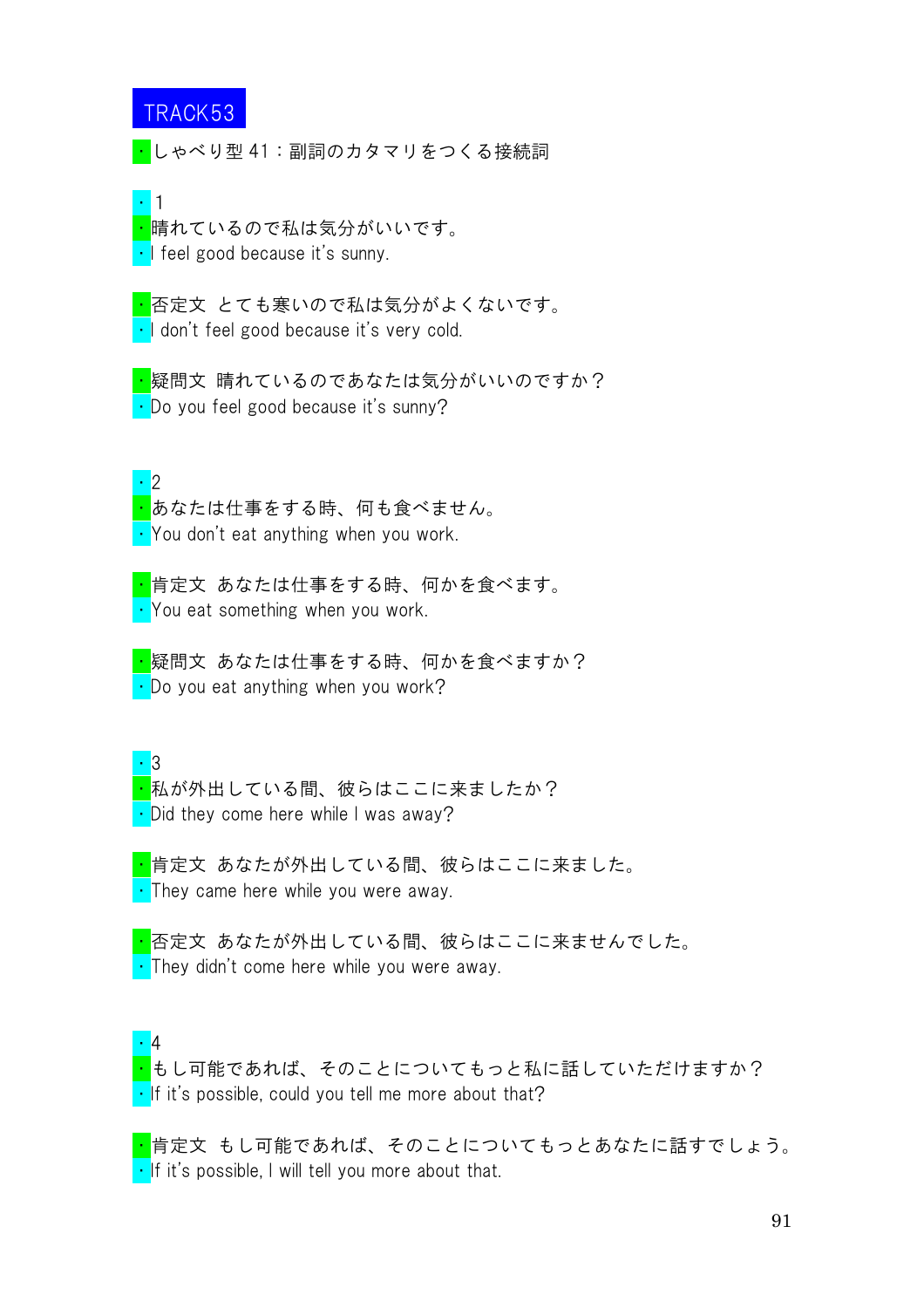・5

<mark>・</mark><br><mark>・</mark>それは難しい問題ですが、私たちはできるだけ早く解決しなくてはなりませ  $\mathcal{L}_{\circ}$ 

 $\cdot$  Although it's a difficult problem, we have to solve it as soon as possible.

<mark>・</mark>although 節内を否定形に

<mark>・</mark>それは難しい問題ではないのですが、私たちには解決するための時間が多く 必要です。

• Although it's not a difficult problem, we need a lot of time to solve it.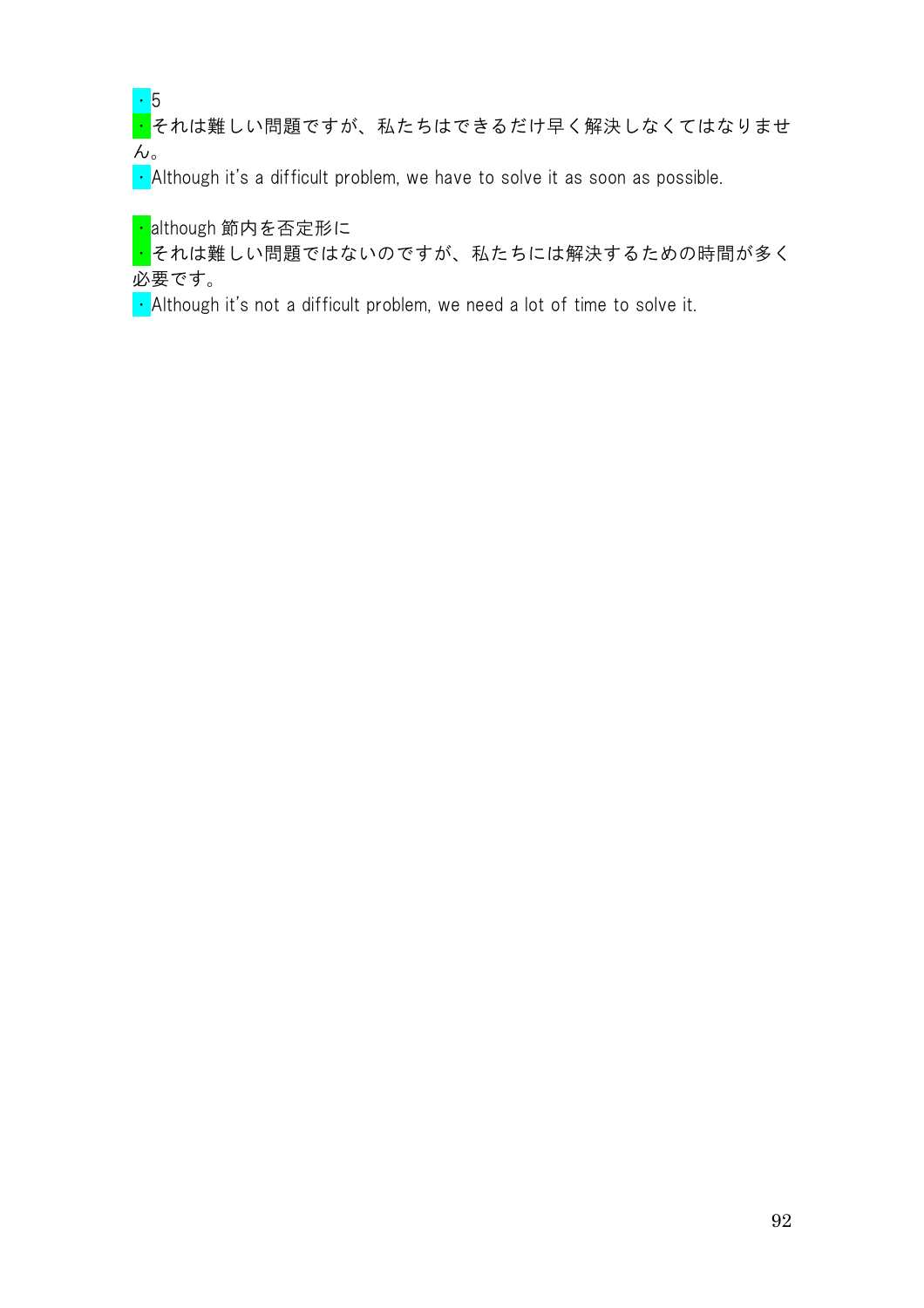・1

・2

<mark>・</mark>しゃべり型 42:時制の一致

<mark>・</mark>私はそれが素晴らしいと思いました。 I thought it was wonderful.

<mark>・</mark>否定文 私はそれが素晴らしいとは思いませんでした。 ・I didn't think it was wonderful.

<mark>・</mark>疑問文 あなたはそれが素晴らしいと思いましたか? **Did you think it was wonderful?** 

<mark>・</mark>あなたは彼が料理人だったと知りませんでした。 **• You didn't know that he had been a chef.** 

<mark>・</mark>肯定文 あなたは彼が料理人だったと知っていました。  $\cdot$  You knew that he had been a chef.

<mark>・</mark>疑問文 あなたは彼が料理人だったと知っていましたか?  $\cdot$  Did you know that he had been a chef?

 $\overline{\phantom{a}}$  3

<mark>・</mark>彼女はあなたにそこに一度行ったことがあると伝えましたか?  $\cdot$  Did she tell you that she had been there once?

<mark>・</mark>肯定文 彼女は私にそこに一度行ったことがあると伝えてくれました。 • She told me that she had been there once.

<mark>・</mark>否定文 彼女は私にそこに一度行ったことがあると伝えませんでした。 • She didn't tell me that she had been there once.

・4 <mark>・</mark>あなたは私にいつか海外に行くだろうと言いました。 ・You told me that you would go abroad someday.

<mark>・</mark>否定文 あなたは私にいつか海外に行くだろうとは言いませんでした。 **• You didn't tell me that you would go abroad someday.** 

<mark>・</mark>疑問文 あなたは私にいつか海外に行くだろうと言いましたか?  $\cdot$  Did you tell me that you would go abroad someday?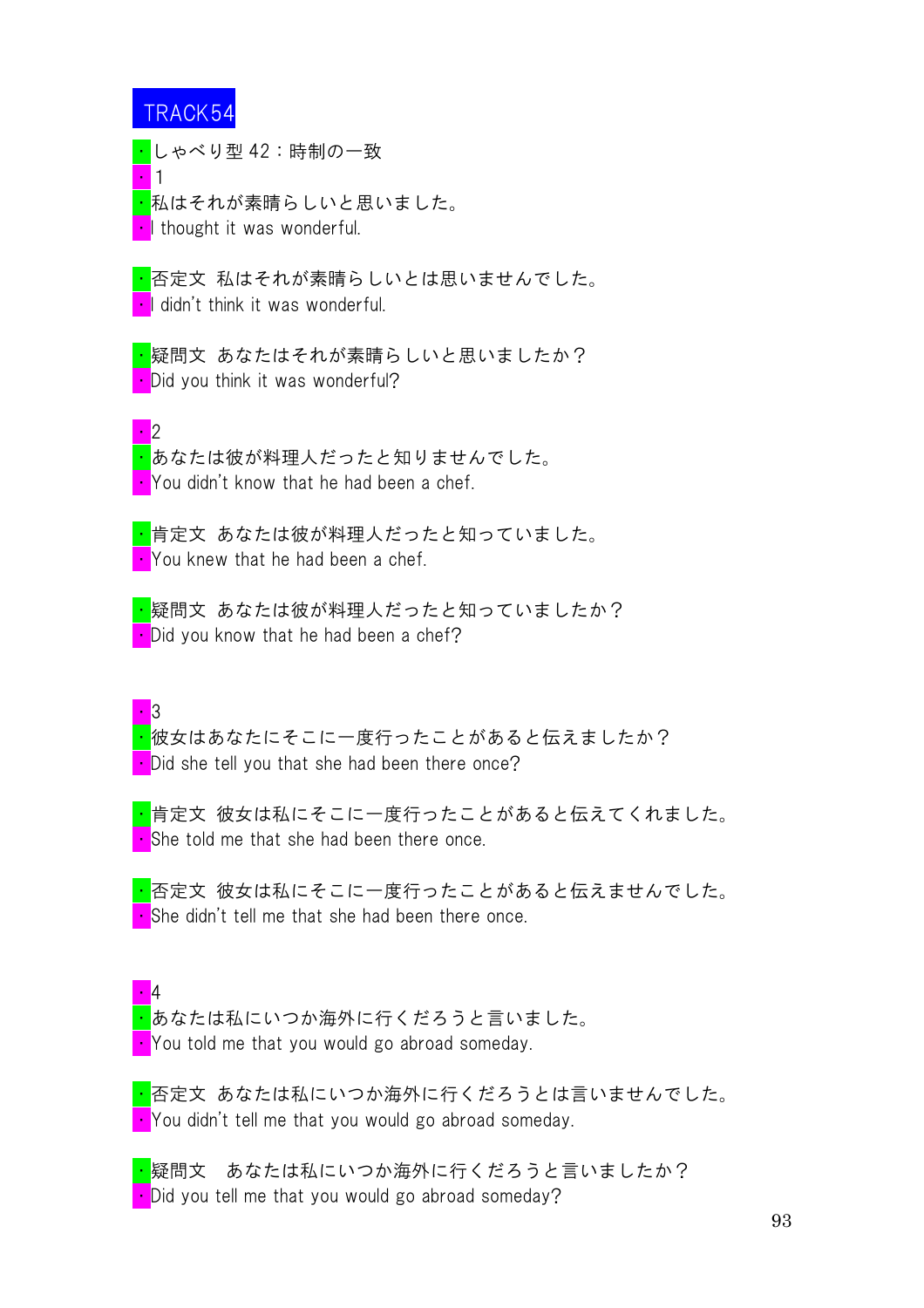・5

■その教授は、人類は地球を守るためのよりよい方法を見つけられると言いま した。

 $\cdot$  The professor said that human beings could find a better way to protect the earth.

<mark>・</mark>否定文 その教授は、人類は地球を守るためのよりよい方法を見つけられると 言いませんでした。

 $\blacksquare$  The professor didn't say that human beings could find a better way to protect the earth.

<mark>・</mark>疑問文 その教授は、人類は地球を守るためのよりよい方法を見つけられると 言いましたか?

 $\blacksquare$  Did the professor say that human beings could find a better way to protect the earth?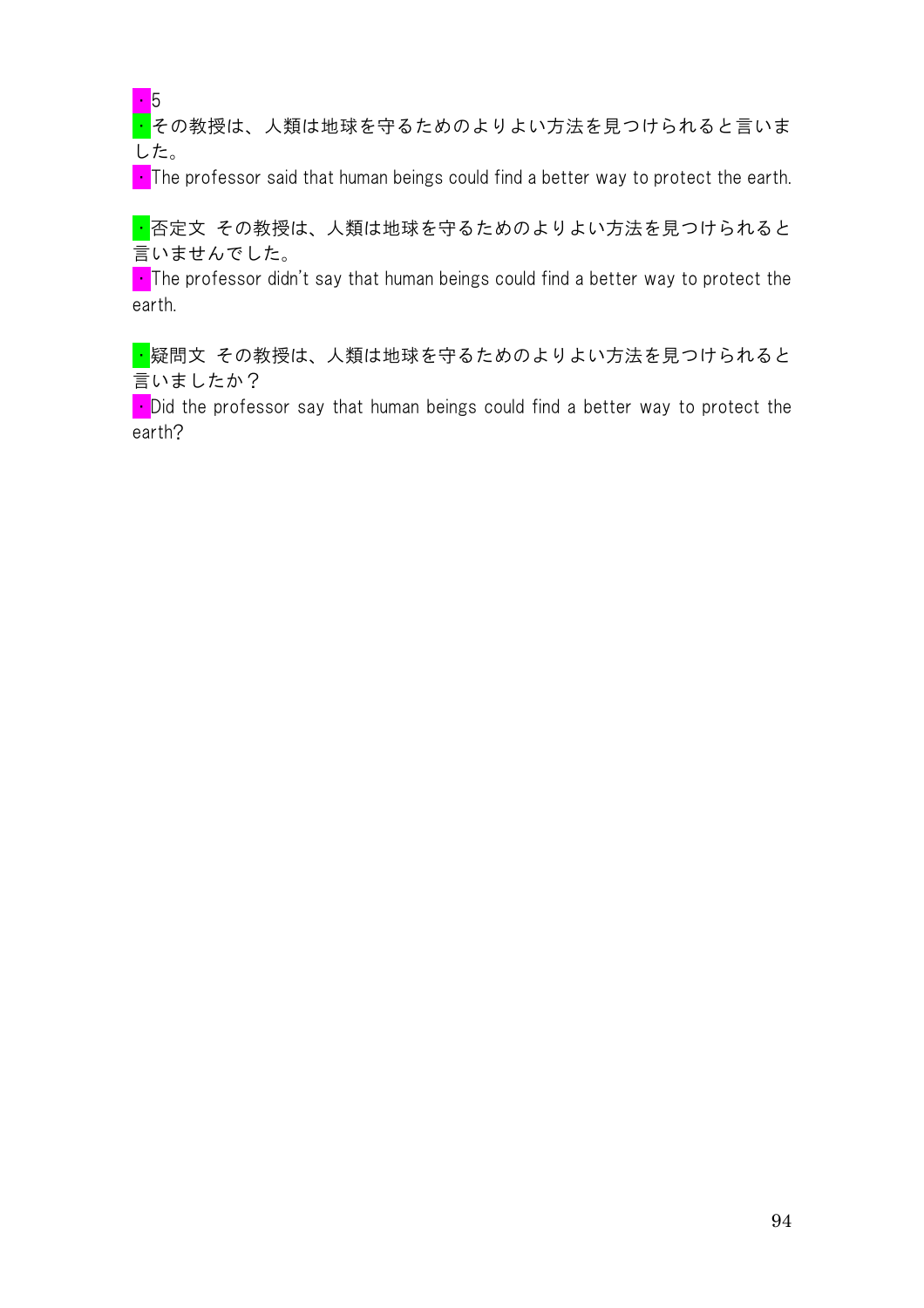・しゃべり型 43:強調構文

・1 ・これを持ってきたのは私です。  $\cdot$  It is I who brought this.

<mark>・</mark>否定文 これを持ってきたのは私ではありません。  $\cdot$  It isn't I who brought this.

<mark>・</mark>疑問文 これを持ってきたのはあなたですか。  $\cdot$  Is it you who brought this?

・2

<mark>・</mark>あなたが頼んだのはホットコーヒーではありません。 **·** It isn't hot coffee that you ordered.

<mark>・</mark>肯定文 あなたが頼んだのはホットコーヒーです。 **·** It is hot coffee that you ordered.

<mark>・</mark>疑問文 あなたが頼んだのはホットコーヒーですか?  $\cdot$  Is it hot coffee that you ordered?

・3 <mark>・</mark>彼女がイギリスに住んでいたのは去年でしたか?  $\cdot$  Was it last year that she lived in the UK?

<mark>・</mark>肯定文 彼女がイギリスに住んでいたのは去年でした。  $\cdot$  It was last year that she lived in the UK.

<mark>・</mark>否定文 彼女がイギリスに住んでいたのは去年ではありませんでした。  $\cdot$  It wasn't last year that she lived in the UK.

・4 <mark>・</mark>私が年に一度行くのはニューヨークです。  $\cdot$  It is New York that I go to once a year.

<mark>・</mark>否定文 私が年に一度行くのはニューヨークではありません。  $\cdot$  It isn't New York that I go to once a year.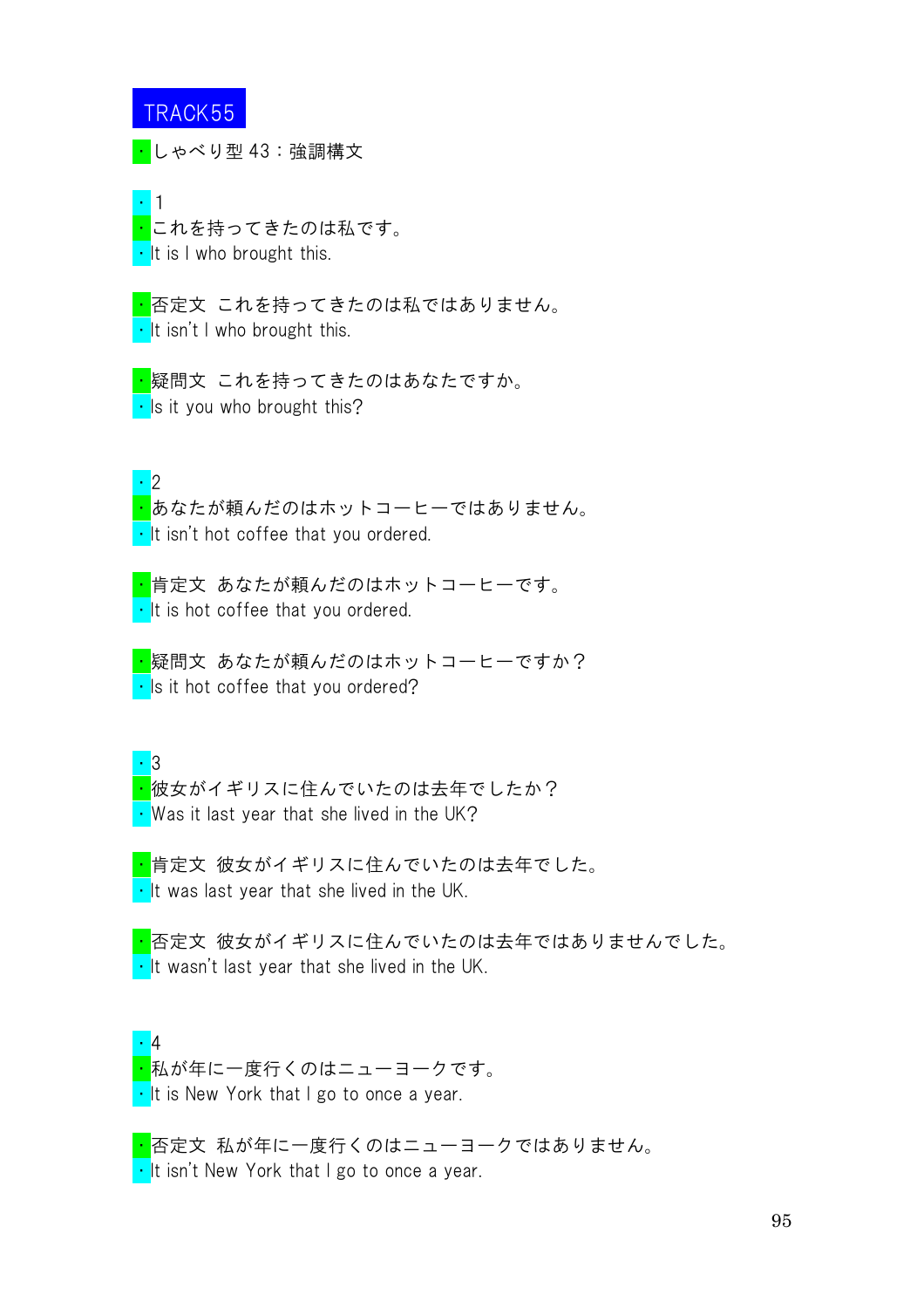<mark>・</mark>疑問文 彼女が年に一度行くのはニューヨークですか?

 $\cdot$  Is it New York that she goes to once a year?

・5

<mark>・</mark>この問題がまだ解決されていないのは、ほとんどの人が本当に気にかけてい ないからです。

 $\cdot$  It is because most people aren't really concerned about the issue that it hasn't been solved yet.

■ 否定文 この問題がまだ解決されていないのは、ほとんどの人が本当に気にか けていないからではありません。

 $\cdot$  It isn't because most people aren't really concerned about the issue that it hasn't been solved yet.

<mark>・</mark>疑問文 この問題がまだ解決されていないのは、ほとんどの人が本当に気にか けていないからですか?

 $\cdot$  Is it because most people aren't really concerned about the issue that it hasn't been solved yet?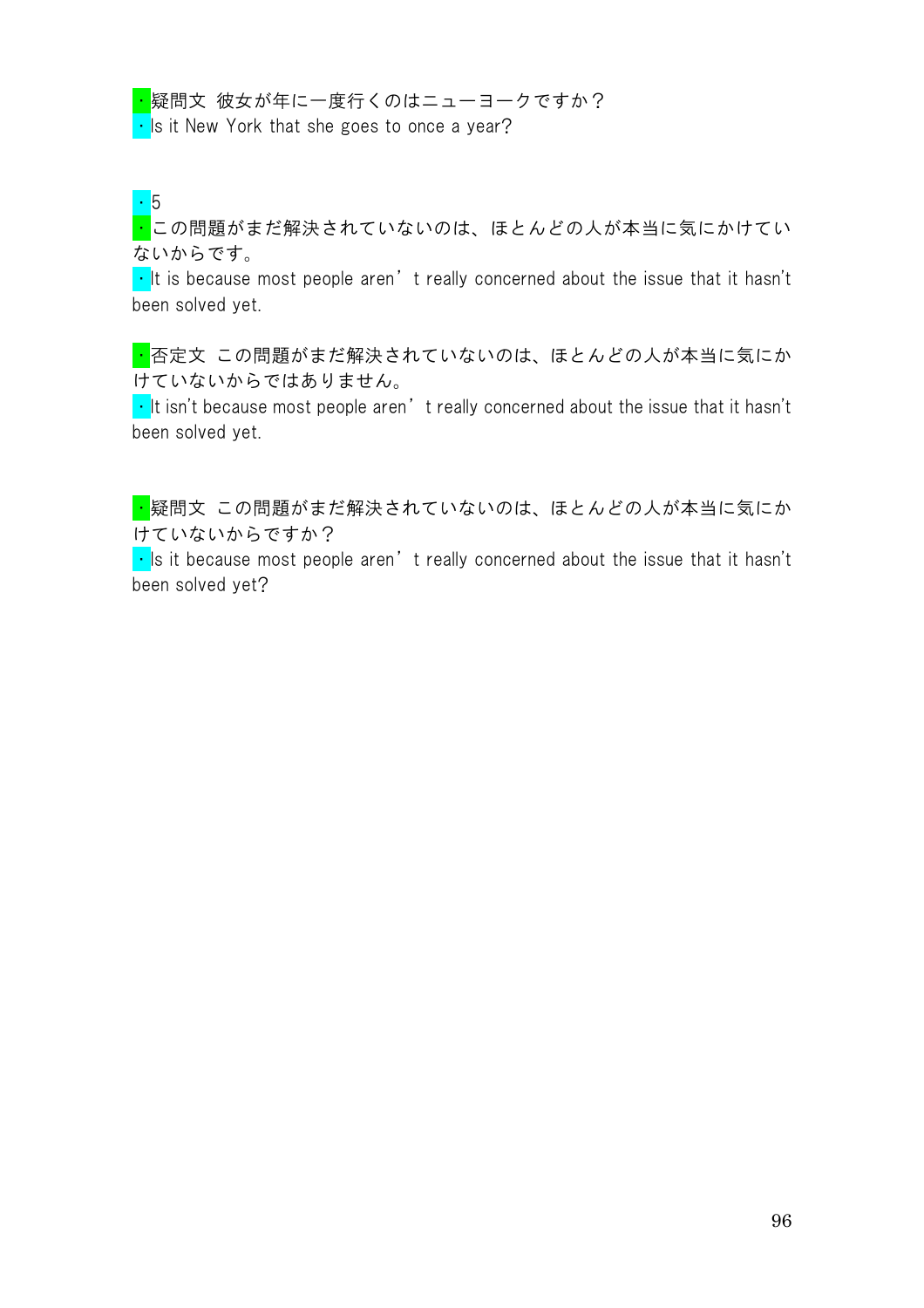・しゃべり型 44:付加疑問文

#### ・1

<mark>・</mark>私は鍵を持っていますよね?  $\blacksquare$  have the key, don't I?

### ・2

ー<br><mark>・</mark>あなたはそれを知りませんでしたよね? You didn't know that, did you?



<mark>・</mark>私たちは来週そこへ行く予定ですよね? • We will go there next week, won't we?



<mark>・</mark>それは答えるのがとても難しい問題ですよね? It is a very hard question to answer, isn't it?

・5 <mark>・</mark>彼らはその事柄についてまだ議論していないですよね?  $\cdot$  They haven't discussed the matter yet, have they?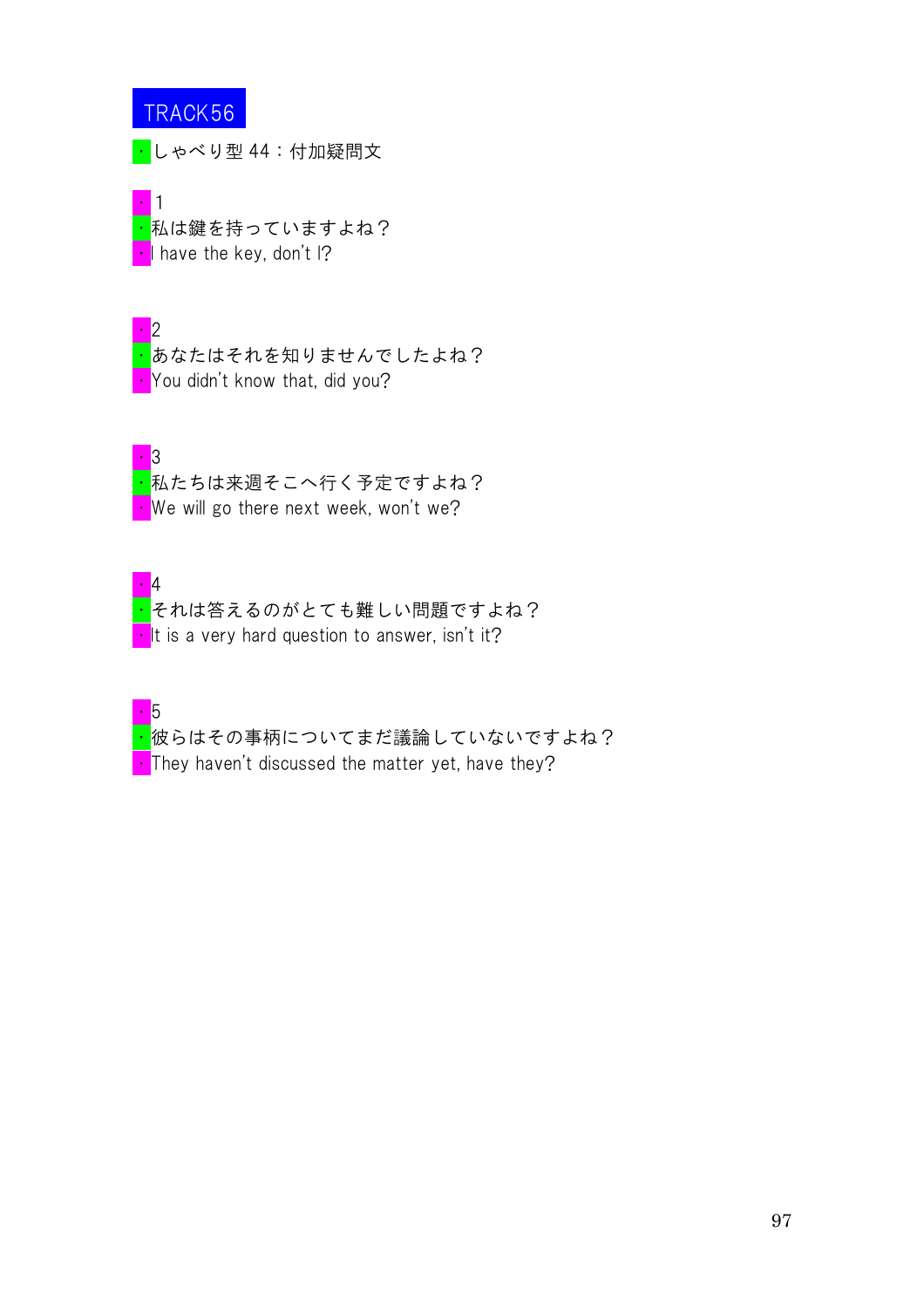

<mark>・</mark>Chapter 7 しゃべり型レビュー:

- <mark>・</mark>1)私はそれを自分ができると確信しています。  $\lim$  (sure ) (that ) I can do it.
- 
- ・2) 私は、来月、その工場が閉鎖するというニュースを聞きました。 I heard the (news) (that) the factory is closing next month.
- ・3) 晴れているので私は気分が良いです。 I ( feel ) good ( because ) it's sunny.
- 
- ・4) もし可能であれば、そのことについてもっと私に話していただけますか?  $($  If  $)$  it's possible,  $($  could  $)$  you tell me more about that?
- ・5) 私はそれが素晴らしいと思いました。 I (thought) it (was) wonderful.
- ・6) あなたは私にいつか海外に行くだろうと言いました。 You (told) me that you (would) go abroad someday.
- 
- ・7) あなたが頼んだのはホットコーヒーではありません。  $($   $|$  t  $)$  isn't hot coffee  $($  that  $)$  you ordered.
- 
- ・8) 彼女がイギリスに住んでいたのは去年でしたか? Was (it) last year (that) she lived in the UK?
- 
- ・9) あなたはそれを知りませんでしたよね? You didn't know that,  $($  did  $)$   $($  you  $)$  ?
- 
- ・10) それは答えるのがとても難しい問題ですよね? It is a very hard question to answer, (  $\sin't$  ) ( it ) ?